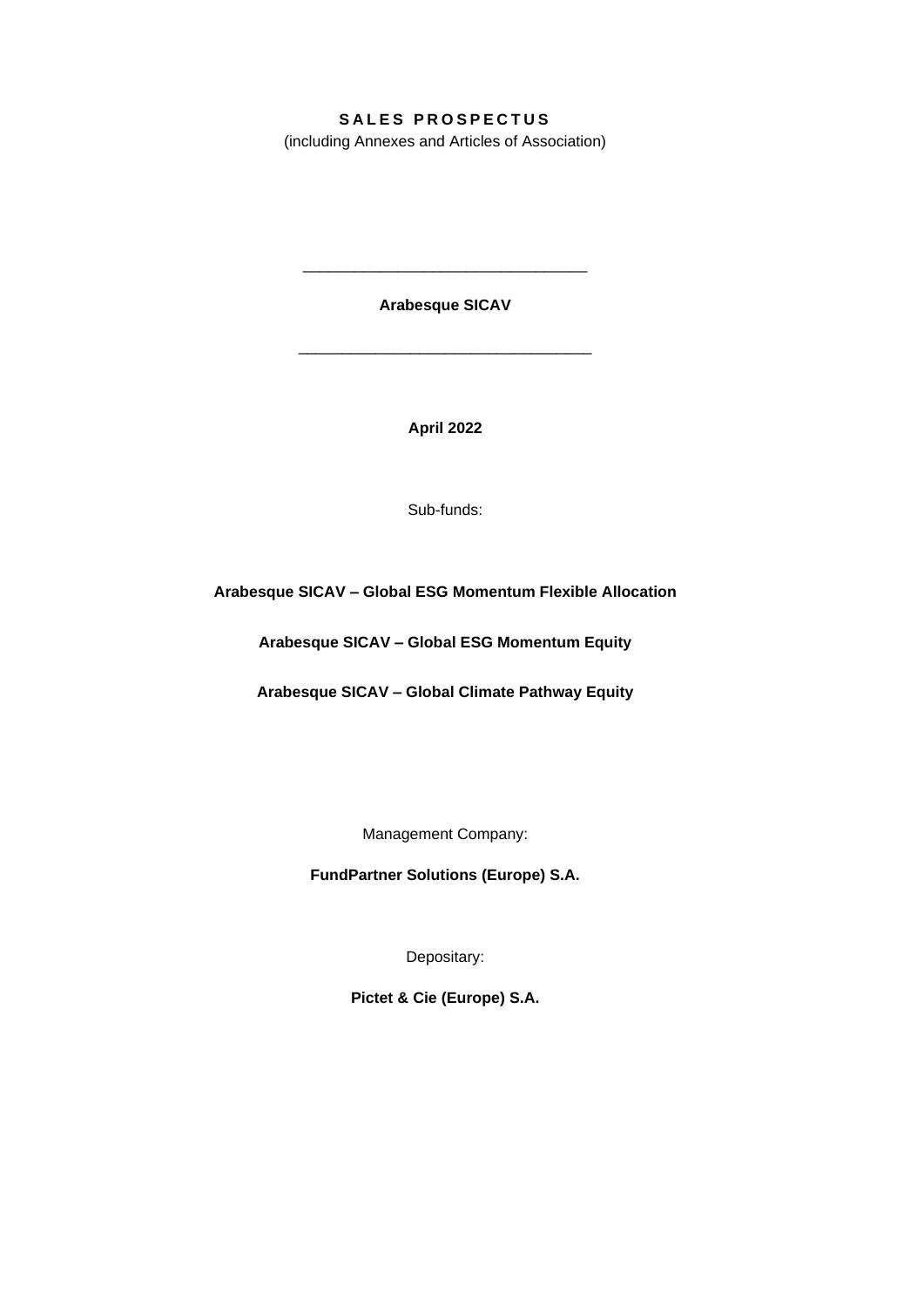### **Table of Contents**

| Risks arising from the use of derivatives and other techniques and instruments 26    |  |
|--------------------------------------------------------------------------------------|--|
|                                                                                      |  |
|                                                                                      |  |
|                                                                                      |  |
|                                                                                      |  |
|                                                                                      |  |
|                                                                                      |  |
|                                                                                      |  |
| Taxation of income from shares in the Investment Company held by the shareholder  31 |  |
| Publication of the net asset value per share and the issue and redemption price  31  |  |
|                                                                                      |  |
|                                                                                      |  |
| Information for investors with respect to the automatic exchange of information  34  |  |
|                                                                                      |  |
|                                                                                      |  |
|                                                                                      |  |
|                                                                                      |  |
| Annex 1 Arabesque SICAV - Global ESG Momentum Flexible Allocation  39                |  |
|                                                                                      |  |
|                                                                                      |  |
|                                                                                      |  |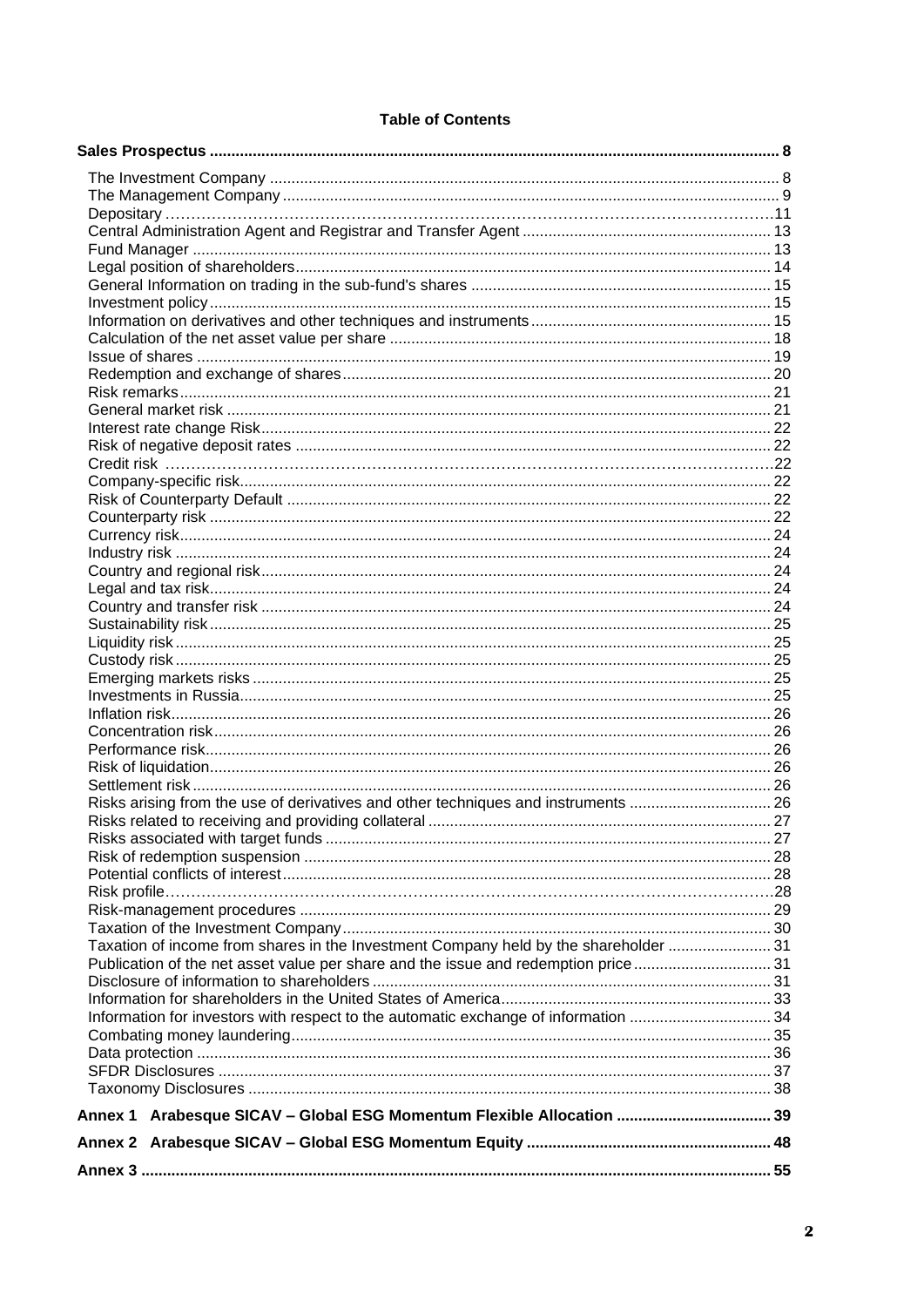| L. |                        |                                                                                             |  |  |
|----|------------------------|---------------------------------------------------------------------------------------------|--|--|
|    | Article 1              |                                                                                             |  |  |
|    | Article 2              |                                                                                             |  |  |
|    | Article 3<br>Article 4 |                                                                                             |  |  |
| Ш. |                        | Duration, merger and liquidation of the Investment Company or of one or several sub-funds72 |  |  |
|    |                        |                                                                                             |  |  |
|    | Article 5<br>Article 6 |                                                                                             |  |  |
|    | Article 7              | Liquidation of the Investment Company or of one or several sub-funds 74                     |  |  |
|    |                        |                                                                                             |  |  |
|    | Article 8              |                                                                                             |  |  |
|    | Article 9              |                                                                                             |  |  |
|    |                        |                                                                                             |  |  |
|    |                        |                                                                                             |  |  |
|    |                        |                                                                                             |  |  |
|    |                        |                                                                                             |  |  |
|    |                        |                                                                                             |  |  |
|    |                        |                                                                                             |  |  |
|    |                        |                                                                                             |  |  |
|    |                        |                                                                                             |  |  |
|    |                        |                                                                                             |  |  |
|    |                        |                                                                                             |  |  |
|    |                        |                                                                                             |  |  |
|    |                        |                                                                                             |  |  |
|    |                        |                                                                                             |  |  |
|    |                        |                                                                                             |  |  |
|    |                        |                                                                                             |  |  |
|    |                        |                                                                                             |  |  |
|    |                        |                                                                                             |  |  |
|    |                        |                                                                                             |  |  |
|    |                        |                                                                                             |  |  |
|    |                        |                                                                                             |  |  |
|    |                        |                                                                                             |  |  |
|    |                        |                                                                                             |  |  |
|    | Article 30             |                                                                                             |  |  |
|    | Article 31             |                                                                                             |  |  |
|    |                        |                                                                                             |  |  |
|    |                        |                                                                                             |  |  |
|    |                        |                                                                                             |  |  |
|    |                        |                                                                                             |  |  |
|    |                        |                                                                                             |  |  |
|    |                        |                                                                                             |  |  |
|    |                        |                                                                                             |  |  |
|    |                        |                                                                                             |  |  |
|    |                        |                                                                                             |  |  |
|    |                        |                                                                                             |  |  |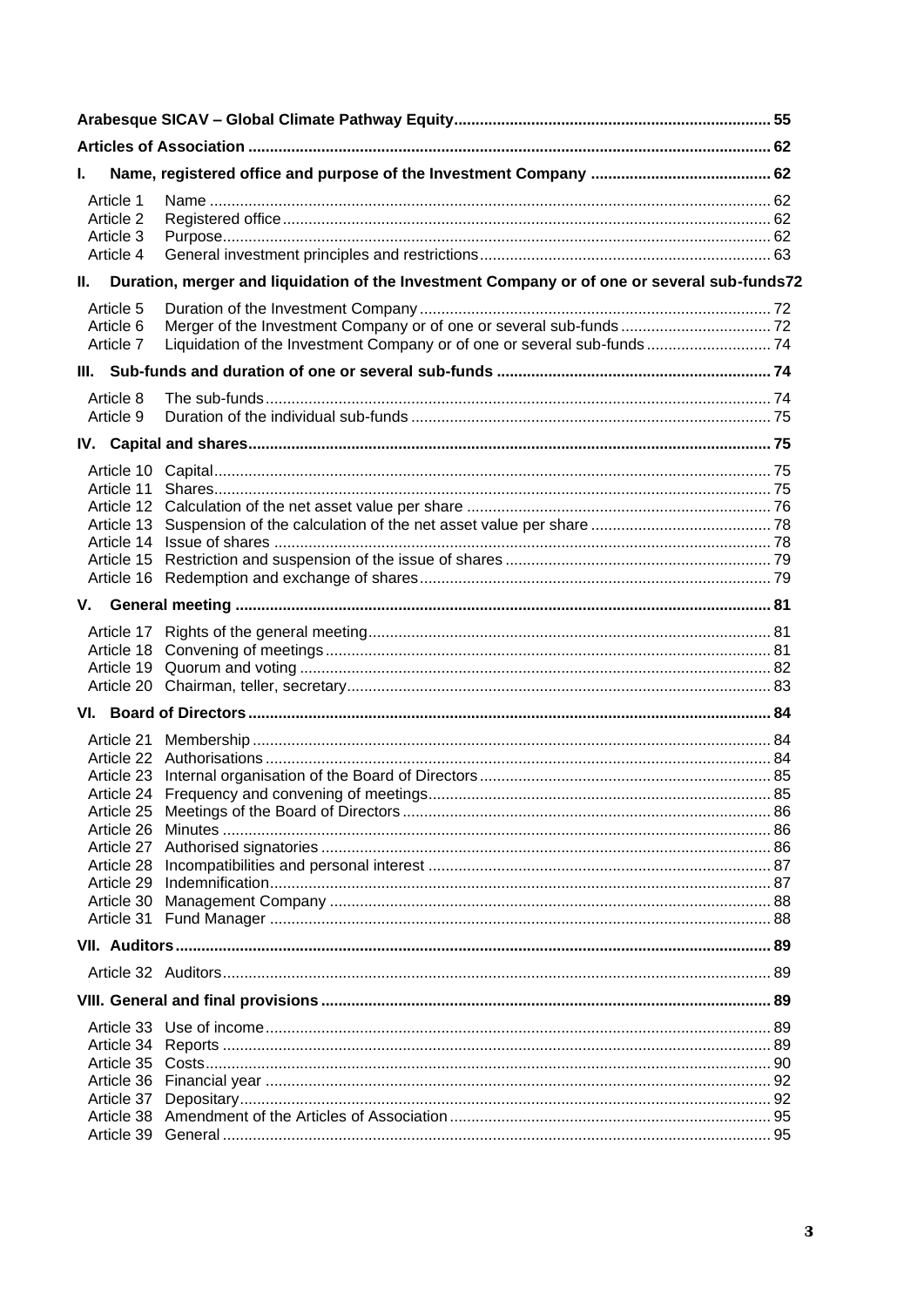### **Management, distribution and advisory services**

#### **INVESTMENT COMPANY**

#### **Arabesque SICAV**

15, avenue J.F. Kennedy L-1855 Luxembourg

### **Board of Directors of the Investment Company**

#### **Chairman of the Board of Directors**

Dr. Hans-Robert Arndt Arabesque (Deutschland) GmbH

### **Member of the Board of Directors**

Haliza Abd Rahim Arabesque Asset Management Ltd

Gabriel Karageorgiou Arabesque Asset Management Ltd

### **AUDITORS OF THE INVESTMENT COMPANY**

#### **KPMG Luxembourg Société coopérative** Réviseurs d'Entreprises

39, avenue John F. Kennedy L-1855 Luxembourg

#### **Management Company**

#### **FundPartner Solutions (Europe) S.A.**

15, avenue J.F. Kennedy, L-1855 Luxembourg

### **Day-to-day managers of the Management Company**

Mrs Michèle Berger Chief Executive Officer FundPartner Solutions (Europe) S.A.

Mrs Annick Breton Chief Operations Officer FundPartner Solutions (Europe) S.A.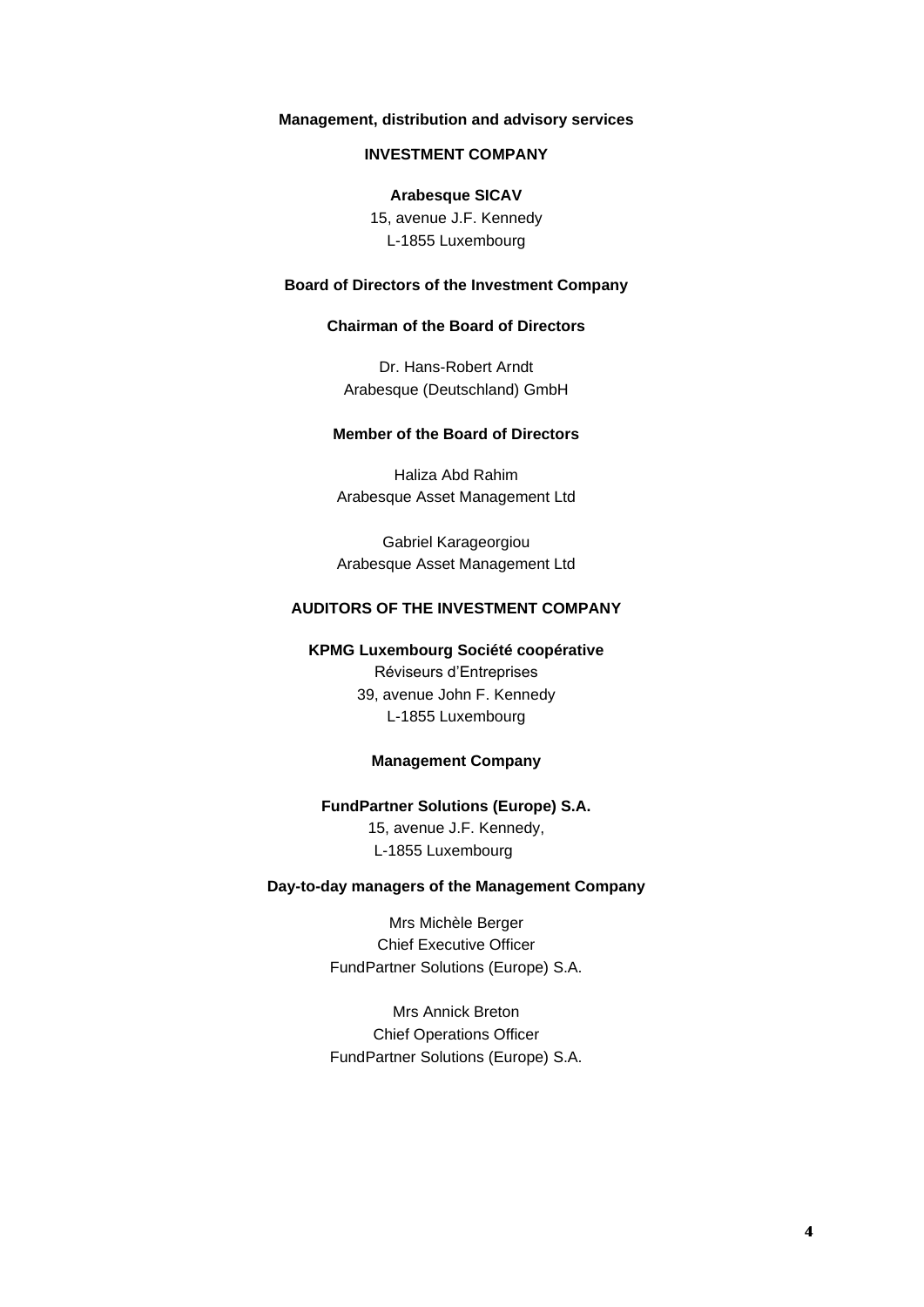Mr Dorian Jacob Head of Investment Management Oversight FundPartner Solutions (Europe) S.A.

Mr Abdelali Khokha Head of Risk Management FundPartner Solutions (Europe) S.A.

Mr Philippe Matelic Head of Compliance FundPartner Solutions (Europe) S.A.

#### **Board of Directors of the Management Company**

Mr Christian Schröder, Chairman Group Chief Digital Officer & Head of Organisation Pictet & Cie 60 Route des Acacias CH-1211 Geneva 73, Switzerland

> Mrs Michèle Berger Chief Executive Officer FundPartner Solutions (Europe)S.A. 15, avenue J.F. Kennedy L-1855 Luxembourg

Mr Geoffroy Linard de Guertechin Independent director 2, rue Jean-Pierre Beicht L-1226 Luxembourg

> Mr Yves Francis Independent director

#### **DEPOSITARY**

**Pictet & Cie (Europe) S.A.** 15A, avenue J.F. Kennedy L-1855 Luxembourg

### **CENTRAL ADMINISTRATION AGENT AND REGISTRAR AND TRANSFER AGENT**

#### **FundPartner Solutions (Europe) S.A**

15, avenue J.F. Kennedy L-1855 Luxembourg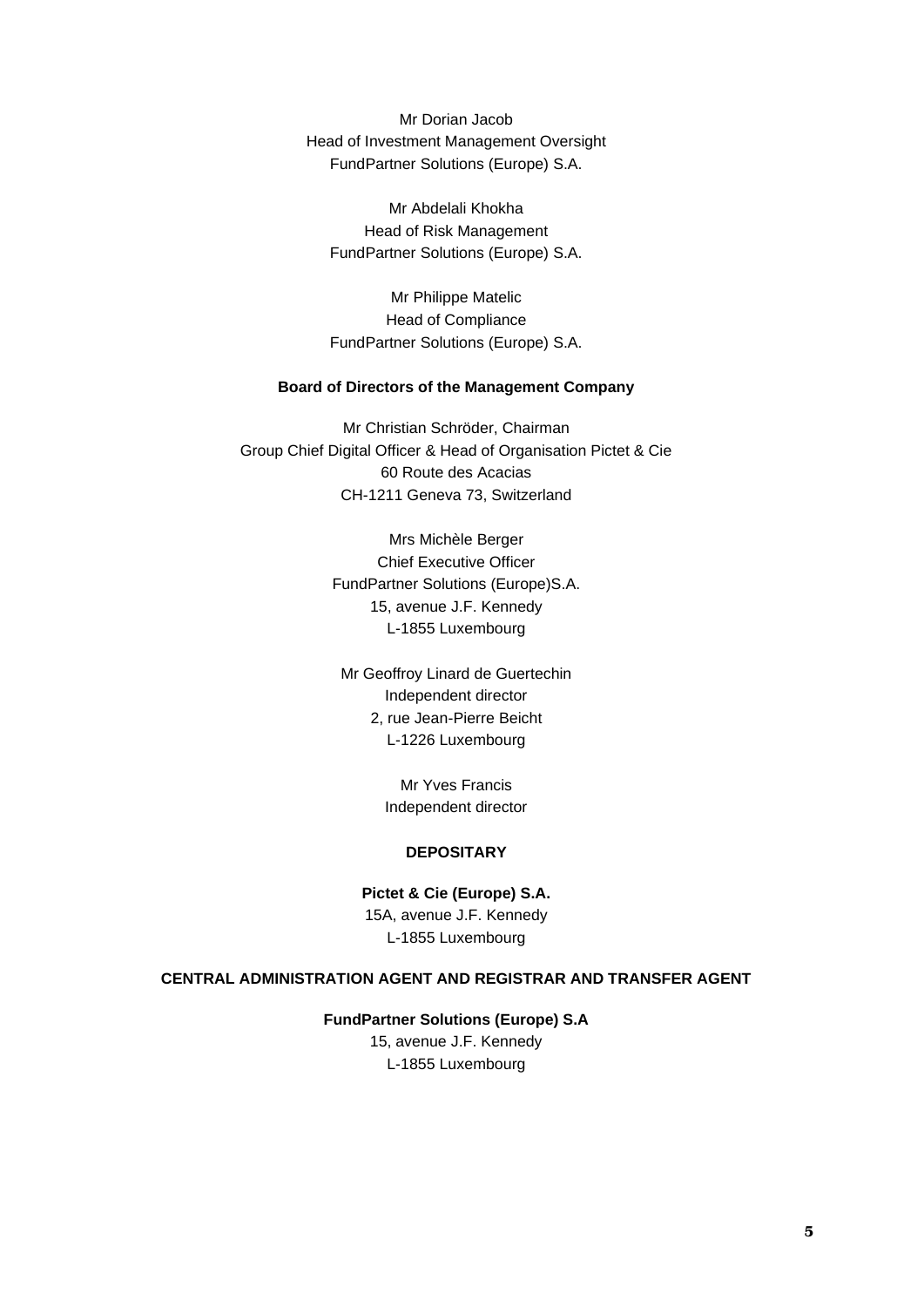### **FUND MANAGER**

# **Arabesque (Deutschland) GmbH** Zeppelinallee 15 Frankfurt am Main 60325 Germany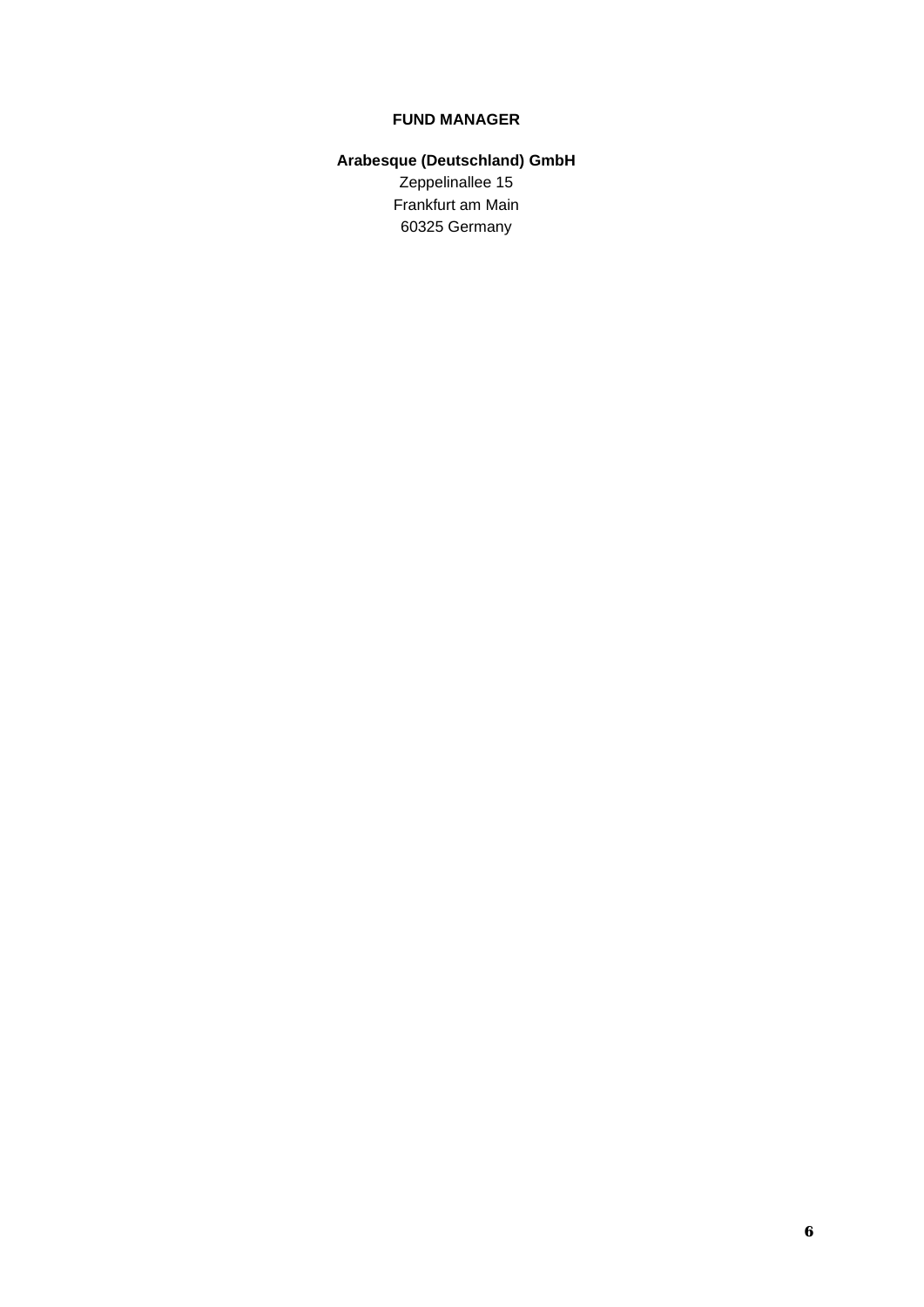The investment company described in this sales prospectus (including Articles of Association and Annexes) (the "Sales Prospectus") is a Luxembourg investment company (*société d'Investissement à capital variable*) that has been established for an unlimited period in the form of an umbrella fund ("Investment Company") with one or more sub-funds ("sub-funds") in accordance with Part I of the Luxembourg Law of 17 December 2010 on Undertakings for Collective Investment in Transferable Securities (the "Law of 17 December 2010").

This Sales Prospectus is only valid in conjunction with the most recently published annual report, which may not be more than 16 months old. If the annual report is older than eight months, the purchaser will also be provided with the semi-annual report. The currently valid Sales Prospectus and the "Key Investor Information Document" shall form the legal foundation for the purchase of units. In purchasing units, the shareholder acknowledges the Sales Prospectus, the "Key Investor Information Document" and any approved amendments published thereto.

The shareholder shall be provided with the "Key Investor Information Document" at no charge and on a timely basis prior to the acquisition of Fund units.

No information or explanations may be given which are at variance with the Sales Prospectus or the "Key Investor Information Document". Neither the Management Company nor the Investment Company shall be liable if any information or explanations are given which deviate from the terms of the current Sales Prospectus or the "Key Investor Information Document".

The Sales Prospectus and the "Key Investor Information Document", as well as the relevant annual and semi-annual reports for the Investment Company are available free of charge at the registered office of the Investment Company, the Depositary, the paying agents and sales agent. The Sales Prospectus and the "Key Investor Information Document" may also be downloaded from [https://www.group.pictet/asset](https://gbr01.safelinks.protection.outlook.com/?url=https%3A%2F%2Fwww.group.pictet%2Fasset-services%2Ffund-library%2F&data=02%7C01%7CMatthieu.Chambon%40simmons-simmons.com%7Cf51558d7b03648bc6b9008d82739e440%7C9c0035ef4799443f8b14c5d60303e8cd%7C0%7C0%7C637302476898840042&sdata=JyrD%2FMz3IHKegN6v7Wf2%2BnSdCotd2zgowbbkVGI2pl0%3D&reserved=0)[services/fund-library/.](https://gbr01.safelinks.protection.outlook.com/?url=https%3A%2F%2Fwww.group.pictet%2Fasset-services%2Ffund-library%2F&data=02%7C01%7CMatthieu.Chambon%40simmons-simmons.com%7Cf51558d7b03648bc6b9008d82739e440%7C9c0035ef4799443f8b14c5d60303e8cd%7C0%7C0%7C637302476898840042&sdata=JyrD%2FMz3IHKegN6v7Wf2%2BnSdCotd2zgowbbkVGI2pl0%3D&reserved=0) Upon request by the shareholder, these documents will also be provided in hard copy. For further information, please see the section entitled "Information for shareholders".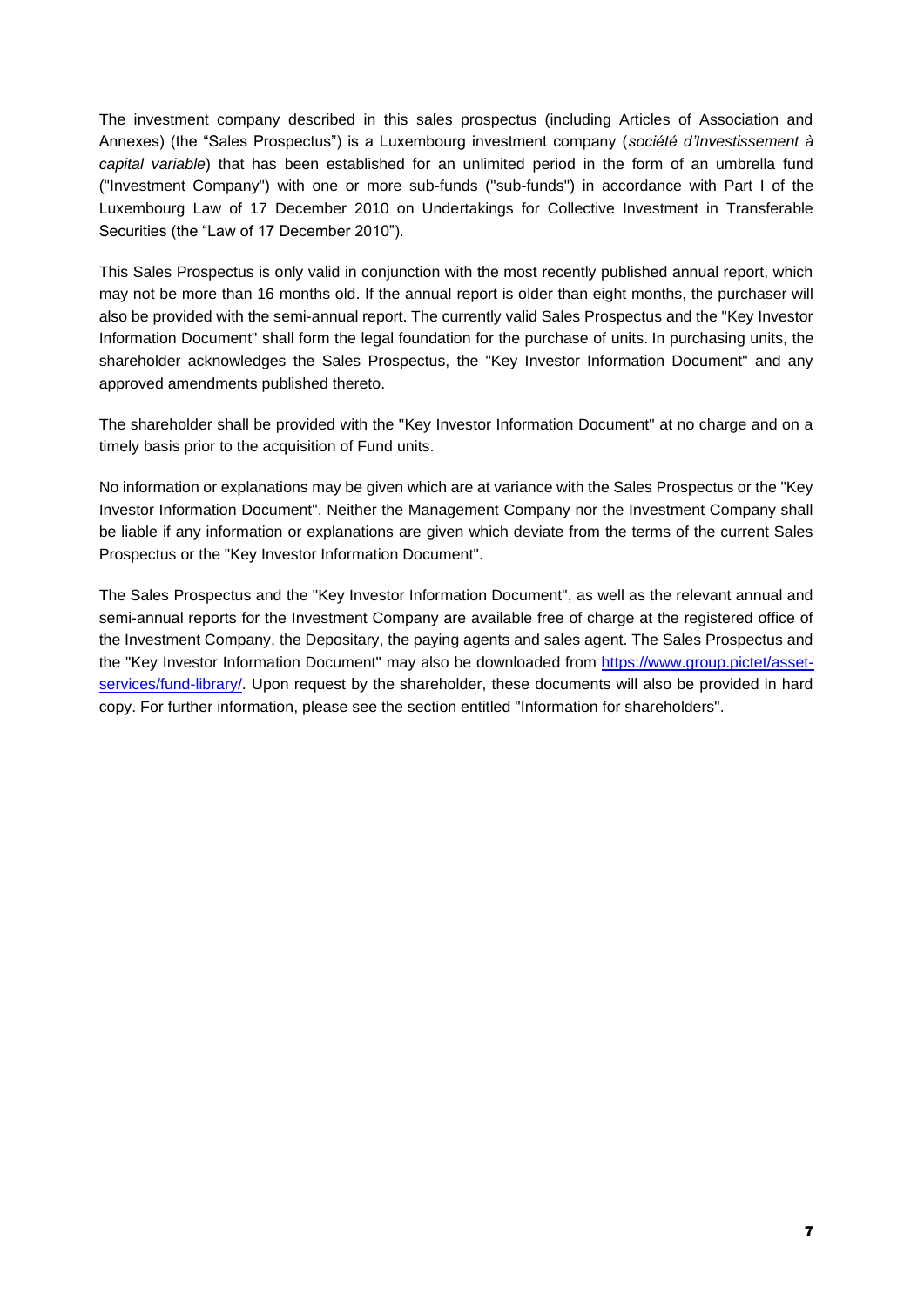#### **Sales Prospectus**

The Investment Company ("Investment Company") described in this Sales Prospectus (plus Articles of Association and Annexes) was established at the initiative of **Arabesque Asset Management Ltd.** and is managed by **FundPartner Solutions (Europe) S.A.** ("Management Company").

Enclosed with this Sales Prospectus are Annexes relating to the respective sub-funds, as well as the Articles of Association of the Investment Company. The Sales Prospectus with Annexes and Articles of Association constitute a whole in terms of their substance and thus supplement each other.

### **The Investment Company**

The Investment Company is a limited company with variable capital (*société d'investissement à capital variable*), under Luxembourg law with its registered office at 15, avenue J.F. Kennedy, L-1855 Luxembourg, Luxembourg. It was established on 1<sup>st</sup> July 2014 for an unspecified period in the form of an umbrella fund with sub-funds.

Its Articles of Association were published on 24<sup>th</sup> July 2014 in the *Mémorial, Recueil des Sociétés et Associations*, the official journal of the Grand Duchy of Luxembourg ("Mémorial"). The Mémorial was replaced on 1 June 2016 by the new information platform *Recueil électronique des sociétés et associations* ("RESA") of the Trade and Companies Register in Luxembourg. The Articles of Association were most recently revised on 1 February 2021 and were published in the RESA. The Investment Company is entered in the commercial register in Luxembourg under registration number R.C.S. Luxembourg B 188.325. The Investment Company's financial year ends on 31 December of each year.

On formation, the Investment Company's capital amounted to EUR 31,000 made up of 310 shares of no par value and will always be equal to its net asset value. In accordance with the Law of 17 December 2010, the capital of the Investment Company reached an amount of no less than EUR 1,250,000 within six months of its registration by the Luxembourg supervisory authorities.

The exclusive purpose of the Investment Company is the investment in securities and/or other permissible assets in accordance with the principle of risk diversification pursuant to Part I of the Law dated 17 December 2010, with the aim of achieving a reasonable performance for the benefit of the shareholders by following a specific investment policy.

The Board of Directors of the Investment Company ("Board of Directors ") has been authorised to carry out all transactions that are necessary or beneficial for the fulfilment of the Company's purpose. The Board of Directors is responsible for all the affairs of the Investment Company, unless specified in the Law of 10 August 1915 concerning commercial companies (including amendments) or the Articles of Association of the Investment Company as being reserved for decision by the shareholders.

In an agreement dated 28 July 2014, the Board of Directors delegated the management function in accordance with amended Council Directive 2009/65/EC of 13 July 2009 ("Directive 2009/65/EC") on the coordination of laws, regulations and administrative provisions relating to undertakings for collective investment in transferable securities to the Management Company.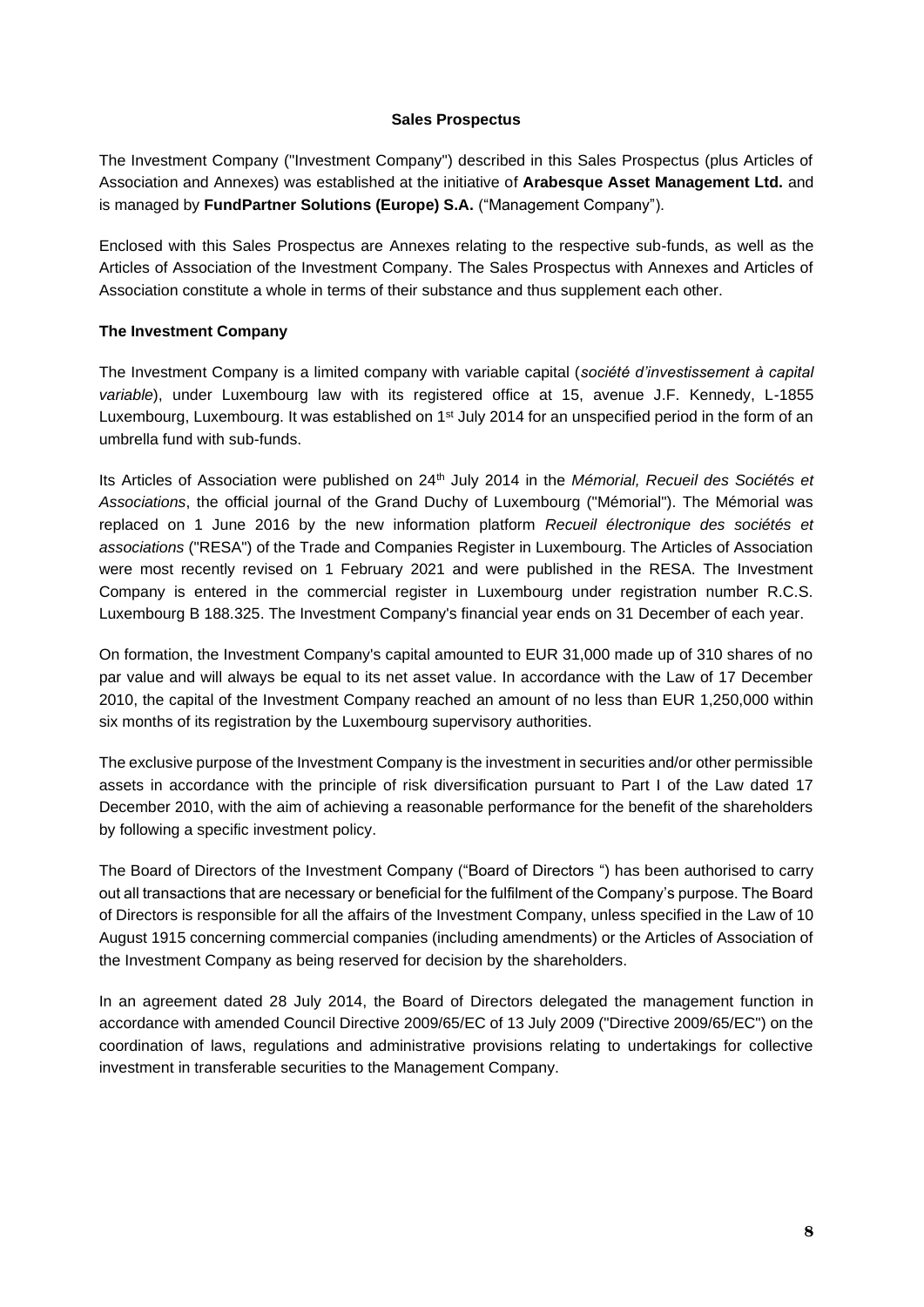### **The Management Company**

### 1. Corporate information

The Directors have appointed FundPartner Solutions (Europe) S.A. to serve as its designated management company of the Fund (the "Management Company") within the meaning of the Law of 17 December 2010 and pursuant to a management company services agreement entered into between the Fund and the Management Company with effect as of 11 February 2021 (the "Management Company Services Agreement").

FundPartner Solutions (Europe) S.A. was incorporated as a *société anonyme* (public limited liability company) under Luxembourg law for an indefinite period on 17 July 2008, under the denomination Funds Management Company S.A. Its fully paid-up capital is CHF6,250,000 at the date of this Sales Prospectus.

### 2. Duties

The Management Company will provide, subject to the overall control of the Board of Directors, and without limitation: (i) asset management services; (ii) central administration, registrar and transfer agency services; and (iii) distribution services to the Fund. The rights and duties of the Management Company are further set out in articles 101 et seq. of the Law of 17 December 2010.

The Management Company must at all time act honestly and fairly in conducting its activities in the best interests of the Shareholders, and in conformity with the Law of 17 December 2010, this Sales Prospectus and the Articles of Association.

The Management Company is vested with the day-to-day management and administration of the Fund. In fulfilling its duties pursuant to the Law of 17 December 2010, and the Management Company Services Agreement, the Management Company is authorised, for the purposes of the efficient conduct of its business, to delegate, under its responsibility and control, and with the prior consent of the Fund, and subject to the approval of the CSSF, part, or all of its functions and duties to any third party, which, having regard to the nature of the functions, and duties to be delegated, must be qualified and capable of undertaking the duties in question.

The Management Company will require any such agent to which the Management Company intends to delegate its duties to comply with the provisions of the Sales Prospectus, the Articles of Association, and the relevant provisions of the Management Company Services Agreement, as well as the Law of 17 December 2010.

In relation to any delegated duty, the Management Company shall implement appropriate control mechanisms, and procedures, including risk management controls, and regular reporting processes in order to ensure the effective supervision of the third parties to whom functions, and duties have been delegated, and that the services provided by such third party service providers are in compliance with the Articles of Association, this Sales Prospectus and the agreements entered into with the relevant third party service providers, as well as the Law of 17 December 2010. When delegating a duty or a function, the Management Company shall ensure that nothing in the related agreement shall prevent it from giving at any time further instructions to the party to whom such duty or function has been delegated or from withdrawing the relevant mandate with immediate effect when this is in the interests of the Shareholders.

The Management Company shall be careful, and diligent in the selection, and monitoring of the third parties to whom functions and duties may be delegated, and ensure that the relevant third parties have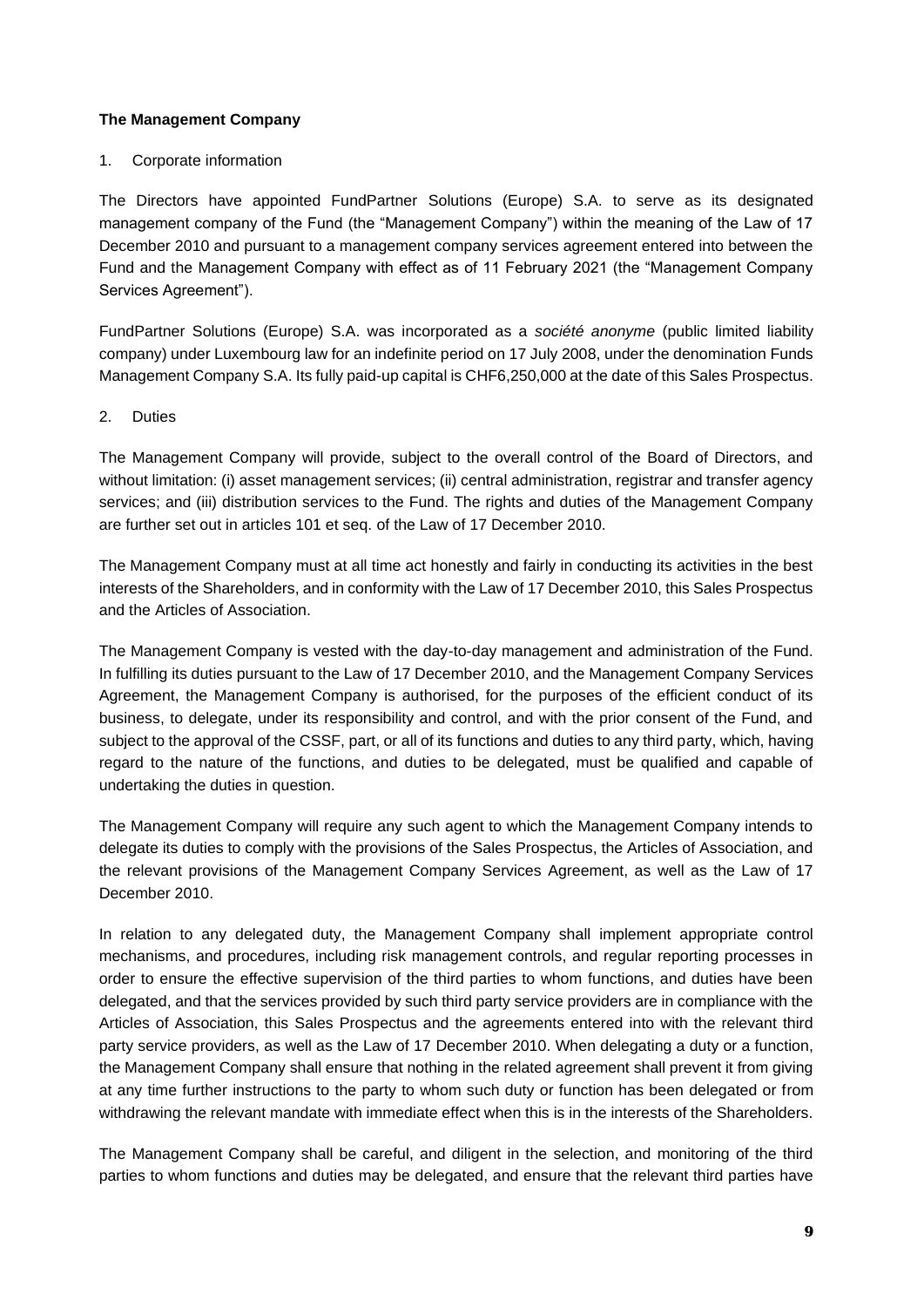sufficient experience, and knowledge, as well as the necessary authorisation required to carry out the functions delegated to such third parties.

The following functions have been delegated by the Management Company to third parties:

- (a) investment management of the sub-funds; and
- (b) marketing and distribution, as further set out in this Sales Prospectus.

The Management Company has established and applies a remuneration policy and practices that are consistent with, and promote, sound and effective risk management and that neither encourage risk taking which is inconsistent with the risk profiles, rules, this Sales Prospectus or the Articles of Association nor impair compliance with the Management Company's obligation to act in the best interest of the Fund (the "Remuneration Policy").

The Remuneration Policy includes fixed and variable components of salaries and applies to those categories of staff, including senior management, risk takers, control functions and any employee receiving total remuneration that falls within the remuneration bracket of senior management and risk takers whose professional activities have a material impact on the risk profiles of the Management Company, the Fund or the sub-funds.

The Remuneration Policy is in line with the business strategy, objectives, values and interests of the Management Company, the Fund and the Shareholders and includes measures to avoid conflicts of interest.

In particular, the Remuneration Policy will ensure that:

- (a) the staff engaged in control functions are compensated in accordance with the achievement of the objectives linked to their functions, independently of the performance of the business areas that they control;
- (b) the assessment of performance is set in a multi-year framework appropriate to the holding period recommended to the investors of the Fund in order to ensure that the assessment process is based on the longer-term performance of the Fund and its investment risks and that the actual payment of performance-based components of remuneration is spread over the same period;
- (c) the fixed and variable components of total remuneration are appropriately balanced and the fixed component represents a sufficiently high proportion of the total remuneration to allow the operation of a fully flexible policy on variable remuneration components, including the possibility to pay no variable remuneration component;
- (d) the measurement of performance used to calculate variable remuneration components or pools of variable remuneration components includes a comprehensive adjustment mechanism to integrate all relevant types of current and future risks;
- (e) if at any point of time, the management of the Fund were to account for 50 % or more of the total portfolio managed by the Management Company, at least 50 %, of any variable remuneration component will have to consist of Shares, equivalent ownership interests, or share-linked instruments or equivalent non-cash instruments with equally effective incentives as any of the instruments referred to in this item (e); and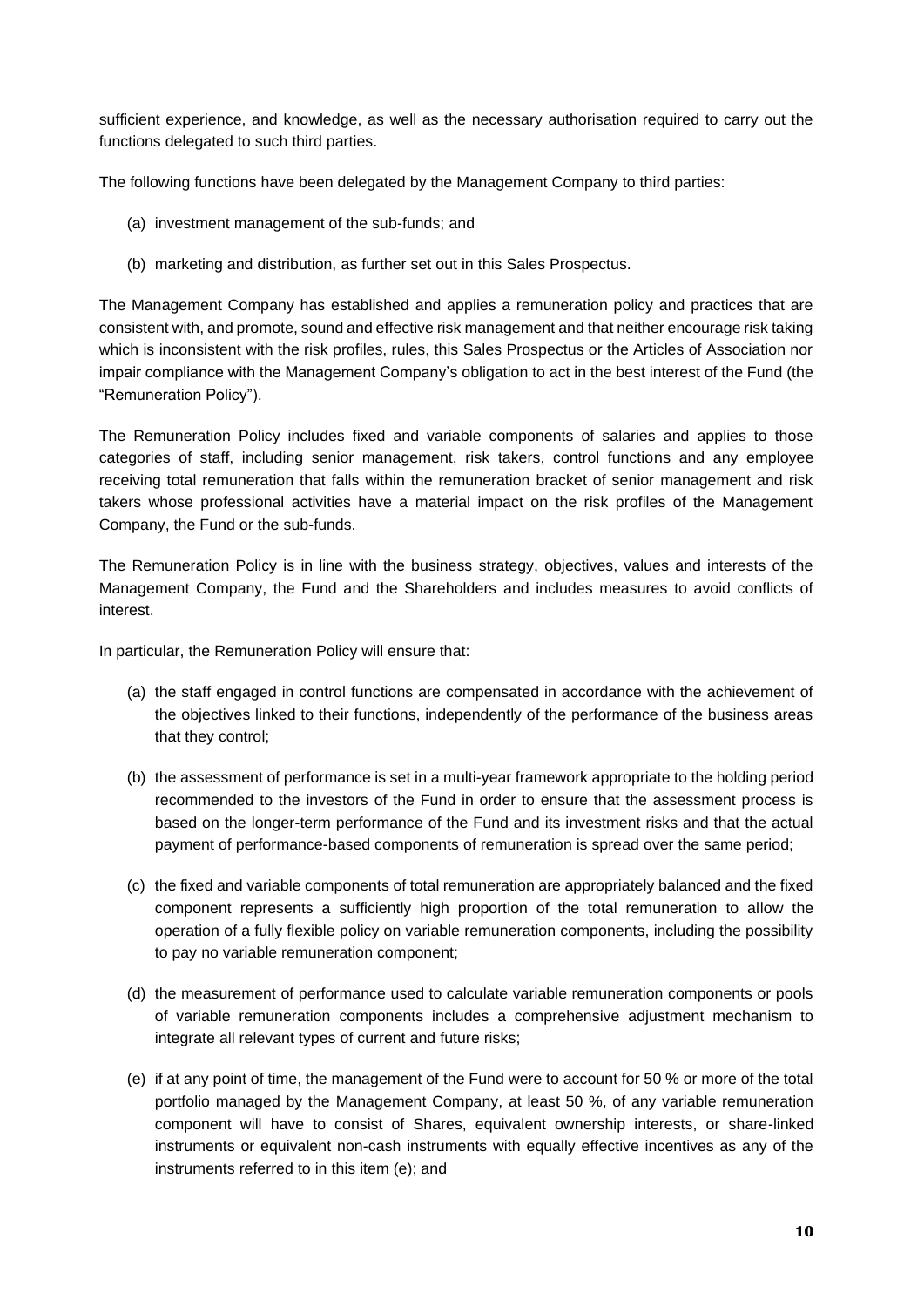(f) a substantial portion, and in any event at least 40 %, of the variable remuneration component, is deferred over a period which is appropriate in view of the holding period recommended to the Shareholders and is correctly aligned with the nature of the risks of the Fund.

Details of the Remuneration Policy, including the persons in charge of determining the fixed and variable remunerations of the staff, a description of the key remuneration elements and an overview of how remuneration is determined, is available on the website [https://www.group.pictet/asset](https://gbr01.safelinks.protection.outlook.com/?url=https%3A%2F%2Fwww.group.pictet%2Fasset-services%2Ffundpartner-solutions&data=02%7C01%7CMatthieu.Chambon%40simmons-simmons.com%7Cf51558d7b03648bc6b9008d82739e440%7C9c0035ef4799443f8b14c5d60303e8cd%7C0%7C0%7C637302476898830058&sdata=FHTNcSAEbbf8qugCoePmuUVFV4VfP4cOqBKZQqYJU1U%3D&reserved=0)[services/fundpartner-solutions.](https://gbr01.safelinks.protection.outlook.com/?url=https%3A%2F%2Fwww.group.pictet%2Fasset-services%2Ffundpartner-solutions&data=02%7C01%7CMatthieu.Chambon%40simmons-simmons.com%7Cf51558d7b03648bc6b9008d82739e440%7C9c0035ef4799443f8b14c5d60303e8cd%7C0%7C0%7C637302476898830058&sdata=FHTNcSAEbbf8qugCoePmuUVFV4VfP4cOqBKZQqYJU1U%3D&reserved=0)

A paper copy of the summarised Remuneration Policy is available free of charge to the Shareholders upon request.

The Management Company Services Agreement has been entered into for an undetermined period of time, and may be terminated, in particular, by either party upon serving to the other a written notice at least 3 (three) months prior to the termination.

# **Depositary**

Under the terms of the depositary agreement effective as of 11 February 2021 (the "Depositary Agreement"), Pictet & Cie (Europe) S.A. has been appointed for an indefinite period as depositary of the Fund (the "Depositary"). The Depositary Agreement may be terminated by either signatory party by 90 days' notice.

The Depositary was incorporated as a *société anonyme* (public limited liability company) under Luxembourg law on 3rd November 1989 for an indefinite period. Its fully paid-up capital, as at the date of this Sales Prospectus, amounts to CHF70,000,000.

The Depositary will assume its functions and responsibilities in accordance with applicable Luxembourg law and regulations and the Depositary Agreement. With respect to its duties under the Law of 17 December 2010, the Depositary will ensure the safekeeping of the Fund's assets. The Depositary has also to ensure that the Fund's cash flows are properly monitored in accordance with the Law of 17 December 2010.

In addition, the Depositary will:

- (a) ensure that the sale, issue, repurchase, redemption and cancellation of the Shares are carried out in accordance with Luxembourg law and the Articles of Association;
- (b) ensure that the value of the Shares is calculated in accordance with Luxembourg law and the Articles of Association;
- (c) carry out the instructions of the Fund and the Management Company, unless they conflict with Luxembourg law or the Articles of Association;
- (d) ensure that in transactions involving the Fund's assets any consideration is remitted to the Fund within the usual time limits;
- (e) ensure that the Fund's incomes are applied in accordance with Luxembourg law and the Articles of Association.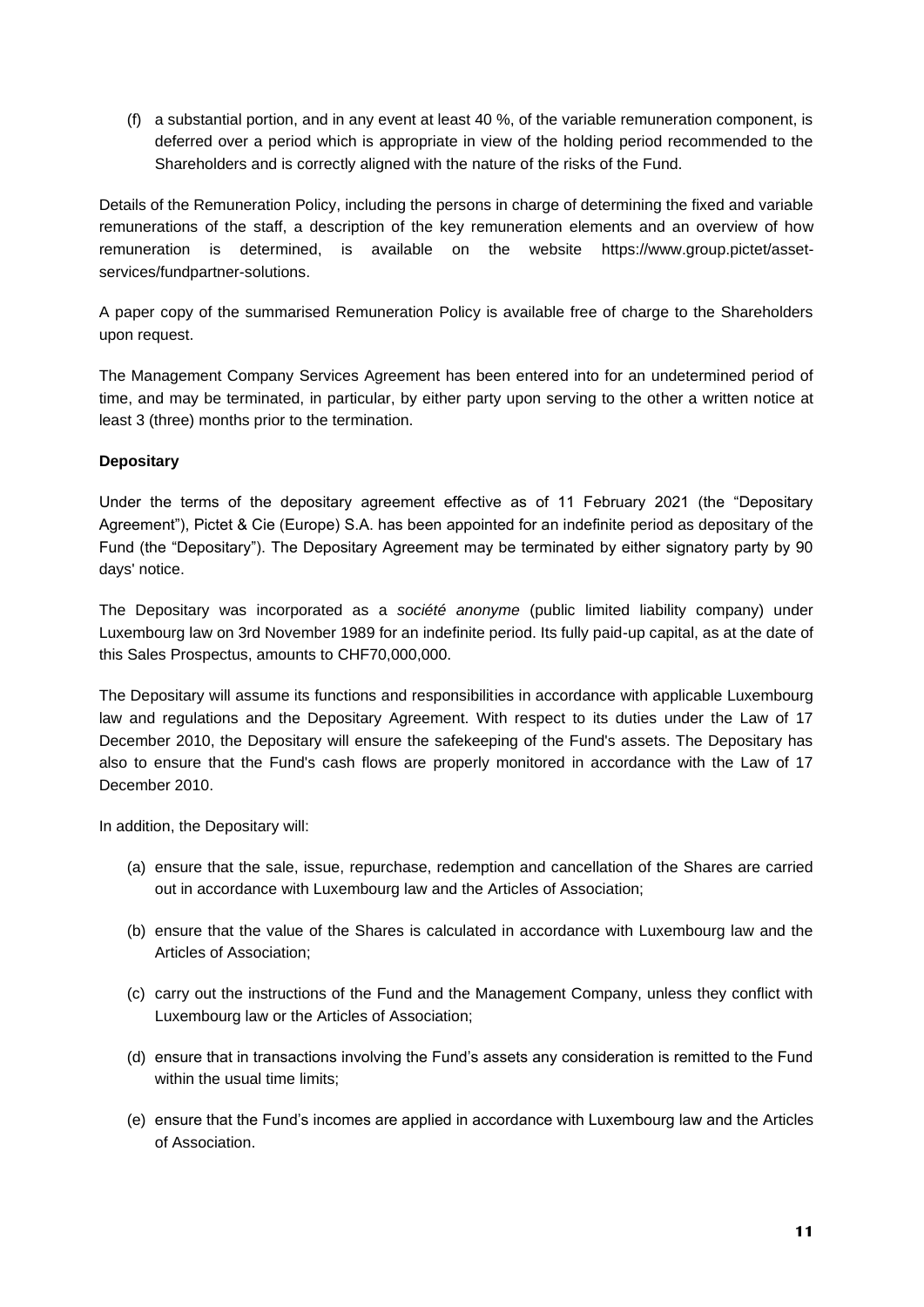The Depositary may delegate its safekeeping duties with respect to the Fund's financial instruments held in custody or any other assets (except for the cash) in accordance with the Directive 2009/65/EC, the Commission Delegated Regulation (EU) 2016/438 of 17 December 2015 supplementing Directive 2009/65/EC of the European Parliament and of the Council with regard to obligations of depositaries (the "UCITS-CDR") and applicable law.

An up-to-date list of the delegates (and sub-delegates) of the Depositary is available on the website [http://www.pictet.com/corporate/fr/home/asset\\_services/custody\\_services.html.](http://www.pictet.com/corporate/fr/home/asset_services/custody_services.html)

The Depositary will be liable to the Fund or to the Shareholders for the loss of the Fund's financial instruments held in custody by the Depositary or its delegates to which it has delegated its custody functions. A loss of a financial instrument held in custody by the Depositary or its delegate will be deemed to have taken place when the conditions of article 18 of the UCITS-CDR are met. The liability of the Depositary for losses other than the loss of the Fund's financial instruments held in custody will be incurred pursuant to the provisions of the Depositary Agreement.

In case of loss of the Fund's financial instruments held in custody by the Depositary or any of its delegates, the Depositary will return financials instruments of identical type or the corresponding amount to the Fund without undue delay. However, the Depositary's liability will not be triggered if the Depositary can prove that the conditions of article 19 of the UCITS-CDR are fulfilled.

In carrying out its functions, the Depositary will act honestly, fairly, professionally, independently and solely in the interest of the Fund and the Shareholders.

Potential conflicts of interest may nevertheless arise from time to time from the provision by the Depositary and/or its affiliates of other services to the Fund, the Management Company and/or other parties. For example, the Depositary and/or its affiliates may act as the custodian and/or administrator of other funds. It is therefore possible that the Depositary (or any of its affiliates) may in the course of its business have conflicts or potential conflicts of interest with those of the Fund and/or other funds for which the Depositary (or any of its affiliates) acts.

Where a conflict or potential conflict of interest arises, the Depositary will have regard to its obligations to the Fund and will treat the Fund and the other funds for which it acts fairly and such that, so far as is practicable, any transactions are effected on terms which are not materially less favourable to the Fund than if the conflict or potential conflict had not existed. Such potential conflicts of interest are identified, managed and monitored in various other ways including, without limitation, the hierarchical and functional separation of the Depositary's custodian functions from its other potentially conflicting tasks and by the Depositary adhering to its own conflicts of interest policy.

Details of the conflict of interest policy of the Depositary are available on the website [www.pictet.com.](http://www.pictet.com/) A paper copy of the summarised conflict of interest policy of the Depositary is available free of charge to the Shareholders upon request.

Under no circumstances will the Depositary be liable to the Fund, the Management Company or any other person for indirect or consequential damages and the Depositary will not in any event be liable for the following direct losses: loss of profits, loss of contracts, loss of goodwill, whether or not foreseeable, even if the Depositary has been advised of the likelihood of such loss or damage and regardless of whether the claim for loss or damage is made in negligence, for breach of contract or otherwise.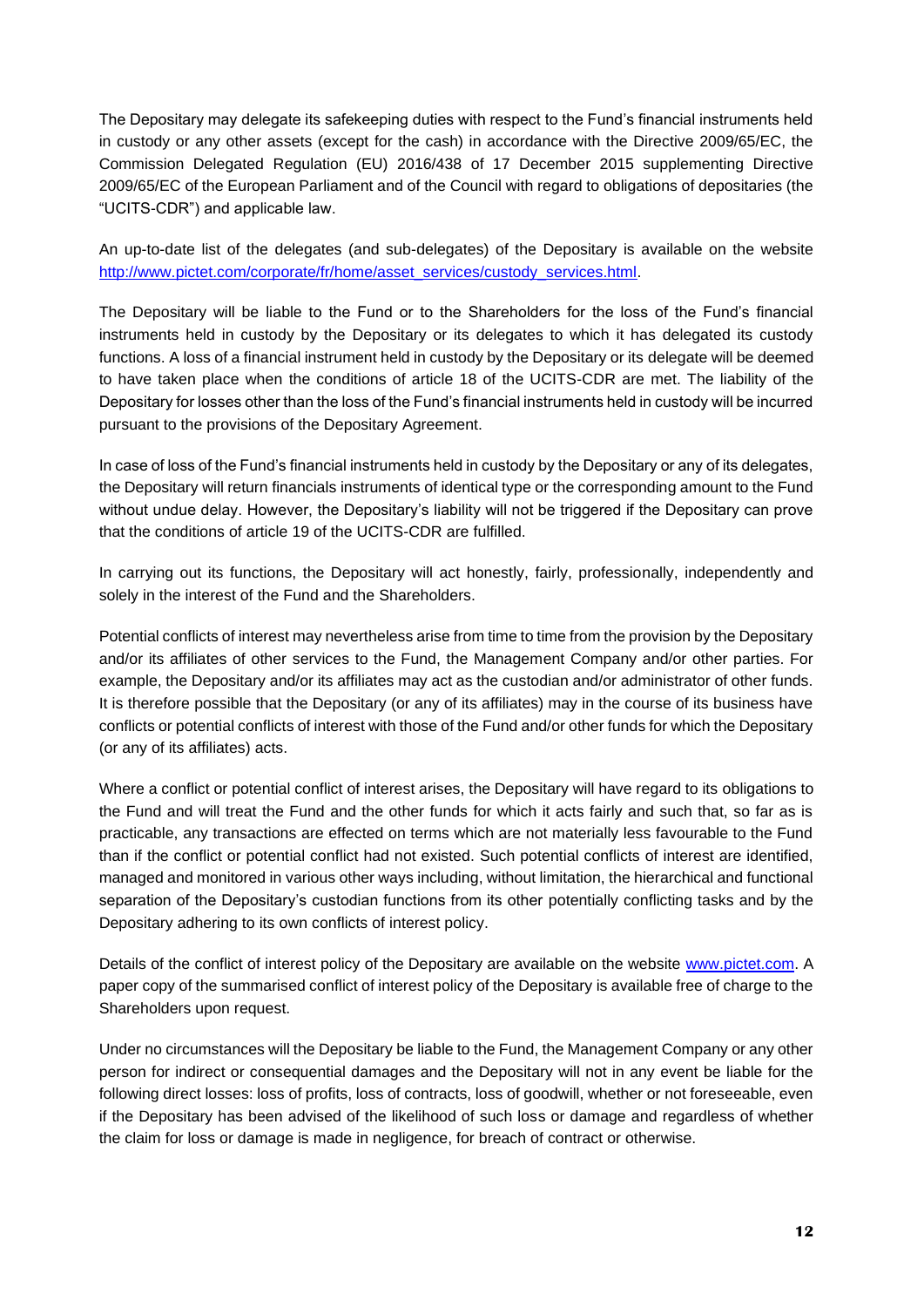The Depositary is not involved, directly or indirectly, with the business affairs, organisation, sponsorship or management of the Fund and is not responsible for the preparation of this document and accepts no responsibility for any information contained in this document other than the above description. The Depositary will not have any investment decision-making role in relation to the Fund. Decisions in respect of the purchase and sale of assets for the Fund, the selection of investment professionals and the negotiation of commission rates are made by the Fund and/or the Management Company and/or their delegates. Shareholders may ask to review the Depositary Agreement at the registered office of the Fund should they wish to obtain additional information as regards the precise contractual obligations and limitations of liability of the Depositary.

The Depositary or the Fund may, at any time, by giving at least 90 days' written notice to the other party, terminate the Depositary 's appointment, it being understood that any decision by the Fund to end the Depositary's appointment is subject to the condition that another depositary bank take on the functions and responsibilities of the Depositary within two months as defined in the Articles of Association, provided, furthermore, that if the Fund terminates the Depositary's appointment, the Depositary shall continue to assume the functions of depositary until such time as the Depositary has been dispossessed of all the Fund's assets that it held or had arranged to be held on behalf of the Fund. Should the Depositary revoke the appointment, the Fund shall be required to appoint a new depositary to take on the functions and responsibilities of the Depositary as defined in the Articles of Association within two months, it being understood that, from the date when the notice of termination expires until such time as a new depositary is appointed by the Fund, the Depositary will only be obligated to undertake all necessary measures to ensure that the Shareholders' interests are safeguarded.

# **Central Administration Agent and Registrar and Transfer Agent**

The Central Administration Agent, whose task are fulfilled by the Management Company, is responsible for the provision of accounting services (in particular, carrying out the calculation of the net asset value of the Fund and the drafting of the financial statements), processing subscriptions for, redemptions and conversions (if any) of, Shares, calculating issue and redemption proceeds and maintaining the records of the Fund as well as other general administrative services to the Fund, as further detailed in the relevant agreement, and Paying Agent of the Fund responsible for, the payment of dividends and redemption proceeds (if any).

The Central Administration Agent is entitled to a fee calculated on the net assets of the Fund and payable on a quarterly basis. The fees paid to the Central Administration Agent will be shown in the Fund's financial statements.

# **Fund Manager**

The Management Company has appointed **Arabesque (Deutschland) GmbH**, with its registered office at Zeppelinallee 15, 60325 Frankfurt am Main, Germany as fund manager of the Fund ("Fund Manager") and has transferred investment management to that company.

The Fund Manager is authorised to manage assets and is subject to corresponding supervision.

The Fund Manager is responsible for the independent day-to-day implementation of the investment policy of each sub-fund's assets and for managing the assets of each sub-fund on a day-to-day basis, as well as providing other associated services under the supervision, responsibility and control of the Management Company. The Fund Manager is required to execute these tasks while adhering to the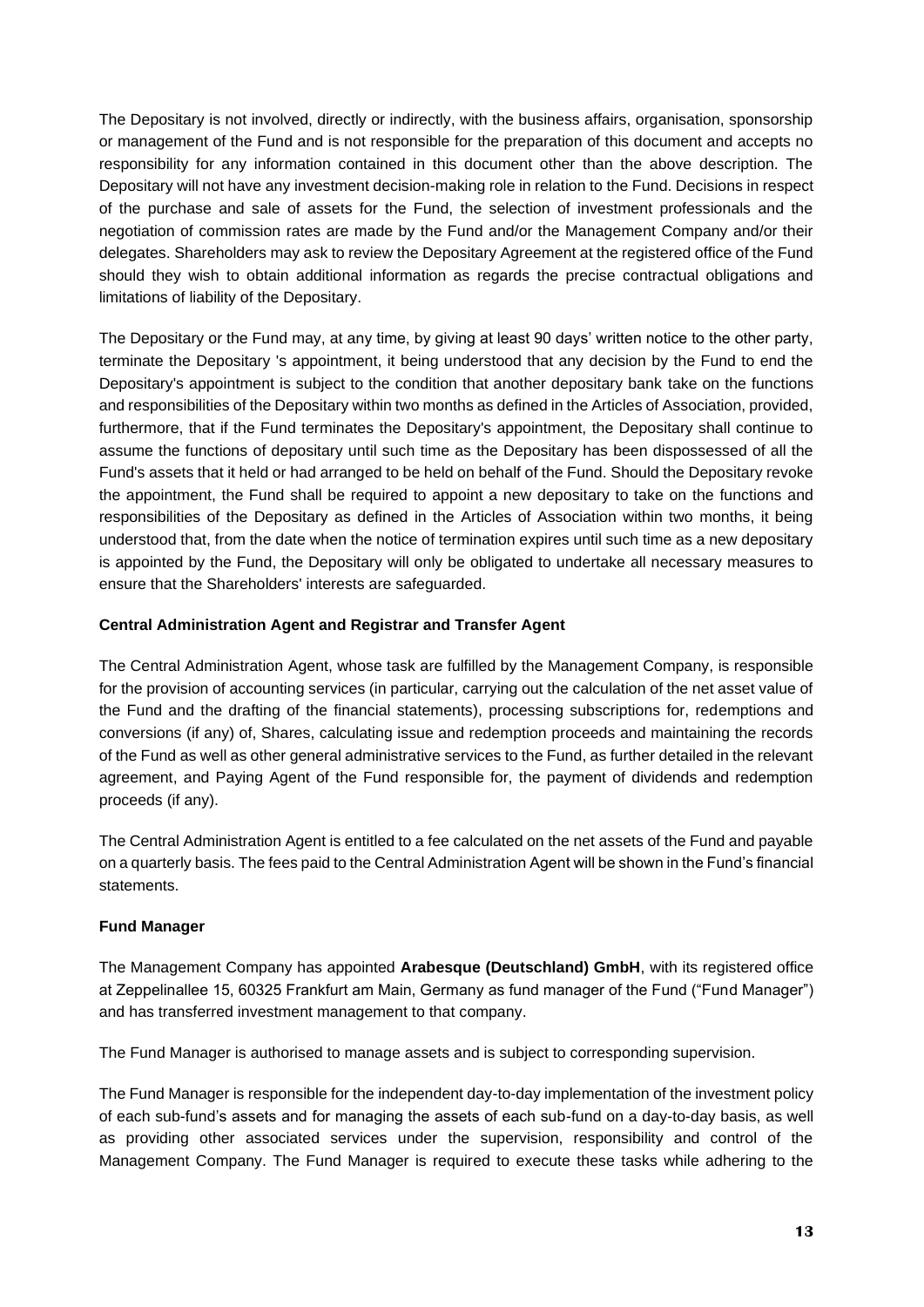principles of the investment policy and investment restrictions of each of the sub-funds, as described in this Sales Prospectus.

The Fund Manager is authorised to select brokers and traders to execute transactions using the Fund assets. The Fund Manager is also responsible for investment decisions and the placing of orders.

The Fund Manager has the right to obtain advice from third parties, particularly from various investment advisers, at its own cost and responsibility.

The Fund Manager is authorised, with the prior consent of the Management Company, to delegate some or all of its duties and obligations to a third party, whose remuneration shall be borne by the Fund Manager. In this case the Sales Prospectus will be amended accordingly.

The Fund Manager bears all expenses incurred by it in connection with the services it performs. Broker commission, transaction fees and other transaction related costs arising in connection with the purchase and sale of assets are borne by the relevant sub-fund.

### **Legal position of shareholders**

The Management Company has appointed the Fund Manager to invest money paid into each sub-fund on behalf of the Investment Company. Investments are made in accordance with the principle of risk diversification, in securities and/or other legally permissible assets in accordance with Article 41 of the Law of 17 December 2010. The monies invested and the assets acquired with such monies form the relevant sub-fund's assets, which are held separately from the Management Company's own assets.

As joint owners, the shareholders own a share of the respective sub-fund pro rata to their shares. The shares of the respective sub-fund shall be issued in the certificates and denominations stated in the Annex to the specific sub-fund. If registered shares are issued, these shall be included by the Registrar and Transfer Agent in the share register maintained for the Investment Company. In this case, confirmation of entry of the shares in the share register will be sent to the shareholders to the address specified in the share register. The shareholder shall not be entitled to the delivery of physical certificates.

All shares in a sub-fund shall have the same rights, unless the Investment Company decides to issue different classes of share within the same sub-fund pursuant to Article 11(5) of the Articles of Association.

If the shares of a sub-fund are admitted for official trading on a stock exchange, this will be announced in the relevant Annex to the Sales Prospectus.

There is no guarantee that the shares of the respective sub-fund will not also be traded on other markets. (For example, inclusion in the unofficial transactions of a stock exchange).

The market price forming the basis for stock market dealings or trading on other markets is not determined exclusively by the value of the assets held in the respective sub-fund but also by supply and demand. The market price may therefore differ from the net asset value per share.

The Investment Company draws the investor's attention to the fact that any investor will only be able to fully exercise its investor rights directly against the Fund notably the right to participate in general shareholder meetings, if the investor is registered individually in his own name in the shareholders' register. In cases where an investor invests in the Fund through an intermediary investing into the Fund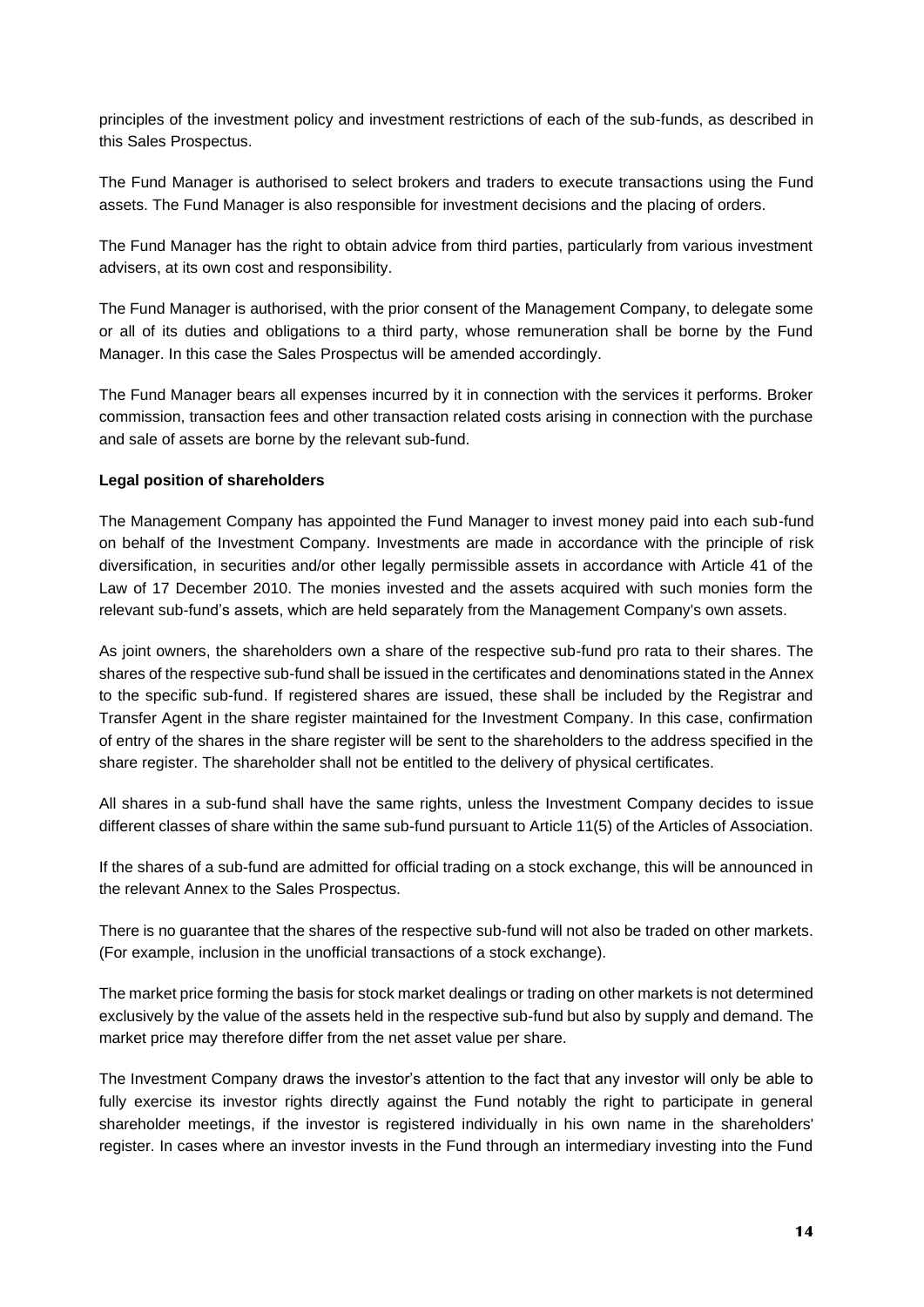in its own name but on behalf of the investor, it may not always be possible for the investor to exercise certain shareholder rights or unit holder rights. Investors are advised to take advice on their rights.

### **General Information on trading in the sub-fund's shares**

Investing in the sub-funds is regarded as a long-term commitment.

Market timing is understood to mean the technique of arbitrage whereby a shareholder systematically subscribes, exchanges and redeems units in a sub-fund/fund within a short period by exploiting time differences and/or the imperfections or weaknesses in the valuation system for calculating the Fund's net asset value. The Management Company takes the appropriate protection and/or control measures to avoid such practices. It also reserves the right to reject, cancel or suspend an order from a shareholder for the subscription or exchange of units if the shareholder is suspected of engaging in market timing.

The Management Company strictly opposes the purchase or sale of shares after the close of trading at already established or foreseeable closing prices ("late trading"). The Management Company ensures that shares will be issued and redeemed on the basis of a net asset value per share previously unknown to the shareholder. If, however, a shareholder is suspected of engaging in late trading, the Management Company may reject the subscription or redemption order until the applicant has cleared up any doubts with regard to his order.

The possibility cannot be ruled out that shares of the respective sub-fund may also be traded on other markets.

The market price underlying stock market dealings or trading on other markets is not determined exclusively by the value of the assets held in the respective sub-fund, but also by supply and demand. This market price can therefore differ from the share price.

### **Investment policy**

The objective of the investment policy of the Investment Company and/or its sub-funds is to invest in transferable securities and other eligible assets in order to provide returns for investors in the respective currency of the sub-fund (as defined in the relevant Annex to this Sales Prospectus). Details of the investment policy of each sub-fund are specified in the relevant Annex to this Sales Prospectus.

The general investment principles and restrictions specified in Article 4 of the Articles of Association apply to all sub-funds, provided as no deviations or supplements are specified in the relevant Annex to this Sales Prospectus for a particular sub-fund.

The respective sub-fund's assets are invested pursuant to the principle of risk diversification within the meaning of the provisions of Part I of the Law of 17 December 2010 and in accordance with the investment policy principles and investment restrictions specified in Article 4 of the Articles of Association.

### **Information on derivatives and other techniques and instruments**

In accordance with the general provisions governing the investment policy referred to in Article 4 of the Articles of Association, to achieve the investment objectives and ensure efficient portfolio management the Management Company for the relevant sub-fund may make use of derivatives and other techniques and instruments that correspond to the investment objectives of the sub-fund. The counterparties and/or financial counterparties (as defined in Article 3(3) of Regulation (EU) 2015/2365 of the European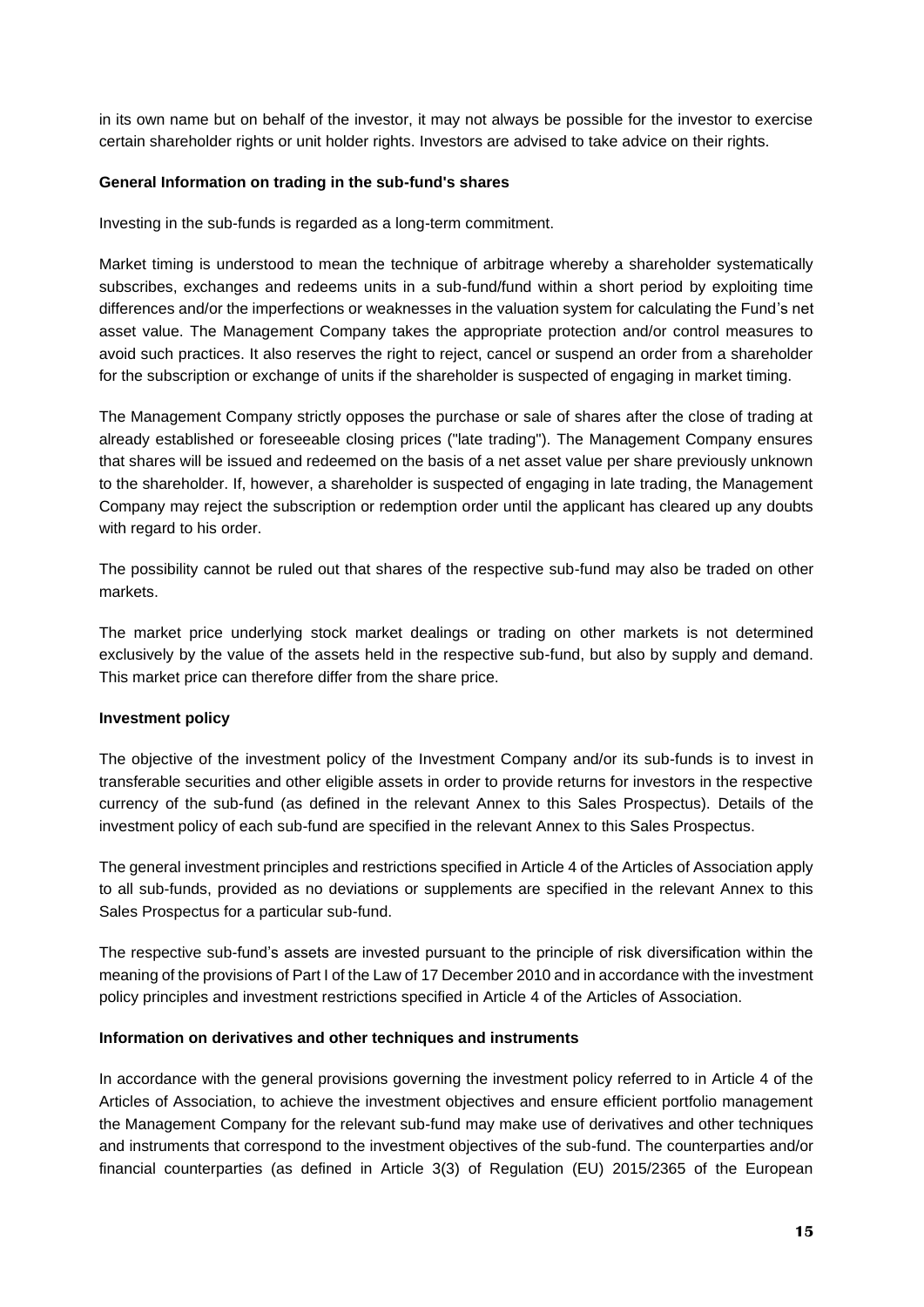Parliament and of the Council of 25 November 2015 on transparency of securities financing transactions and of reuse and amending Regulation (EU) No 648/2012 ("SFTR")) to the aforementioned transactions must be institutions subject to prudential supervision and have their registered office in an EU member state, another signatory state to the EEA Treaty or a third country whose supervisory provisions are considered by the CSSF to be equivalent to those of EU law. The counterparty or the financial counterparty must have at least one rating in the investment grade range, which may be waived, however, in justified exceptions. This may be the case, for example, if the counterparty or the financial counterparty falls under this rating after selection. In this case, the Management Company will conduct a separate audit. They must also specialise in this type of transaction. When selecting counterparties and financial counterparties , criteria such as legal status, country of origin and credit rating of the counterparty are taken into account. Details can be viewed free of charge on the Management Company's website referred to in the section entitled "Information for shareholders". The possibility cannot be ruled out that the counterparty or financial counterparty is a company affiliated with the Management Company or the Fund Manager/Investment Advisor. In this context, please see the chapter "Potential conflicts of interest".

Derivatives and other techniques and instruments carry considerable opportunities but also high risks. Due to the leverage effect of these products, the (sub)-fund may incur substantial losses with a relatively low level of capital employed. The following is a non-exhaustive list of derivatives, techniques and instruments that can be used for the (sub)-fund:

### 1. Option rights

An option right is a right to buy ("call option") or sell ("put option") a particular asset at a predetermined time ("exercise time") or during a predetermined period at a predetermined price ("strike price"). The price of a call or put option is the option premium.

For each respective sub-fund both call and put options may only be bought or sold to the extent that the respective sub-fund is permitted to invest in the underlying assets pursuant to the investment policy specified in the relevant Annex.

### 2. Financial futures contracts

Financial futures contracts are unconditionally binding agreements for both contracting parties to buy or sell a determined amount of a determined base value at a determined time, the maturity date, at a price agreed in advance.

For each respective sub-fund, financial futures contracts may only be entered into to the extent that the respective sub-fund is permitted to invest in the underlying assets pursuant to the investment policy specified in the relevant Annex.

### 3. Derivatives embedded in financial instruments

Financial instruments with embedded derivatives may be acquired for the respective sub-fund, provided that the underlying of the derivative consists of instruments within the meaning of Article 41(1) of the Law of 17 December 2010, or financial indices, interest rates, foreign exchange rates or currencies, for example. Financial instruments with embedded derivatives may consist of structured products (certificates, reverse convertible bonds, warrant-linked bonds, convertible bonds, credit linked notes, etc.) or warrants. The main feature of products included under "derivatives embedded in financial instruments" is that the embedded derivative components affect the payment flows for the entire product. Alongside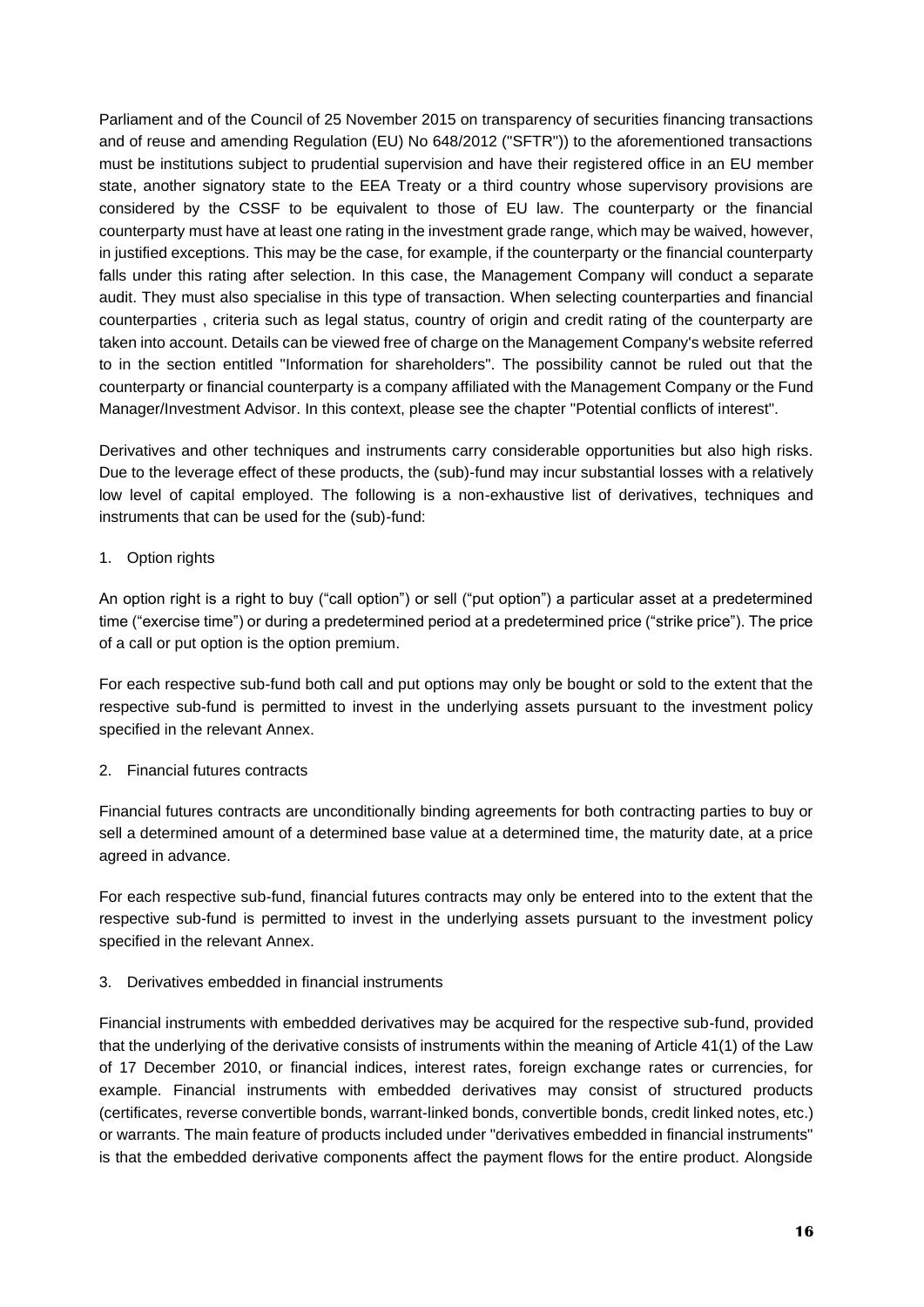risk characteristics of transferable securities, the risk characteristics of derivatives and other techniques and instruments are also decisive.

Structured products may be used on the condition that they are transferable securities within the meaning of Article 2 of the Grand-Ducal Regulation of 8 February 2008.

4. Currency futures contracts

The Management Company may enter into currency futures contracts for the respective sub-fund.

Currency futures contracts are unconditionally binding agreements for both contracting parties to buy or to sell a certain quantity of the underlying currency at a certain time - the due date - at a price agreed upon in advance.

5. Swaps

The Management Company may conclude swaps on behalf of the respective sub-fund within the framework of the investment principles.

A swap is a contract between two parties based on the exchange of payment flows, assets, income or risk. The swaps made for the respective sub-fund may include, but are not limited to, the following: interest, currency, equity and credit default transactions.

An interest swap is a transaction in which two parties swap cash flows which are based on fixed or variable interest payments. The transaction can be compared with the adding of funds at a fixed interest rate and the simultaneous allocation of funds at a variable interest rate, with the nominal sums of the assets not being swapped.

Currency swaps usually consist of the swapping of nominal sums of assets. They can be compared to borrowing in one currency and simultaneously lending in another.

Asset swaps, also known as "synthetic securities", are transactions that convert the yield from a particular asset into another rate of interest (fixed or variable) or into another currency, by combining the asset (e.g. bond, floating-rate note, bank deposit, mortgage) with an interest swap or currency swap.

An equity swap is the exchange of payment flows, value adjustments and/or income from an asset in return for payment flows, value adjustments and/or income from another asset, where at least one of the exchanged payment flows or incomes from an asset represents a share or a share index.

6. Swaptions

A swaption is the right, but not the obligation, to enter into a swap based on specified conditions, at a given time or within a given period. In other respects, the principles for swaptions are the same as those for options set out above.

### 7. Techniques for the management of credit risks

The Management Company may also use credit default swaps ("CDS") for the respective sub-fund to ensure the efficient management of the respective sub-fund assets.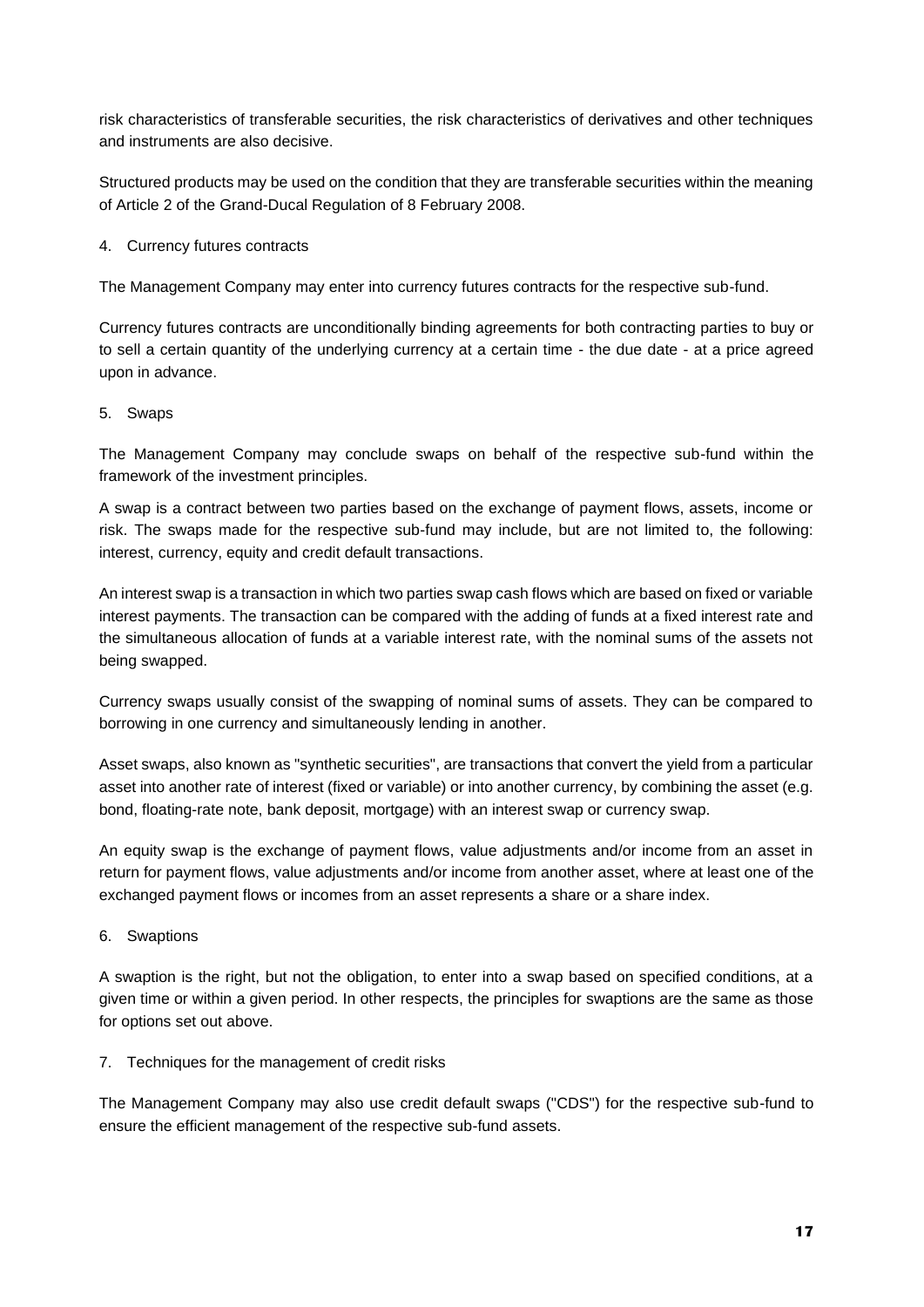Within the market for credit derivatives, CDS represent the most widespread and the most significant instrument. CDS enable the credit risk to be separated from the underlying debtor-creditor relationship. This separate trading of default risks extends the range of possibilities for systematic risk and income management. With a CDS, a secured party (security buyer, protection buyer) can hedge against certain risks from a debtor-creditor relationship by paying a periodic premium for transferring the credit risk calculated on the basis of the nominal amount to a security provider (security seller, protection seller) for a defined period. This premium depends, among other things, on the quality of the underlying reference debtor(s) (i.e. their credit risk). The transferred risks are defined in advance as so-called "credit events". As long as no credit events occur, the CDS seller does not have to render a performance. If a credit event does occur, the seller pays the predefined amount or the nominal value or an adjustment payment in an amount being the difference between the nominal sum of the reference assets and their market value after the credit event occurs ("cash settlement"). The buyer then has the right to tender an asset of the reference debtor which is specified in the agreement, whilst the buyer's premium payments are stopped as of this point. The respective sub-fund may act as a security provider or a secured party.

CDS are traded off-exchange (OTC market) so that more specific, non-standard requirements can be addressed for both counterparties - at the expense of lower liquidity.

The commitment of the obligations arising from the CDS must not only be in the exclusive interests of the relevant sub-fund but must also be in line with its investment policy. Both the loans underlying the CDS and the particular issuer must be taken into account for the purpose of the investment limits in accordance with Article 4 of the Articles of Association.

Credit default swaps must be valued on a regular basis using reasonable and transparent methods. The Management Company and the auditor will monitor the reasonableness and transparency of the valuation methods. The Management Company will rectify any differences ascertained as a result of the monitoring procedure.

8. Remarks

The aforementioned techniques and instruments can, where appropriate, be amended by the Management Company if new instruments corresponding to the investment objective are offered on the market, which the respective sub-fund may apply in accordance with regulatory and statutory provisions.

The use techniques and instruments for efficient portfolio management may give rise to various direct/indirect costs, which are charged to the (sub-)fund's assets or reduce them. These costs may be incurred both in relation to third parties and parties associated with the Management Company or the Depositary Bank.

### **Calculation of the net asset value per share**

The net fund assets of the Investment Company are denominated in US Dollar (USD) ("reference currency").

The value of a share ("net asset value per share") is denominated in the currency specified in the relevant Annex to the Sales Prospectus ("sub-fund currency"), provided as no other currency is stipulated for other share classes in the respective Annex to the Sales Prospectus ("share class currency").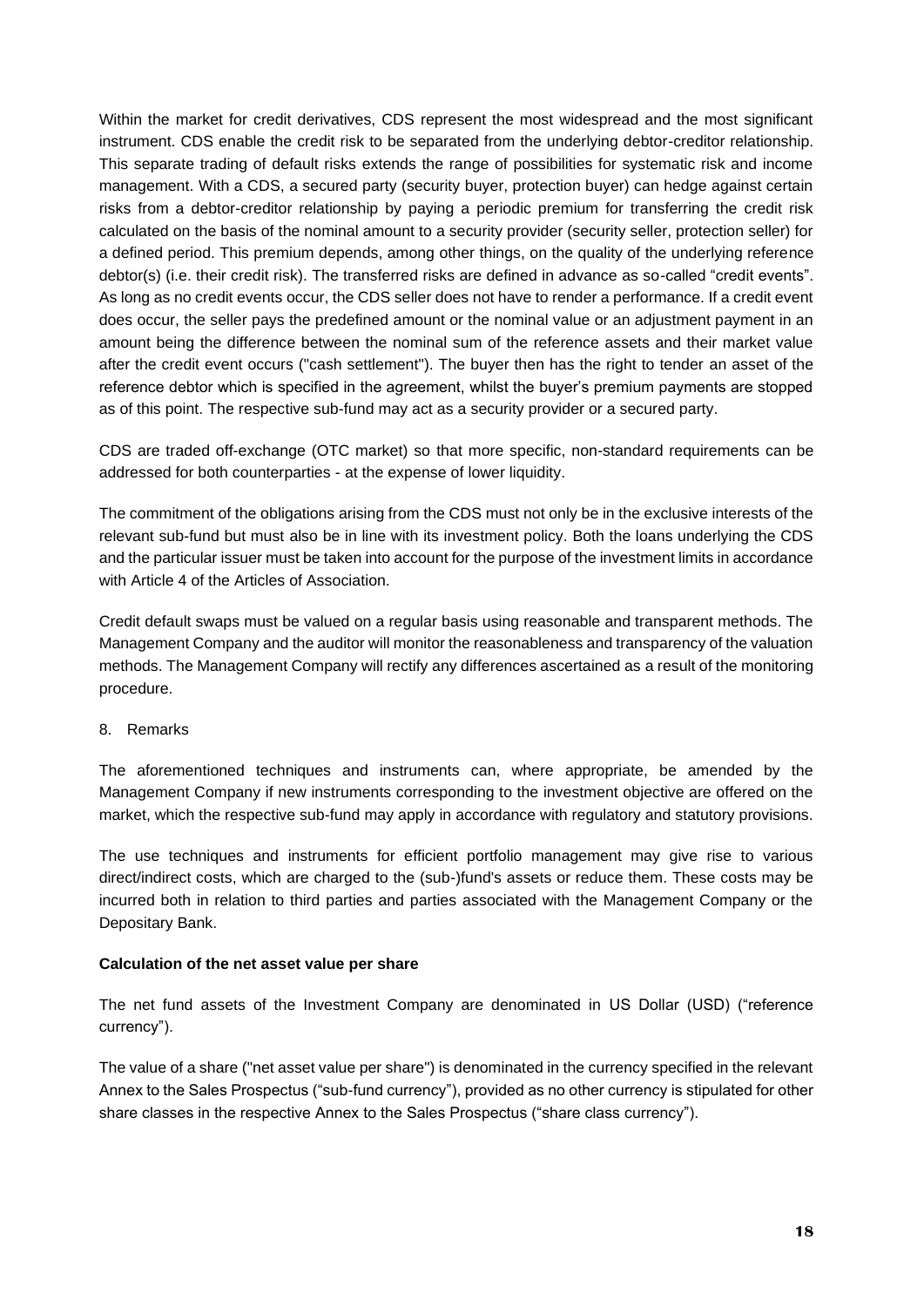The net asset value per share in each sub-fund will be calculated by dividing the net assets of that subfund by the total number of shares outstanding of that sub-fund. The net asset value of a sub-fund corresponds to the difference between the total assets and the total liabilities of the sub-fund.

The net asset value per share and the issue, redemption and exchange price per share for each sub-fund are determined on each full Business Day (Valuation Day) and are calculated on the following Business Day (Calculation Date) given that:

- a **Business day** shall mean a day on which banks are open for business in Luxembourg;
- a **Valuation Day** shall mean each full Business Day as at which the net asset value per share is determined for each share class in each sub-fund, unless otherwise stipulated in the respective Annex to the Sales Prospectus; and
- a **Calculation Date** shall mean the Business Day following the Valuation Day.

### **Issue of shares**

1. Shares in any new class of shares in any sub-fund are always issued on an initial issue date or within an initial issue period at a set initial issue price, plus a front-load fee (if any), in the manner described in the respective sub-fund Annex to this Sales Prospectus. Shares in any class of shares already launched in any sub-fund shall be issued at the net asset value per share as defined in section "*Calculation of net asset value per share*" of this Sales Prospectus, plus a front-load fee (if any), in the manner described in the respective sub-fund Annex to this Sales Prospectus.

The issue price can be increased by fees or other encumbrances in particular countries where the Fund is on sale.

2. Subscription applications for the acquisition of registered shares can be submitted to the Management Company and any sales agent. The receiving agents are obliged to immediately forward all complete subscription applications to the Registrar and Transfer Agent. The date of receipt by the Registrar and Transfer Agent ("relevant agent") is decisive. Said agent accepts the subscription applications on behalf of the Management Company.

Unless otherwise mentioned in a sub-fund Annex to this Sales Prospectus, the net asset value applicable to any subscription order received by the relevant agent before 2.00 pm CET/CEST on a Valuation Day will be the net asset value of such Valuation Day as calculated on the Calculation Date, being the following Business Day. For any subscription order arriving at the relevant agent after 2.00 pm CET/CEST on a Valuation Day, the net asset value applicable will be the net asset value of the following Valuation Day, as calculated on the next following Business Day. The Management Company will in all cases ensure that shares will be issued on the basis of a net asset value per share that is previously unknown to the investor or shareholder. If the suspicion nevertheless exists that an investor or shareholder is engaging in late trading, the Management Company may reject the subscription order/purchase order until the applicant has removed all doubts with regard to his subscription order/purchase order.

Any subscription order which is incorrect and/or incomplete will be rejected by the relevant agent.

If the equivalent value of the registered shares to be subscribed is not available at the Registrar and Transfer Agent at the time of receipt of the complete subscription application, the subscription application shall be regarded as having been received at the Registrar and Paying Agent on the date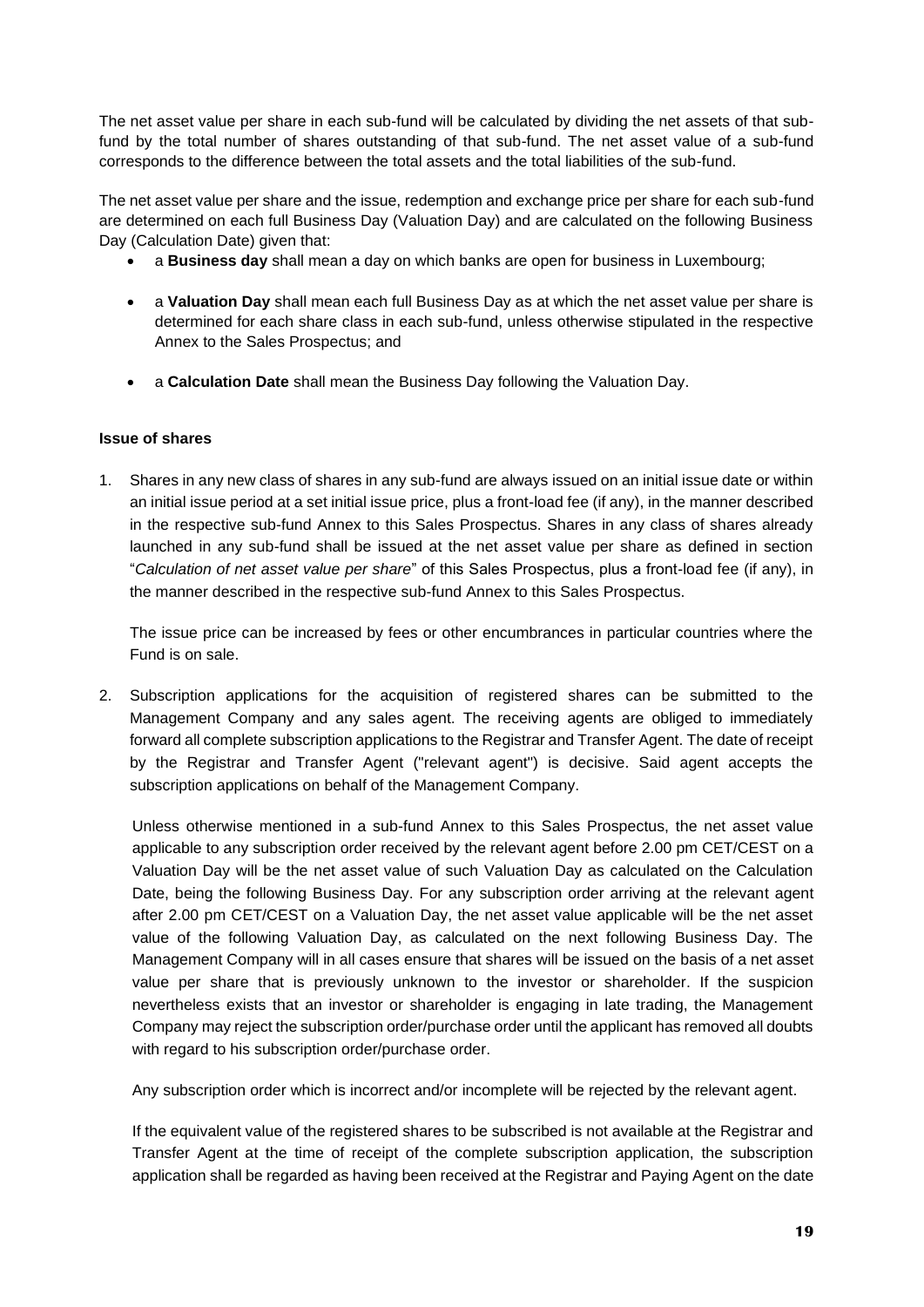on which the equivalent of the subscribed shares is available and the subscription slip is submitted properly.

- 3. Unless otherwise mentioned in a sub-fund Annex to this Sales Prospectus, the issue price is payable at the Depositary in Luxembourg in the respective sub-fund currency or, if there are several share classes, in the respective share class currency, up to two (2) Business Days following the relevant Calculation Date.
- 4. The circumstances under which the issue of shares may be suspended are specified in Article 15 in conjunction with Article 13 of the Articles of Association.

### **Redemption and exchange of shares**

1. The shareholders are entitled at all times to apply for the redemption of their shares at the net asset value per share as defined in section "*Calculation of net asset value per share*" of this Sales Prospectus, if applicable less a redemption charge ("redemption price") by addressing an irrevocable application for redemption to the relevant agent. If a redemption fee is payable, the maximum amount of this redemption fee for each sub-fund is contained in the relevant Annex to this Sales Prospectus.

In certain countries, the payment of the redemption price may be reduced by local taxes and other charges. The corresponding share lapses upon payment of the redemption price.

2. Payment of the redemption price and all any other payments to the shareholders are made via the Depositary or the paying agents. The Depositary shall only be obliged to make payment, insofar as there are no legal provisions, such as exchange control regulations, or other circumstances beyond the Depositary's control forming an obstacle to the transfer of the redemption price to the country of the applicant.

The Management Company may buy back shares unilaterally against payment of the redemption price, insofar as this is in the interests of or in order to protect the shareholders, the Investment Company or one or more sub-funds.

3. The exchange of all shares or some shares of one sub-fund into shares of another sub-fund takes place based on the relevant net asset value per share of the respective sub-funds subject to an exchange fee amounting to a maximum of 1% of the net asset value per share of the shares to be subscribed, the minimum being, however, the difference between the front-load fee of the shares to be exchanged and the front-load fee of the shares to be subscribed. If no exchange fee is charged for the share in question, this is specified for the sub-fund in question in the relevant Annex to this Sales Prospectus.

If various share classes are offered within a sub-fund, shares of one class may be exchanged for shares of another class both within the same sub-fund. No exchange fee is applied if an exchange is made within the same sub-fund.

The Management Company may reject an application for the exchange of shares within a particular sub-fund, if this is deemed in the interests of the Investment Company or the sub-fund or in the interests of the shareholders.

4. Complete orders for the redemption or exchange of registered shares can be submitted to the Management Company, the sales agents or the paying agents. The receiving agents are obliged to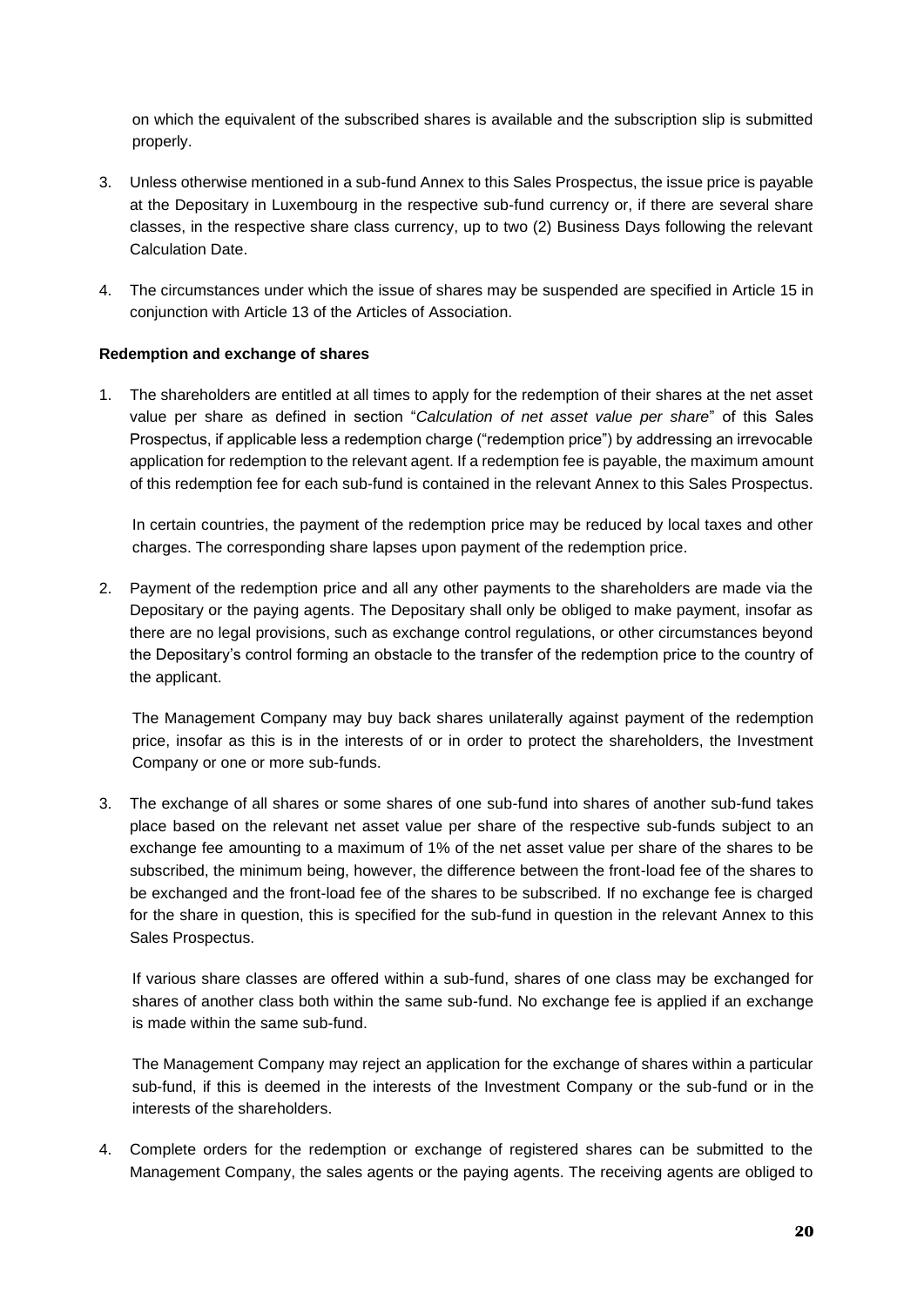immediately forward all complete redemption and exchange applications to the Registrar and Transfer Agent.

An order for the redemption or exchange of registered shares will only be deemed complete if it contains the name and address of the shareholder, the number and/or transaction value of the shares to be redeemed and/or exchanged, the name of the sub-fund and the signature of the shareholder.

Any redemption or exchange order which is incorrect and/or incomplete will be rejected by the relevant agent.

Unless otherwise mentioned in a sub-fund Annex to this Sales Prospectus, the net asset value applicable to any redemption/exchange order received before 2.00 pm CET/CEST on a Valuation Day will be the net asset value of such Valuation Day as calculated on the Calculation Date, being the following Business Day, less any applicable redemption fees and/or exchange fees. For any redemption/exchange order arriving at the relevant agent after 2.00 pm CET/CEST on a Valuation Day, the net asset value applicable will be the net asset value of the following Valuation Day, as calculated on the next following Business Day, less any applicable redemption fees and/or exchange fees. The Management Company shall ensure in all cases that shares are redeemed or exchanged on the basis of a net asset value per share that is previously unknown to the shareholder.

The time of receipt of the redemption/sales order or exchange order by the Registrar and Transfer Agent shall be decisive.

Unless otherwise mentioned in a sub-fund Annex to this Sales Prospectus, the redemption price is payable in the respective sub-fund currency or, if there are several share classes, in the respective share class currency, within two (2) Business Days following the relevant Calculation Date. Payments are made to the account specified by the shareholder.

- 5. The Management Company is obliged to temporarily suspend the redemption of shares due to the suspension of the calculation of the net asset value.
- 6. Subject to prior approval by the Depositary and while preserving the interests of the shareholders, the Management Company is entitled to defer significant volumes of redemptions until corresponding assets of the sub-fund are sold without delay. In this case, the redemption shall occur at the redemption price then valid. The same shall apply to applications to exchange shares. The Management Company shall, however, ensure that the respective sub-fund has sufficient liquid assets at its disposal such that, under normal circumstances, the redemption or exchange of shares may take place immediately upon application from shareholders.

# **Risk remarks**

#### **General market risk**

The assets in which the Management Company invests for the account of each sub-fund involves risks as well as opportunities for growth in value. If a sub-fund invests directly or indirectly in securities and other assets, it is subject to many market uncertainties, which are sometimes attributable to irrational factors, in particular on the securities markets. Losses can occur when the market value of the assets falls below the cost price. If a shareholder sells shares of the sub-fund at a time at which the value of assets in the sub-fund have decreased compared with the time of the share purchase, the shareholder will not receive the full amount invested in the sub-fund. Despite the fact that each sub-fund aspires to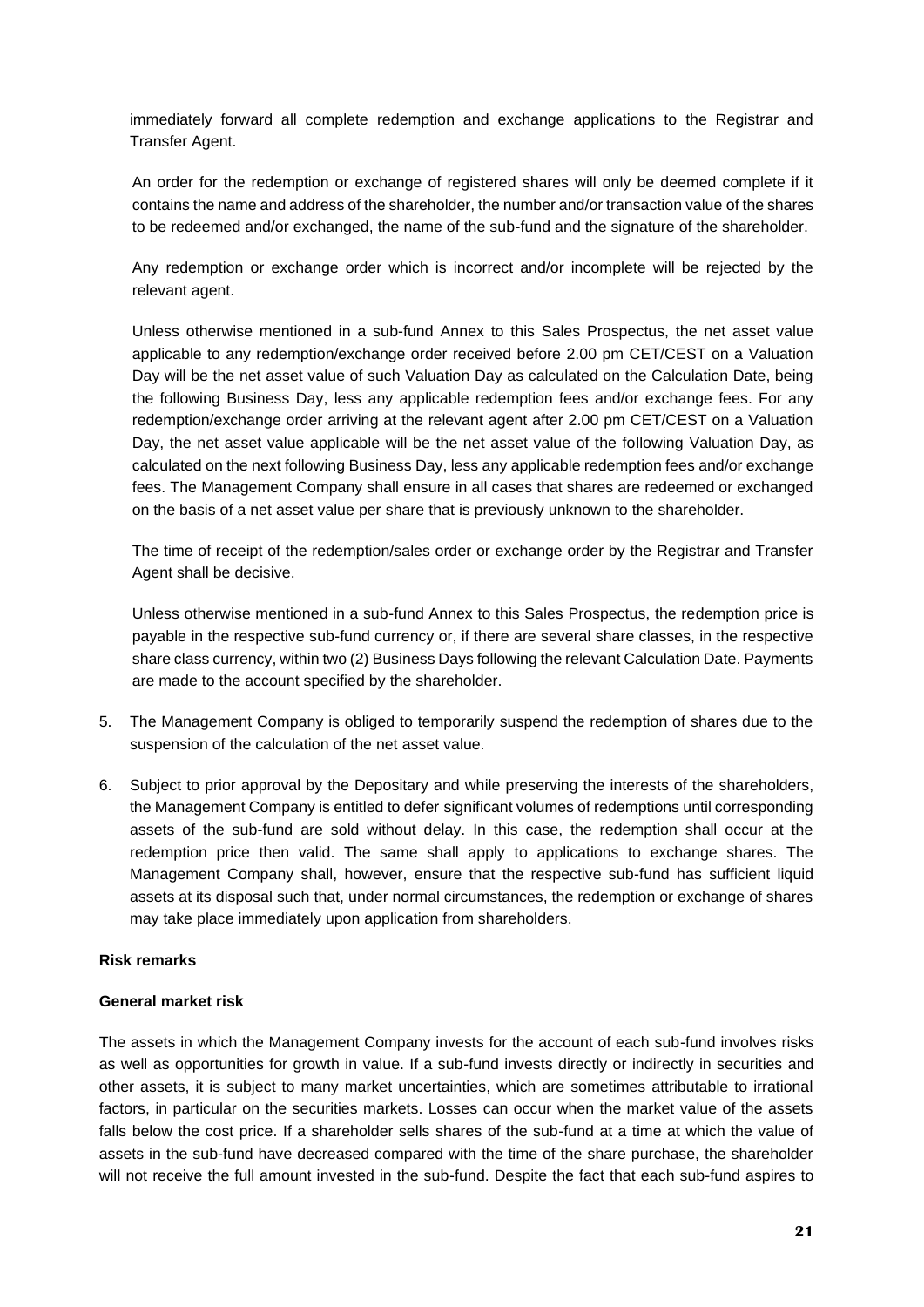achieve constant growth, this cannot be guaranteed. However, the investor's risk is always limited to the amount invested. There is no additional funding obligation concerning the money invested.

### **Interest rate change Risk**

Investing in securities at a fixed rate of interest is connected with the possibility that the current interest rate at the time of issuance of a security could change. If the current interest rate increases as against the interest at the time of issue, fixed rate securities will generally decrease in value. Conversely, if the current interest rate falls, fixed rate securities will increase. These developments mean that the current yield of fixed rate securities roughly corresponds to the current interest rate. However, such fluctuations can have different consequences, depending on the maturity time of fixed rate securities. Fixed rate securities with shorter maturity times carry smaller price risks than fixed rate securities with longer maturity times. On the other hand, fixed rate securities with shorter maturity times generally have smaller yields than fixed rate securities with longer maturity times.

### **Risk of negative deposit rates**

The Management Company invests the liquid assets of the Fund with the Depositary or other financial institutions on behalf of the Fund. An interest rate is agreed for some of these bank balances that corresponds to international interest rates, less an applicable margin. If these interest rates fall below the agreed margin, this leads to negative interest rates on the corresponding account. Depending on the development of the interest rate policy of each of the central banks, short, medium and long-term bank balances may all generate a negative interest rate at banks.

### **Credit risk**

The creditworthiness of the issuer (its ability and willingness to pay) of a security or money-market instrument directly or indirectly held by a sub-fund may subsequently fall. This normally leads to a fall in the price of the respective financial instrument greater than that associated with general market fluctuations.

# **Company-specific risk**

The performance of the securities and money-market instruments directly or indirectly held by a sub-fund also depends on company-specific factors, for example, the business position of the issuer If the company-specific factors deteriorate, the market value of a given security may fall substantially and permanently, even if stock market movements are otherwise generally positive

### **Risk of Counterparty Default**

The issuer of a security held directly or indirectly by a sub-fund or the debtor of a claim belonging to a sub-fund may become insolvent. The corresponding assets of the sub-fund may become worthless as a result of this.

# **Counterparty risk**

In the case of transactions not conducted via a stock exchange or a regulated market (OTC transactions), there is, in addition to the default risk, the risk that the counterparty to the transaction may fail to meet its obligations or fail to do so to the fullest extent. This applies in particular to transactions that use techniques and instruments. In order to reduce the counterparty risk associated with OTC derivatives, the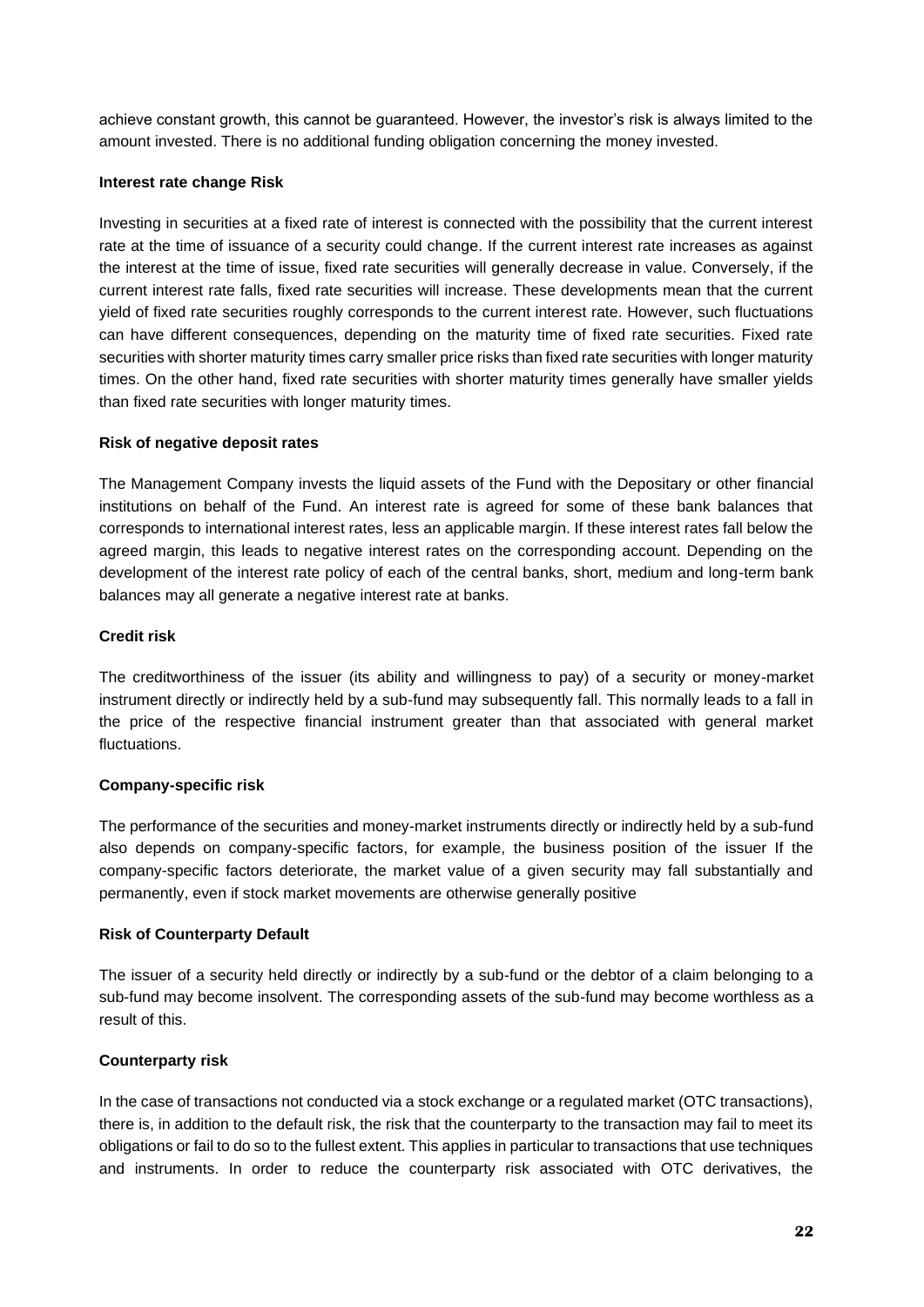Management Company is authorised to accept collateral. This shall be carried out in accordance with the requirements of the ESMA Guidelines 2014/937. This collateral may take the form of cash, government bonds, bonds issued by public international bodies to which one or more EU Member States belong or covered bonds. Collateral in the form of cash may not be invested anew. All other collateral received is neither sold, reinvested nor pledged. The Management Company implements incremental valuation discounts (a "haircut strategy") for the collateral received, taking into account the specific characteristics of the collateral and the issuer. Details of the minimum haircuts applied depending on the type of collateral are shown in the following table:

| <b>Collateral</b>                                               | <b>Minimum haircut</b> |
|-----------------------------------------------------------------|------------------------|
| Cash (sub-fund currency)                                        | $0\%$                  |
| Cash (foreign currency)                                         | 8%                     |
| Government bonds                                                | 0.50%                  |
| Bonds issued by international bodies under public law belonging | 0.50%                  |
| to one or more EU member states and covered bonds.              |                        |

Further details of the haircut strategy used may be requested from the Management Company free of charge at any time.

Collateral received by the Management Company within the framework of OTC derivatives must, *inter alia*, meet the following criteria:

- i) Non-cash collateral should be sufficiently liquid and traded on a regulated market or a multilateral trading system.
- ii) The collateral will be monitored and valued daily in accordance with market value.
- iii) Securities which high price volatility should not be accepted without adequate haircuts (discounts).
- iv) The creditworthiness of the issuer should be high.
- v) Collateral must be sufficiently diversified by countries, markets and issuers. Correlations between the collateral are not taken into account. However, the collateral received must be issued by a party that is not affiliated with the counterparty.
- vi) Any collateral which is not provided in cash must be issued by a company which is not affiliated with the counterparty.

There are no specifications for restricting the residual maturity of securities

The provision of collateral is based on individual contractual agreements between the counterparty and the Management Company, in which, inter alia, the type and quality of collateral, haircuts, allowances and minimum transfer amounts are defined. The value of OTC deriviatives and collateral already received is calculated on a daily basis. If, due to individual contractual agreements, an increase or decrease in collateral is necessary, this collateral shall be requested or claimed back from the counterparty.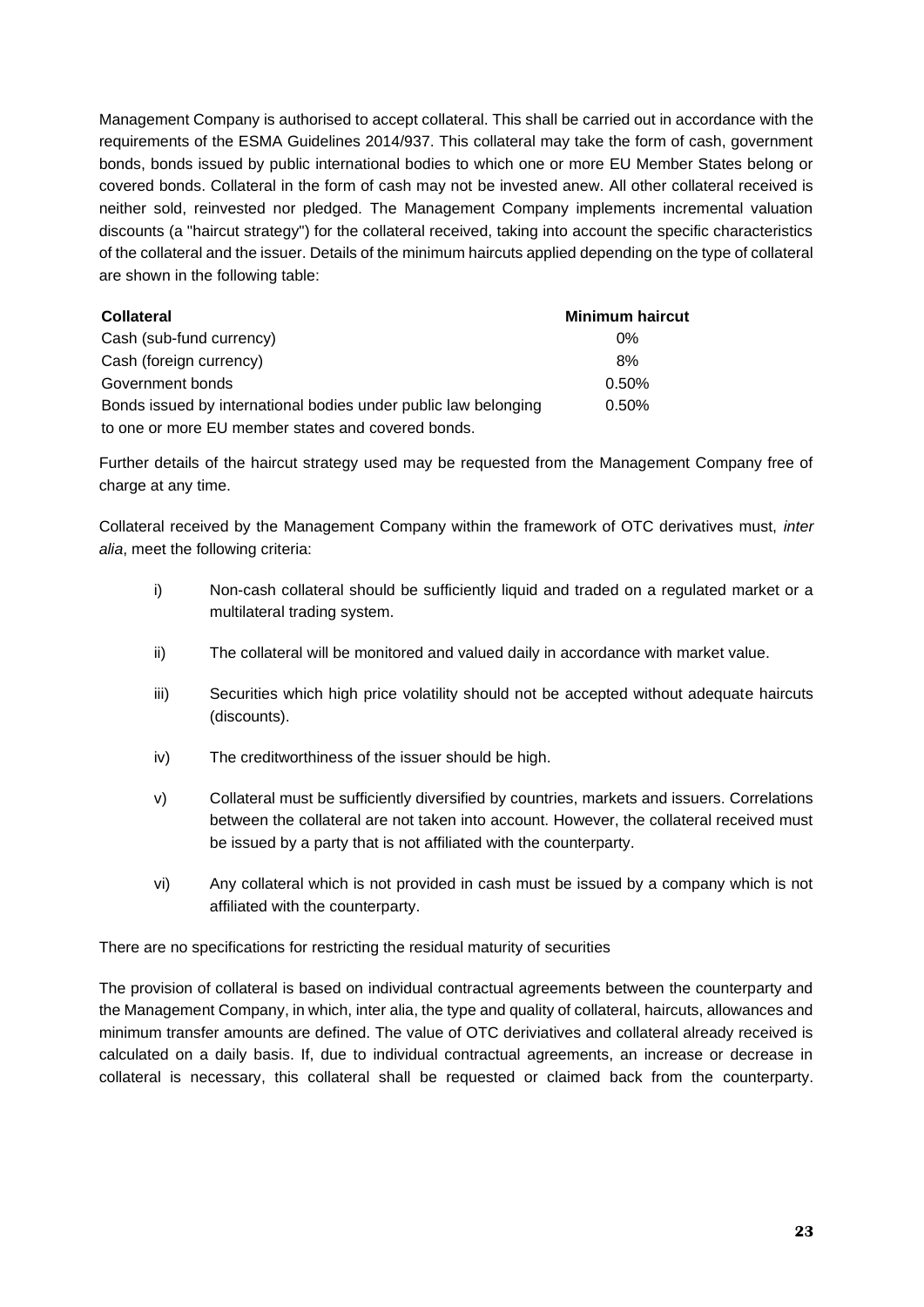Information on the contractural agreements may be requested from the Management Company free of charge at any time.

With regard to risk diversification of the collateral received, the maximum exposure vis-a-vis a specific issuer may not exceed 20% of the relevant net fund assets except otherwise provided by the Articles of Association.

On behalf of the Fund, the Management Company may accept securities as collateral in the framework of derivatives. If these securities were pledged as collateral, they must be held in custody by the Depositary. If the Management Company has pledged the securities as collateral within the framework of derivative transactions, custody is at the discretion of the secured party.

### **Currency risk**

If a sub-fund directly or indirectly holds assets which are denominated in foreign currencies, unless the foreign currency positions are hedged, it shall be subject to currency risk. In the event of a devaluation of the foreign currency against the reference currency of the sub-fund, the value of the assets held in foreign currencies shall fall.

Unit classes that are not denominated in the relevant sub-fund currency may therefore be subject to a different currency risk. This currency risk may be hedged against the sub-fund currency on a case-bycase basis.

### **Industry risk**

If a sub-fund focuses its investments on specific industries (e.g. natural resources) this shall reduce the benefits of diversification. As a result, the sub-fund shall be particularly dependent on both the general development and the development of the company profits of individual industries or influential industries.

### **Country and regional risk**

If a sub-fund focuses its investment on specific countries or regions, this shall also reduce the risk diversification. Accordingly, the sub-fund shall be particularly dependent on the development of individual or mutually interlinking countries and regions, and on companies which are located and/or are active in these countries or regions.

### **Legal and tax risk**

The legal and tax treatment of the Fund may change in unforeseeable and uncontrollable ways.

### **Country and transfer risk**

Economic or political instability in countries in which the sub-fund invests may mean that a sub-fund does not receive, in whole or in part, in time or only in a different currency the monies owing to it due to the insolvency of the issuer of the respective security or other form of assets. The reasons for this may include, for example, currency or transfer restrictions, non-existent transfer ability or preparedness or other forms of legal changes. If the issuer pays in a different currency the security position is exposed to an additional currency risk.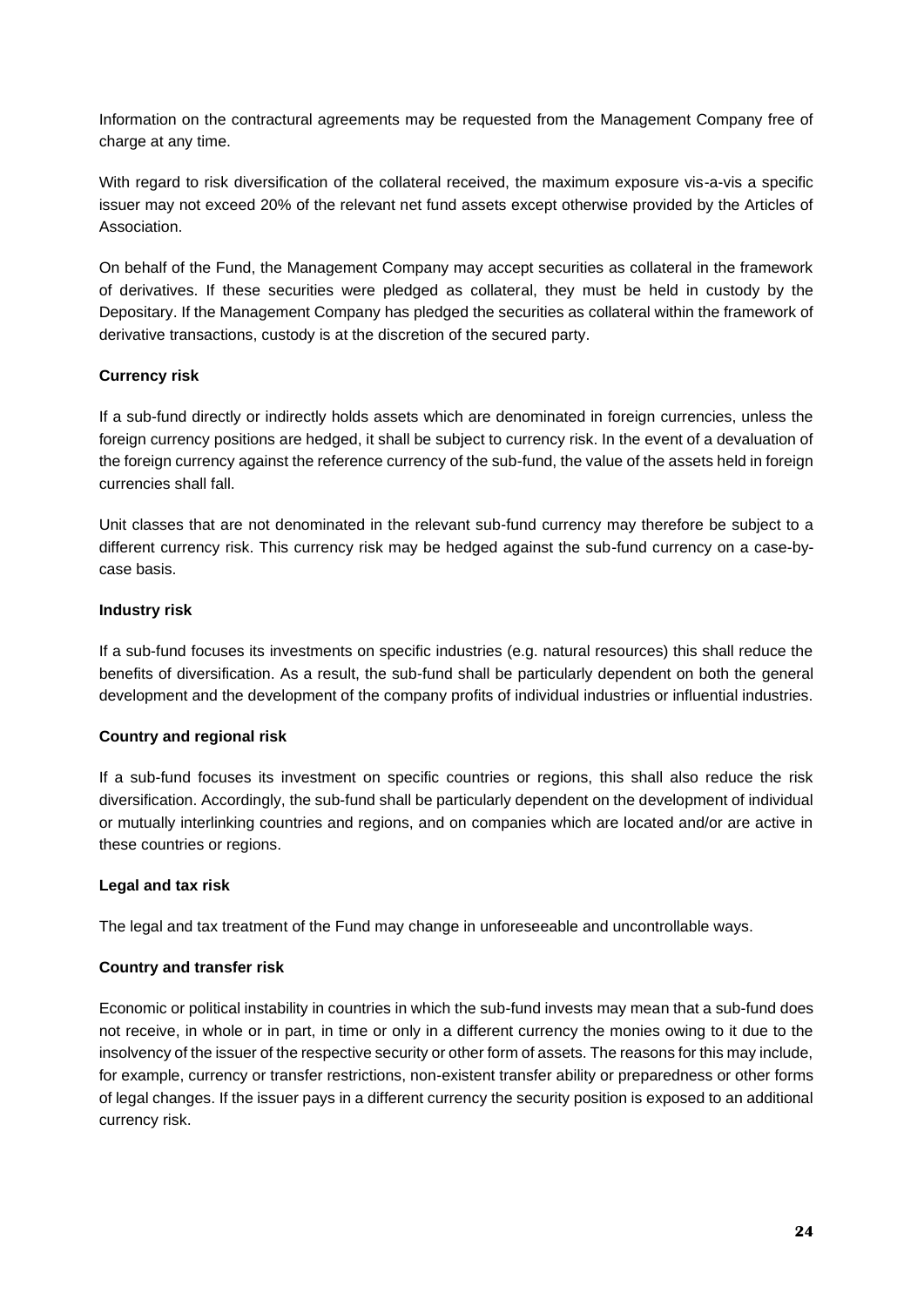### **Sustainability risk**

Sustainability risk means an environmental, social or governance event or condition that, if it occurs, could cause an actual or a potential material negative impact on the value of the investment and potentially a total loss of its value and therefore an impact on the Net Asset Value of the concerned Sub-Fund.

### **Liquidity risk**

The Fund may also acquire assets and derivatives not admitted for trading on a stock exchange, or not admitted to trading or included in another organised market. In some situations it might be impossible to sell such assets except subject to considerable discounts or delays, if at all. In some cases, even the sale of assets admitted to a stock exchange may only be possible with sizeable discounts, or not at all, depending on market conditions, volumes, time frames and planned costs. Although the Fund may only acquire assets that can generally be liquidated at any time, it is possible that these assets may temporarily or permanently only be sold at a loss.

# **Custody risk**

A risk of loss is associated with the custody of assets, which may result from insolvency or violations of due diligence on the part of the Depositary or a sub-depositary, or by external events.

### **Emerging markets risks**

Investing in emerging markets entails investing in countries that, inter alia, are not included in the World Bank's definition of "high GDP per capita" i.e. are not classified as "developed" countries. In addition to the risks specific to the asset class, investments in these countries are generally subject to higher risks, in particular heightened liquidity risk and general market risk. In emerging markets, political, economic or social instability or diplomatic incidents may hamper investments in these countries. Moreover, the processing of transactions in transferable securities from such countries may entail greater risks and be harmful to the investor, particularly due to the fact that it may not be possible or customary for transferable securities to be delivered immediately upon payment in such countries. The country and transfer risks described above are also significantly greater in these countries.

In addition, the legal and regulatory environment and the accounting, auditing and reporting standards in emerging markets may differ significantly from the level and standards which are otherwise customary on an international scale, to the detriment of an investor. This may not only lead to differences in government monitoring and regulation, but also to additional risks in connection with the assertion and settlement of claims of the Fund. In addition, a higher custody risk may exist in such countries, which can result in particular from different forms of the transfer of ownership of acquired assets. Emerging markets are generally more volatile and less liquid than markets in developed countries, which can entail greater fluctuations in the unit values of the relevant sub-fund.

### **Investments in Russia**

Individual sub-funds may, in accordance with their investment policy, invest in securities of Russian issuers. The Russian stock exchange (OJSC "Moscow Exchange MICEX-RTS") is a regulated market within the meaning of point 1(a) of Article 4 (General provisions of the investment policy) of the Articles of Association. In Russia, securities held in safe keeping present certain risks with respect to ownership and custody, as evidence is kept for the legal claim on shares in the form of delivery by book entry. This means that, in contrast to the common practice in Europe, evidence of ownership is made through an entry in the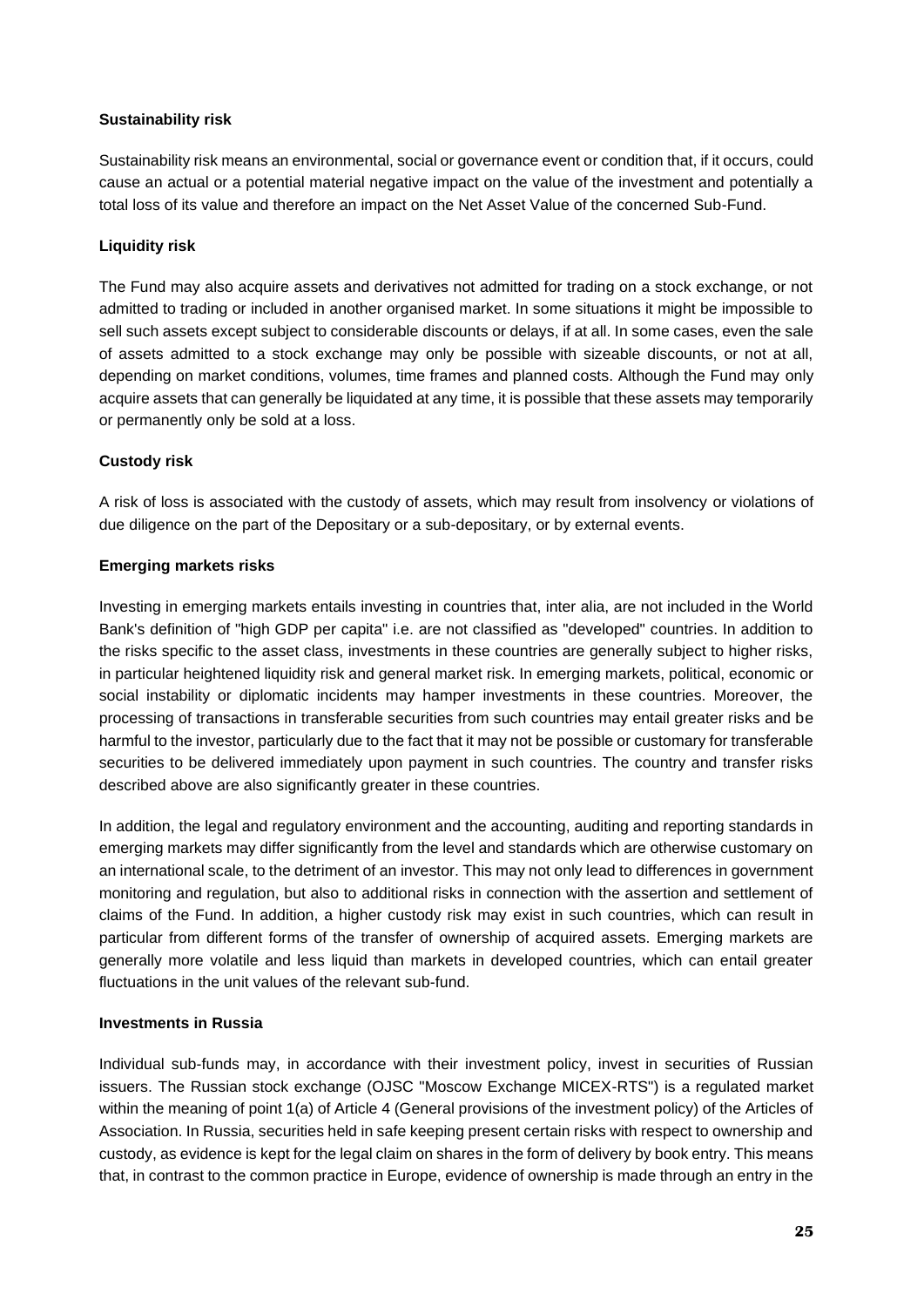books of a company or an entry in a Russian registration office. Since such a registration office is not subject to any real state supervision or liable to Depositary's, there is a danger that the Fund might lose the registration and ownership of Russian securities through negligence, carelessness or fraud.

### **Inflation risk**

Inflation risk involves the risk of asset losses as a result of the devaluation of the currency. Inflation will reduce the income of a sub-fund as well as the value of the asset in terms of its purchasing power. A number of currencies are subject to inflation risk to varyingly high degrees.

### **Concentration risk**

Additional risks may be incurred if the investments are concentrated in certain assets or markets. In these cases, events affecting these assets or markets may have a greater impact on the Fund's assets and cause comparably greater losses than would be the case with a more diversified investment policy.

### **Performance risk**

Positive performance cannot be ensured without a guarantee issued by a third party. Furthermore, assets acquired for a (sub-)fund may perform differently than anticipated upon acquisition.

### **Risk of liquidation**

Particularly relevant to unlisted securities, there is a risk of non-settlement or settlement not taking place as expected due to a delay in payment or delivery of securities or the payment or delivery not taking place in the agreed manner.

### **Settlement risk**

Transferable securities transactions carry the risk that one of the contracting parties delays, does not pay as agreed or does not deliver the transferable securities in good time. This settlement risk also exists with the reversal of securities for the Fund.

# **Risks arising from the use of derivatives and other techniques and instruments**

The leverage effect of option privilege may result in a greater impact on the value of the respective subfund's assets - both positive and negative - than would otherwise be the case with the direct use of securities and other assets and the use of derivatives creates special risks.

Financial futures which are used for purposes other than hedging involve considerable opportunities and risks, as only a fraction of the contract value (the margin) needs to be put down.

Price changes may therefore lead to substantial profits or losses. As a result, the risk and the volatility of the relevant sub-fund may increase.

Depending on the structure of swaps, the value thereof can be affected by any future change in the market interest rate (interest rate risk), counterparty insolvency (counterparty risk) or changes in the underlying reference security. Any future (value) changes to the underlying payment flows, assets, income or risks may lead to gains as well as losses for the relevant sub-fund.

Techniques and instruments are associated with specific investor risks and liquidity risks.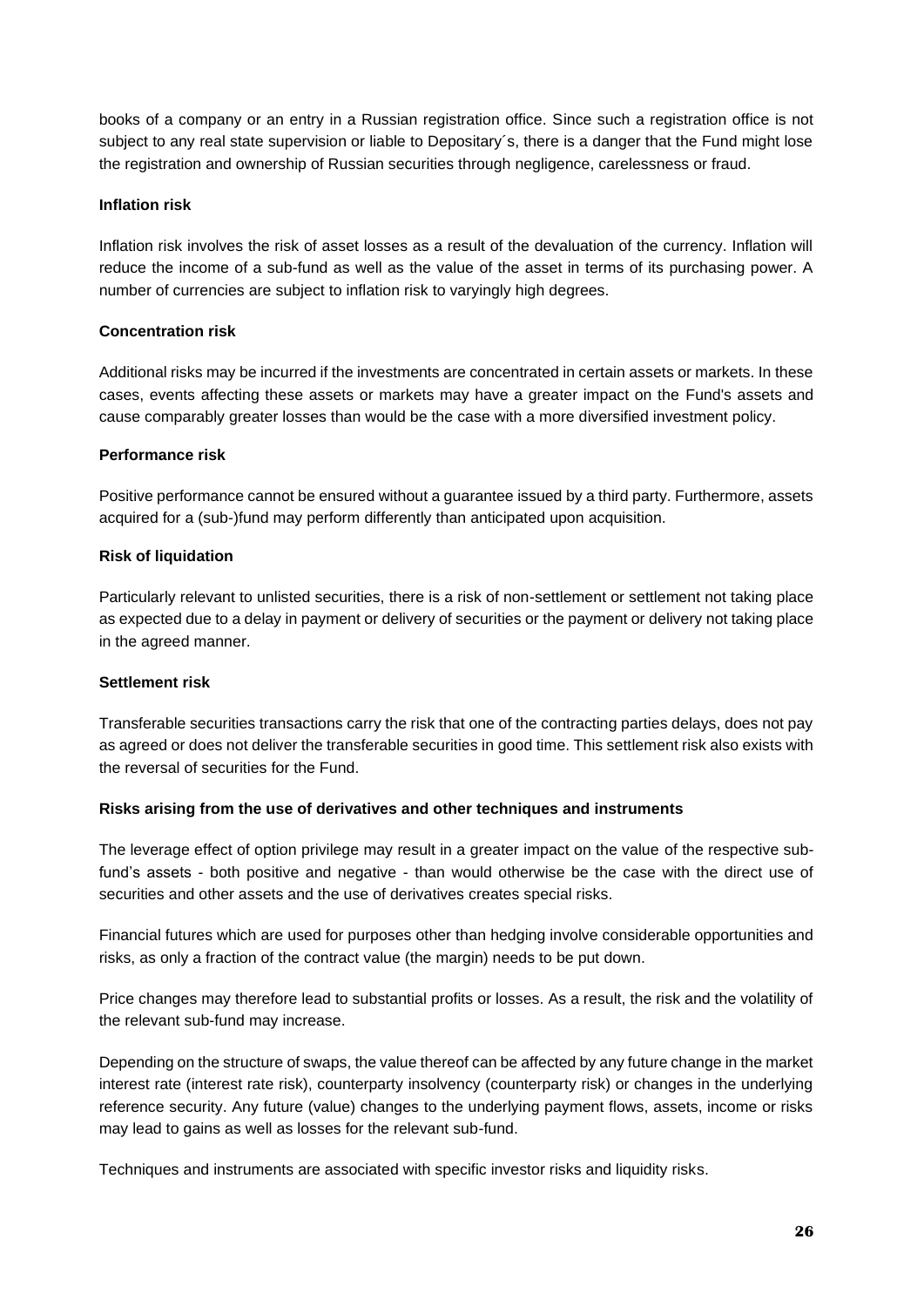Since the use of derivatives embedded in financial instruments can be associated with a leverage effect, the use thereof can lead to strong fluctuations – both positive and negative – in the value of the sub-fund assets.

### **Risks related to receiving and providing collateral**

The Management Company receives or provides collateral for OTC derivatives. The value of OTC derivatives is subject to change. There is a risk that the collateral received may no longer be enough to fully cover the entitlement of the Management Company against the counterparty for delivery or return. To minimise this risk, as part of collateral management, the Management Company shall, on a daily basis, reconcile the value of the collateral with the value of the OTC derivatives and request additional collateral in agreement with the counterparty.

This collateral may take the form of cash, government bonds, bonds issued by public international bodies to which one or more EU Member States belong or covered bonds. However, the credit institution where the cash is held might default. Government bonds and bonds issued by international bodies can decrease in value. If the transaction is cancelled, the invested collateral could no longer be fully available, despite taking haircuts into account and despite the Management Company's obligation to return it in the original amount on behalf of the Fund. To minimise this risk, as part of collateral management, the Management Company shall, on a daily basis, determine the value of the collateral and agree additional collateral if there is increased risk.

### **Risks associated with target funds**

The risks of units of target funds acquired for each sub-fund are closely connected with the risks of the assets in such target funds and/or the investment strategies pursued by them. However, these risks may be reduced by diversifying the assets in the investment funds whose units are acquired, as well as through diversification within this (sub-)fund itself.

Since the managers of these individual target funds act independently of each other, it is possible for several target funds to act according to the same or opposite investment strategies. This may result in existing risks being built up and possible opportunities cancelling each other out.

The Management Company is not normally in a position to control the management of target funds. Their investment decisions do not necessarily have to conform to the assumptions or expectations of the Company.

Often, the Management Company may not be completely up-to-date on the current composition of the target funds. In the event that this composition does not meet the Management Company's assumptions or expectations, it may, where applicable, only be able to react with considerable delay by way of redeeming units of the target funds.

Open-end investment funds, units of which are acquired for the Fund, may also temporarily suspend the redemption of units. The Management Company would then be prevented from disposing of the units in the target fund by returning them to the Management Company or depositary of the target fund against payment of the redemption price.

Furthermore, fees may be incurred at the level of the target fund upon the acquisition of target fund units. This would result in double charging when investing in target funds.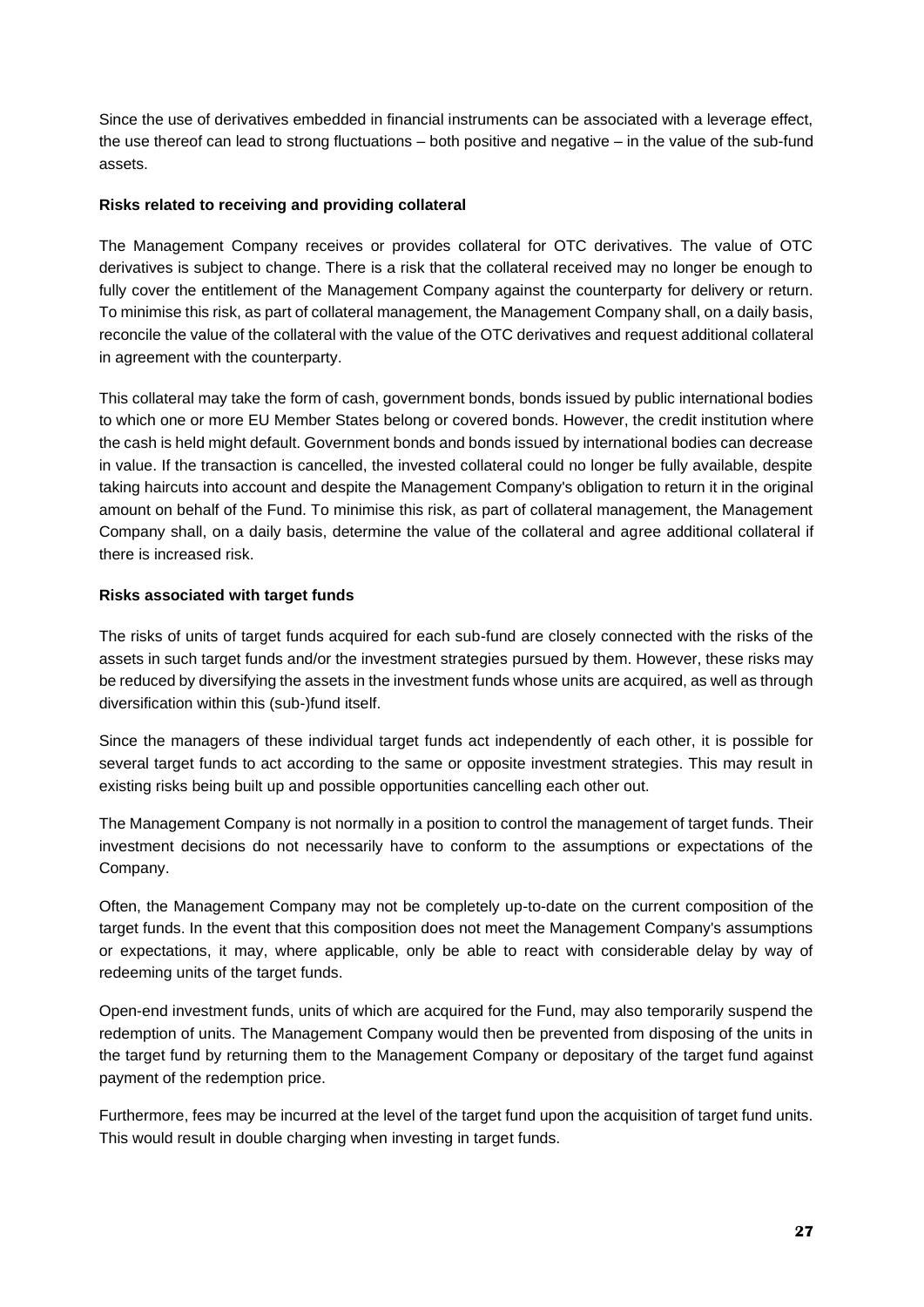#### **Risk of redemption suspension**

Investors may, in principle, request the redemption of their units from the Investment Company on any valuation day. The Investment Company may temporarily suspend the redemption of the units in the event of exceptional circumstances and then redeem the units at a later point at the price applicable at that time (see also Article 13 of the Articles of Association, "Suspension of the calculation of the net asset value per share" and Article 16 of the Articles of Association "Redemption and exchange of shares"). This redemption price may be lower than the price before the suspension of the redemption.

The Investment Company in particular may be forced to suspend redemptions if one or more funds whose units have been acquired by a sub-fund suspend(s) the redemption of their units, and such units make up a significant proportion of the sub-fund's net assets.

#### **Potential conflicts of interest**

The Management Company, its employees, representatives and/or associated companies may act as a member of the Board of Directors, Investment Adviser, Fund Manager, Central Administration Agent, registrar and transfer agent or as any other service provider on behalf of the Fund/sub-funds. The role of the Depositary or sub-custodians entrusted with depositary functions can also be carried out by an associated company of the Management Company. If there is an association between the Management Company and the Depositary, they shall have appropriate structures to avoid any conflicts of interest arising from this association. If conflicts of interest cannot be avoided, the Management Company and the Depositary shall identify, manage, monitor and disclose these conflicts. The Management Company is aware that conflicts of interest may arise as a result of the various activities it carries out with respect to the management of the Fund/sub-fund. In accordance with the Law of 17 December 2010 and the applicable administrative provisions of the CSSF, the Management Company has put in place adequate and appropriate organisational structures and control mechanisms. In particular, it acts in the best interest of the funds/sub-funds. The potential conflicts of interest arising from the delegation of tasks are described in the *principles for handling conflicts of interest*. These can be found on the Management Company's website [\(https://www.group.pictet/asset-services/custody\)](https://www.group.pictet/asset-services/custody). If a conflict of interest arises that adversely affects the interests of the investors, the Management Company shall disclose the general nature and/or sources of the existing conflict of interest on its website. When outsourcing tasks to third parties, the Management Company ensures that the third parties have taken the necessary measures for complying with all requirements pertaining to organisational structure and the prevention of conflicts of interest, as set forth in the applicable Luxembourg laws and regulations, and that these third parties monitor compliance with these requirements.

### **Risk profile**

The investment funds managed by the Management Company are classified into one of the following risk profiles. The risk profile for each sub-fund can be found in the Annex for the respective sub-fund. The descriptions of the following profiles have been prepared under the assumption of normally functioning markets. In unforeseen market situations, non-functioning markets may result in additional risks beyond those listed below.

### Risk profile - Safety-oriented

The sub-fund is appropriate for safety-oriented investors. Due to the composition of the net sub-fund assets, there is a relatively low degree of risk but also a correspondingly lower degree of profit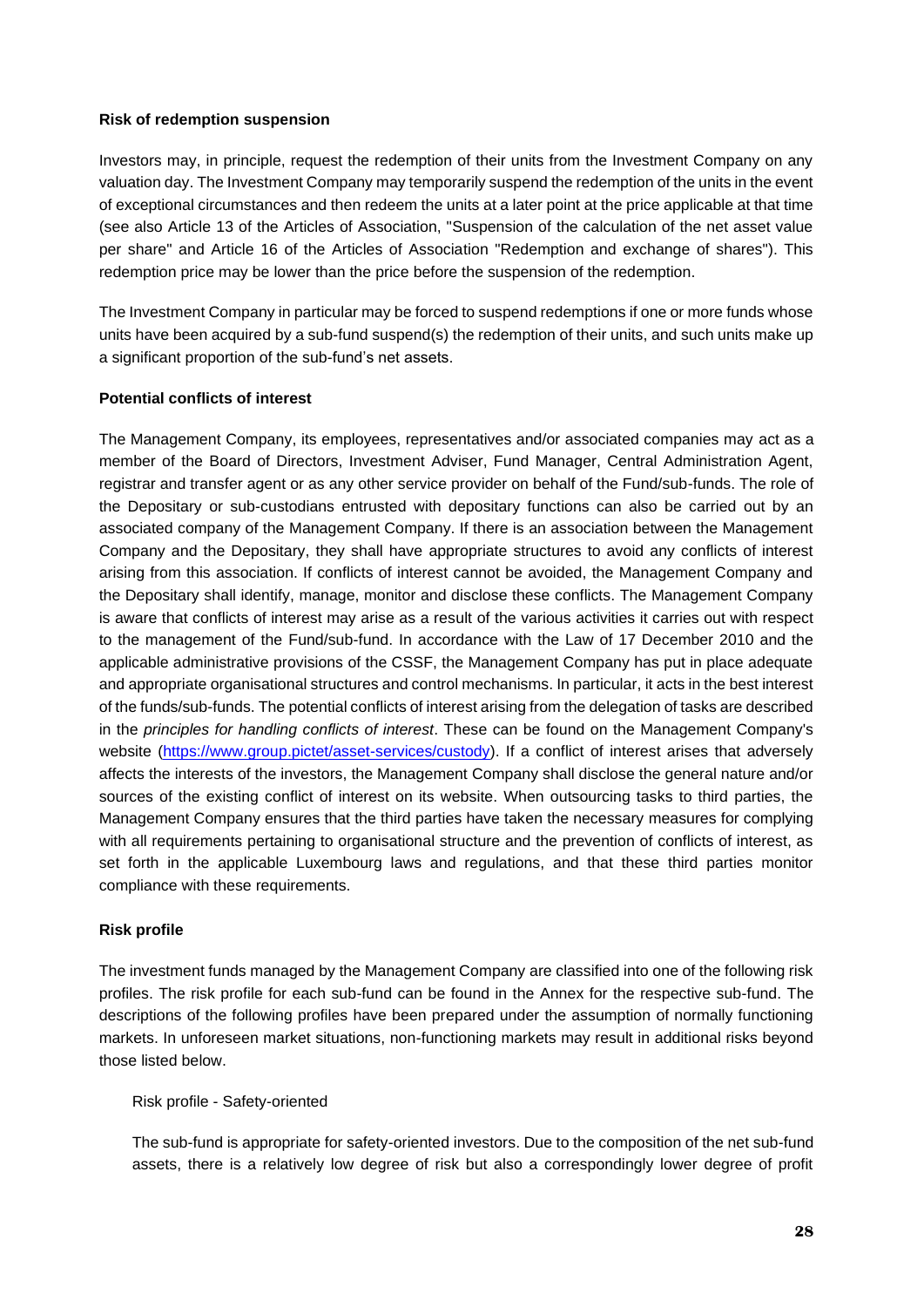potential. The risks may consist in particular of currency risk, credit risk and price risk, as well as market interest rate risks.

Risk profile - Conservative

Such a sub-fund is appropriate for conservative investors. Due to the composition of the sub-fund's assets, there is a moderate degree of risk but also a moderate degree of profit potential. The risks may consist in particular of currency risk, credit risk and price risk, as well as market interest rate risks.

#### Risk profile - Growth-oriented

Such a sub-fund is appropriate for growth-oriented investors. Due to the composition of the subfund's assets, there is a high degree of risk but also a high degree of profit potential. The risks may consist in particular of currency risk, credit risk and price risk, as well as market interest rate risks.

Risk profile - Speculative

Such a sub-fund is appropriate for speculative investors. Due to the composition of the sub-fund's assets, there is a very high degree of risk but also a very high profit potential. The risks may consist in particular of currency risk, credit risk and price risk, as well as market interest rate risks.

#### **Risk-management procedures**

The Management Company employs a risk-management procedure enabling it to monitor and assess the risk connected with investment holdings as well as their share in the total risk profile of the investment portfolio of the funds it manages at any time. In accordance with the Law of 17 December 2010 and the applicable supervisory requirements of the CSSF, the Management Company reports regularly to the CSSF about the risk-management procedures used. Within the framework of the risk-management procedure and using the necessary and appropriate methods, the Management Company ensures that the overall risk of the funds attributable to derivatives transactions in respect of any sub-fund does not exceed the equivalent net value of the sub-fund's portfolio. To this end, the Management Company makes use of the following methods:

• Commitment approach:

With the "commitment approach", the positions from derivative financial instruments are converted into their corresponding underlying equivalents using the delta approach. In doing so, the netting and hedging effects between derivative financial instruments and their corresponding underlying instruments are taken into account. The total of these underlying equivalents may not exceed the total net value of the relevant sub-fund's portfolio.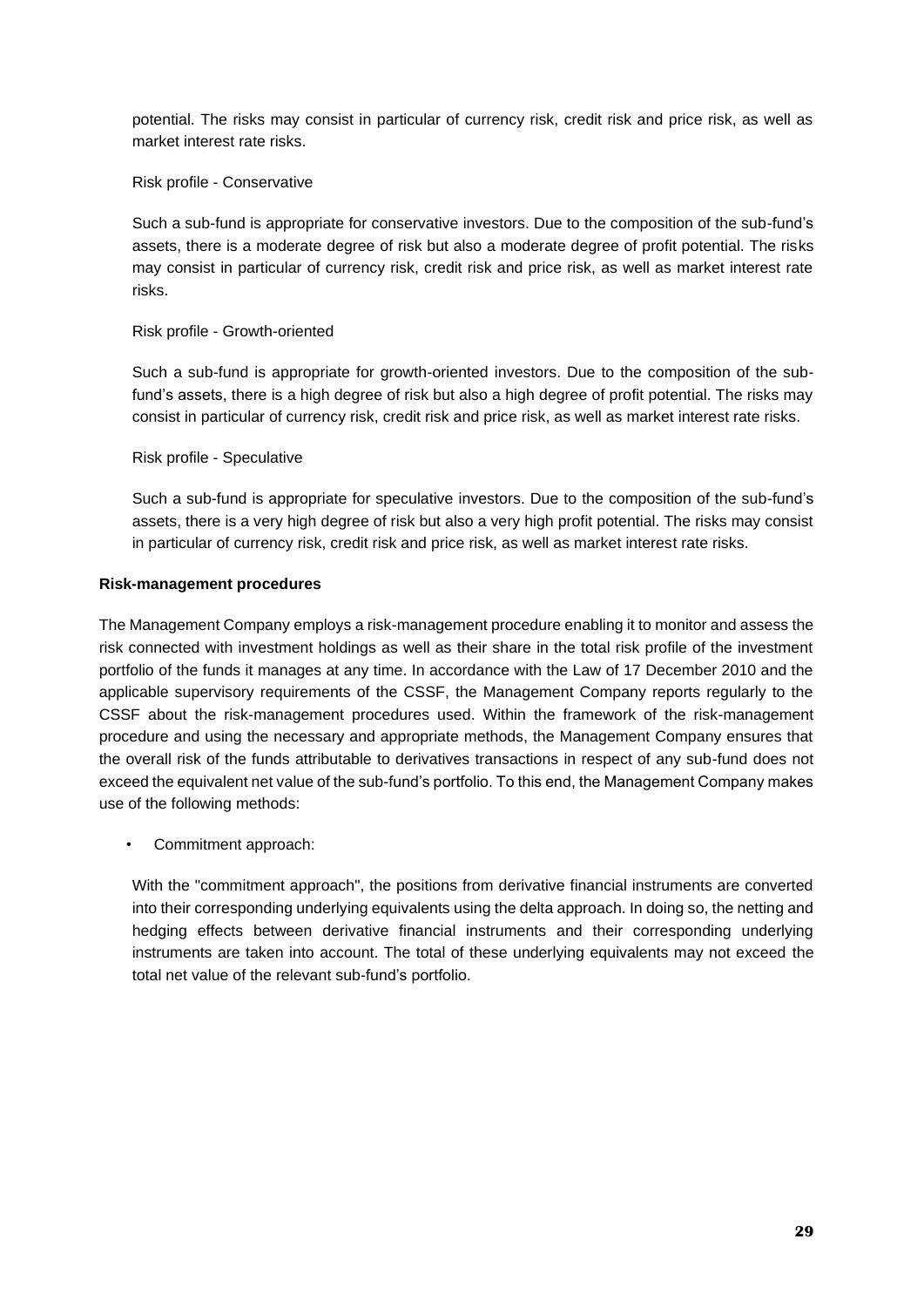• VaR approach:

The value-at-risk (VaR) figure is a mathematical-statistical concept and is used as a standard risk measure in the financial sector. VaR indicates the possible loss of a portfolio that will not be exceeded during a certain period (the holding period) with a certain probability (the confidence level).

• Relative VaR approach:

With the relative VaR approach, the VaR of the Fund must not exceed the VaR of a reference portfolio by more than a factor dependent on the amount of the Fund's risk profile. The maximum permissible factor specified by the supervisory authority is 200%. The reference portfolio is essentially an accurate reflection of the Fund's investment policy.

• Absolute VaR approach:

With the absolute VaR approach, the VaR (99% confidence level, 20-day holding period) of the Fund may not exceed a portion of the Fund's assets dependent on the Fund's risk profile. The maximum permissible factor specified by the supervisory authority is 20% of the Fund assets.

For funds whose total risk is determined using the VaR approach, the Management Company estimates the anticipated leverage effect. Depending on market conditions, this degree of leverage may deviate from the actual value and may either exceed or be less than that value. Investors should note that no conclusions about the risk content of the any sub-fund may be drawn from this data. In addition, the published expected degree of leverage is explicitly not to be considered an investment limit. The method used to determine the total risk and, if applicable, the disclosure of the benchmark portfolio and of the anticipated leverage effect, as well as its method of calculation, will be indicated in the specific Annex of the relevant sub-fund.

### **Taxation of the Investment Company**

The Company's assets are not subject to taxation on their income and profits in the Grand Duchy of Luxembourg. The Company's assets are only subject to the "*taxe d'abonnement*" currently amounting to 0.05% p.a. A reduced "*taxe d'abonnement*" of 0.01% p.a. is applied to (i) the sub-funds or share classes, the shares of which are issued exclusively to institutional shareholders within the meaning of Article 174 of the Law of 17 December 2010, (ii) sub-funds whose sole purpose is to invest in money market instruments, in time deposits with credit institutions or both. The *taxe d'abonnement* is payable quarterly, based on the Company's net assets reported at the end of each quarter. The amount of the *taxe d'abonnement* is specified for each sub-fund or share class in the relevant Annex to the Sales Prospectus. An exemption from the "*taxe d'abonnement*" applies, inter alia, to the extent that the fund assets are invested in other Luxembourg investment funds, which in turn are already subject to the *taxe d'abonnement.* 

Income received by the Fund (in particular interest and dividends) may be subject to withholding or investment tax in the countries in which the relevant (sub-)fund assets are invested. The Fund may also be taxed on realised or unrealised capital gains of its investments in the source country. Neither the Depositary nor the Management Company are obliged to collect tax certificates.

Interested parties and investors are recommended to find out about laws and regulations which are applied to the taxation of corporate assets, the subscription, the purchase, the ownership, the redemption or the transfer of shares and to call on the advice of external third parties, especially a tax adviser.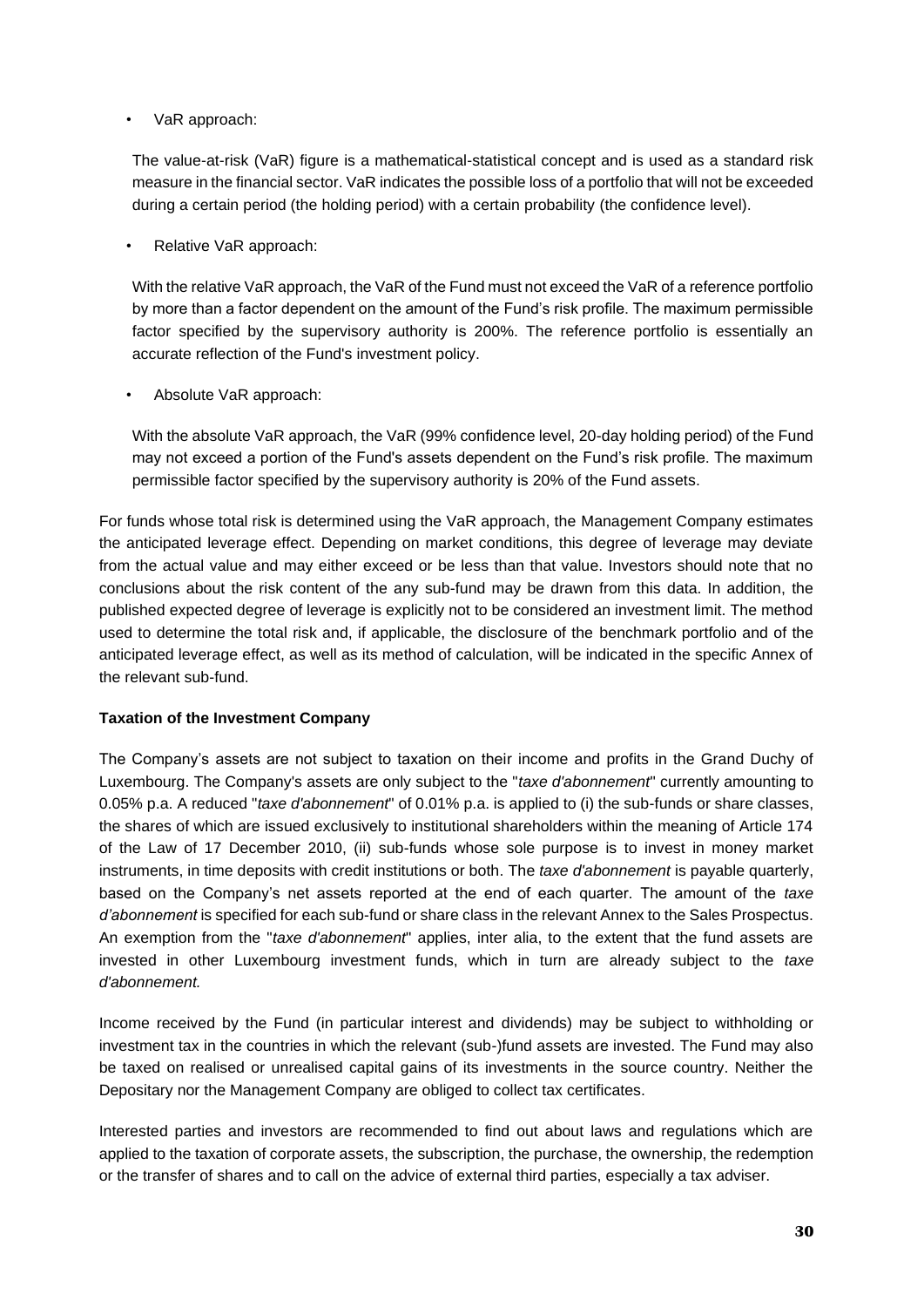### **Taxation of income from shares in the Investment Company held by the shareholder**

Shareholders who are or were not resident in the Grand Duchy of Luxembourg for tax purposes and have no permanent establishment or permanent representative there are not subject to Luxembourg income tax on their income or capital gains from their shares in the Fund.

Natural persons who are resident in the Grand Duchy of Luxembourg for tax purposes are subject to progressive Luxembourg income tax.

Companies that are resident in the Grand Duchy of Luxembourg for tax purposes are subject to corporation tax on the income from the fund units.

Interested parties and investors are recommended to find out about laws and regulations which are applied to the taxation of corporate assets, the subscription, the purchase, the ownership, the redemption or the transfer of shares and to call on the advice of external third parties, especially a tax adviser.

### **Publication of the net asset value per share and the issue and redemption price**

The current net asset value per share and the issue and redemption price, as well as any other shareholder information, may be requested at any time from the registered office of the Investment Company, the Management Company, the Depositary and from the paying agents.

#### **Disclosure of information to shareholders**

Shareholder information, particularly shareholder announcements, is published on the Fund Manager's website [\(https://www.arabesque.com\)](https://www.arabesque.com/). In addition, announcements shall also be published in Luxembourg in the "Mémorial" and in the "Tageblatt" where there is a legal requirement to do so. Where units are sold outside the Grand Duchy of Luxembourg, announcements will also be published in the appropriate required media where there is a legal requirement to do so.

The following documents are available for inspection free of charge during normal business hours on banking business days in Luxembourg at the registered office of the Management Company:

- Management Company Services Agreement;
- Articles of Association of the Management Company,
- Articles of Association of the Investment Company,
- Depositary Agreement;
- Fund Management Agreement

The current Sales Prospectus, the "Key Investor Information Document" as well as the annual report for the Fund can be obtained free of charge from the Management Company's website [\(https://www.group.pictet/asset-services/fund-library/\)](https://gbr01.safelinks.protection.outlook.com/?url=https%3A%2F%2Fwww.group.pictet%2Fasset-services%2Ffund-library%2F&data=02%7C01%7CMatthieu.Chambon%40simmons-simmons.com%7Cf51558d7b03648bc6b9008d82739e440%7C9c0035ef4799443f8b14c5d60303e8cd%7C0%7C0%7C637302476898840042&sdata=JyrD%2FMz3IHKegN6v7Wf2%2BnSdCotd2zgowbbkVGI2pl0%3D&reserved=0). Hard copies of the current Sales Prospectus, the "Key Investor Information Document" as well as the relevant annual and semi-annual reports for the Fund are also available free of charge from the registered office of the Management Company, the Depositary, the paying agents and any sales agents.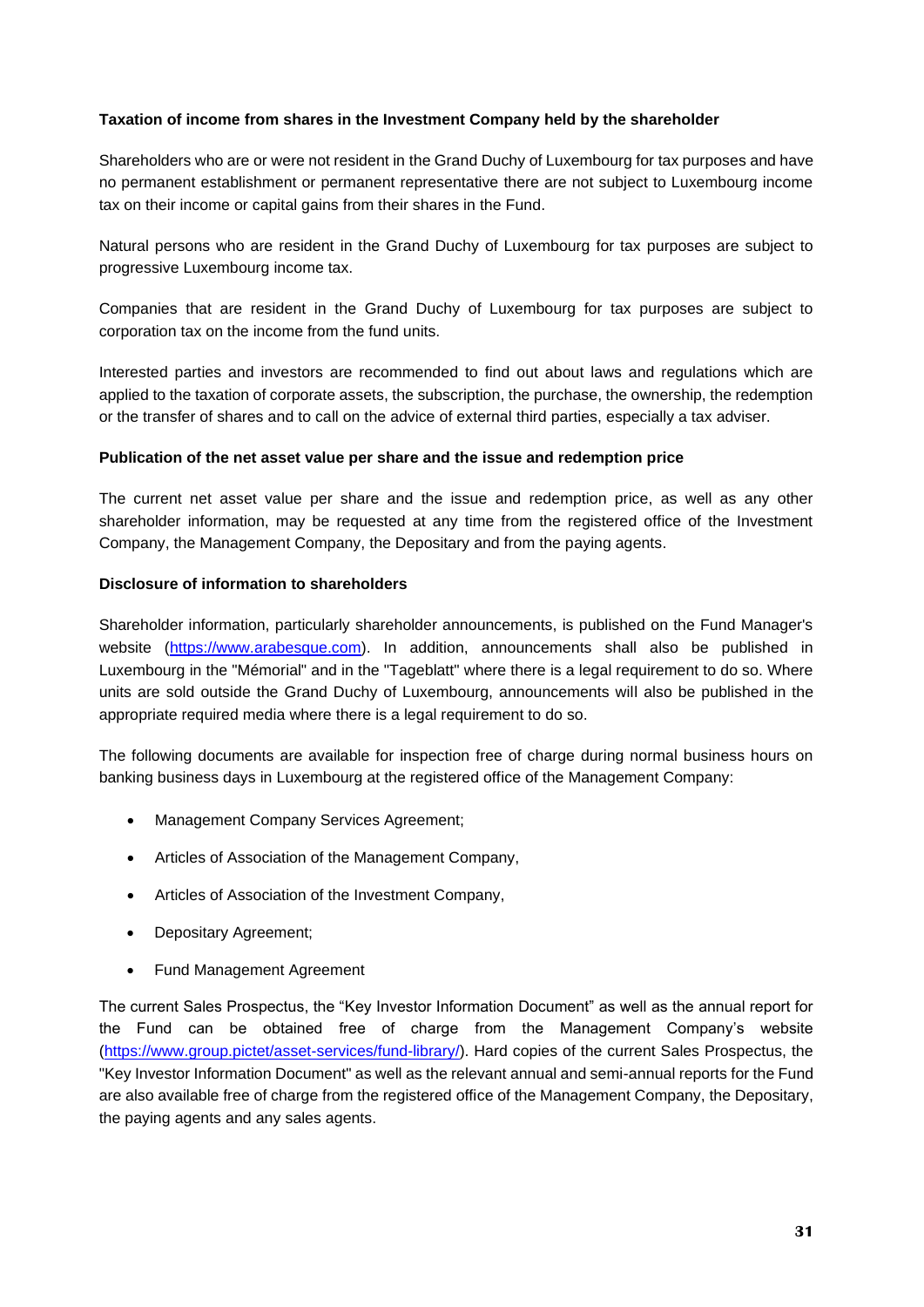Shareholders can find information free of charge on the principles and strategies of the Management Company regarding the exercise of voting rights based on the assets held for the Fund at [https://www.group.pictet/asset-services/fundpartner-solutions.](https://gbr01.safelinks.protection.outlook.com/?url=https%3A%2F%2Fwww.group.pictet%2Fasset-services%2Ffundpartner-solutions&data=02%7C01%7CMatthieu.Chambon%40simmons-simmons.com%7C197b0013f7be4242e79508d827343f82%7C9c0035ef4799443f8b14c5d60303e8cd%7C0%7C0%7C637302452649927103&sdata=mn59jWrDBIpjfYi4Mr1D2c00L1njw6fGlMEh94WlQLc%3D&reserved=0)

When implementing decisions regarding the acquisition or sale of assets for a sub-fund, the Management Company acts in the best interests of the investment fund. Information on the principles set by the Management Company in this regard can be found on [https://www.group.pictet/asset](https://gbr01.safelinks.protection.outlook.com/?url=https%3A%2F%2Fwww.group.pictet%2Fasset-services%2Ffundpartner-solutions&data=02%7C01%7CMatthieu.Chambon%40simmons-simmons.com%7C197b0013f7be4242e79508d827343f82%7C9c0035ef4799443f8b14c5d60303e8cd%7C0%7C0%7C637302452649927103&sdata=mn59jWrDBIpjfYi4Mr1D2c00L1njw6fGlMEh94WlQLc%3D&reserved=0)[services/fundpartner-solutions.](https://gbr01.safelinks.protection.outlook.com/?url=https%3A%2F%2Fwww.group.pictet%2Fasset-services%2Ffundpartner-solutions&data=02%7C01%7CMatthieu.Chambon%40simmons-simmons.com%7C197b0013f7be4242e79508d827343f82%7C9c0035ef4799443f8b14c5d60303e8cd%7C0%7C0%7C637302452649927103&sdata=mn59jWrDBIpjfYi4Mr1D2c00L1njw6fGlMEh94WlQLc%3D&reserved=0)

If the loss of a deposited financial instrument is determined, the Management Company shall inform the investor immediately through the use of a durable medium.

Shareholders may send questions, comments and complaints to the Management Company by post or via e-mail. Information on the complaint procedure can be downloaded free of charge from the Management Company's website [\(https://www.group.pictet/asset-services/fundpartner-solutions\)](https://gbr01.safelinks.protection.outlook.com/?url=https%3A%2F%2Fwww.group.pictet%2Fasset-services%2Ffundpartner-solutions&data=02%7C01%7CMatthieu.Chambon%40simmons-simmons.com%7C197b0013f7be4242e79508d827343f82%7C9c0035ef4799443f8b14c5d60303e8cd%7C0%7C0%7C637302452649927103&sdata=mn59jWrDBIpjfYi4Mr1D2c00L1njw6fGlMEh94WlQLc%3D&reserved=0).

Information on payments the Management Company receives from third parties or pays to third parties may be requested from the Investment Company or the Management Company free of charge at any time.

The Management Company has determined and applies remuneration policies and practices that comply with the legal requirements, in particular the principles listed in Article 111b. of the Law of 17 December 2010. These practices and policies are compatible and consistent with the risk-management process defined by the Management Company and neither encourage the acceptance of risks that are incompatible with the risk profiles and the Articles of Association of the funds under its management nor prevent the Management Company from acting at its own discretion in the best interests of the Fund.

The remuneration policies and practices include fixed and variable portions of salaries and voluntary pension benefits.

The remuneration policies and practices apply to categories of employees, including senior management, risk bearers, employees with oversight functions and employees whose overall remuneration places them in the same income bracket as senior management and risk bearers, whose activities have a material influence on the risk profiles of the Management Company or the funds under its management.

The remuneration policies and practices are compatible with sound and effective risk management and are consistent with the business strategy, the objectives, values and interests of the Management Company and of the UCITS under its management and investors in such UCITS. Compliance with the remuneration principles, including the implementation thereof, shall be verified once a year. Fixed and variable components of the total remuneration are appropriately balanced, whereby the proportion of the fixed component of the total remuneration is high enough to provide complete flexibility with regard to the variable remuneration components, including the possibility of waiving the payment of a variable component. Performance fees are based on employees' qualifications and skills as well as their level of responsibility and contribution towards the Management Company's added value. Where applicable, performance is assessed under a multi-year framework that is appropriate for the holding period recommended to investors in the UCITS managed by the Management Company. This ensures that the assessment is based on the longer-term performance of the UCITS and its investment risks and that the actual payment of performance-related remuneration components is spread over the same period. The pension scheme is consistent with the business strategy, the objectives, values and long-term interests of both the Management Company and the UCITS under its management.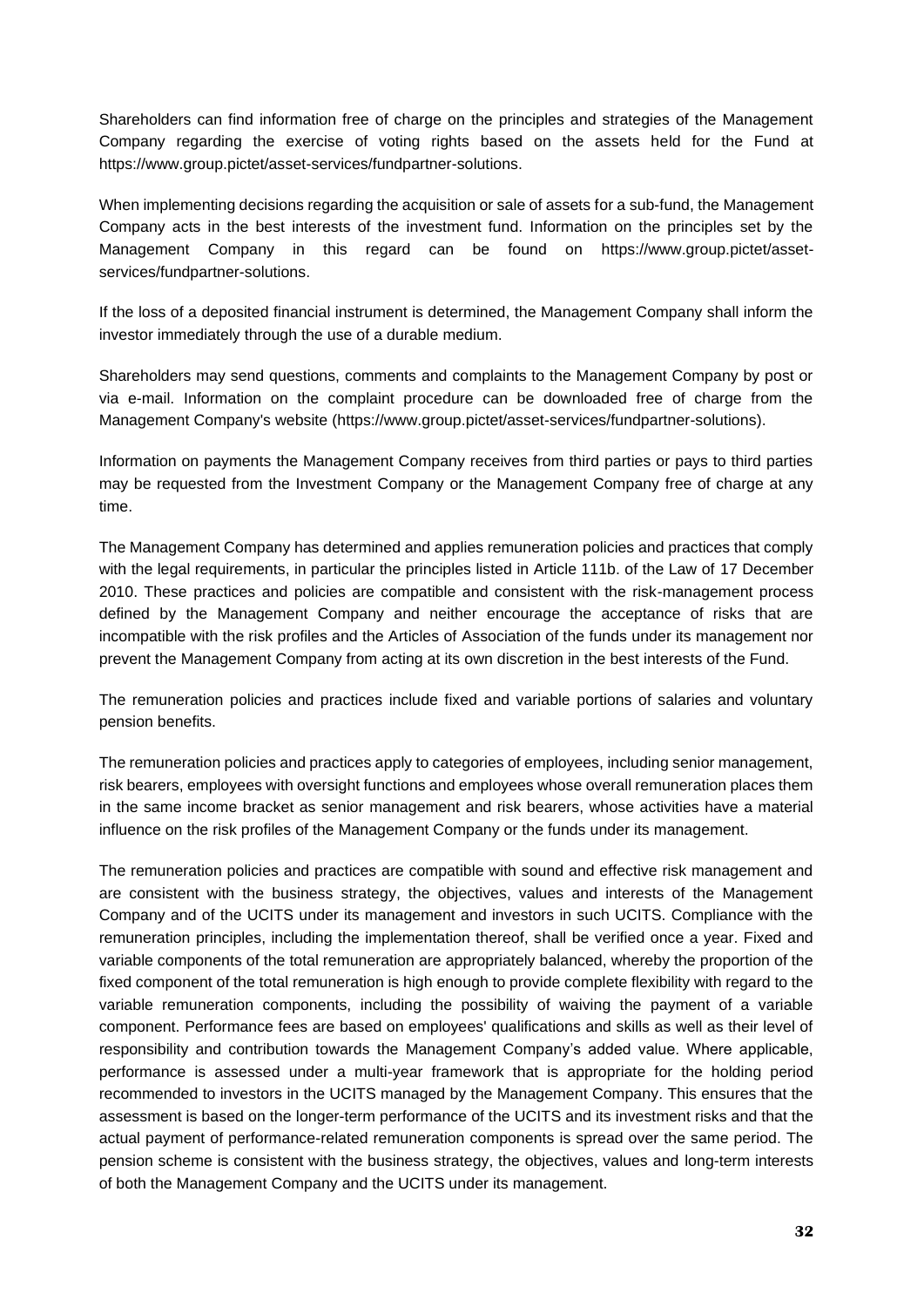Details of the up-to-date remuneration policy, including, but not limited to, a description of how remuneration and benefits are calculated, the identities of persons responsible for awarding the remuneration and benefits including the composition of the remuneration committee, where such a committee exists, may be downloaded free of charge from the Management Company's website [\(https://www.group.pictet/asset-services/fundpartner-solutions](https://gbr01.safelinks.protection.outlook.com/?url=https%3A%2F%2Fwww.group.pictet%2Fasset-services%2Ffundpartner-solutions&data=02%7C01%7CMatthieu.Chambon%40simmons-simmons.com%7C197b0013f7be4242e79508d827343f82%7C9c0035ef4799443f8b14c5d60303e8cd%7C0%7C0%7C637302452649927103&sdata=mn59jWrDBIpjfYi4Mr1D2c00L1njw6fGlMEh94WlQLc%3D&reserved=0) ). A hard copy will be made available free of charge to shareholders on request.

### **Information for shareholders in the United States of America**

The Fund's units are not, have not and will not be authorised in accordance with the *U.S. Securities Act of 1933* (the "**Securities Act**") in its latest version or under the stock market regulations of individual Federal States or local authorities of the United States of America or its territories or possessions either in the ownership or under the jurisdiction of the United States of America, including the Commonwealth of Puerto Rico (the "**United States**"), or otherwise registered or transferred, offered or sold directly or indirectly to or in favour of a U.S. person, as defined in the Securities Act.

The Fund is and will not be authorised or registered under the *Investment Company Act of 1940* (the "**Investment Company Act**") in its latest version or in accordance with the laws of individual Federal States of the USA and investors have no claim to the benefit of registration under the Investment Company Act.

In addition to the other requirements set out in the prospectus, articles of association or the subscription form, investors must (a) not be "U.S. persons" within the meaning of the definition of Regulation S of the Securities Act, (b) not be "Specified U.S. persons" as defined in the *Foreign Account Tax Compliance Act* ("**FATCA**"), (c) be "non-U.S. persons" within the meaning of the Commodity Exchange Act and (d) not be U.S. persons within the meaning of the US *Internal Revenue Code* of 1986 in its latest version (the "**Code**") and in accordance with the *Treasury Regulations* enacted pursuant to the Code. If you require further information, please contact the Management Company.

Persons who wish to acquire units must give written confirmation that they meet the requirements of the previous paragraph.

FATCA was passed as part of the *Hiring Incentives to Restore Employment Act* of March 2010 in the United States. FATCA requires financial institutions outside the United States of America ("foreign financial institutions" or "FFIs") to provide information on an annual basis on *financial accounts*, which are directly and indirectly operated by *Specified U.S. persons* to the US *Internal Revenue Service (IRS)*. A withholding tax of 30% will be deducted from certain types of US income from FFIs which do not meet this obligation.

On 28 March 2014 the Grand Duchy of Luxembourg entered into an Intergovernmental Agreement ("**IGA**"), in accordance with model 1, and a related *Memorandum of Understanding* with the United States of America.

The Management Company and the Fund meet FATCA requirements.

The Fund's unit classes may be either

(i) subscribed to by investors via an FATCA-compliant independent intermediary (*nominee*), or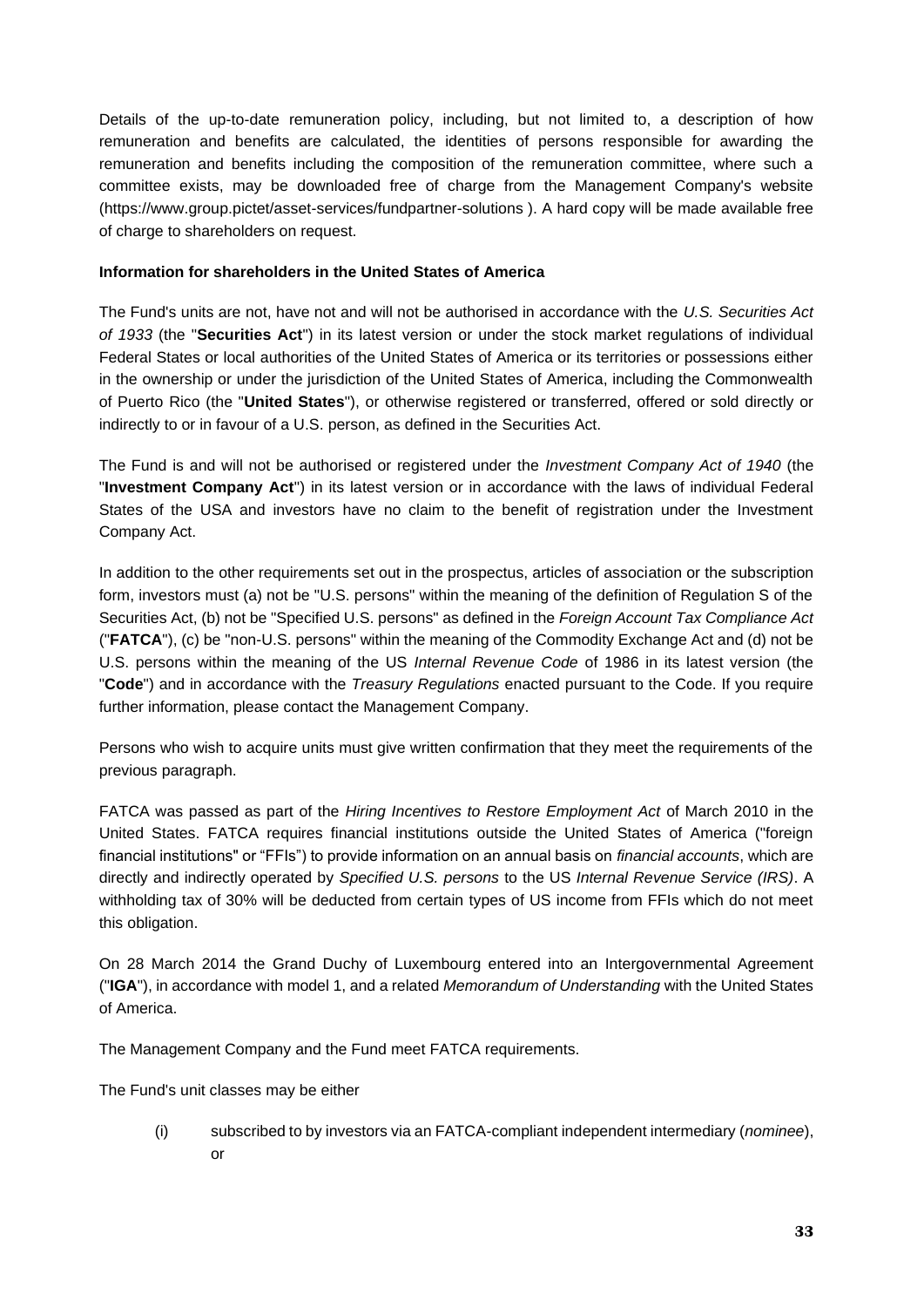- (ii) directly and indirectly by a sales agent (which only serves as an intermediary and does not act as a nominee) with the exception of:
	- *Specified U.S. persons*

This investor group includes those U.S. persons who are classified by the United States government as at risk with regard to tax avoidance and tax evasion practices. However this does not affect, inter alia, listed companies, tax-exempt organisations, real estate investment trusts (REIT), trusts, US securities dealers or similar.

• *Passive non-financial foreign entities (or passive NFFE)*, whose substantial ownership is held by a U.S. person

This investor group generally refers to all NFFE which (i) do not qualify as active NFFE or (ii) or which are not retained foreign partnerships or trusts in accordance with the relevant US Treasury Regulations.

• *Non-participating Financial Institutions* 

The United States of America grants this status due to the non-compliance of a financial institution which has not fulfilled stated conditions due to the breach of the terms of the respective country-specific IGAs within 18 months of first being advised.

If the Fund were to become subject to a withholding tax or reporting requirements or suffer other damages due to the absence of FATCA compliance by an investor, the Fund reserves the right, notwithstanding other rights, to enforce damages claims against the respective investor.

For any questions concerning FATCA and the FATCA status of the Fund, investors and potential investors are advised to contact their financial, tax and/or legal advisers.

### **Information for investors with respect to the automatic exchange of information**

The automatic exchange of information pursuant to intergovernmental agreements and Luxembourg regulations (Law of 18 December 2015 transposing the automatic exchange of financial account information in tax matters) is transposed via Council Directive 2014/107/EU of 9 December 2014 as regards mandatory automatic exchange of information in the field of taxation, and the Common Reporting Standard, a reporting and due diligence process developed by the Organisation for Economic Cooperation and Development (OECD) for the international, automatic exchange of financial account information. The automatic exchange of information is transposed into Luxembourg law for the first time in the 2016 tax year.

For this purpose, reportable financial institutions provide information on applicants and reportable registers annually to the Luxembourg tax authorities (*Administration des Contributions Directes* in Luxembourg), which in turn forwards it to the tax authorities of the countries in which the applicant(s) is/are [resident for tax purposes.](https://www.ing.lu/web/ING/TAX_RESIDENCE_DE)

In particular, this involves the notification of:

- the name, address, tax identification number, country of domicile, date and place of birth of each person subject to reporting obligations,
- register number,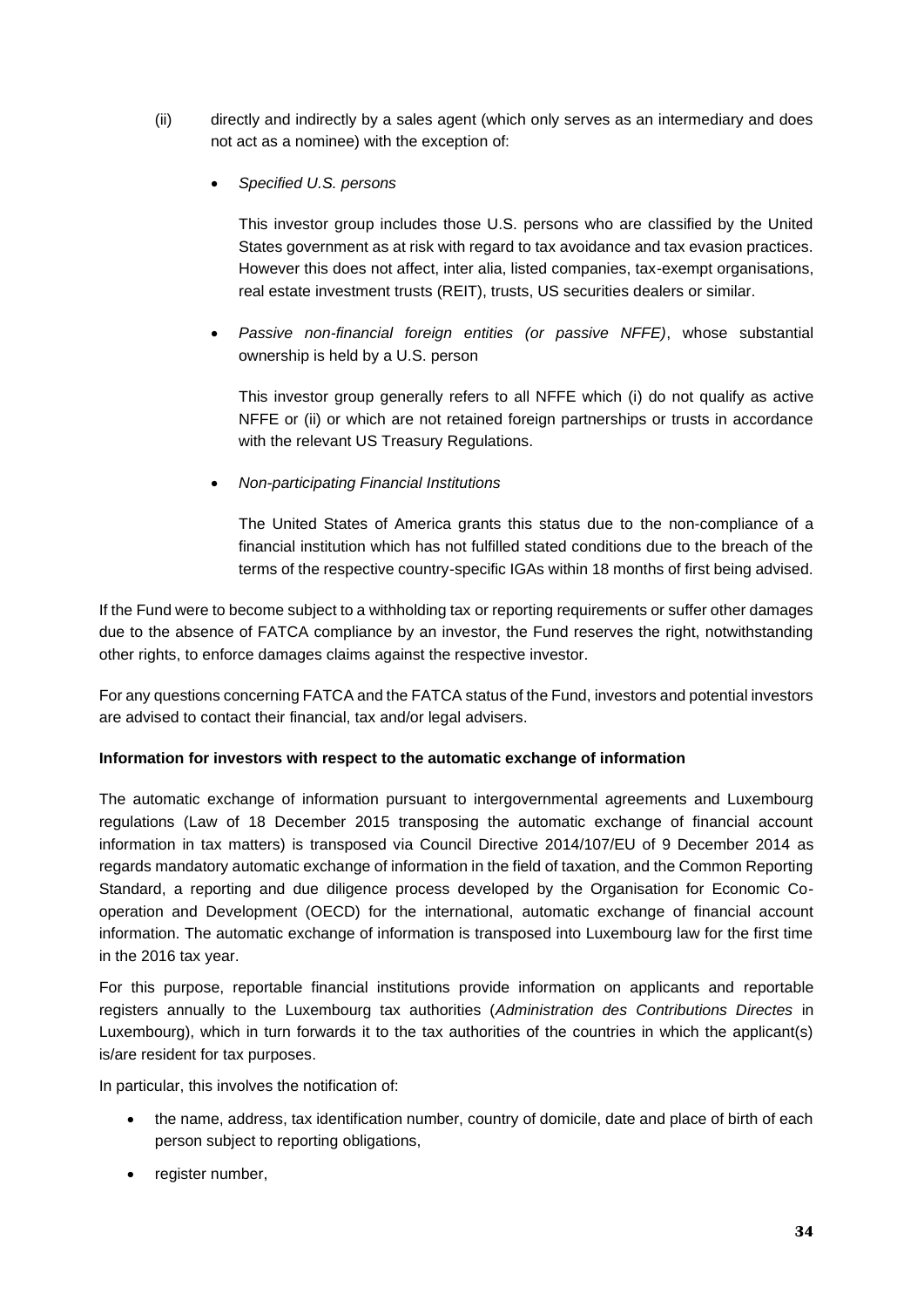- register balance or value,
- credited capital gains, including sales proceeds.

Reportable information for a specific tax year, which must be submitted to the Luxembourg tax authority by 30 June of the following year, shall be exchanged by 30 September of that year between the relevant financial authorities and for the first time in September 2017, based on the data for 2016.

### **Combating money laundering**

Pursuant to international regulations and the Luxembourg laws and regulations and including, but not limited to, the Law of 12 November 2004 on combating money laundering and the financing of terrorism, the Grand-Ducal Regulation of 1 February 2010, CSSF Regulation 12-02 of 14 December 2012 and CSSF circulars CSSF 13/556, CSSF 15/609, CSSF 17/650 and CSSF 17/661 relating to combating money laundering and the financing of terrorism, as well as all amendments thereto or subsequent regulations, all obligated parties are required to prevent undertakings for collective investment from being misused for the purposes of money laundering and financing terrorism. The Management Company or a third party commissioned by it may require an applicant to provide any document it considers necessary for establishing identity. The Management Company (or a third party commissioned by it) may also request any other information it needs to comply with the applicable statutory and regulatory provisions, including, but not limited to, the CRS and FATCA Law.

If an applicant does not provide the required documents in good time, in full or at all, the subscription order shall be rejected. With redemptions, incomplete documentation can delay payment of the redemption price. The Management Company is not responsible for delayed processing or failed transactions if the applicant has not provided the documents, in good time, in full or at all.

The Management Company (or a third party commissioned by it) may from time to time require investors to provide additional or updated documents relating to their identity in accordance with the applicable laws and provisions relating to their obligations to continuously monitor and check their customers. If these documents are not produced promptly, the Management Company is obliged and entitled to block the Fund units of the investors in question.

In order to implement Article 30 of Directive (EU) 2015/849 of the European Parliament and of the Council, what is referred to as the 4th EU Money Laundering Directive, the Law of 13 January 2019 on the establishment of a register of beneficial owners was adopted. This requires registered legal entities to report their beneficial owners to the register set up for this purpose.

As a "registered legal entity", investment companies and investment funds are also legally defined in Luxembourg.

For example, the beneficial owner as defined in the Law of 12 November 2004 is usually any natural person who holds or otherwise controls more than 25% of the shares or units of a legal entity.

Depending on the specific situation, this could lead to the end investors of the investment company or the investment fund having to be reported to the register of beneficial owners by name and further personal details. The following data of a beneficial owner can be viewed free of charge by anyone on the website of the "Luxembourg Business Registers" from 1 September 2019: Name, surname(s), nationality (nationalities), date and place of birth, country of residence and nature and extent of economic interest. The public inspection can only be limited after a case-by-case examination subject to a fee in exceptional circumstances.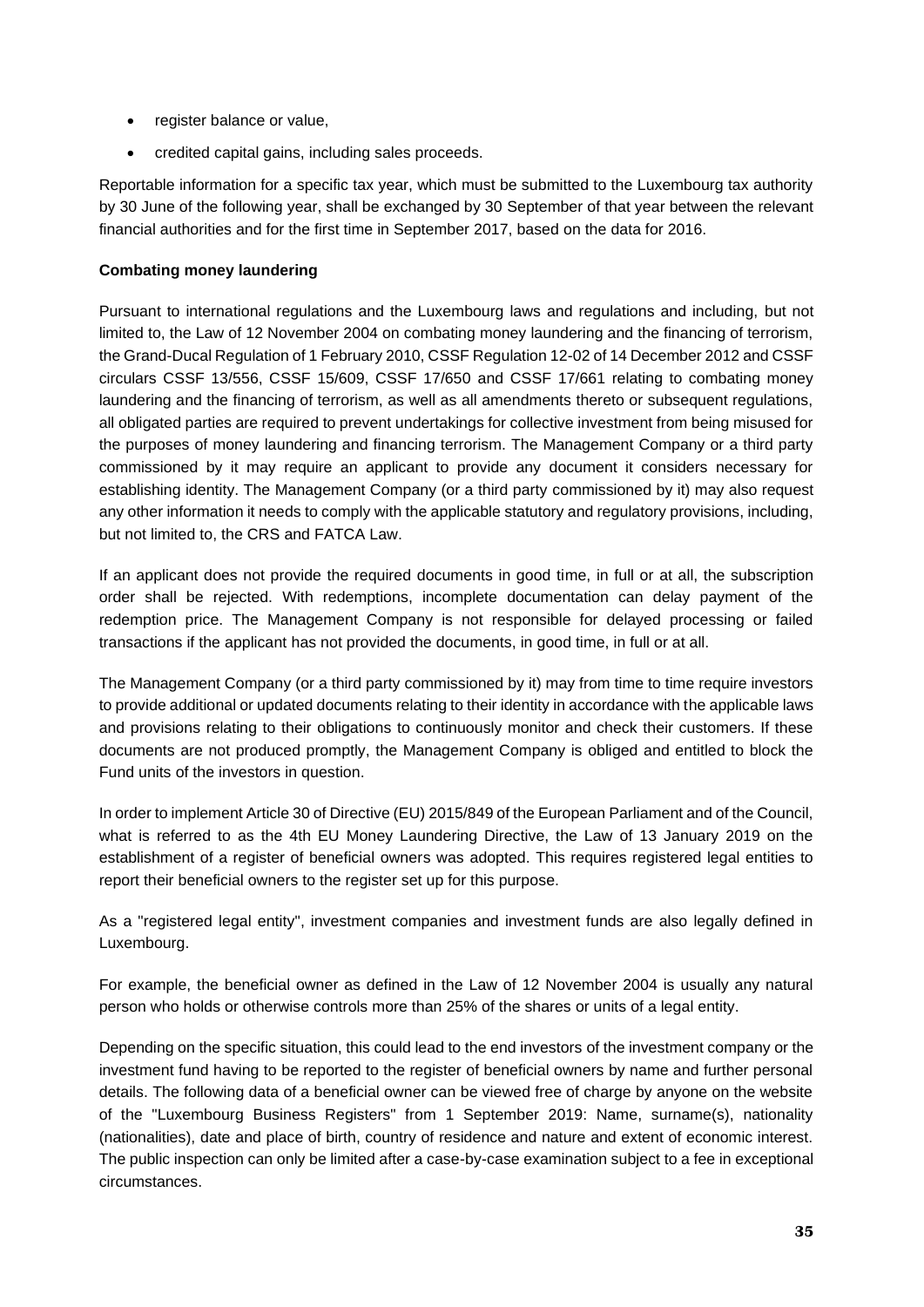### **Data protection**

Personal data is processed in accordance with the European Parliament and Council Regulation (EU) 2016/679 of 27 April 2016 relating to the protection of natural persons during the processing of personal data, the free movement of data and repealing the Directive 95/46/EC ("General Data Protection Regulation") and the data protection law applicable in Luxembourg (including, but not restricted to the amended Law of 2 August 2002 relating to the protection of personal data during the data processing).

Thus, personal data provided in connection with investment in the Fund may be stored and processed on a computer by the Management Company on behalf of the Fund and by the Depositary acting as data controllers.

Personal data will be processed to process subscription and redemption orders, maintain the unit register, carry out the tasks of the above-mentioned parties and comply with applicable laws and regulations, in Luxembourg and other jurisdictions, including, but not limited to, applicable company law, laws and regulations to combat money laundering and the financing of terrorism, and tax law, such as FATCA (Foreign Account Tax Compliance Act), (CRS) Common Reporting Standard or similar laws and regulations (e.g. at OECD level).

Personal data shall only be made available to third parties if this is necessary for justified business interests, to exercise or defend legal claims before the courts, or if laws or regulations make such transmission compulsory. This can include disclosure to third parties such as government or supervisory authorities, including tax authorities and auditors in both Luxembourg and other jurisdictions.

Apart from the above-mentioned cases, in principle no personal data shall be transmitted to countries outside the European Union or the European Economic Area.

In subscribing to and/or holding units, investors – at least implicitly – give their consent to their personal data being processed as described above, and in particular to such data being disclosed to and processed by the above-mentioned parties, including affiliated companies in countries outside the European Union which may not provide the same protection as Luxembourg data protection law.

In this respect, investors acknowledge and accept that failure to transmit personal data required by the Management Company as part of their existing relationship with the Fund can prevent their continued involvement with the Fund and can lead to the Management Company reporting them to the competent Luxembourg authorities.

In this respect, investors acknowledge and accept that the Management Company will report all relevant information related to their investment in the Fund to the Luxembourg tax authorities, which will share this information with the competent authorities of the relevant countries or other approved jurisdictions pursuant to the CRS Law or corresponding European and Luxembourg legislation as part of an automatic procedure.

Where the personal data provided in relation to investment in the Fund include the personal data of the investor's (deputy) representatives, signatories or financial beneficiaries, it will be assumed that the investor has obtained the consent of those affected to their personal data being processed as described above, and in particular to their data being disclosed to and processed by the above-mentioned parties, including parties in countries outside the European Union which may not provide the same protection as Luxembourg data protection law.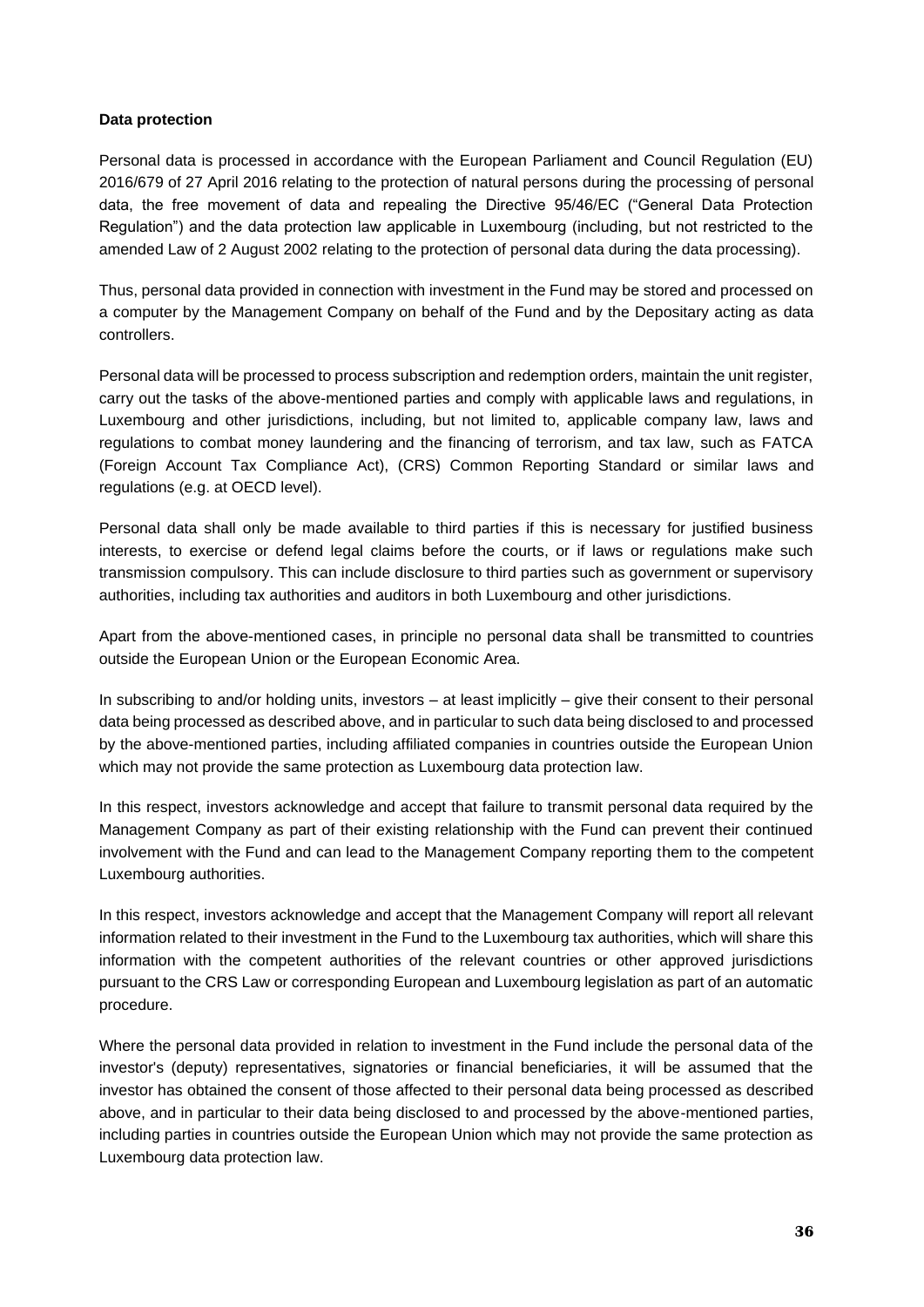In accordance with applicable data protection law, investors may request access to and rectification and deletion of their personal data. Such requests must be sent in writing to the Management Company. It will be assumed that investors will have informed the (deputy) representatives, signatories or financial beneficiaries whose personal data is processed of these rights.

Since the personal data are transmitted electronically and are available outside Luxembourg, the same level of confidentiality and protection as currently afforded by applicable data protection law in Luxembourg cannot be guaranteed as long as the personal data is located abroad, even if the abovementioned parties have taken appropriate measures to ensure the confidentiality of such data.

Personal data will only be kept until the reason for processing the data is fulfilled, all the while observing the applicable statutory minimum retention periods.

## **SFDR Disclosures**

## *Definitions*

ESG means Environmental, Social and Governance factors.

SFDR means Regulation (EU) 2019/2088 of the European Parliament and of the Council of 27 November 2019 on sustainability-related disclosures in the financial services sector.

Sustainability factor under SFDR means environmental, social and employee matters, respect for human rights, anti‐corruption and anti‐bribery matters.

Sustainable investment under SFDR means an investment in an economic activity that contributes to an environmental objective, as measured, for example, by key resource efficiency indicators on the use of energy, renewable energy, raw materials, water and land, on the production of waste, and greenhouse gas emissions, or on its impact on biodiversity and the circular economy, or an investment in an economic activity that contributes to a social objective, in particular an investment that contributes to tackling inequality or that fosters social cohesion, social integration and labour relations, or an investment in human capital or economically or socially disadvantaged communities, provided that such investments do not significantly harm any of those objectives and that the investee companies follow good governance practices, in particular with respect to sound management structures, employee relations, remuneration of staff and tax compliance.

The Management Company analyses sustainability risks as part of its risk management process.

The Management Company and the relevant Fund Manager identify, analyse and integrate sustainability risks in their investment decision-making process as they consider that this integration could help enhance long-term risk adjusted returns for investors, in accordance with the investment objectives and policies of the compartments.

Sustainability risks mean an environmental, social, or governance event or condition that, if it occurs, could potentially or actually cause a material negative impact on the value of a compartment's investment. Sustainability risks can either represent a risk of their own or have an impact on other risks and may contribute significantly to risks, such as market risks, operational risks, liquidity risks or counterparty risks.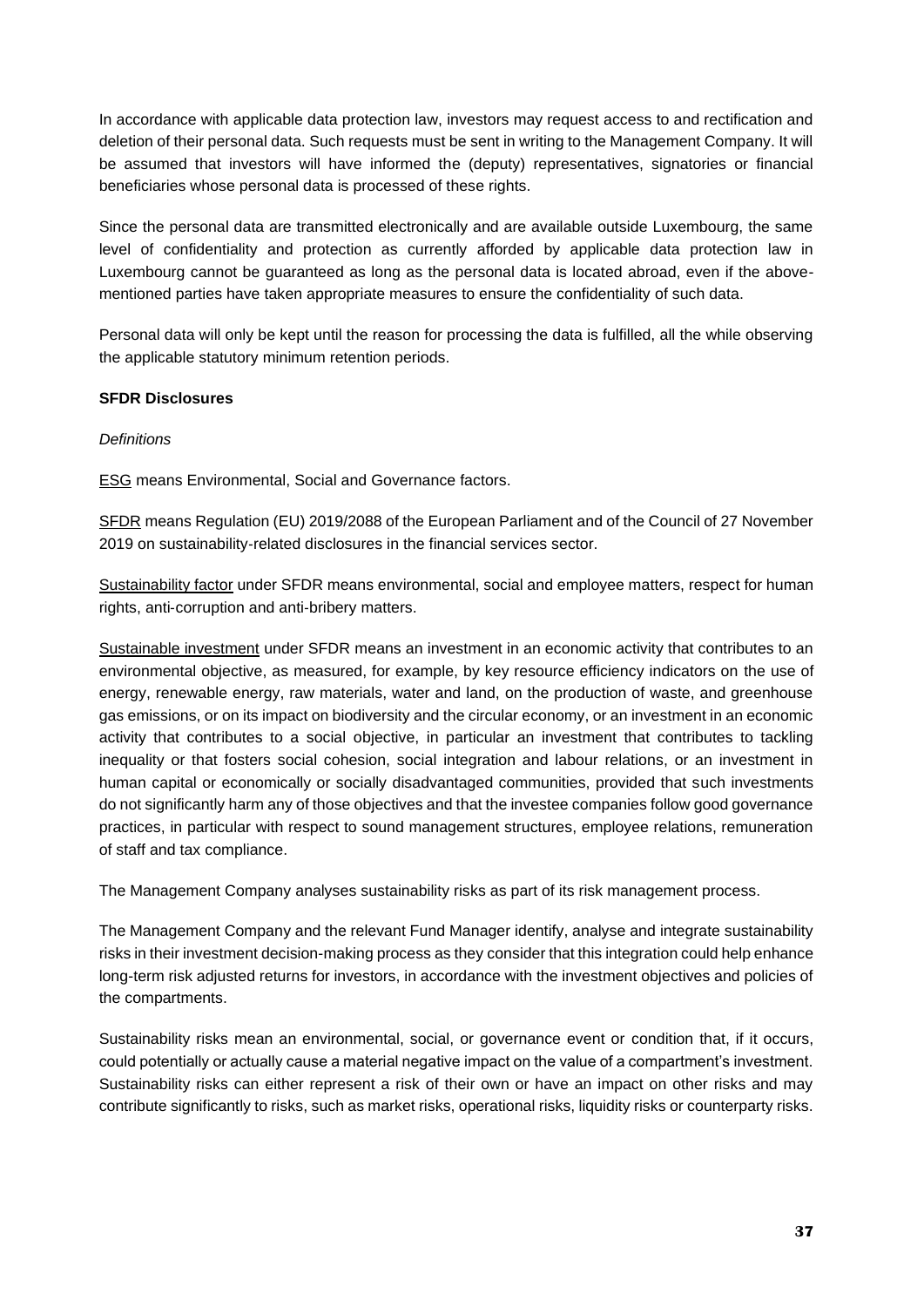Assessment of sustainability risks is complex and may be based on environmental, social, or governance data which is difficult to obtain and incomplete, estimated, out of date or otherwise materially inaccurate. Even when identified, there can be no guarantee that these data will be correctly assessed.

The Fund Managers consider that sustainability risks are likely to have a moderate impact on the value of the compartments' investments in the long term.

In case sustainability risks are not considered to be relevant for a specific compartment this will be disclosed.

For the purposes of Article 7(2) of SFDR, the Management Company confirms in relation to the Company and each sub-fund that it does not consider the adverse impacts of investment decisions on sustainability factors at the present time. Sustainability factors are defined by SFDR as environmental, social and employee matters, respect for human rights, anti-corruption and anti-bribery matters.

The main reasons for which the Management Company is currently not considering adverse impacts is the absence of sufficient data and data of a sufficient quality to allow the Management Company to define material metrics for disclosure.

The Management Company intends to monitor the industry position closely and to update its approach in due course as the industry position evolves and further regulatory guidance is made available. Pictet Group, of which the Management Company is an integral part, has committed to comply with the provisions of a number of international and Swiss codes for responsible investment. In addition, as outlined in the Group's Sustainability & Responsible ambitions 2025, it is Pictet's intention to not only consider, but mitigate where possible, material adverse impacts of investments and operations. The Management Company expects to consider the adverse impacts of investment decisions on sustainability factors by the end of 2022.

#### *Categorisation*

The Sub-Funds may promote environmental and/or social characteristics or have sustainable investment as their objective (as provided by articles 8 and 9 of the SFDR), as more fully described in the relevant Annex.

#### **Taxonomy Disclosures**

The Regulation (EU) 2020/852 of the European Parliament and of the Council of 18 June 2020 on the establishment of a framework to facilitate sustainable investment (the "**Taxonomy Regulation**") requires the Investment Company, for its sub-funds subject to Articles 8 and 9 of the SFDR, to provide for transparency with regard to the environmental objectives of climate change mitigation and climate change adaptation in pre-contractual documents. The required information in this respect can be found in the Annex of the relevant sub-fund.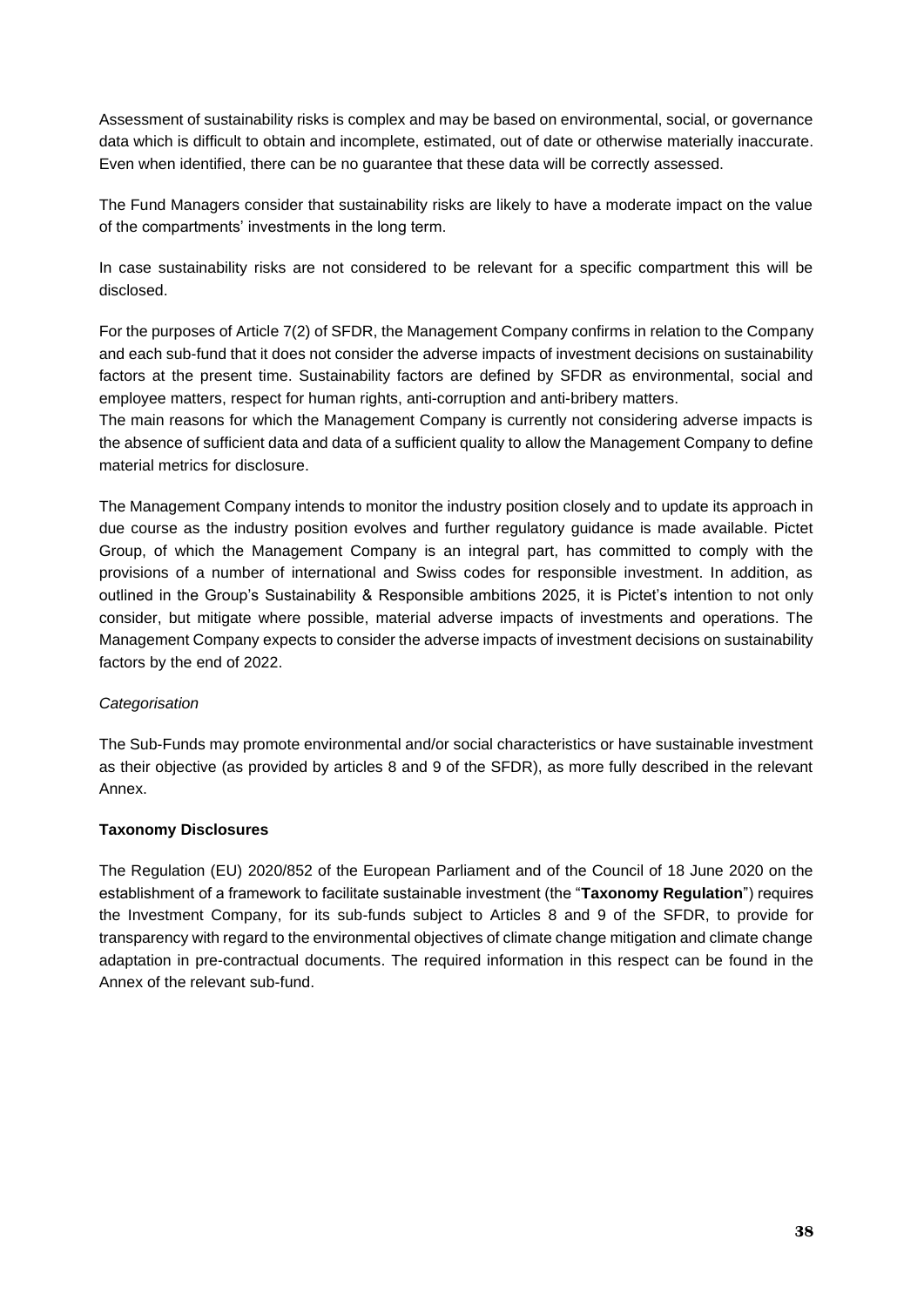#### **Annex 1**

### **Arabesque SICAV – Global ESG Momentum Flexible Allocation**

Supplementing and in derogation of Article 4 of the Articles of Association, the following provisions apply to the Sub-Fund:

### **Investment objectives**

The objective of **Arabesque SICAV – Global ESG Momentum Flexible Allocation** (the "Sub-Fund") is long-term capital appreciation through investments into a sustainable equity universe (Arabesque Investment Universe) and cash instruments.

The Sub-Fund is actively managed. The Sub-Fund uses as benchmark the MSCI ACWI Index for performance comparison only. The benchmark index does not take into account the environmental and social characteristics of the Sub-Fund.

The Fund Manager chooses, regularly reviews and, if necessary, adjusts the composition of the portfolio in accordance with the criteria specified in the investment policy.

The past performance of the Sub-Fund shall be indicated in the relevant "Key Investor Information Document".

**As a general rule, past results offer no guarantee of future performance. There can be no guarantee that the Sub-Fund's objectives will be achieved.** 

#### **Status under the SFDR**

The Sub-fund promotes certain environmental and social characteristics within the meaning of article 8 of SFDR but does not have a sustainable investment objective.

The Fund Manager integrates sustainability risks and opportunities into its research, analysis and investment decision-making processes. The Sub-fund is managed to promote, among other characteristics, a combination of environmental and social characteristics (as provided under article 8 of SFDR), but does not have as its objective sustainable investments.

The Arabesque Investment Universe contains equities and equity-related securities from companies worldwide that have passed a systematic selection process. This process combines Arabesque S-Ray®, Arabesque's proprietary assessment of non-financial risk factors such as environmental, social and governance ("ESG") issues as well as alignment with the principles of the UN Global Compact, with business activity screening. The ESG assessment utilizes a Best in Class approach per sector to exclude companies with inferior scores. Companies that are in breach of the principles of UN Global Compact (human rights, labour rights, anti-corruption, environment) are excluded as well. The business activity screening for example excludes companies that generate significant revenue from gambling, alcohol, tobacco, weapons and coal extraction. The Arabesque Investment Universe is furthermore screened by liquidity parameters such as market capitalization, daily turnover and free float.

The Arabesque Investment Universe is determined on a quarterly basis.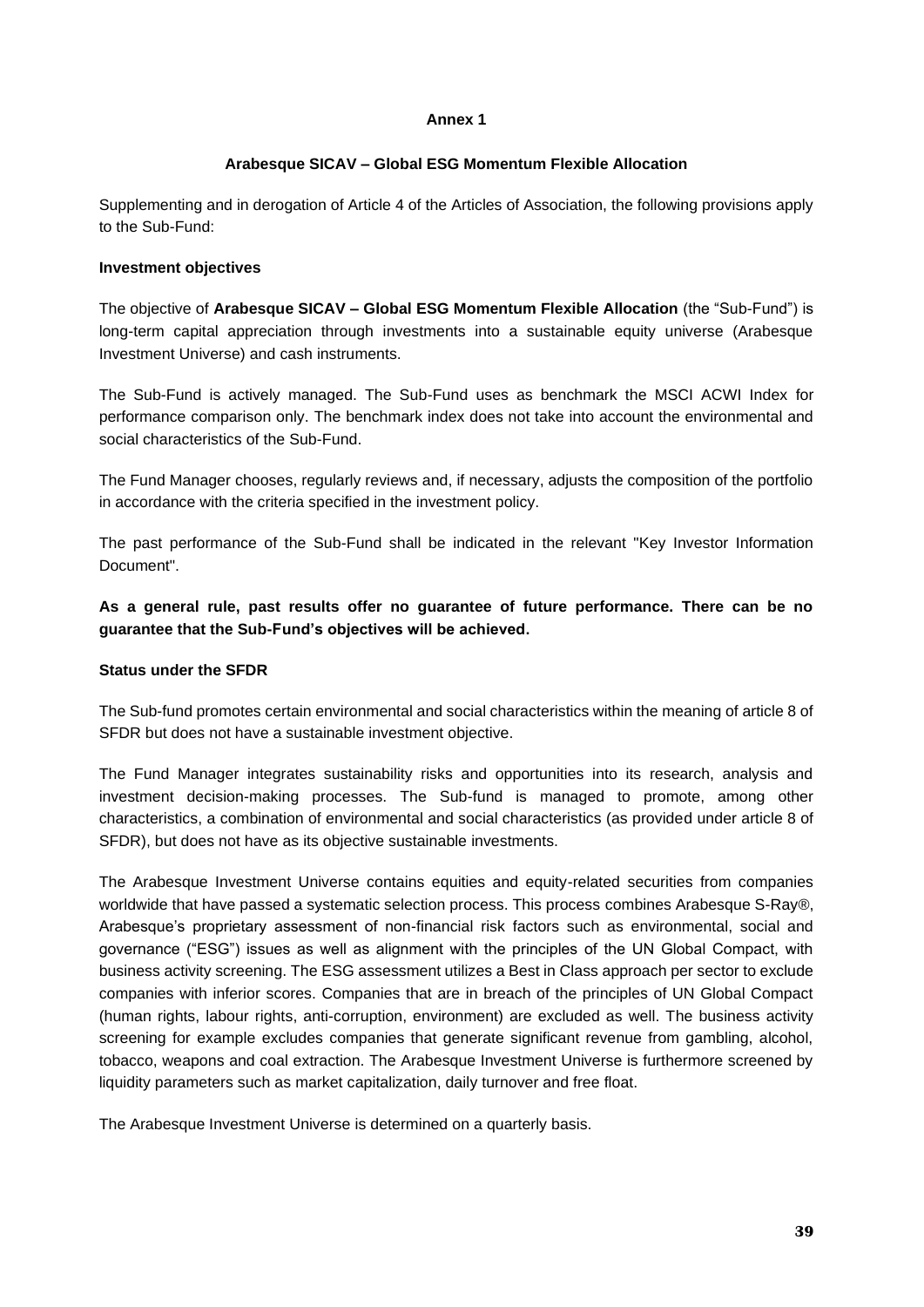## **Taxonomy Regulation**

In the context of the Taxonomy Regulation, in view of its ESG strategy, the Sub-Fund promotes environmental characteristics but cannot, as at the date of this Sales Prospectus, commit to a minimum amount of investment in any sustainable investments within the meaning of the SFDR and the Taxonomy Regulation. However, the Sub-Fund's investments may contain such sustainable investments as a result of the Arabesque Investment Universe selection process described in the previous paragraphs which combines *inter alia* Arabesque's proprietary assessment of non-financial risk factors such as ESG issues as well as alignment with the principles of the UN Global Compact. In light of this, the requirements of the Taxonomy Regulations do not apply.

The "do no significant harm" principle applies only to those investments underlying the Sub-Fund that take into account the EU criteria for environmentally sustainable economic activities.

The investments underlying the remaining portion of the Sub-Fund do not take into account the EU criteria for environmentally sustainable economic activities.

## **Investment policy**

The Sub-Fund will seek to be mainly invested in

- equities and equity related securities (such as, but not limited to, ordinary or preferred shares, rights, certificates, ADR, GDR, notes) issued by companies worldwide that are contained in the Arabesque Investment Universe. and/or
- cash and cash equivalents (money market instruments, money market undertakings for collective investment).

Depending on market conditions and the Fund Manager's conviction, it is understood that investments in equities and equity related securities may vary between 0% and 100% of the net assets of the Sub-Fund.

The Sub-Fund will normally hold up to 150 stocks selected from the Arabesque Investment Universe. Under normal market conditions, the maximum position size of any single stock should be 1% of the Sub-Fund's net assets, without being a constraint. To allow for the impact of market appreciation, this maximum position size could rise to as much as 1.25% of the Sub-Fund's net assets before the position size is reduced. If for any reason the portfolio deviates from the above-mentioned guideline, position sizes will be adjusted to bring the Sub-Fund back into the 1% target weighting. The individual stocks are selected by a systematic investment process that considers fundamental information as well as technical analysis.

The choice of investments will neither be limited by geographical area (including emerging markets), by economic sector nor in terms of currencies in which investments will be denominated. However, depending on financial market conditions, a particular focus can be placed in a single country and/or in a single economic sector and/or in a single currency.

For the avoidance of doubt:

• It is possible that under exceptional market conditions and for a limited amount of time, the Sub-Fund will invest less than 51% of net assets into equities and equity related securities; and.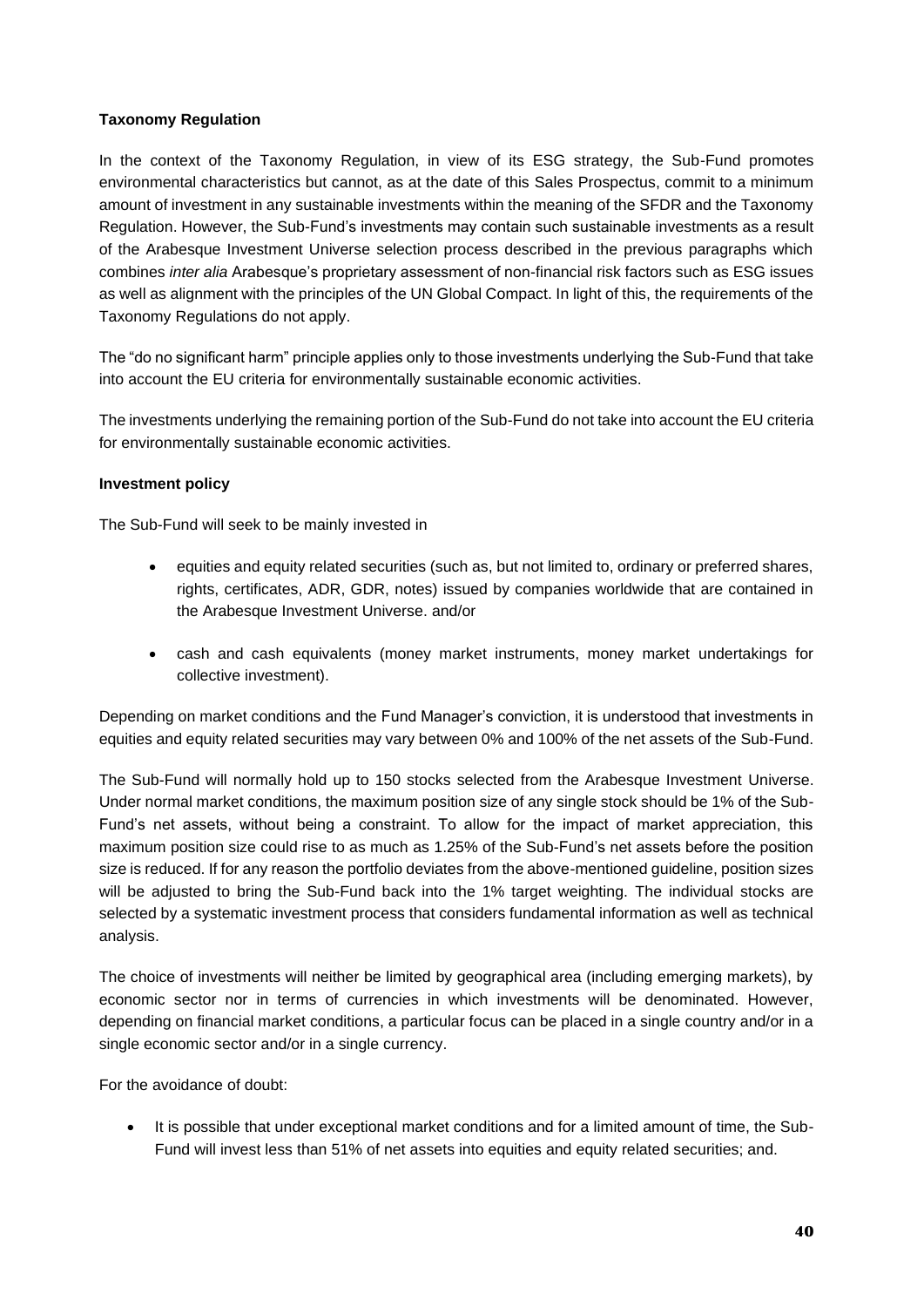• The balance between 100% and the percentage value of net assets invested into equities and equity related securities from the Arabesque Investment Universe will be invested into cash, money market instruments or money market UCIs (within the 10% limit mentioned below).

The Sub-Fund's investments in units or shares of UCIs shall not exceed 10% of its net assets. There is no restriction on the permitted types of eligible target funds in terms of the target funds to be acquired for the Sub-Fund.

For hedging and for investment purposes, and within the limits set out in Article 4 "*General investment principles and restrictions*" of the articles of incorporation of the Fund, the Sub-Fund may use all types of financial derivative instruments traded on a Regulated Market and/or OTC provided they are contracted with leading financial institutions specialized in this type of transactions and subject to regulatory supervision. However, in normal market conditions, the Fund Manager intends to use mainly option rights, swaps and futures contracts on securities, money market instruments, financial indices within the meaning of Article 9(1) of Directive 2007/16/EC and Article XIII of the ESMA Guidelines 2014/937, interest rates, exchange rates, currencies and investment funds pursuant to Article 41(1)(e) of the Law of 17 December 2010. These derivatives may only be used within the limits of Article 4 of the Articles of Association. Further details on techniques and instruments can be found in the Sales Prospectus in the section entitled "Information on derivatives and other techniques and instruments".

As at the time of issue of this Sales Prospectus and notwithstanding any provisions to the contrary herein, the Sub-Fund does not use Securities Financing Transactions ("SFT") or Total Return Swaps ("TRS") which fall under the scope of Securities Financing Transaction Regulation (EU) 2015/2365 ("SFTR"). Whenever this situation changes, the Prospectus will be updated accordingly.

All investments stipulated in Article 4(3) of the Articles of Association, along with investment in Delta 1 certificates to commodities, precious metals and indices thereto, provided these are not financial indices within the meaning of Article 9(1) of Directive 2007/16/EC and Article XIII of ESMA Guideline 2014/937, are limited to a total of 10% of the net Sub-Fund assets.

# **Risk profile of the Sub-Fund**

Risk profile - Growth-oriented

Such a Sub-Fund is appropriate for growth-oriented investors. Due to the composition of the sub fund's assets, there is a high degree of risk but also a high degree of profit potential. The risks may consist in particular of currency risk, credit risk and price risk, as well as market interest rate risks.

# **Risk approach**

# Commitment Approach

The Sub-Fund's global risk exposure is monitored by using the commitment approach. This approach measures the global exposure related to positions on financial derivative instruments which may not exceed the Sub-Fund's net assets.

| Share class: | (EUR)        | (USD)        |
|--------------|--------------|--------------|
| ISIN:        | LU1023698746 | LU1023699983 |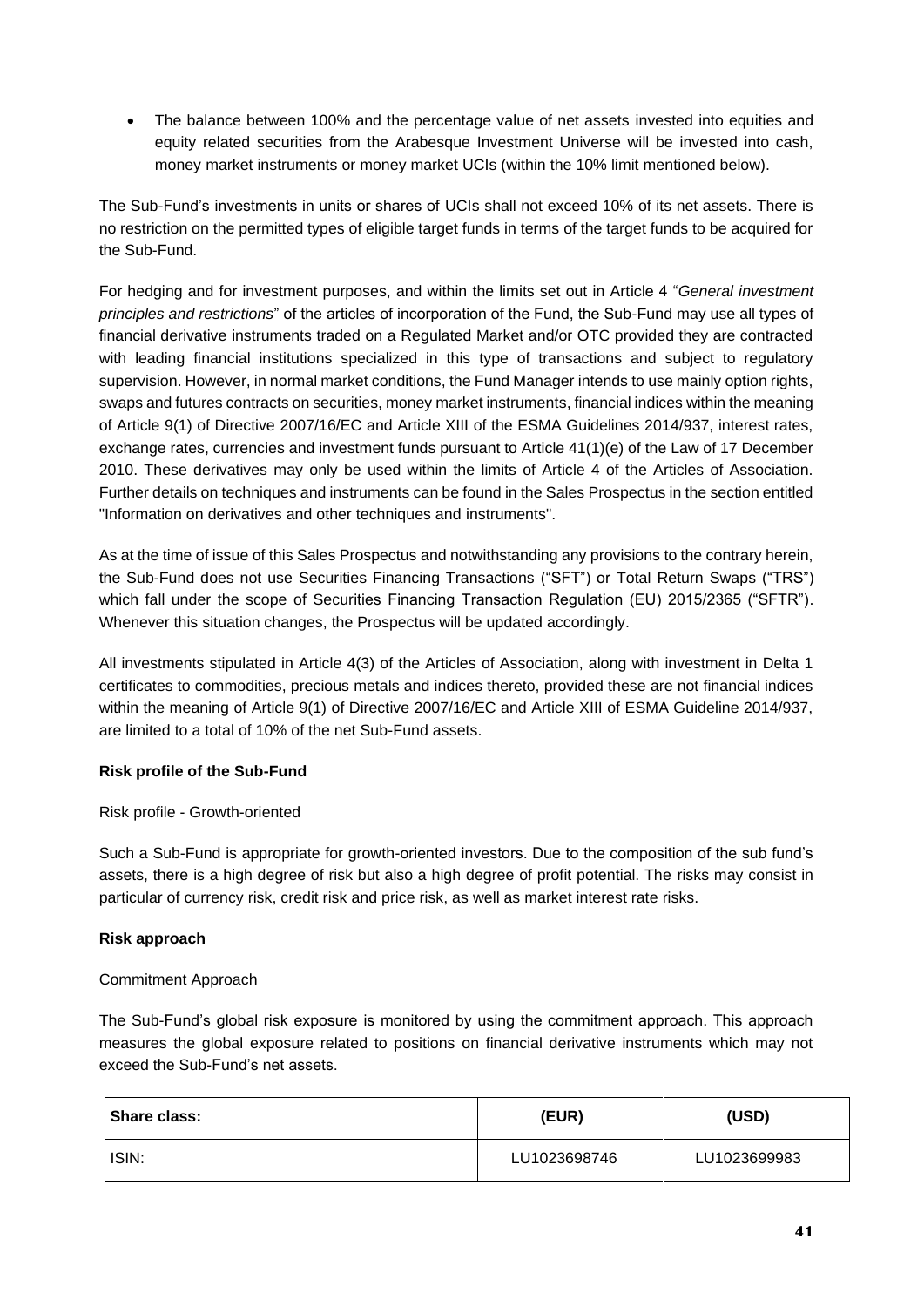| Securities No:                                                                                 | A1XCPQ                                                    | A1XCPR       |
|------------------------------------------------------------------------------------------------|-----------------------------------------------------------|--------------|
| Share class currency:                                                                          | <b>EUR</b>                                                | <b>USD</b>   |
| Sub-Fund currency:                                                                             | <b>USD</b>                                                |              |
| Denominations:                                                                                 | Shares will be issued with up to three decimal<br>places. |              |
| Application of income:                                                                         | Distributing                                              | Distributing |
| Minimum initial investment:                                                                    | 50,000 EUR*                                               | 50,000 USD*  |
| (In individual cases, the Management Company<br>may permit a lower minimum initial investment) |                                                           |              |
| Minimum subsequent investment:                                                                 | 1,000 EUR*                                                | 1,000 USD*   |
| Financial year end of the Investment Company:                                                  | 31 December                                               |              |
| Semi-annual report (unaudited)                                                                 | 30 June                                                   |              |
| Annual report (audited)                                                                        | 31 December                                               |              |
| Interim report (unaudited)                                                                     | 31 December 2014                                          |              |
| Taxe d'abonnement                                                                              | 0.05% p.a.                                                |              |

| <b>Share class:</b>   | R                                                      | R (USD)      |
|-----------------------|--------------------------------------------------------|--------------|
| ISIN:                 | LU1164757400                                           | LU1895777966 |
| Securities No:        | A12HQR                                                 | A2N7M0       |
| Share class currency: | <b>EUR</b>                                             | <b>USD</b>   |
| Sub-Fund currency:    | <b>USD</b>                                             | <b>USD</b>   |
| Denominations:        | Shares will be issued with up to three decimal places. |              |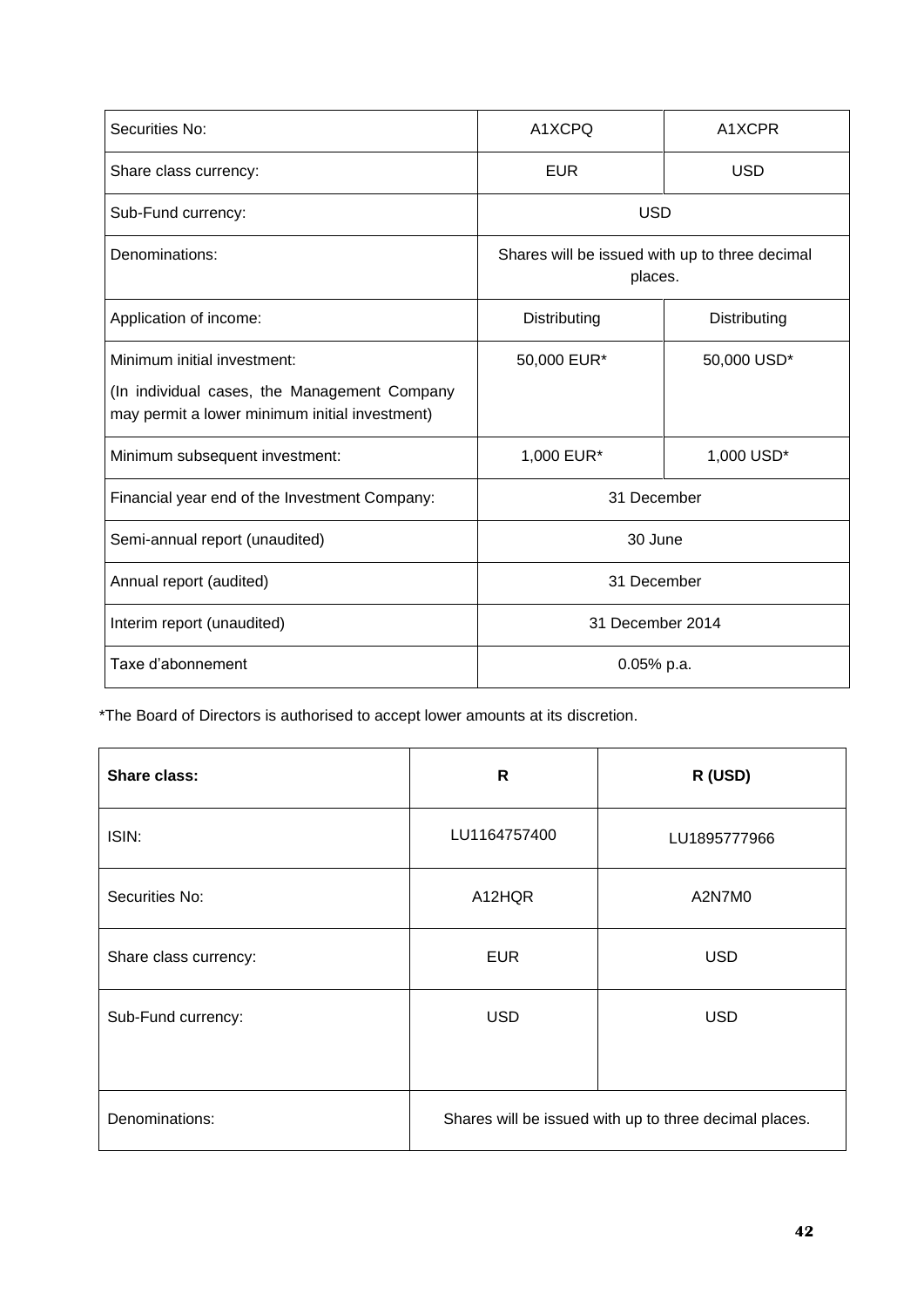| Application of income:                           | Distributing            |           |  |
|--------------------------------------------------|-------------------------|-----------|--|
| Minimum initial investment:                      | EUR 100,-*<br>USD 100,- |           |  |
| Minimum subsequent investment:                   | none                    | USD 100,- |  |
| Financial year end of the Investment<br>Company: | 31 December             |           |  |
| Semi-annual report (unaudited)                   | 30 June                 |           |  |
| Annual report (audited)                          | 31 December             |           |  |
| Taxe d'abonnement                                | $0.05%$ p.a.            |           |  |

| Share class:                                                                                                                  | (SEK)                                                     | (GBP)        |
|-------------------------------------------------------------------------------------------------------------------------------|-----------------------------------------------------------|--------------|
| ISIN:                                                                                                                         | LU1653149309                                              | LU1653149481 |
| Securities No:                                                                                                                | A2DU7R                                                    | A2DU7S       |
| Share class currency:                                                                                                         | <b>SEK</b>                                                | <b>GBP</b>   |
| Sub-Fund currency:                                                                                                            | <b>USD</b>                                                |              |
| Denominations:                                                                                                                | Shares will be issued with up to three decimal<br>places. |              |
| Application of income:                                                                                                        | Distributing                                              |              |
| Minimum initial investment:<br>(In individual cases, the Management Company<br>may permit a lower minimum initial investment) | SEK 5.000,-*<br>GBP 50.000,-*                             |              |
| Minimum subsequent investment:                                                                                                | SEK 5.000,-*                                              | GBP 1.000,-* |
| Financial year end of the Investment Company:                                                                                 | 31 December                                               |              |
| Semi-annual report (unaudited)                                                                                                | 30 June                                                   |              |
| Annual report (audited)                                                                                                       | 31 December                                               |              |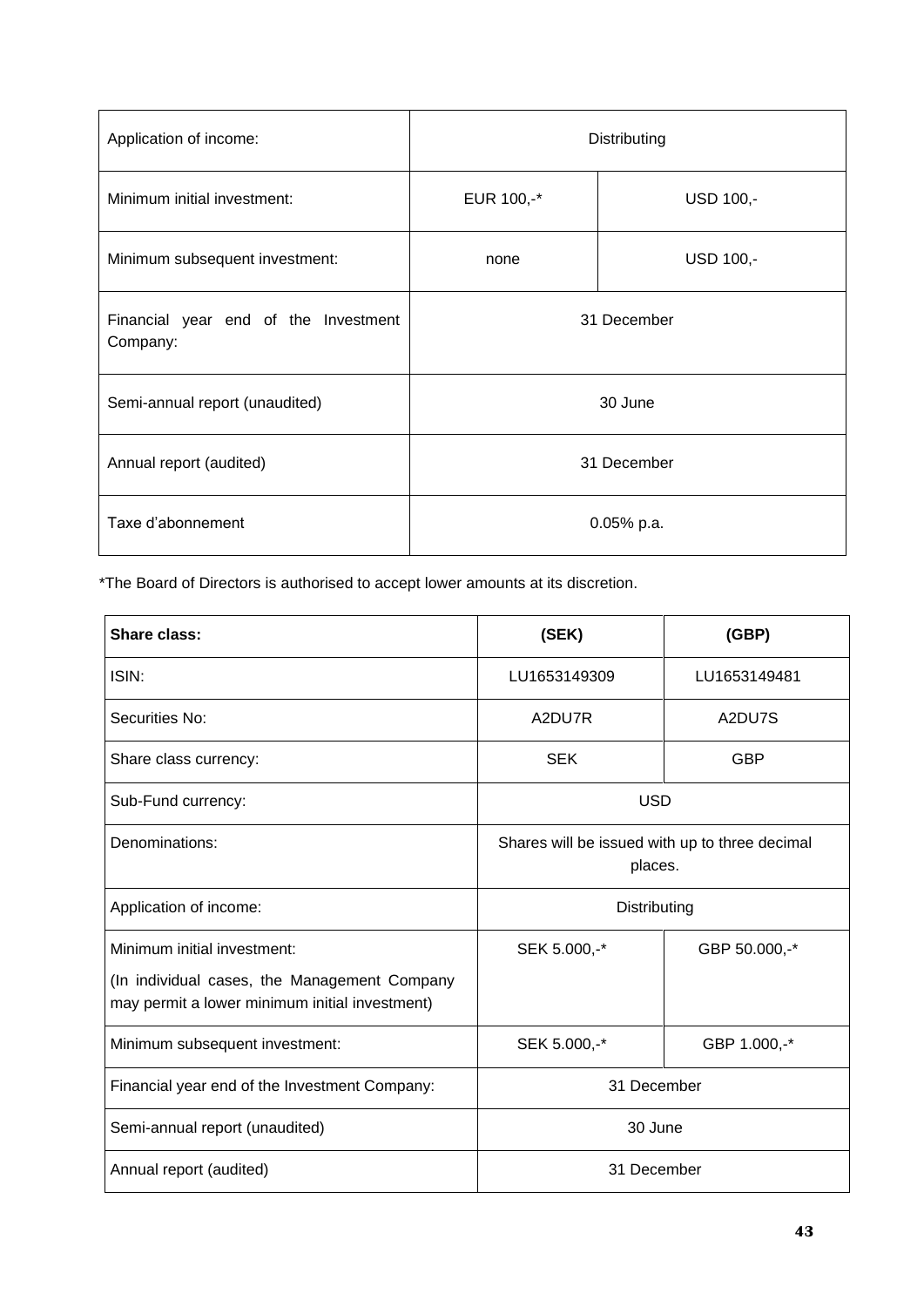| Taxe d'abonnement | $0.05%$ p.a. |
|-------------------|--------------|
|                   |              |

| <b>Share class:</b>                              | R (SGD)                                                |
|--------------------------------------------------|--------------------------------------------------------|
| ISIN:                                            | LU2258410989                                           |
| Securities No:                                   | A2QG7D                                                 |
| Share class currency:                            | SGD                                                    |
| Sub-fund currency:                               | <b>USD</b>                                             |
|                                                  |                                                        |
| Denominations:                                   | Shares will be issued with up to three decimal places. |
| Application of income:                           | Distributing                                           |
| Minimum initial investment:                      | SGD 100,-                                              |
| Minimum subsequent investment:                   | none                                                   |
| Financial year end of the Investment<br>Company: | 31 December                                            |
| Semi-annual report (unaudited)                   | 30 June                                                |
| Annual report (audited)                          | 31 December                                            |
| Taxe d'abonnement                                | $0.05%$ p.a.                                           |

The Sub-Fund is established for an indefinite period of time.

## **Share classes of the Sub-Fund**

The Board of Directors has decided to issue share classes "(EUR)", "(USD)", "R", "R (USD)", "R (SGD)", **"(SEK)" and "(GBP)"** for the Sub-Fund. There are differences regarding the minimum investment amount, the initial issue price, the fund manager fee, the share class currency and the distribution of income.

None of the issued share class is hedged, either in whole or in part, against currency risks.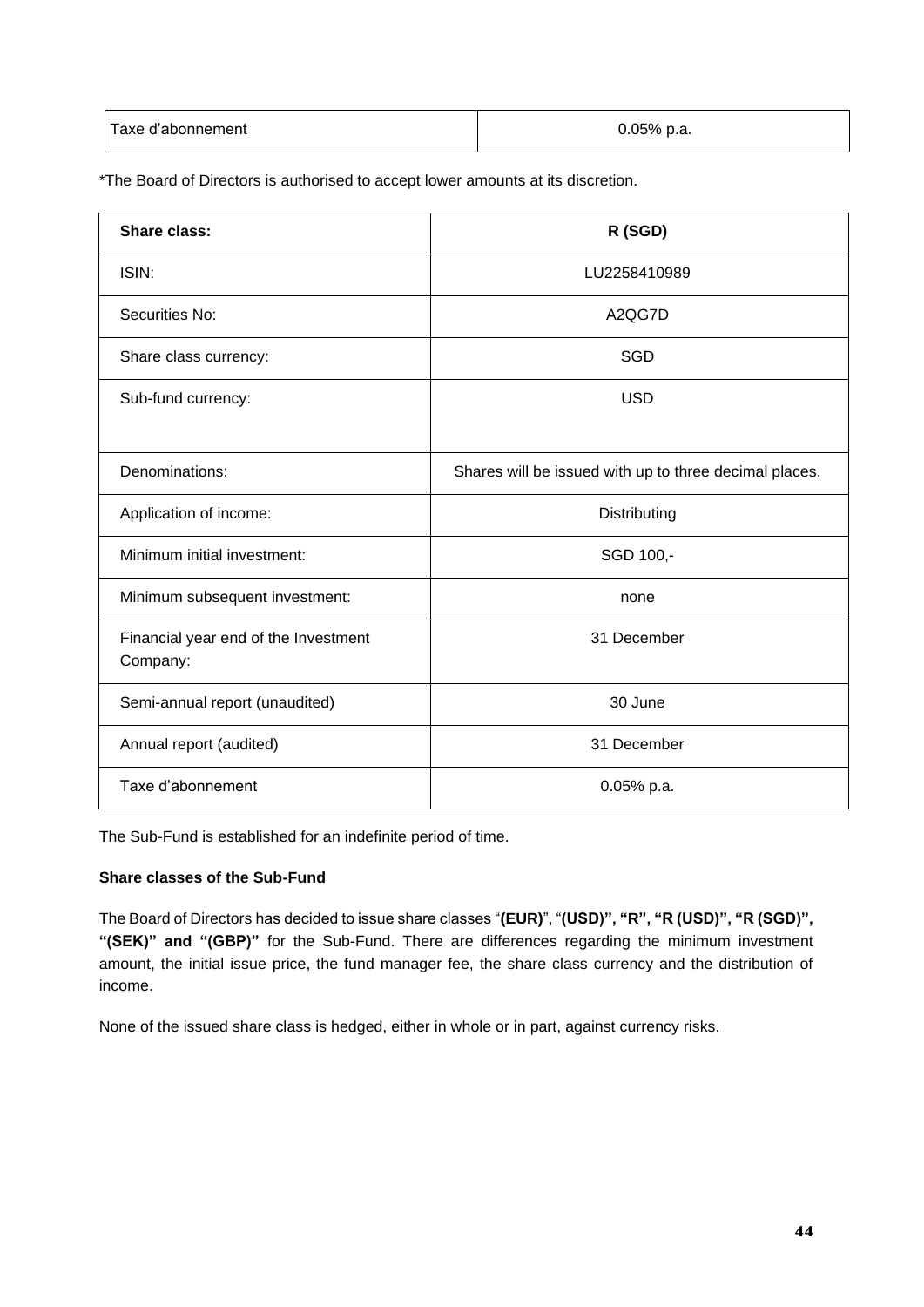## **Subscription, redemption and exchange of any share**

| Cut-off                     | Subscription: 2 p.m. Luxembourg time on the Valuation Day                                |
|-----------------------------|------------------------------------------------------------------------------------------|
|                             | Redemption or exchange: 2 p.m. Luxembourg time on the<br><b>Valuation Day</b>            |
| Valuation Day (pricing day) | A full bank Business Day in Luxembourg                                                   |
| <b>Calculation Date</b>     | The Business Day following the Valuation Day                                             |
| Settlement Day              | Subscription and redemption: within 2 Business Days after the<br><b>Calculation Date</b> |

## **Costs which are reimbursed from the Sub-Fund's assets**

#### **1. Management Company fee**

In consideration for the management of the Sub-Fund, the Management Company receives a fee of up to 0.02% p.a. of the net assets of the Sub-Fund (subject to a minimum fee of USD 37,500 per Investment Company p.a.). This fee is calculated based on the Sub-Fund´s average net assets which shall be paid in arrears at the end of each quarter.

Value added tax might be added to these fees.

#### **2. Fund Management fee**

The Fund Manager receives a total fee of

- a. up to 0.82 % p.a. of the net assets of the Sub-Fund for share classes (EUR), (USD), (SEK) and (GBP)
- b. up to 1.22 % p.a. of the net assets of the Sub-Fund for share class R, R (USD) and R (SGD).

This fee is calculated and paid pro rata in arrears at the end of each month.

Value added tax shall be added to this remuneration, as applicable.

#### **3. Depositary fee**

In consideration for its duties, the Depositary receives from the net assets of the Sub-Fund a fee amounting to up to 0.05% p.a. of the net assets of the Sub-Fund. This fee is calculated based on the Sub-Fund´s average net assets which shall be paid in arrears at the end of each quarter.

Value added tax might be added to these fees.

#### **4. Central Administration Agent fee**

For the fulfilment of its responsibilities, the Central Administration Agent receives a fee of up to 0.03% p.a. of the net assets of the Sub-Fund (subject to a minimum fee of USD 37,500 per Investment Company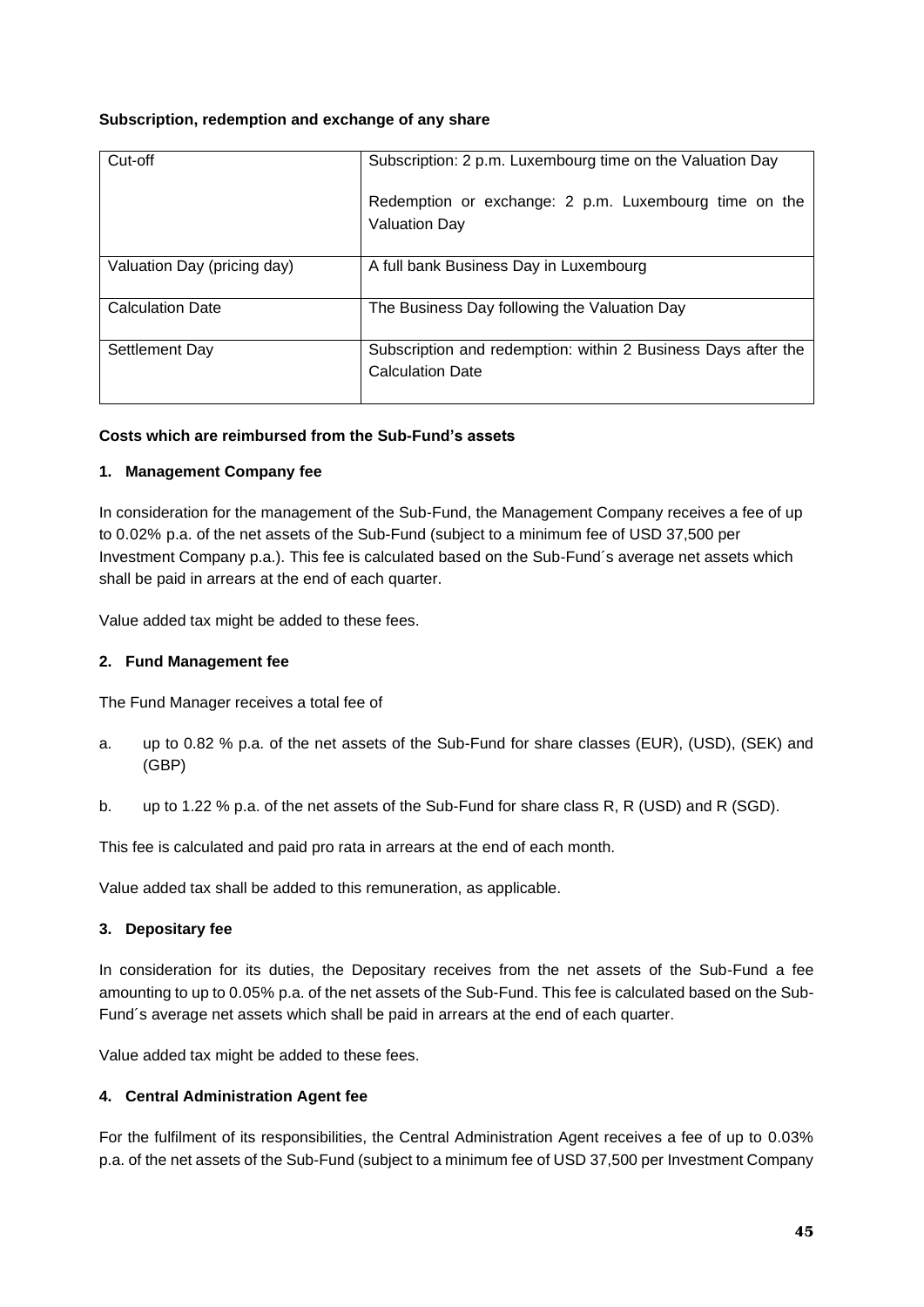p.a. which shall only be applicable from 1 October 2021). This fee is calculated based on the Sub-Fund´s average net assets which shall be paid in arrears at the end of each quarter.

Value added tax might be added to these fees.

## **5. Registrar and Transfer Agent fee**

For the fulfilment of its responsibilities, the Registrar and Transfer Agent receives a fee of USD 1,875 p.a. These fees are calculated and paid in arrears at the end of each quarter.

Value added tax might be added to these fees.

## **Further Costs**

In addition the costs set out in Article 35 of the Articles of Association may also be charged against the Sub-Fund assets.

## **Costs to be borne by the shareholders include**

|                                                                                 | Share class (EUR) | Share class (USD) | Share class R |
|---------------------------------------------------------------------------------|-------------------|-------------------|---------------|
| Front-load fee:<br>(To the relevant agent)                                      | None              | None              | up to $3%$    |
| Redemption fee:<br>(To the respective Sub-Fund 's assets)                       | None              | None              | None          |
| Exchange fee:<br>(based on the net asset value of the shares to<br>be acquired) | <b>None</b>       | <b>None</b>       | None          |

|                                                                                 | Share class (SEK) | Share class (GBP) | Share class R<br>(USD) |
|---------------------------------------------------------------------------------|-------------------|-------------------|------------------------|
| Front-load fee:<br>(To the relevant agent)                                      | None              | <b>None</b>       | up to $3%$             |
| Redemption fee:<br>(To the respective Sub-Fund 's assets)                       | None              | None              | None                   |
| Exchange fee:<br>(based on the net asset value of the shares to<br>be acquired) | None              | None              | None                   |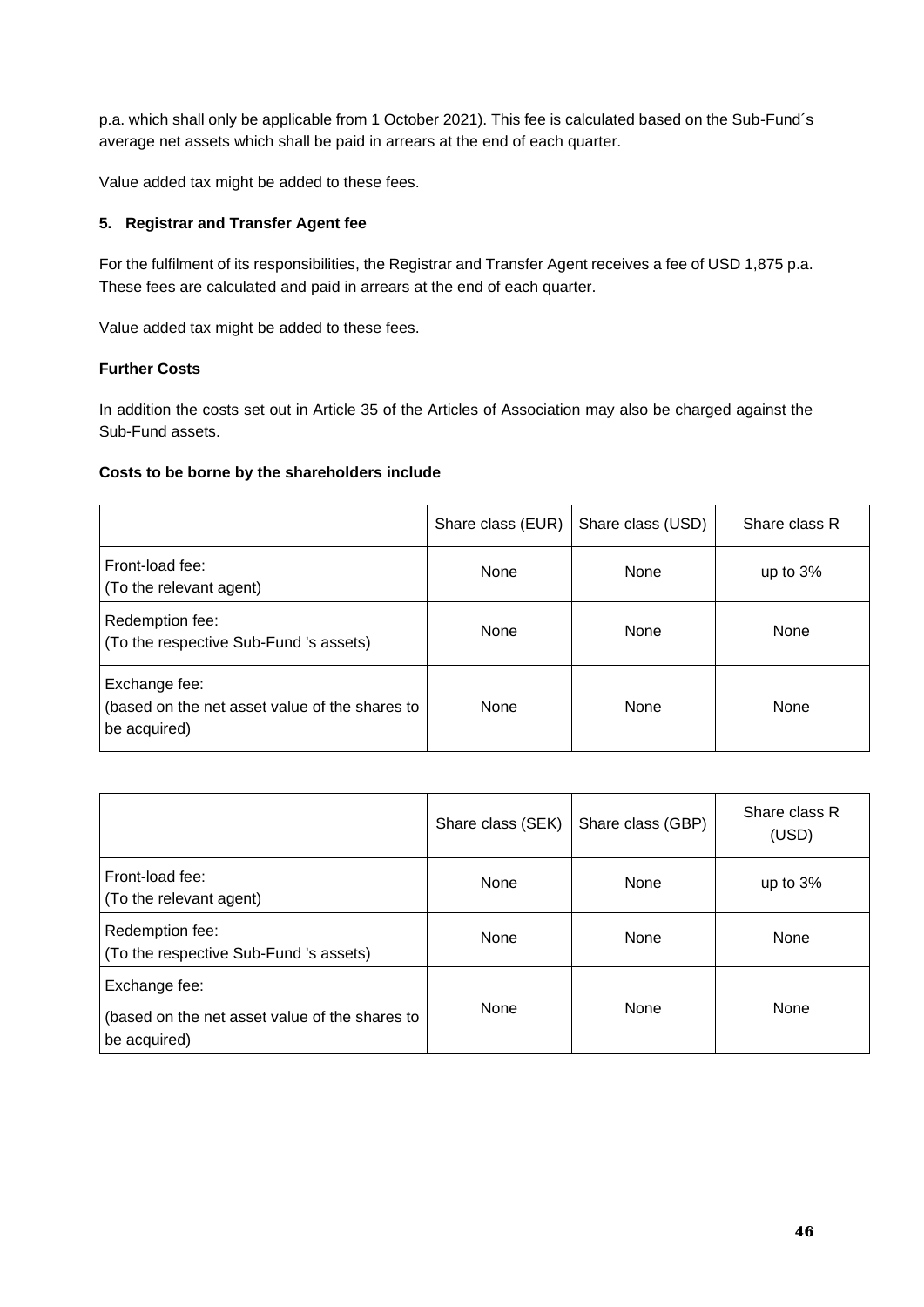|                                                                                 | Share class R (SGD) |
|---------------------------------------------------------------------------------|---------------------|
| Front-load fee:<br>(To the relevant agent)                                      | up to $3%$          |
| Redemption fee:<br>(To the respective sub-fund's assets)                        | <b>None</b>         |
| Exchange fee:<br>(based on the net asset value of the shares to<br>be acquired) | None                |

#### **Note on cost identification**

If third parties advise the investor during acquisition of the units or if the third parties broker the purchase, they shall identify any costs or cost rates that are not congruent with the cost information in this Sales Prospectus and in the Key Investor Information Document (KIIDs). This may occur in particular when the third party adds costs for its own services (such as brokering, consulting or securities account management). In addition, the third party may add one-off costs for front-load fees, for example, and will usually use different calculation methods or different estimates for costs applicable at Sub-Fund level, which in particular include the Sub-Fund 's transaction costs.

Deviations may occur in the identification of costs both in information before contract closure and in regular cost information on the existing Sub-Fund investment as part of a long-term customer relationship.

#### **Use of income**

The income on Distributing share classes of the Sub-Fund may be distributed. In case distributions are decided by the Board of Directors, such distributions are likely to occur on an annual basis and would be paid out within 4 months of the Investment Company's financial year end. Regular net income and realised gains may be distributed. Unrealised gains and other assets may also be distributed provided the amount distributed does not cause the total net assets of the Investment Company to fall below EUR 1,250,000. Accumulating share classes normally do not pay any dividends. The income on Accumulating share classes will normally be reinvested back into the Sub-Fund.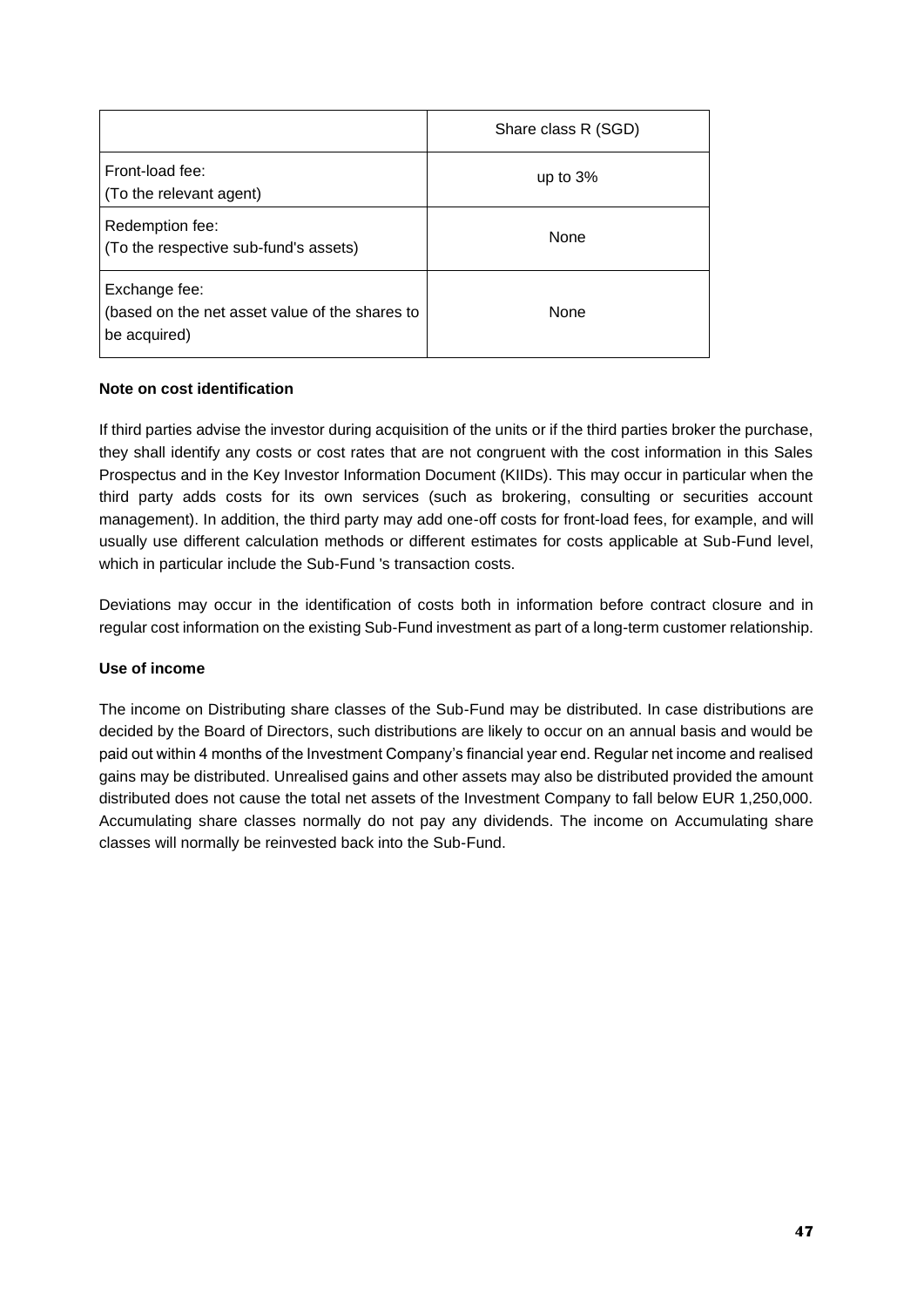#### **Annex 2**

#### **Arabesque SICAV – Global ESG Momentum Equity**

Supplementing and in derogation of Article 4 of the Articles of Association, the following provisions apply to the Sub-Fund:

#### **Investment objectives**

The objective of Arabesque SICAV – Global ESG Momentum Equity ("Sub-Fund") is long-term capital appreciation through investments into a sustainable equity universe (Arabesque Investment Universe).

The Sub-Fund is actively managed. The Sub-Fund uses as benchmark the MSCI ACWI Index for performance comparison only. The benchmark index does not take into account the environmental and social characteristics of the Sub-Fund.

The Fund Manager chooses, regularly reviews and, if necessary, adjusts the composition of the portfolio in accordance with the criteria specified in the investment policy.

The past performance of the Sub-Fund shall be indicated in the relevant "Key Investor Information Document".

**As a general rule, past results offer no guarantee of future performance. We cannot guarantee that the objectives of the investment policy will be achieved.** 

#### **Status under the SFDR**

The Sub-fund promotes certain environmental and social characteristics within the meaning of article 8 of SFDR but does not have a sustainable investment objective.

The Fund Manager integrates sustainability risks and opportunities into its research, analysis and investment decision-making processes. The Sub-fund is managed to promote, among other characteristics, a combination of environmental and social characteristics (as provided under article 8 of SFDR), but does not have as its objective sustainable investments.

The Arabesque Investment Universe contains equities and equity-related securities from companies worldwide that have passed a systematic selection process. This process combines Arabesque S-Ray®, Arabesque's proprietary assessment of non-financial risk factors such as environmental, social and governance ("ESG") issues as well as alignment with the principles of the UN Global Compact, with business activity screening. The ESG assessment utilizes a Best in Class approach per sector to exclude companies with inferior scores. Companies that are in breach of the principles of UN Global Compact (human rights, labour rights, anti-corruption, environment) are excluded as well. The business activity screening for example excludes companies that generate significant revenue from gambling, alcohol, tobacco, weapons and coal extraction. The Arabesque Investment Universe is furthermore screened by liquidity parameters such as market capitalization, daily turnover and free float.

The Arabesque Investment Universe is determined on a quarterly basis.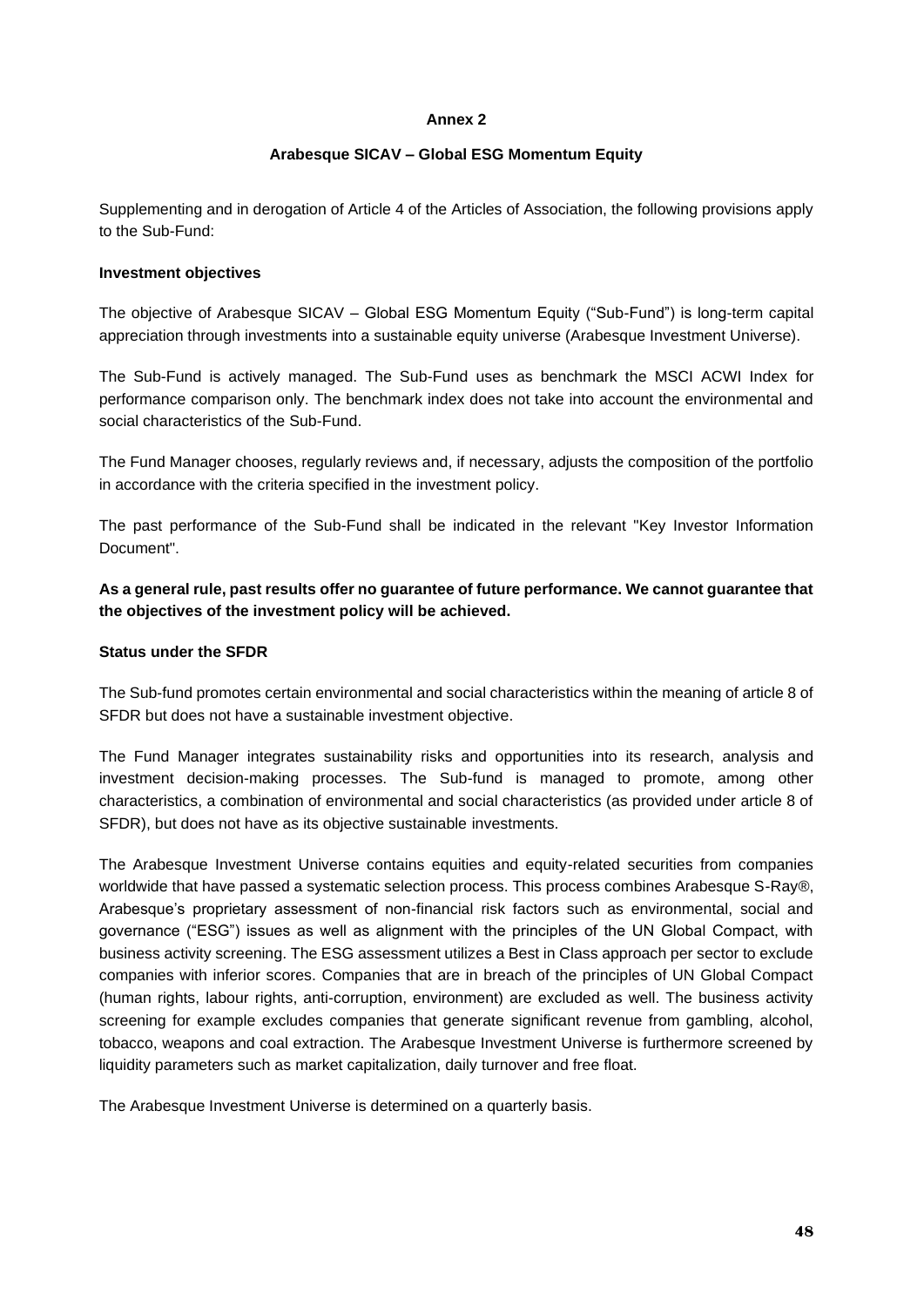#### **Taxonomy Regulation**

In the context of the Taxonomy Regulation, in view of its ESG strategy, the Sub-Fund promotes environmental characteristics but cannot, as at the date of this Sales Prospectus, commit to a minimum amount of investment in any sustainable investments within the meaning of the SFDR and the Taxonomy Regulation. However, the Sub-Fund's investments may contain such sustainable investments as a result of the Arabesque Investment Universe selection process described in the previous paragraphs which combines *inter alia* Arabesque's proprietary assessment of non-financial risk factors such as ESG issues as well as alignment with the principles of the UN Global Compact. In light of this, the requirements of the Taxonomy Regulations do not apply.

The "do no significant harm" principle applies only to those investments underlying the Sub-Fund that take into account the EU criteria for environmentally sustainable economic activities.

The investments underlying the remaining portion of the Sub-Fund do not take into account the EU criteria for environmentally sustainable economic activities.

#### **Investment policy**

The Sub-Fund is an equity fund.

The Sub-Fund will mainly invest in equities and equity related securities (such as, but not limited to, ordinary or preferred shares, rights, certificates, ADR, GDR, notes) issued by companies worldwide that are contained in the Arabesque Investment Universe.

The Sub-Fund will normally hold up to 150 stocks selected from the Arabesque Investment Universe. Under normal market conditions, the maximum position size of any single stock should be 1% of the Sub-Fund's net assets, without being a constraint. To allow for the impact of market appreciation, this maximum position size could rise to as much as 1.25% of the Sub-Fund's net assets before the position size is reduced. If for any reason the portfolio deviates from the above-mentioned guideline, position sizes will be adjusted to bring the Sub-Fund back into the 1% target weighting.

The individual stocks are selected by a systematic investment process that considers fundamental information as well as technical analysis.

The choice of investments will neither be limited by geographical area (including emerging markets), by economic sector nor in terms of currencies in which investments will be denominated. However, depending on financial market conditions, a particular focus can be placed in a single country and/or in a single economic sector and/or in a single currency.

Even though the Sub-Fund aims to be fully invested in equities and equity related securities from the Arabesque Investment Universe at all times, on an ancillary basis (i.e. up to 49% of its net assets), the Sub-Fund may invest in any other type of eligible investments, such as, but not limited to, money market instruments, undertakings for collective investment (UCIs, within the 10% limit mentioned below) and cash.

The Sub-Fund's investments in units or shares of UCIs shall not exceed 10% of its net assets. There is no restriction on the permitted types of eligible target funds in terms of the target funds to be acquired for the Sub-Fund.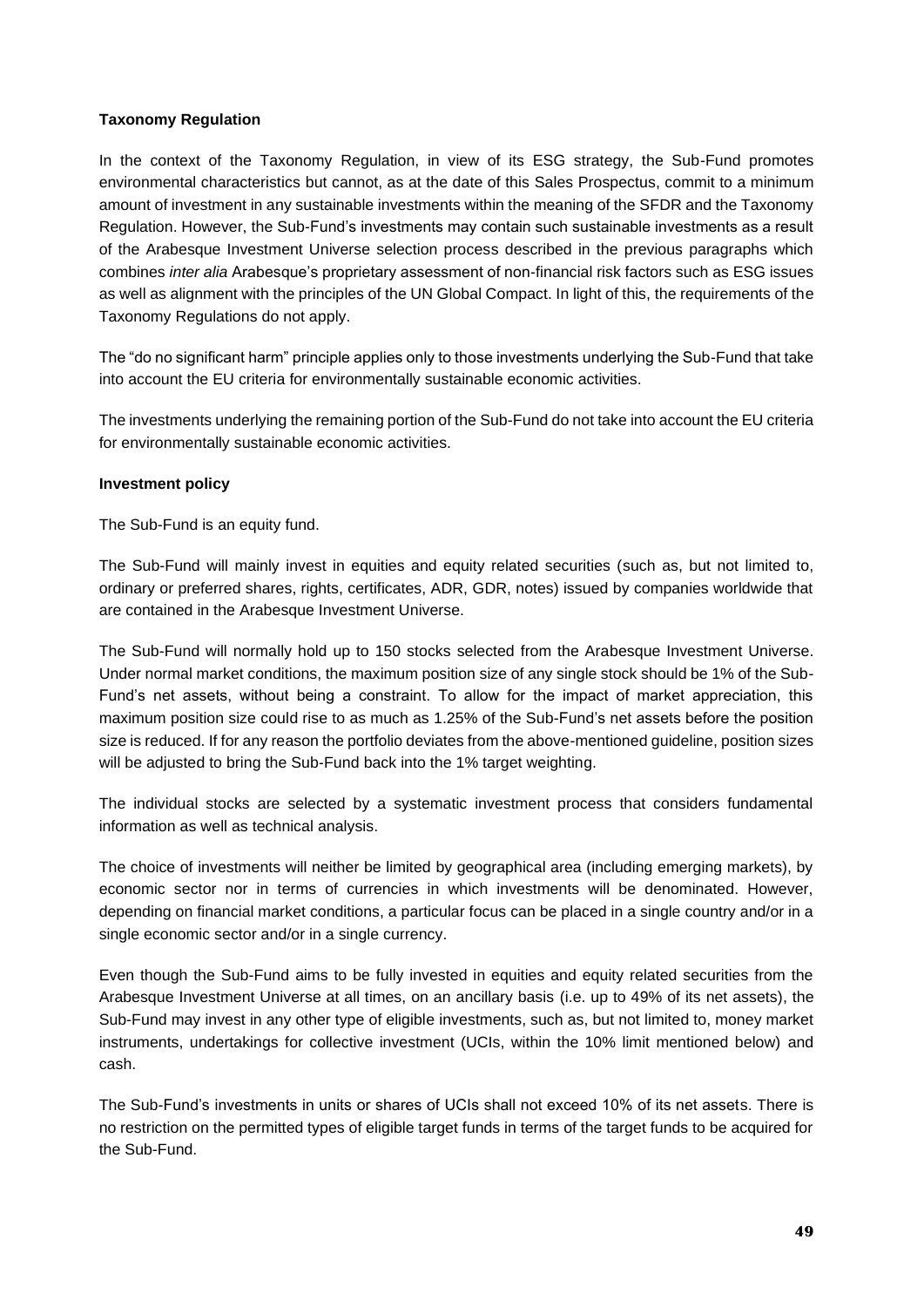For hedging and for investment purposes and within the limits set out in Article 4 "*General investment principles and restrictions*" of the articles of incorporation of the Fund, the Sub-Fund may use all types of financial derivative instruments traded on a Regulated Market and/or OTC provided they are contracted with leading financial institutions specialized in this type of transactions and subject to regulatory supervision. However, in normal market conditions, the Fund Manager intends to use mainly option rights, swaps and futures contracts on securities, money market instruments, financial indices within the meaning of Article 9(1) of Directive 2007/16/EC and Article XIII of the ESMA Guidelines 2014/937, interest rates, exchange rates, currencies and investment funds pursuant to Article 41(1)(e) of the Law of 17 December 2010. These derivatives may only be used within the limits of Article 4 of the Articles of Association. Further details on techniques and instruments can be found in the Sales Prospectus in the section entitled "Information on derivatives and other techniques and instruments.

As at the time of issue of this Prospectus and notwithstanding any provisions to the contrary herein, the Sub-Fund does not use Securities Financing Transactions ("SFT") or Total Return Swaps ("TRS") which fall under the scope of Securities Financing Transaction Regulation (EU) 2015/2365 ("SFTR"). Whenever this situation changes, the Prospectus will be updated accordingly.

All investments stipulated in Article 4(3) of the Articles of Association, along with investment in Delta 1 certificates to commodities, precious metals and indices thereto, provided these are not financial indices within the meaning of Article 9(1) of Directive 2007/16/EC and Article XIII of ESMA Guideline 2014/937, are limited to a total of 10% of the net Sub-Fund assets.

# **Risk profile of the Sub-Fund**

#### Risk profile - Growth-oriented

Such a Sub-Fund is appropriate for growth-oriented investors. Due to the composition of the Sub-Fund's assets, there is a high degree of risk but also a high degree of profit potential. The risks may consist in particular of currency risk, credit risk and price risk, as well as market interest rate risks.

#### **Risk approach**

# Commitment Approach

The Sub-Fund's global risk exposure is monitored by using the commitment approach. This approach measures the global exposure related to positions on financial derivative instruments which may not exceed the Sub-Fund's net assets.

| Share class:          | (USD)        | (EUR)        |
|-----------------------|--------------|--------------|
| ISIN:                 | LU2017342077 | LU2017342317 |
| Securities No:        | A2PMLQ       | A2PMLN       |
| Share class currency: | <b>USD</b>   | <b>EUR</b>   |
| Sub-Fund currency:    | <b>USD</b>   |              |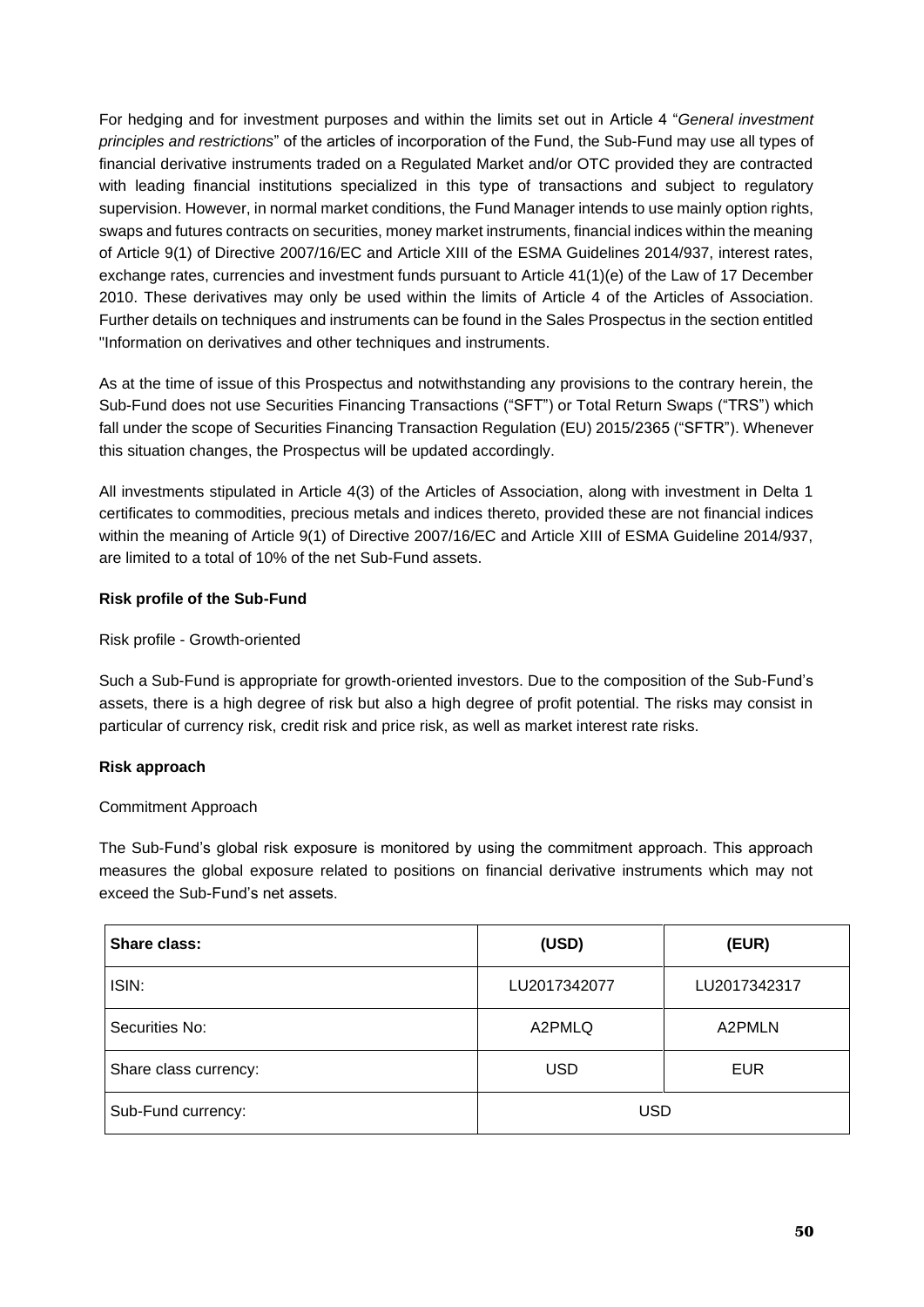| Denominations:                                                                                                                | Shares will be issued with up to three decimal<br>places. |              |  |
|-------------------------------------------------------------------------------------------------------------------------------|-----------------------------------------------------------|--------------|--|
| Application of income:                                                                                                        | Distributing                                              | Distributing |  |
| Minimum initial investment:<br>(In individual cases, the Management Company<br>may permit a lower minimum initial investment) | 50,000 USD*                                               | 50,000 EUR*  |  |
| Minimum subsequent investment:                                                                                                | 1,000 USD <sup>*</sup>                                    | 1,000 EUR*   |  |
| Financial year end of the Investment Company:                                                                                 | 31 December                                               |              |  |
| Semi-annual report (unaudited)                                                                                                | 30 June                                                   |              |  |
| Annual report (audited)                                                                                                       | 31 December                                               |              |  |
| Taxe d'abonnement                                                                                                             | 0.05% p.a.                                                |              |  |

| <b>Share class:</b>         | (GBP)<br>(GBP PLUS)                                    |              | (EUR PLUS)                             |  |
|-----------------------------|--------------------------------------------------------|--------------|----------------------------------------|--|
| ISIN:                       | LU2017343984<br>LU2258411367                           |              | LU2356412085                           |  |
| Securities No:              | A2PMLP<br>A2QG7E                                       |              | AB35WZ                                 |  |
| Initial subscription period | N/A                                                    | N/A          | 19 July 2021 to 23<br><b>July 2021</b> |  |
| First unit value:           | 100                                                    | 100          | 100                                    |  |
| (plus any front-load fee)   |                                                        |              |                                        |  |
| Share class currency:       | <b>GBP</b>                                             | <b>EUR</b>   |                                        |  |
| Sub-Fund currency:          | <b>USD</b>                                             |              |                                        |  |
| Denominations:              | Shares will be issued with up to three decimal places. |              |                                        |  |
| Application of income:      | Distributing                                           | Accumulating |                                        |  |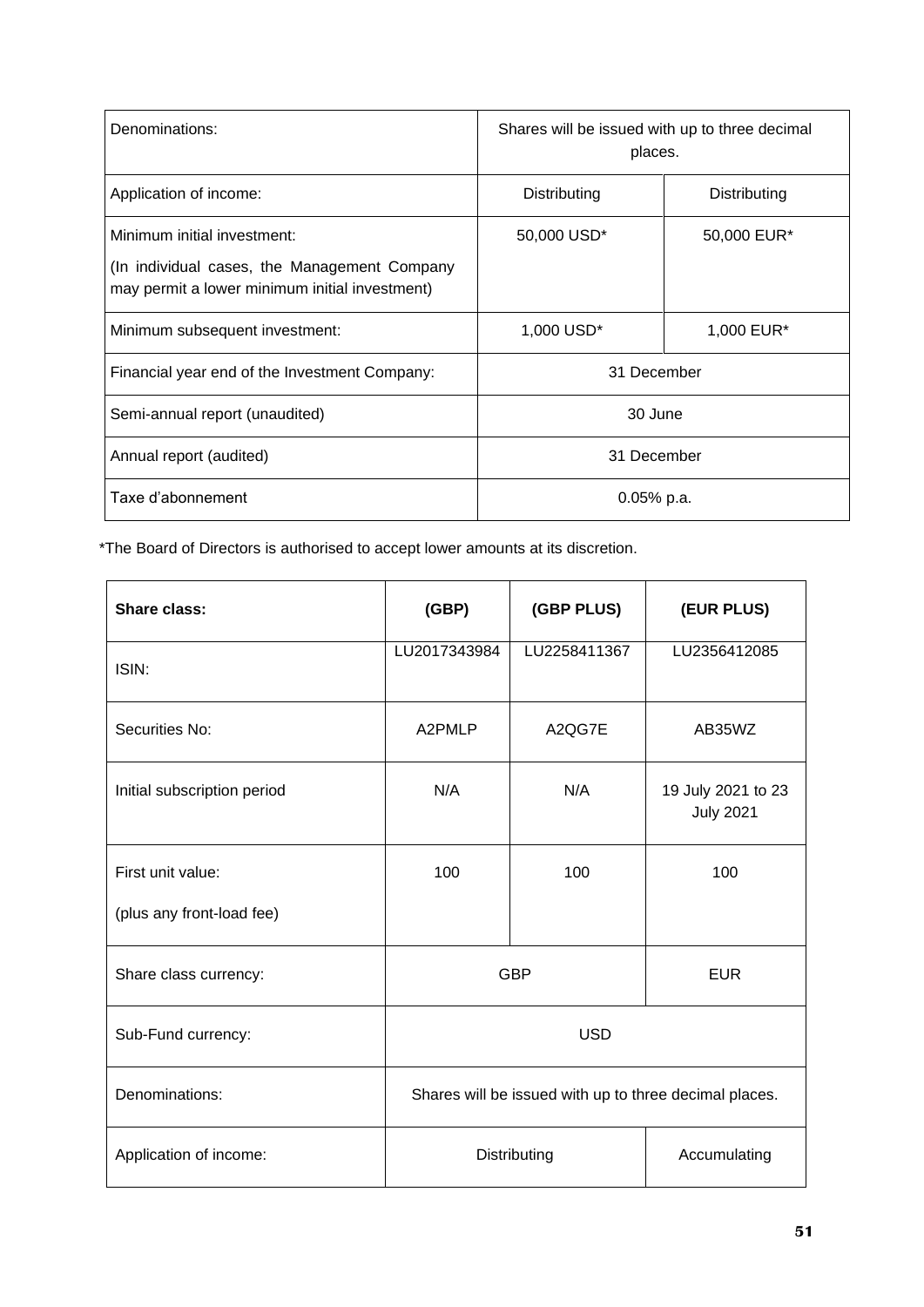| Minimum initial investment:                      | 50,000 GBP    | 100,000,000<br>GBP* | 100,000,000 EUR* |  |
|--------------------------------------------------|---------------|---------------------|------------------|--|
| Minimum subsequent investment:                   | 1,000 GBP*    |                     | 1,000 EUR*       |  |
| Financial year end of the Investment<br>Company: | 31 December   |                     |                  |  |
| Semi-annual report (unaudited)                   | 30 June       |                     |                  |  |
| Annual report (audited)                          | 31 December   |                     |                  |  |
| Taxe d'abonnement                                | $0.05\%$ p.a. |                     |                  |  |

The Sub-Fund is established for an indefinite period of time.

## **Share classes of the Sub-Fund**

The Board of Directors has decided to issue share classes "**(USD)", "(EUR)", "(GBP)", "(GBP PLUS)"** and **"(EUR PLUS)**" for the sub-fund. There are differences regarding the minimum investment amount, the initial issue price, the fund manager fee, the share class currency and the distribution of income.

None of the issued share class is hedged, either in whole or in part, against currency risks.

# **Subscription, redemption and exchange of any share**

| Cut-off                     | Subscription: 2 p.m. Luxembourg time on the Valuation Day                                |  |  |  |
|-----------------------------|------------------------------------------------------------------------------------------|--|--|--|
|                             | Redemption or exchange: 2 p.m. Luxembourg time on the<br><b>Valuation Day</b>            |  |  |  |
| Valuation Day (pricing day) | A full bank Business Day in Luxembourg                                                   |  |  |  |
| <b>Calculation Date</b>     | The Business Day following the Valuation Day                                             |  |  |  |
| Settlement Day              | Subscription and redemption: within 2 Business Days after the<br><b>Calculation Date</b> |  |  |  |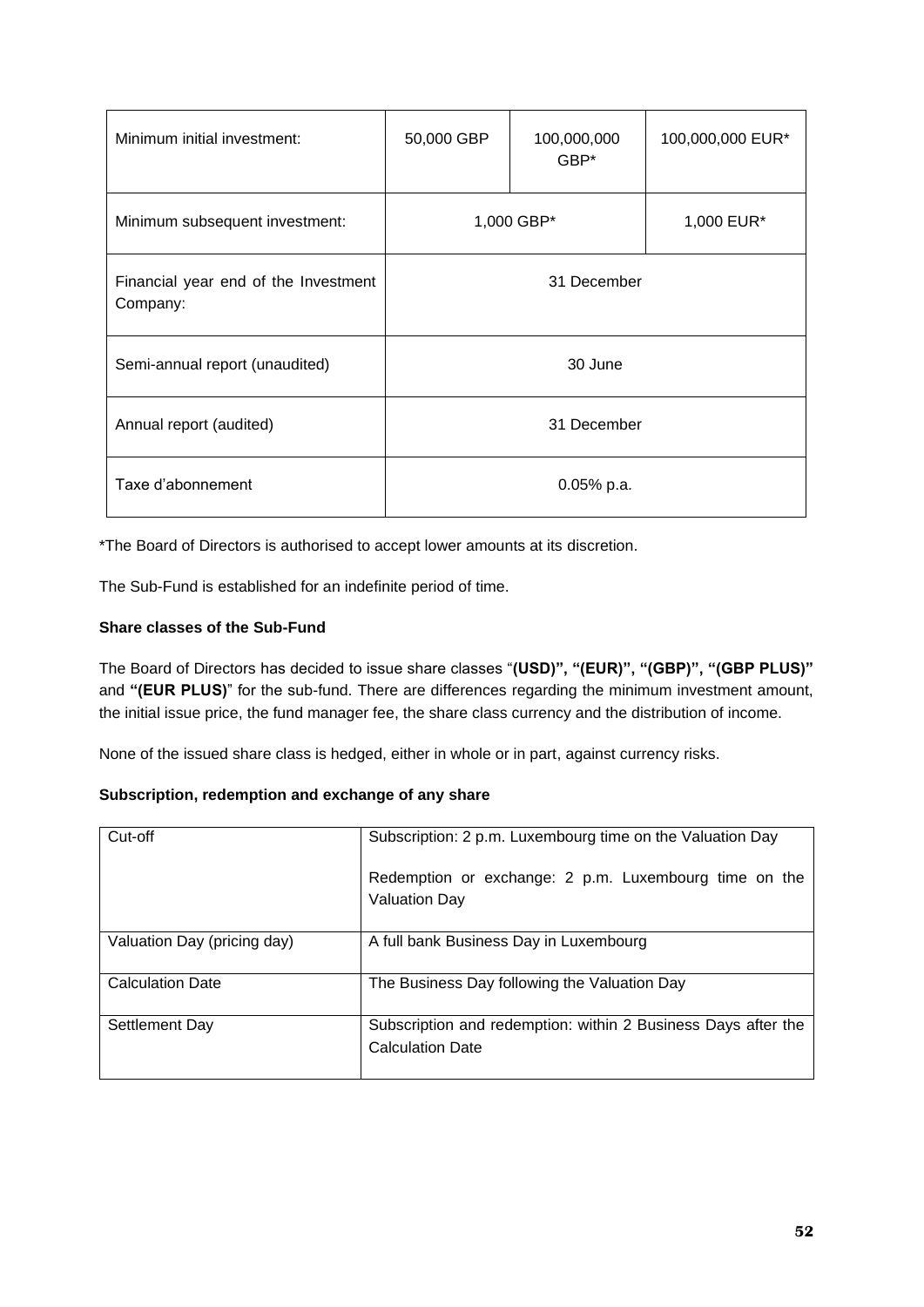## **Costs which are reimbursed from the Sub-Fund's assets**

### **1. Management Company fee**

In consideration for the management of the Sub-Fund, the Management Company receives a fee of up to 0.02% p.a. of the net assets of the Sub-Fund (subject to a minimum fee of USD37,500 per Investment Company p.a.). This fee is calculated based on the Sub-Fund´s average net assets which shall be paid in arrears at the end of each quarter.

Value added tax might be added to these fees.

#### **2. Fund Management fee**

The Fund Manager receives a fee of

- up to 0,72% p.a. of the net Sub-Fund assets for the share class (USD),
- up to 0,72% p.a. of the net Sub-Fund assets for the share class (EUR),
- up to 0,72% p.a. of the net Sub-Fund assets for the share class (GBP).
- up to 0,50% p.a. of the net sub-fund assets for the share class "(GBP PLUS)".
- up to 0,50% p.a. of the net sub-fund assets for the share class "(EUR PLUS)".

This fee is payable from net Sub-Fund assets. This fee shall be calculated and paid pro rata monthly in arrears based on the month-end volume at the end of each month

VAT shall be added to this fee, as applicable.

#### **3. Depositary fee**

In consideration for its duties, the Depositary receives from the net assets of the Sub-Fund a fee amounting to up to 0.05% p.a. of the net assets of the Sub-Fund. This fee is calculated based on the Sub-Fund´s average net assets which shall be paid in arrears at the end of each quarter

VAT shall be added to this fee, as applicable.

#### **4. Central Administration Agent fee**

For the fulfilment of its responsibilities, the Central Administration Agent receives a fee of up to 0.03% of the net assets of the Sub-Fund (subject to a minimum fee of USD 37,500 per Investment Company p.a. which shall only be applicable from 1<sup>st</sup> October 2021). This fee is calculated based on the Sub-Fund's average net assets which shall be paid in arrears at the end of each quarter.

VAT shall be added to these fees, as applicable.

#### **5. Registrar and Transfer Agent fee**

For the fulfilment of its responsibilities, the Registrar and Transfer Agent receives a fee of USD 1,875 p.a.. These fees are calculated and paid in arrears at the end of each quarter.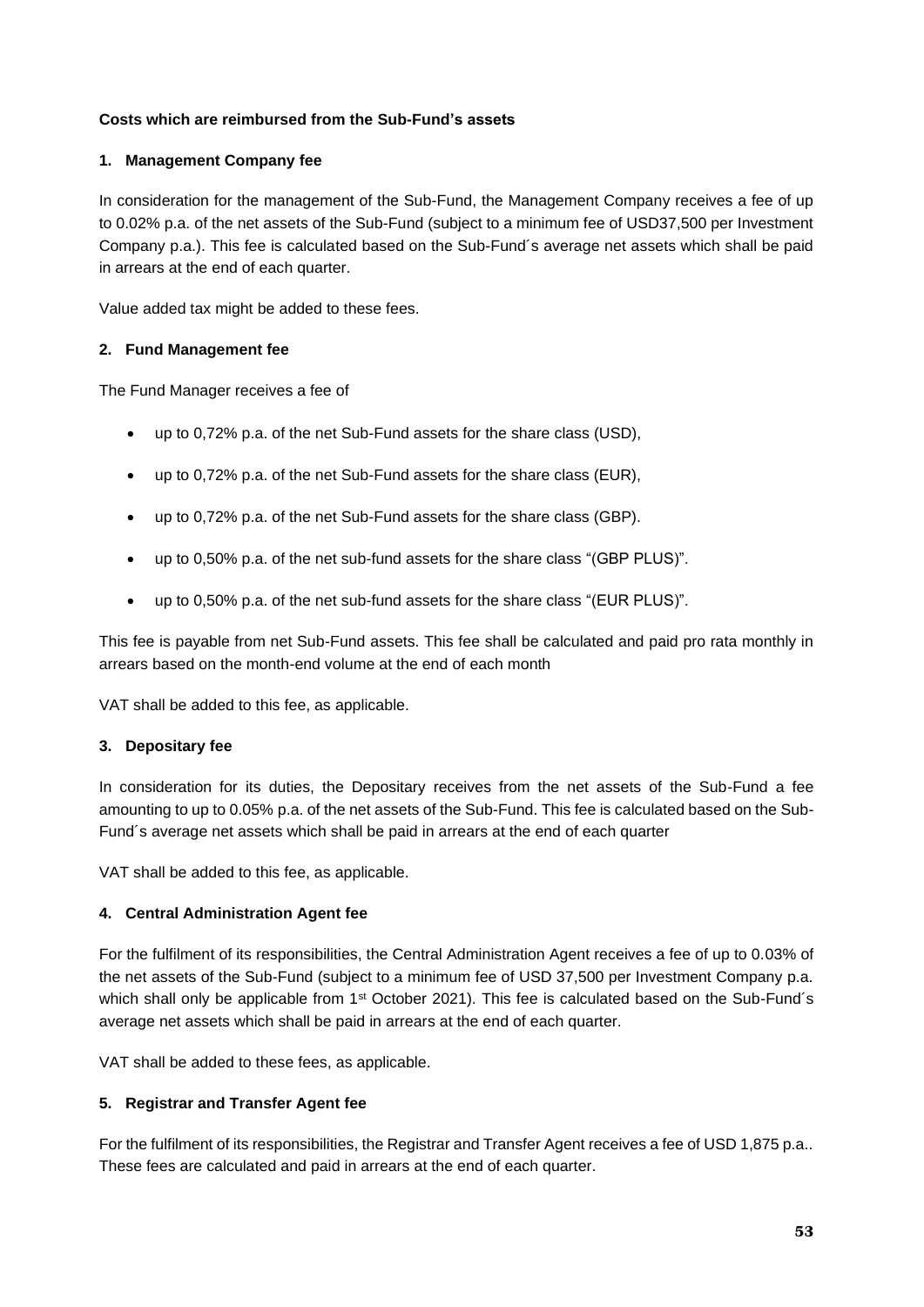VAT shall be added to these fees, as applicable.

# **6. Further Costs**

In addition the costs set out in Article 35 of the Articles of Association may also be charged against the Sub-Fund assets.

## **Costs to be borne by the shareholders include**

|                                                                                    | Share<br>s<br>(USD) | Share<br>class<br>(EUR) | Share<br>class<br>(GBP) | Share class<br>(GBP PLUS) | Share class<br>(EUR PLUS) |
|------------------------------------------------------------------------------------|---------------------|-------------------------|-------------------------|---------------------------|---------------------------|
| Front-load fee:<br>(To the relevant agent)                                         | <b>None</b>         | None                    | None                    | None                      | None                      |
| Redemption fee:<br>(To the respective Sub-<br>Fund 's assets)                      | <b>None</b>         | None                    | None                    | None                      | None                      |
| Exchange fee:<br>(based on the net asset<br>value of the shares to be<br>acquired) | <b>None</b>         | None                    | None                    | None                      | None                      |

## **Note on cost identification**

If third parties advise the investor during acquisition of the units or if the third parties broker the purchase, they shall identify any costs or cost rates that are not congruent with the cost information in this Sales Prospectus and in the Key Investor Information Document (KIIDs). This may occur in particular when the third party adds costs for its own services (such as brokering, consulting or securities account management). In addition, the third party may add one-off costs for front-load fees, for example, and will usually use different calculation methods or different estimates for costs applicable at Sub-Fund level, which in particular include the Sub-Fund 's transaction costs.

Deviations may occur in the identification of costs both in information before contract closure and in regular cost information on the existing Sub-Fund investment as part of a long-term customer relationship.

# **Use of income**

The income on Distributing share classes of the Sub-Fund may be distributed. In case distributions are decided by the Board of Directors, such distributions are likely to occur on an annual basis and would be paid out within 4 months of the Investment Company's financial year end. Regular net income and realised gains may be distributed. Unrealised gains and other assets may also be distributed provided the amount distributed does not cause the total net assets of the Investment Company to fall below EUR 1,250,000. Accumulating share classes normally do not pay any dividends. The income on Accumulating share classes will normally be reinvested back into the Sub-Fund.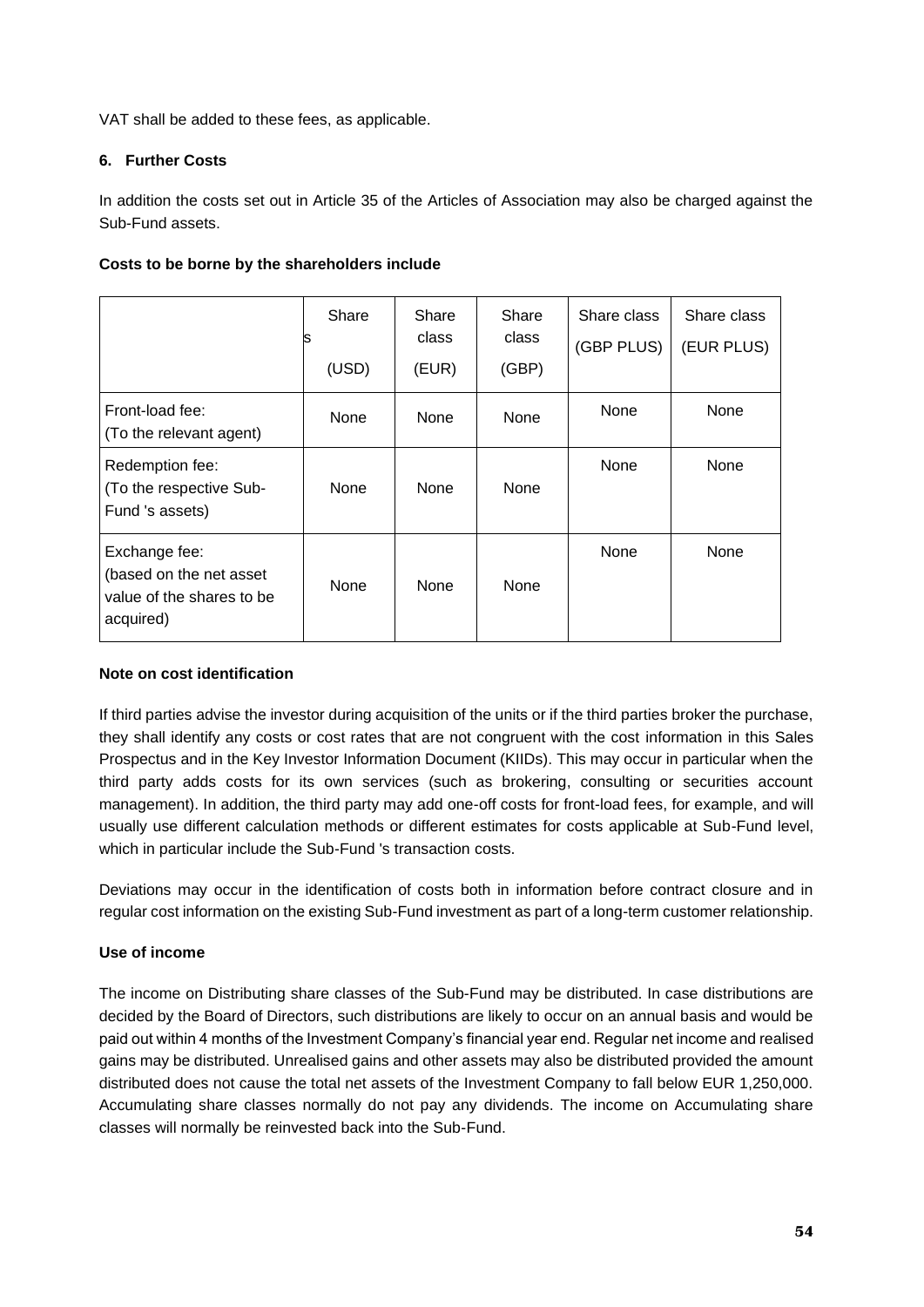#### **Annex 3**

### **Arabesque SICAV – Global Climate Pathway Equity**

Supplementing and in derogation of Article 4 of the Articles of Association, the following provisions apply to the Sub-Fund:

#### **Investment objectives**

The objective of Arabesque SICAV – Global Climate Pathway Equity ("Sub-Fund") is to promote longterm environmental objectives by investing in global securities with favourable environmental characteristics that meet the goals set out by the 2015 Paris Agreement, an international treaty on climate change, while achieving long-term capital appreciation. The Fund has sustainable investment as its objective, within the meaning of article 9 of SFDR.

The Sub-Fund invests in companies that are selected from the Arabesque Paris-Aligned Investment Universe. This universe contains liquid equities and equity-related securities from companies worldwide that have passed a systematic screening process.

The universe screening process makes use of proprietary scores from Arabesque S-Ray®, a sustainability data provider. These include (but are not limited to):

a) *Temperature Score*: a science-based, forward looking evaluation of a company's contribution to the rise in the global temperature.

b) *Environmental*, *Social* and *Governance* ("ESG") non-financial risk factors.

c) *GC Score*: an assessment of the four principles of the UN Global Compact (GC): human rights, labour rights, the environment and anti-corruption.

d) *Preferences Filter*: an assessment of a company's exposure to controversial business activities such as gambling, tobacco, and weapons.

Companies whose emissions pathway leads to a global warming scenario above 2-degrees are excluded, as are those with a poor environmental footprint. In addition, companies in breach of the principles of the UN Global Compact or which generate significant revenue from defence, gambling, tobacco and weapons, are also excluded. Liquidity of the securities is assessed using parameters such as market capitalization and daily value traded.

The Arabesque Paris-Aligned Investment Universe is rebalanced on a quarterly basis.

The Sub-Fund is actively managed. The Sub-Fund shall use the MSCI ACWI Index as a benchmark for performance comparisons only. The benchmark index does not take into account the environmental and social characteristics of the Sub-Fund.

The Fund Manager chooses, regularly reviews and, if necessary, adjusts the composition of the portfolio in accordance with the criteria specified in the investment policy.

The past performance of the Sub-Fund shall be indicated in the relevant "Key Investor Information Document".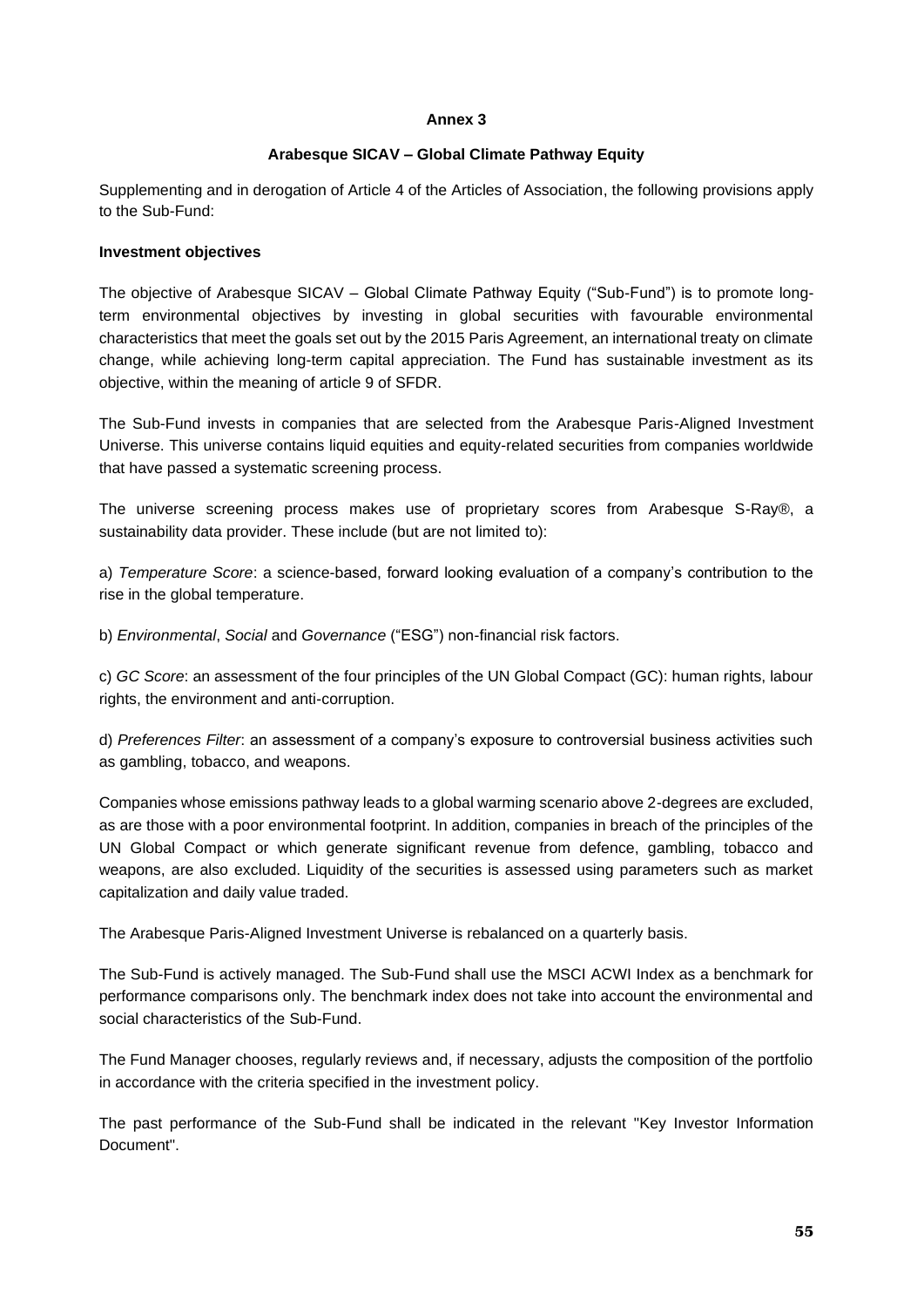**As a general rule, past results offer no guarantee of future performance. We cannot guarantee that the objectives of the investment policy will be achieved.** 

## **Taxonomy Regulation**

As outlined in the investment objective above, the Sub-Fund invests in companies that are selected from the Arabesque Paris-Aligned Investment Universe. While the screening process for the universe was designed and launched prior to the Taxonomy Regulation, it takes into account matters which are substantially comparable to the Taxonomy Regulation framework and is therefore materially similar to the Taxonomy Regulation. As a result, the Sub-Funds' holdings may qualify as environmentally sustainable investments as defined by the Taxonomy Regulation and/or are enabling or transitional activities as defined by the Taxonomy Regulation.

Given the nature of the Sub-Fund's investment policy and investment objectives, it is expected that such investment would be likely to contribute to the following environmental objectives under the Taxonomy Regulation: climate change adaptation and/or climate change mitigation.

At the date of this Sales Prospectus, it is not possible to accurately determine the portion of investments which are made in taxonomy aligned environmentally sustainable activities.

Despite the above-mentioned considerations and taking into account the rarity of publicly available data, in line with the Sub-Fund's sustainable investment objective, it aims to invest 25% of its net assets in economic activities (including in enabling and/or transitional activities) that contribute to environmental objectives and falls as such within the scope of the disclosure requirements of the Taxonomy Regulation. The above percentage is based on data that is currently available and at present, the data required to assess alignment with the Taxonomy Regulation is only available on a small proportion of the Sub-Fund's holdings. Therefore, the above percentage is expected to rise where more data becomes publicly available and the Sales Prospectus will be updated accordingly.

#### **Investment policy**

The Sub-Fund is an equity fund.

The Sub-Fund will seek to achieve its investment objective over a rolling period of any three years.

The Sub-Fund will mainly invest in equities and equity related securities (such as, but not limited to, ordinary or preferred shares, rights, certificates, ADR, GDR, notes) issued by companies worldwide that are contained in the Arabesque Paris-Aligned Investment Universe.

The Sub-Fund will normally hold 90 - 150 stocks selected from the Arabesque Paris-Aligned Investment Universe.

The individual stocks are selected using a systematic investment process that combines a diversified set of fundamental factors, machine-learning signals, and non-financial environmental information.

The fundamental factors are designed to identify risks with long-standing evidence of being rewarded in financial markets over the long run (risk premia). The process also leverages advanced machine learning models for a probabilistic view on future stock price performance.

Companies are assessed on their alignment with a 1.5 degree warming scenario, in addition to their exposure and management of environmental risks, using Arabesque S-Ray®'s *Temperature Score* and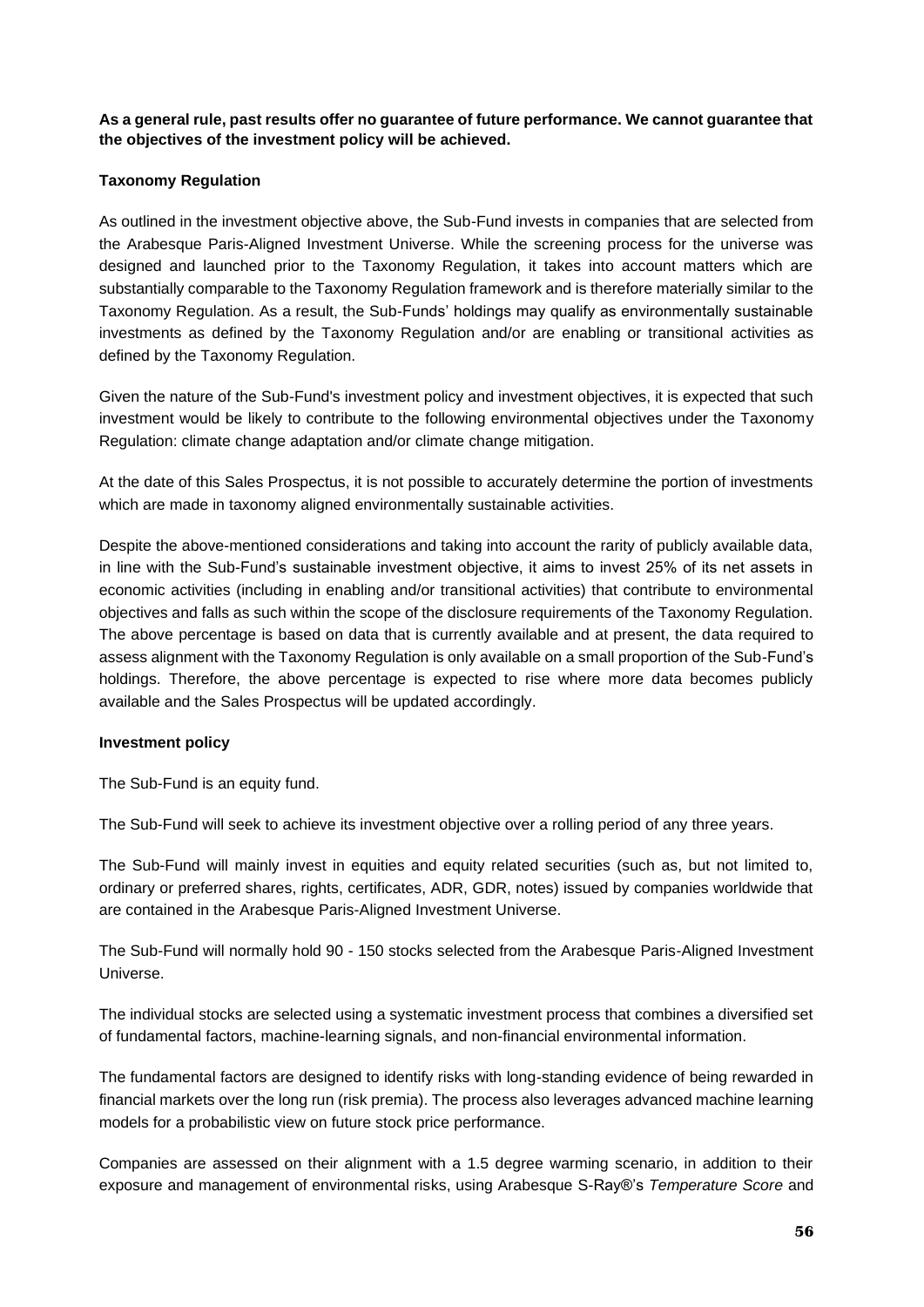*Environmental* scores respectively. Some of the exposures measured include (but are not limited to): a company's emissions, resource use, waste management, and level of green products or services.

The process selects the top 90-150 stocks with a positive combination of these financial and non-financial characteristics. The underlying assumption is that these companies are attractively priced in the market and thus likely to generate a positive return in future. Beyond the expected financial gain, these companies also a) provide goods or services that help with the transition to a low-carbon economy and b) are less exposed to transition climate risks due to their better environmental footprint relative to peers.

The choice of investments will neither be limited by geographical area (including emerging markets), by economic sector nor in terms of currencies in which investments will be denominated. However, depending on financial market conditions, a particular focus can be placed in a single country and/or in a single economic sector and/or in a single currency.

Even though the Sub-Fund aims to be fully invested in equities and equity related securities from the Arabesque Paris-Aligned Investment Universe at all times, on an ancillary basis (i.e. up to 20% of its net assets), the Sub-Fund may invest in undertakings for collective investment (UCIs, within the 10% limit mentioned below) and cash.

The Sub-Fund's investments in units or shares of UCIs shall not exceed 10% of its net assets.

For hedging and for investment purposes and within the limits set out in Article 4 "*General investment principles and restrictions*" of the articles of incorporation of the Fund, the Sub-Fund may use all types of financial derivative instruments traded on a Regulated Market and/or OTC provided they are contracted with leading financial institutions specialized in this type of transactions and subject to regulatory supervision.

However, in normal market conditions, the Fund Manager intends to use mainly option rights, swaps and futures contracts on securities, money market instruments, financial indices within the meaning of Article 9(1) of Directive 2007/16/EC and Article XIII of the ESMA Guidelines 2014/937, exchange rates, and investment funds pursuant to Article 41(1)(e) of the Law of 17 December 2010. These derivatives may only be used within the limits of Article 4 of the Articles of Association. Further details on techniques and instruments can be found in the Sales Prospectus in the section entitled "Information on derivatives and other techniques and instruments.

As at the time of issue of this Prospectus and notwithstanding any provisions to the contrary herein, the Sub-Fund does not use Securities Financing Transactions ("SFT") or Total Return Swaps ("TRS") which fall under the scope of Securities Financing Transaction Regulation (EU) 2015/2365 ("SFTR"). Whenever this situation changes, the Prospectus will be updated accordingly.

All investments stipulated in Article 4(3) of the Articles of Association, along with investment in Delta 1 certificates to commodities, precious metals and indices thereto, provided these are not financial indices within the meaning of Article 9(1) of Directive 2007/16/EC and Article XIII of ESMA Guideline 2014/937, are limited to a total of 10% of the net Sub-Fund assets.

#### **Risk profile of the Sub-Fund**

The investment strategy of the Sub-Fund is growth oriented. It looks to achieve attractive growth whose risk over the investment horizon corresponds to the opportunities for growth over this horizon.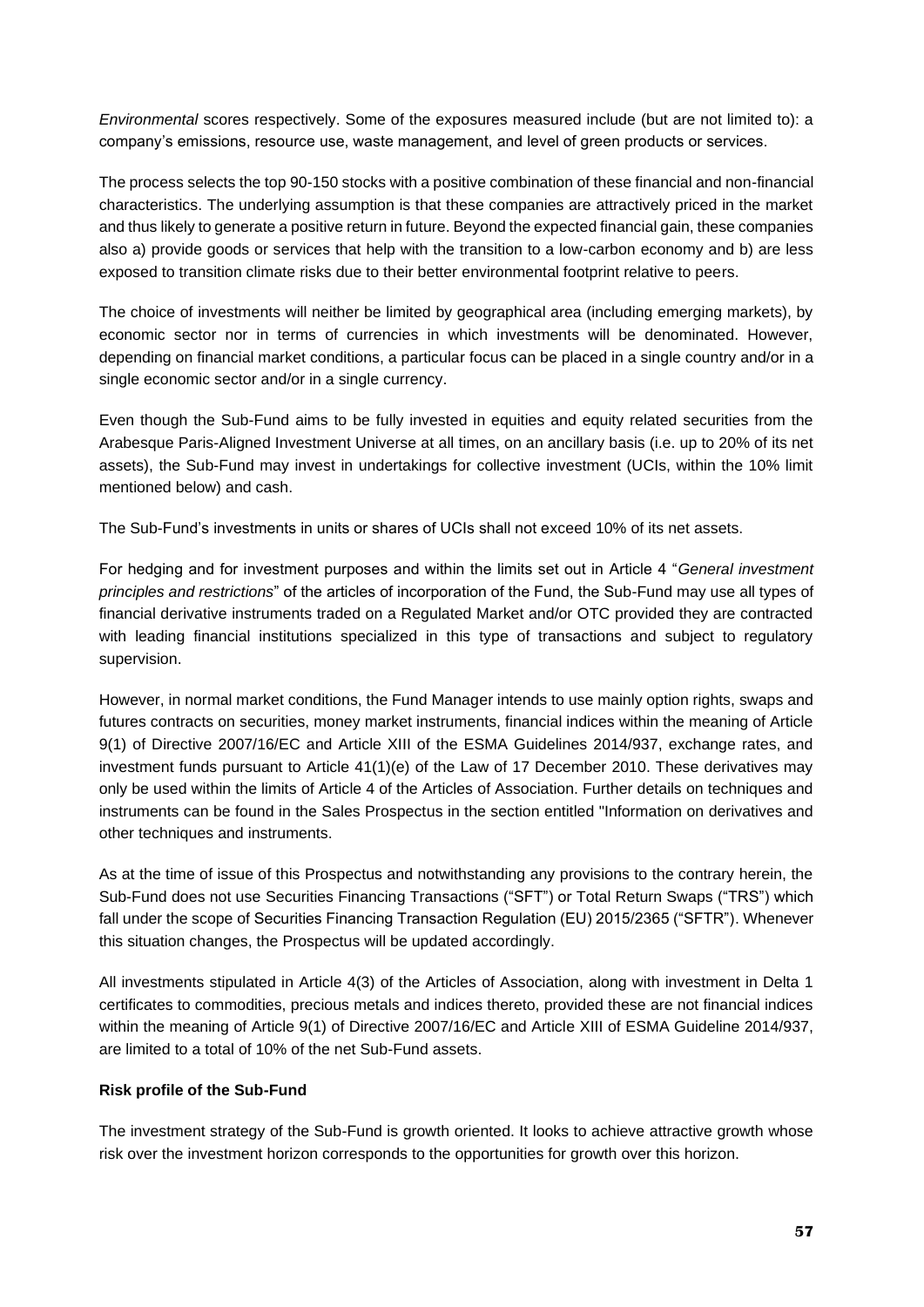The primary investment risk of the Sub-Fund will be related to the risk of its investments in equities. The investment may incur losses broadly in line with such a risk profile.

The Sub-Fund invests in a diversified pool of listed equities and is thus suitable for investors who aim to achieve exposure to equities, while also aligning their investments with the environmental objectives of the Sub-Fund. It is a medium-to-long term investment, ideally assessed over a three to five-year time horizon.

## **Risk approach**

The Sub-Fund's global risk exposure is monitored using the commitment approach. This approach measures the global exposure related to positions on financial derivative instruments which may not exceed the Sub-Fund's net assets.

| Share class:                                    | (USD)<br>(EUR)                                            |                                 | (GBP)                              |  |
|-------------------------------------------------|-----------------------------------------------------------|---------------------------------|------------------------------------|--|
| <b>ISIN</b>                                     | LU235640902<br>4                                          | LU2356409297                    | LU235640945<br>3                   |  |
| Securities No:                                  | AB35QU                                                    | AB35QW                          | AB35QX                             |  |
| Initial subscription period                     | 19 July 2021<br>to 23 July 2021                           | 19 July 2021 to<br>23 July 2021 | 19 July 2021<br>to 23 July<br>2021 |  |
| First unit value:<br>(plus front-load fee)      | 100                                                       | 100                             | 100                                |  |
| Share class currency:                           | <b>USD</b>                                                | <b>EUR</b>                      | <b>GBP</b>                         |  |
| Sub-Fund currency:                              | <b>USD</b>                                                |                                 |                                    |  |
| Denominations:                                  | Shares will be issued with up to three decimal<br>places. |                                 |                                    |  |
| Application of income:                          | Accumulating                                              | Accumulating                    | Accumulating                       |  |
| Minimum initial investment:                     | None                                                      | None                            | None                               |  |
| Minimum subsequent investment:                  | None                                                      | None                            | None                               |  |
| Financial year end of the Investment<br>Company | 31 December                                               |                                 |                                    |  |
| First financial year end of the sub-fund:       | 31 December 2021                                          |                                 |                                    |  |
| Semi-annual report (unaudited)                  | 30 June                                                   |                                 |                                    |  |
| Annual report (audited)                         | 31 December                                               |                                 |                                    |  |
| Taxe d'abonnement                               | 0.05% p.a.                                                |                                 |                                    |  |

The Sub-Fund is established for an indefinite period of time.

## **Share classes of the Sub-Fund**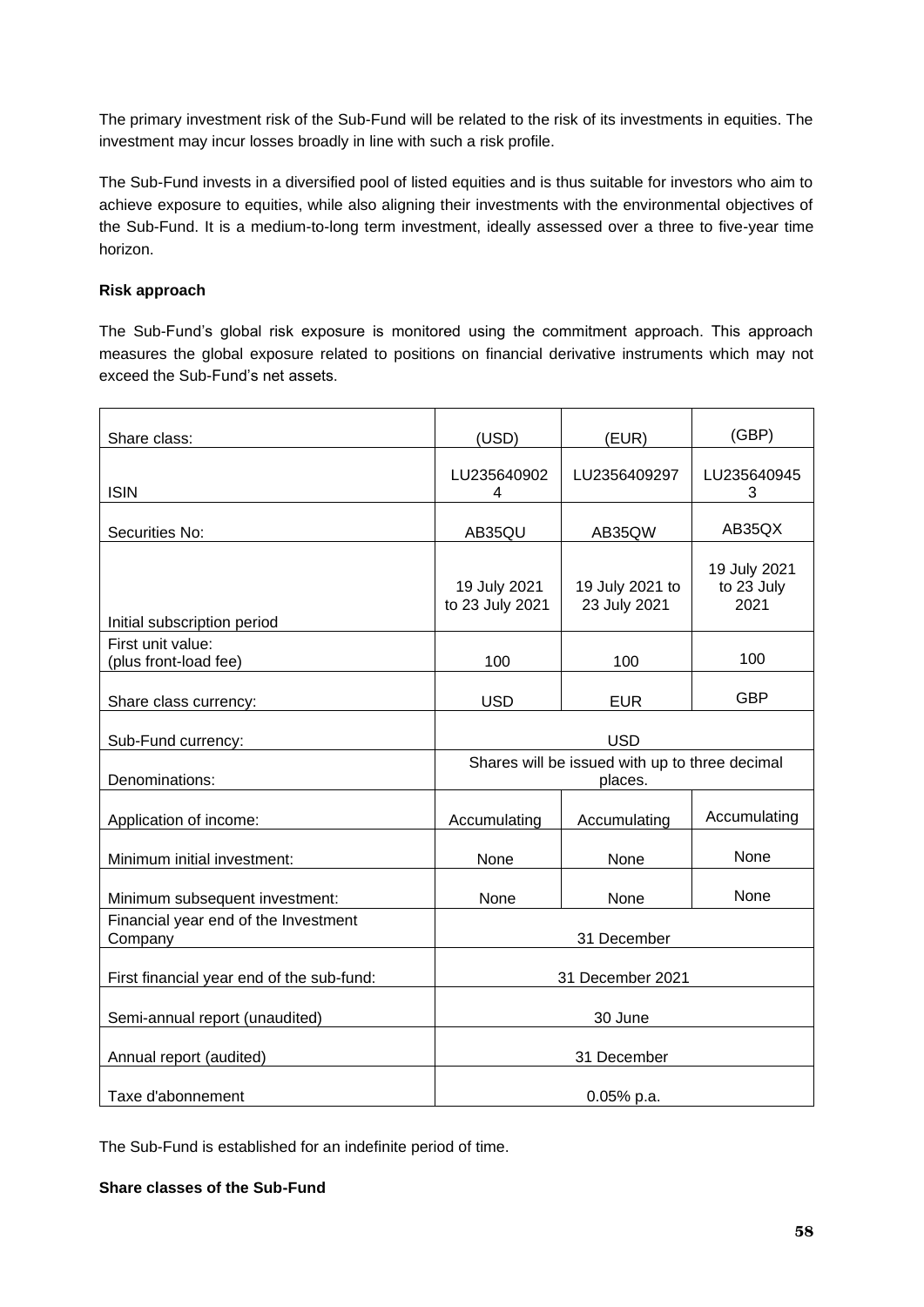The Board of Directors has decided to issue share classes "**(USD)", "(EUR)" and "(GBP)"** for the subfund.

None of the issued share class is hedged, either in whole or in part, against currency risks.

## **Subscription, redemption and exchange of any share**

| Cut-off                     | Subscription: 2 p.m. Luxembourg time on the Valuation Day           |
|-----------------------------|---------------------------------------------------------------------|
|                             | Redemption or exchange: 2 p.m. Luxembourg time on the Valuation Day |
|                             |                                                                     |
| Valuation Day (pricing day) | A full bank Business Day in Luxembourg                              |
| <b>Calculation Date</b>     | The Business Day following the Valuation Day                        |
|                             |                                                                     |
| Settlement Day              | Subscription and redemption: within 2 Business Days after the       |
|                             | <b>Calculation Date</b>                                             |

## **Costs which are reimbursed from the Sub-Fund's assets**

## **1. Management Company fee**

In consideration for the management of the Sub-Fund, the Management Company receives a fee of up to 0.02% p.a. of the net assets of the Sub-Fund (subject to a minimum fee of USD37,500 per Investment Company p.a.). This fee is calculated based on the Sub-Fund´s average net assets which shall be paid in arrears at the end of each quarter.

Value added tax might be added to these fees.

# **2. Fund Management fee**

The Fund Manager receives a fee of

- a) up to 0,75% p.a. of the net Sub-Fund assets for the share class (USD),
- b) up to 0,75% p.a. of the net Sub-Fund assets for the share class (EUR); and
- c) up to 0,75% p.a. of the net Sub-Fund assets for the share class (GBP).

This fee is payable from net Sub-Fund assets. This fee shall be calculated and paid pro rata in arrears at the end of each month.

VAT shall be added to this fee, as applicable.

#### **3. Depositary fee**

In consideration for its duties, the Depositary receives from the net assets of the Sub-Fund a fee amounting to up to 0.05% p.a. of the net assets of the Sub-Fund. This fee is calculated based on the Sub-Fund´s average net assets which shall be paid in arrears at the end of each quarter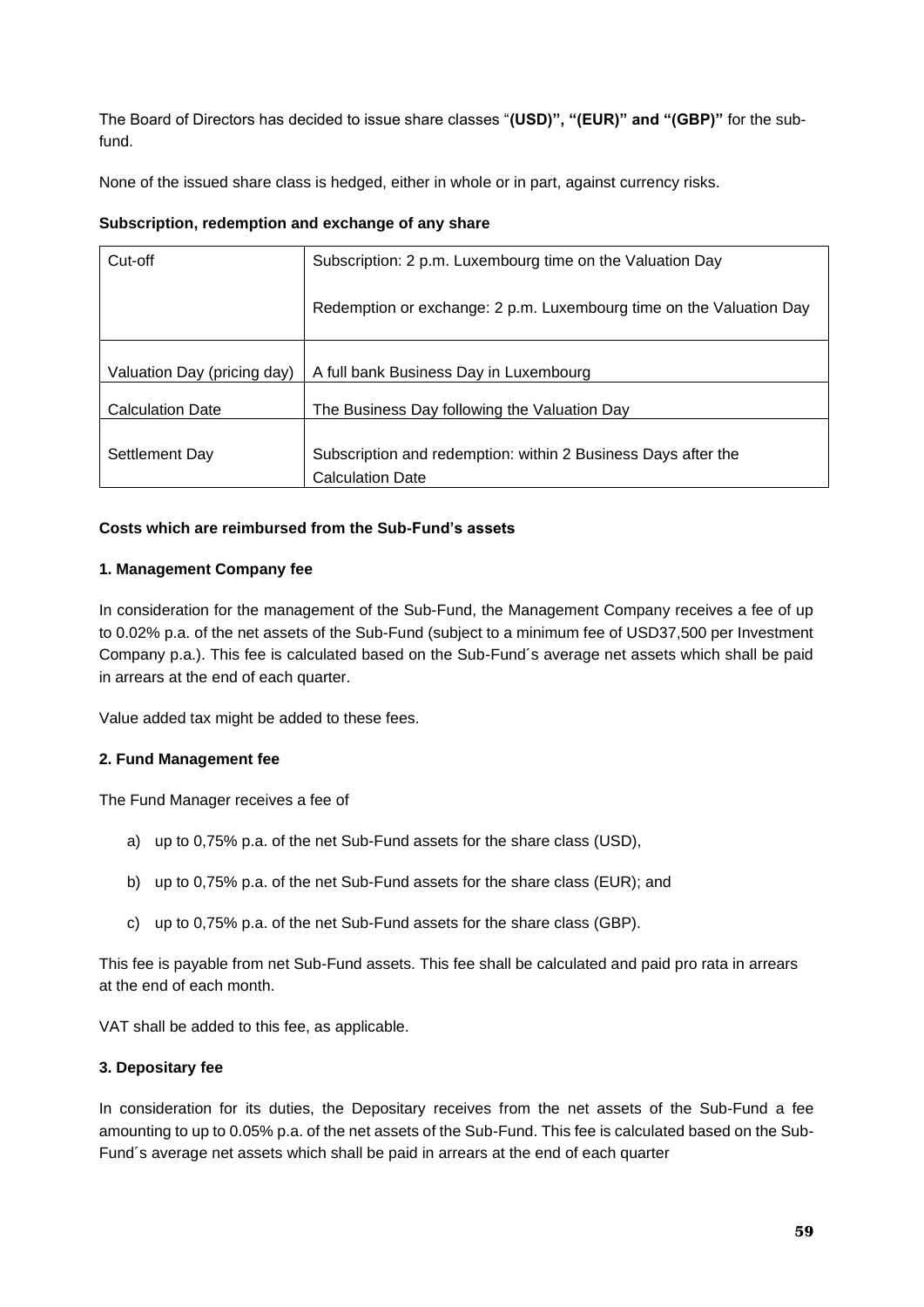VAT shall be added to this fee, as applicable.

## **4. Central Administration Agent fee**

For the fulfilment of its responsibilities, the Central Administration Agent receives a fee of up to 0.03% of the net assets of the Sub-Fund (subject to a minimum fee of USD 37,500 per Investment Company p.a. which shall only be applicable from 1st October 2021). This fee is calculated based on the Sub-Fund´s average net assets which shall be paid in arrears at the end of each quarter.

VAT shall be added to these fees, as applicable.

## **5. Registrar and Transfer Agent fee**

For the fulfilment of its responsibilities, the Registrar and Transfer Agent receives a fee of USD 1,875 p.a. These fees are calculated and paid in arrears at the end of each quarter.

VAT shall be added to these fees, as applicable.

## **6. Further Costs**

In addition the costs set out in Article 35 of the Articles of Association may also be charged against the Sub-Fund assets.

|                                             | Share class<br>(USD) | Share class<br>(EUR) | Share class<br>(GBP) |
|---------------------------------------------|----------------------|----------------------|----------------------|
| Front-load fee:                             |                      |                      |                      |
| (To the relevant agent)                     | None                 | None                 | None                 |
| Redemption fee:                             |                      |                      |                      |
| (To the respective Sub-Fund's assets)       | None                 | None                 | None                 |
| Exchange fee:                               |                      |                      |                      |
| (based on the net asset value of the shares |                      |                      |                      |
| to be acquired)                             | None                 | None                 | None                 |

#### **Costs to be borne by the shareholders include**

### **Note on cost identification**

If third parties advise the investor during acquisition of the units or if the third parties broker the purchase, they shall identify any costs or cost rates that are not congruent with the cost information in this Sales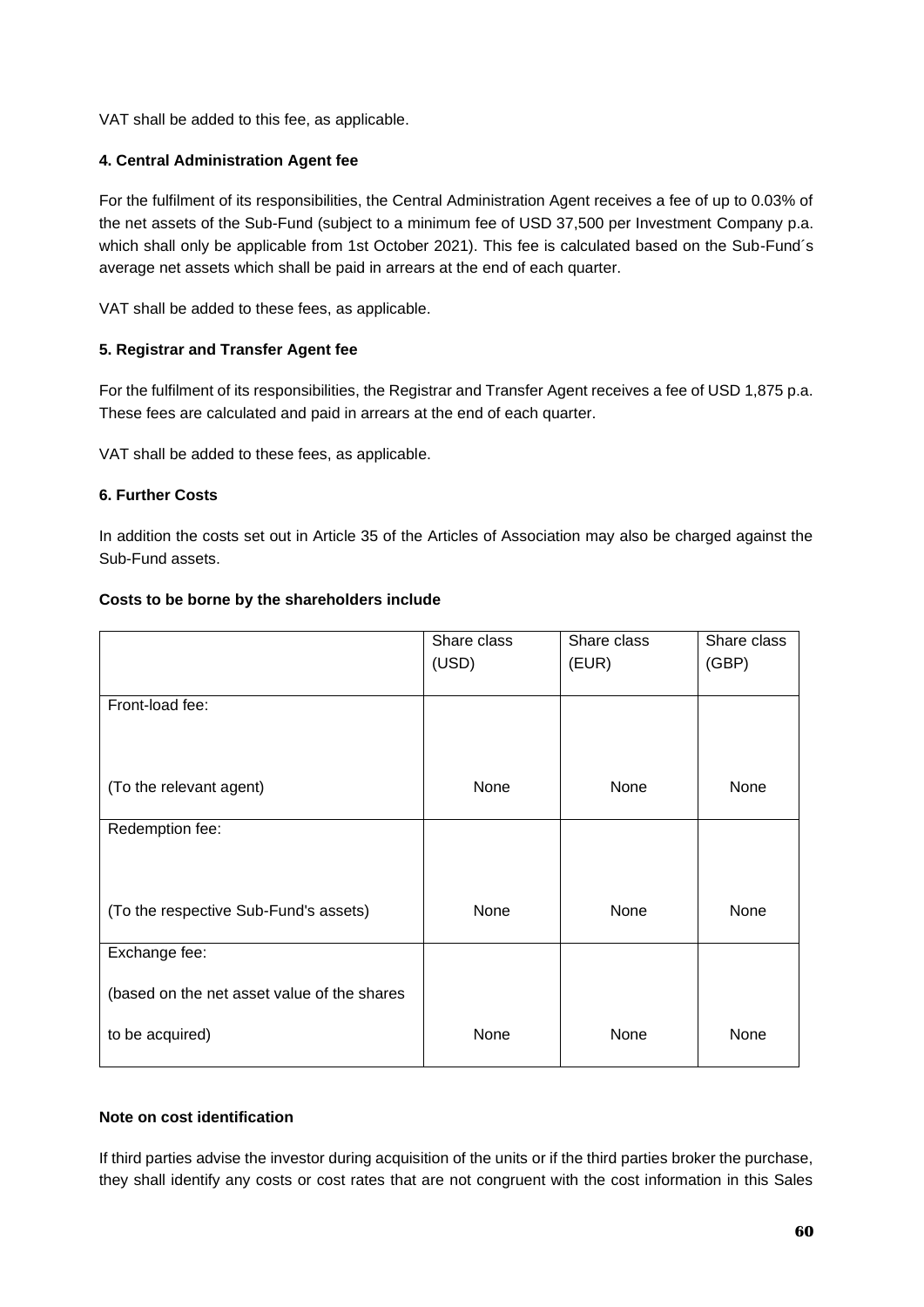Prospectus and in the Key Investor Information Document (KIIDs). This may occur in particular when the third party adds costs for its own services (such as brokering, consulting or securities account management). In addition, the third party may add one-off costs for front-load fees, for example, and will usually use different calculation methods or different estimates for costs applicable at Sub-Fund level, which in particular include the Sub-Fund 's transaction costs.

Deviations may occur in the identification of costs both in information before contract closure and in regular cost information on the existing Sub-Fund investment as part of a long-term customer relationship.

### **Use of income**

The income on Distributing share classes of the Sub-Fund may be distributed. In case distributions are decided by the Board of Directors, such distributions are likely to occur on an annual basis and would be paid out within 4 months of the Investment Company's financial year end. Regular net income and realised gains may be distributed. Unrealised gains and other assets may also be distributed provided the amount distributed does not cause the total net assets of the Investment Company to fall below EUR 1,250,000. Accumulating share classes normally do not pay any dividends. The income on Accumulating share classes will normally be reinvested back into the Sub-Fund.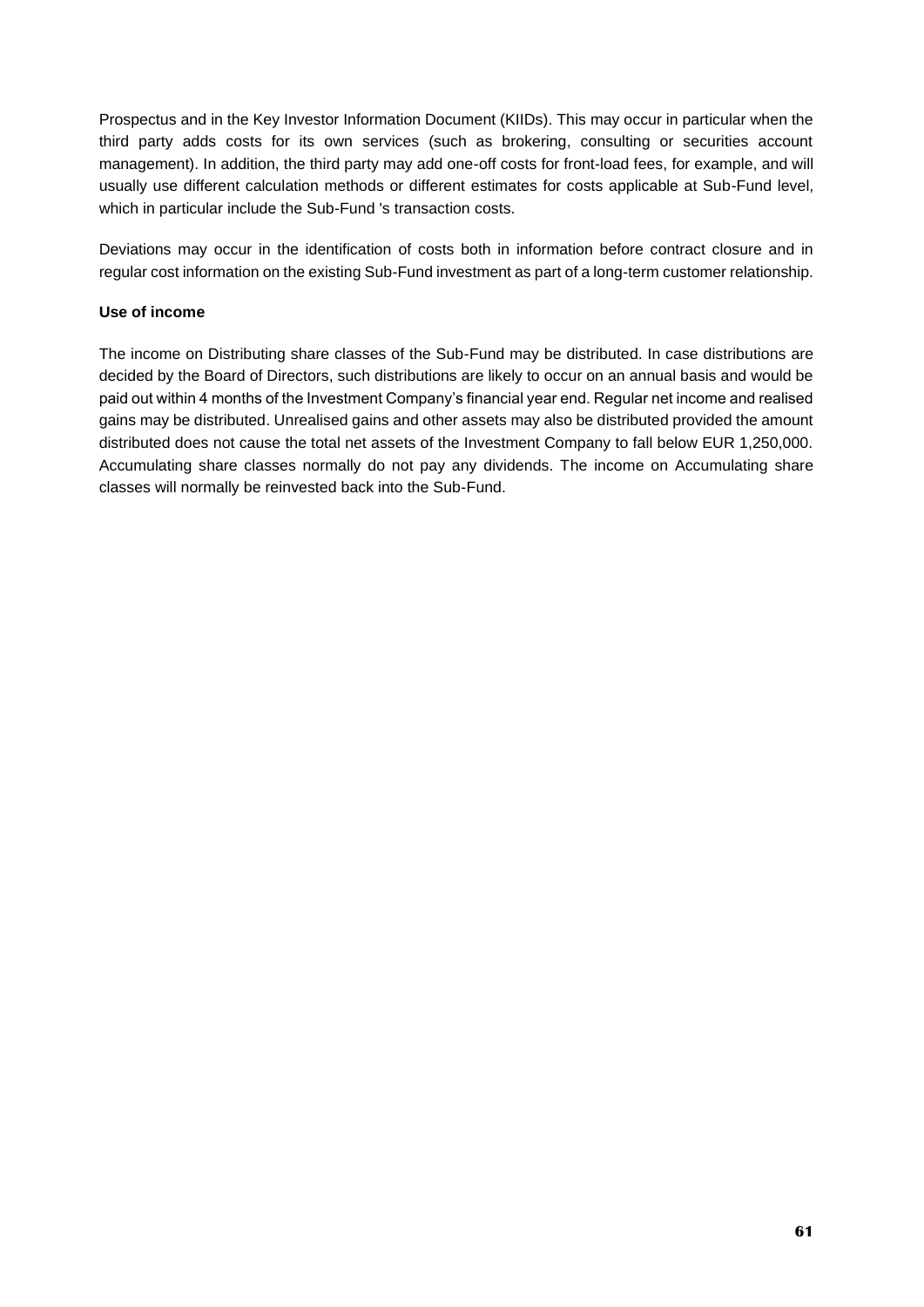#### **Articles of Association**

**of**

### **Arabesque SICAV**

### **I. Name, registered office and purpose of the Investment Company**

### **Article 1 Name**

An Investment Company in the form of a company limited by shares shall herewith be formed as a *"Société d'investissement à capital variable"* under the name **Arabesque SICAV** ("Investment Company"). The Investment Company is an umbrella company that shall contain several sub-funds ("sub-funds").

#### **Article 2 Registered office**

The registered office is in Luxembourg in the Grand Duchy of Luxembourg.

On the basis of a simple decision by the Board of Directors of the Investment Company ("Board of Directors"), the registered office of the Company may be relocated to another place within the district of the municipality of the registered office or any other place in the Grand Duchy of Luxembourg. The Board of Directors will then be authorised to amend the Articles of Association in order to reflect the completion of the transfer. Furthermore, the Company may set up branches and other offices in other locations both within the Grand Duchy of Luxembourg and abroad.

In the event of an existing or the impending threat of a political or military nature or any other emergency brought about by force majeure outside the control, responsibility and sphere of influence of the Investment Company and if this situation has a detrimental impact on the daily business of the company or influences transactions between the location of the registered office of the company and other locations abroad, the Board of Directors shall be entitled by way of majority decision to temporarily relocate the registered office of the company abroad for the purpose of re-establishing normal business relations. However, in this case the Investment Company shall retain the Luxembourg nationality.

#### **Article 3 Purpose**

- 1. The exclusive purpose of the Investment Company is the investment in securities and/or other permissible assets in accordance with the principle of risk diversification pursuant to Part I of the Law of the Grand Duchy of Luxembourg dated 17 December 2010 relating to undertakings for collective investment ("Law of 17 December 2010"), with the aim of achieving a reasonable performance to the benefit of the shareholders by following a specific investment policy.
- 2. Taking into consideration the principles set out in the Law dated 17. December 2010 and the Law dated 10 August 1915 concerning commercial companies (including subsequent amendments and supplements) ("Law of 10 August 1915"), the Investment Company may carry out all transactions that are necessary or beneficial for the fulfilment of the Company's purpose.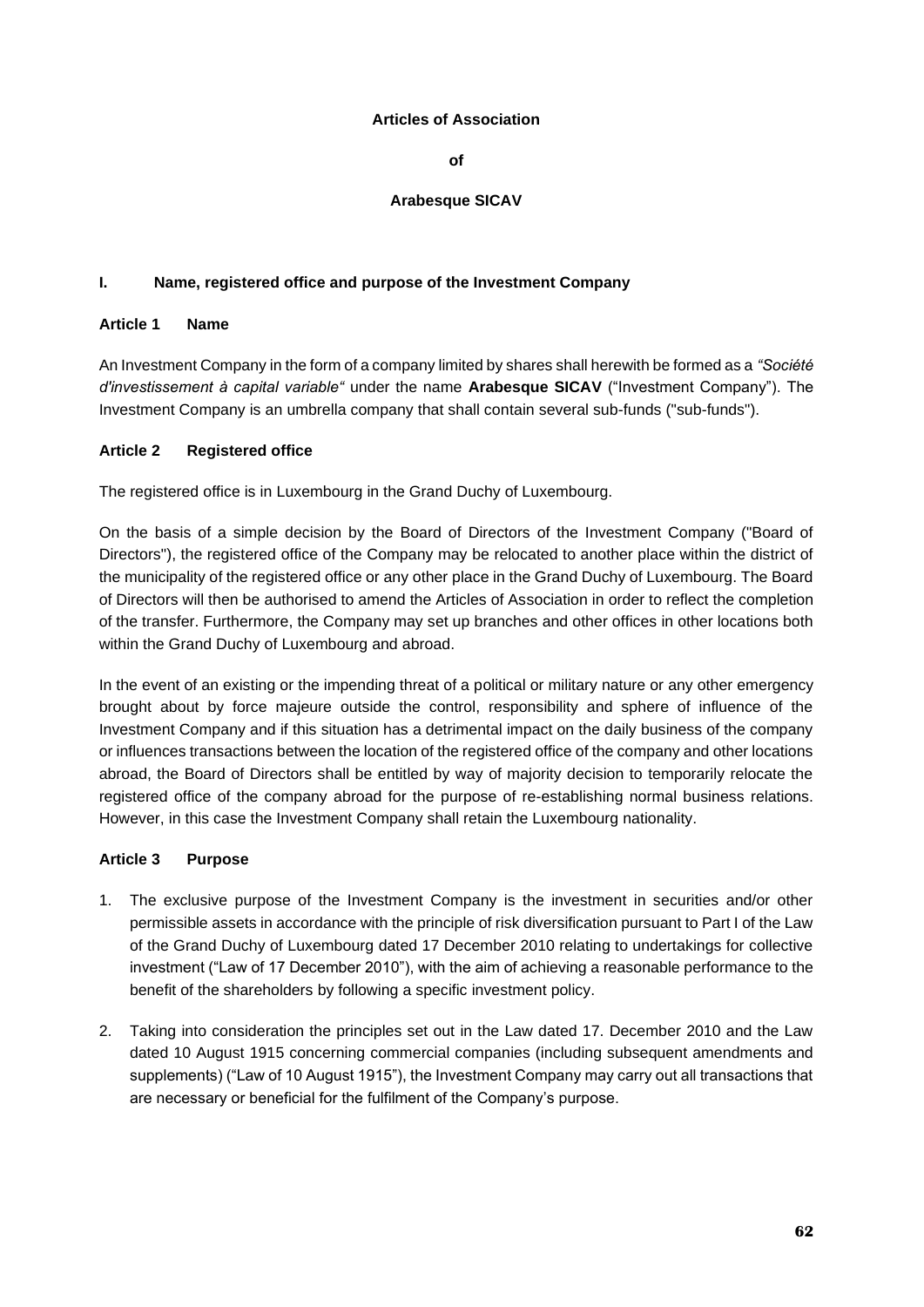## **Article 4 General investment principles and restrictions**

The objective of the investment policy of the individual sub-funds is to achieve reasonable capital growth in the respective currency of the sub-fund (as defined in Article 12(2) of the Articles of Association in conjunction with the relevant Annex to this Sales Prospectus). Details of the investment policy of each sub-fund are contained in the relevant Annexes to this Sales Prospectus.

The following general investment principles and restrictions apply to all sub-funds, insofar as no deviations or supplements are contained in the relevant Annex to this Sales Prospective for a particular sub-fund.

The respective sub-fund assets are invested pursuant to the principle of risk diversification within the meaning of the provisions of Part I of the Law of 17. December 2010 and in accordance with the following investment policy principles and investment restrictions.

Each sub-fund may buy and sell only those assets that can be valued in accordance with the general valuation criteria set out in Article 12 of the Articles of Association.

1. Definitions:

a) "regulated market"

A "regulated market" refers to a market for financial instruments in the sense of Article 4(21) of Directive 2014/65/EU of the European Parliament and of the Council of 15 May 2014 on markets in financial instruments amending Directive 2002/92/EC and Directive 2011/61/EU.

b) "securities"

The term "securities" includes:

- shares and other securities equivalent to shares (hereinafter "shares"),
- bonds, debentures and other securitized debt instruments (hereinafter "debt instruments"),
- all other marketable securities that entitle the purchase of securities via subscription or exchange.
- Excluded are the techniques and instruments specified in Article 42 of the Law of 17. December 2010.
- c) "money market instruments"

The term "money market instruments" refers to instruments that are normally traded on the money markets, that are liquid and the value of which can be determined at any time.

undertaking for collective investment

- e) "Undertakings for collective investment in transferable securities ("UCITS")"
- f) "derivatives"

d) "UCI"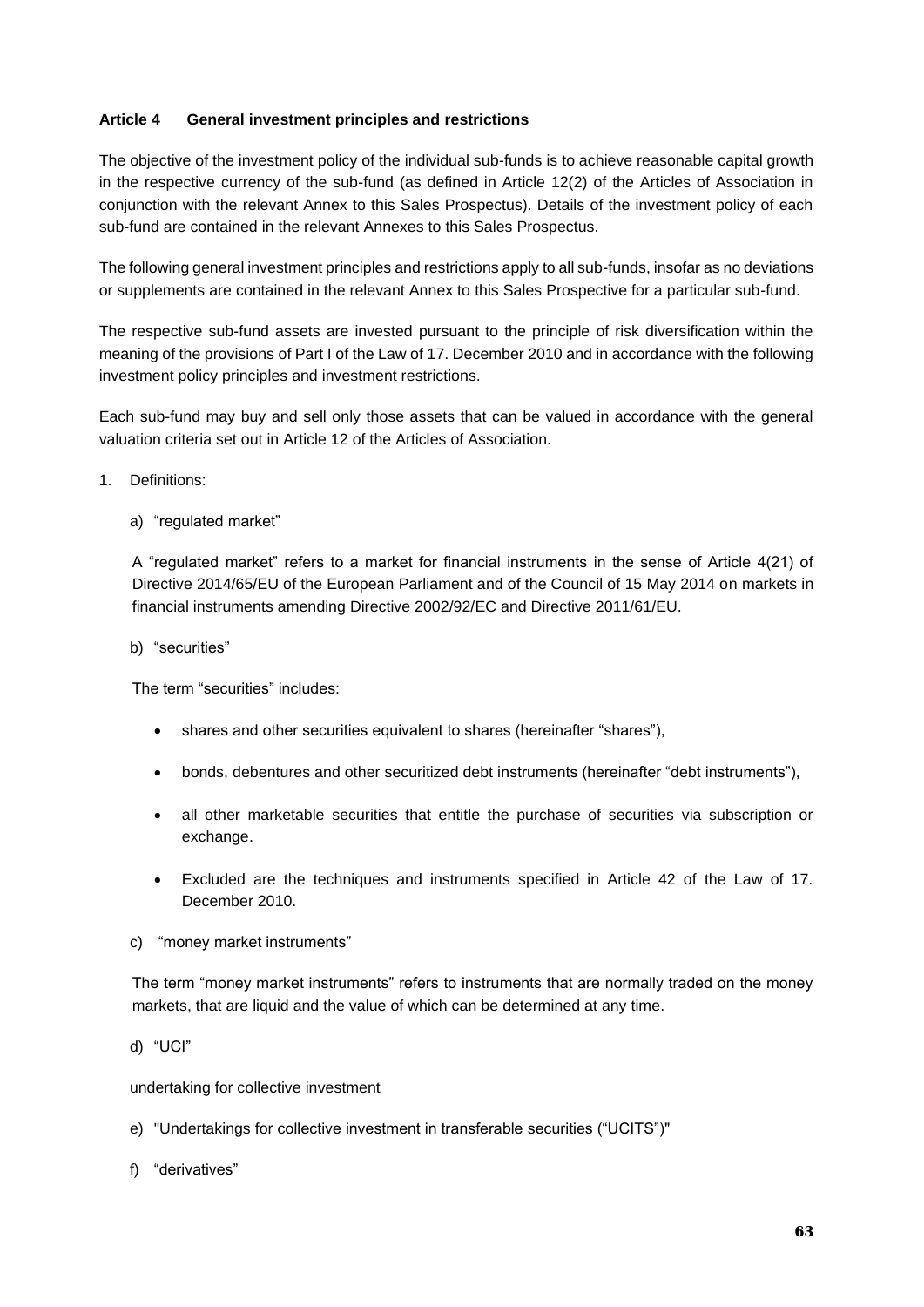The term "derivatives" includes, inter alia, option rights, swaps and futures contracts to securities, money market instruments, financial indices within the meaning of Article 9(1) of Directive 2007/16/EC and Article XIII of the ESMA Guidelines 2014/937, interest rates, exchange rates, currencies and investment funds pursuant to Article 41(1)(e) of the Act of 17 December 2010.

For each UCITS that consists of multiple sub-funds, each sub-fund is considered to be its own UCITS for purposes of applying the investment limits.

- 2. Only the following categories of securities and money market instruments may be purchased:
	- a) those that have been admitted to a regulated market as defined in Directive 2004/39/EC or are traded on it;
	- b) securities and money market instruments that are traded on another regulated market in an EU Member State ("Member State") which is recognised, open to the public and whose manner of operation is in accordance with the regulations;
	- c) those that are officially quoted on a stock exchange in a non-Member State of the European Union or on another regulated market of a non-Member State of the European Union which is recognised, open to the public and whose manner of operation is in accordance with the regulations,
	- d) securities and money market instruments from new issues, insofar as the issue conditions contain the obligation that admission to official listing on a stock exchange or on another regulated market which is recognised, open to the public and whose manner of operation is in accordance with the regulations be applied for and that this will take place no later than one year from the date of issue.

The securities and money market instruments referred to in No. 2 c) and d) shall be officially quoted or traded in North America, South America, Australia (including Oceania), Africa, Asia and/or Europe.

- e) units in undertakings for collective investment in transferable securities ("UCITS"), which have been admitted in accordance with Directive 2009/65/EC, and/or other undertakings for collective investment ("UCI") in the sense of Article 1(2) a) and b) of Directive 2009/65/EC, irrespective of whether their registered office is in a Member State or a non-Member State, purchased insofar as
	- these UCIs have been admitted in accordance with such legal provisions which subject them to supervision that, in the opinion of the Luxembourg supervisory authorities, is equivalent to supervision in keeping with EU law and that there are sufficient guarantees for cooperation between the authorities;
	- the degree of protection of the shareholders of these UCI is equivalent to that of the shareholders of a UCITS, and particularly the provisions concerning the separated custody of assets, borrowing, granting credit and short sales of securities and money market instruments are equivalent to the requirements of Directive 2009/65/EC,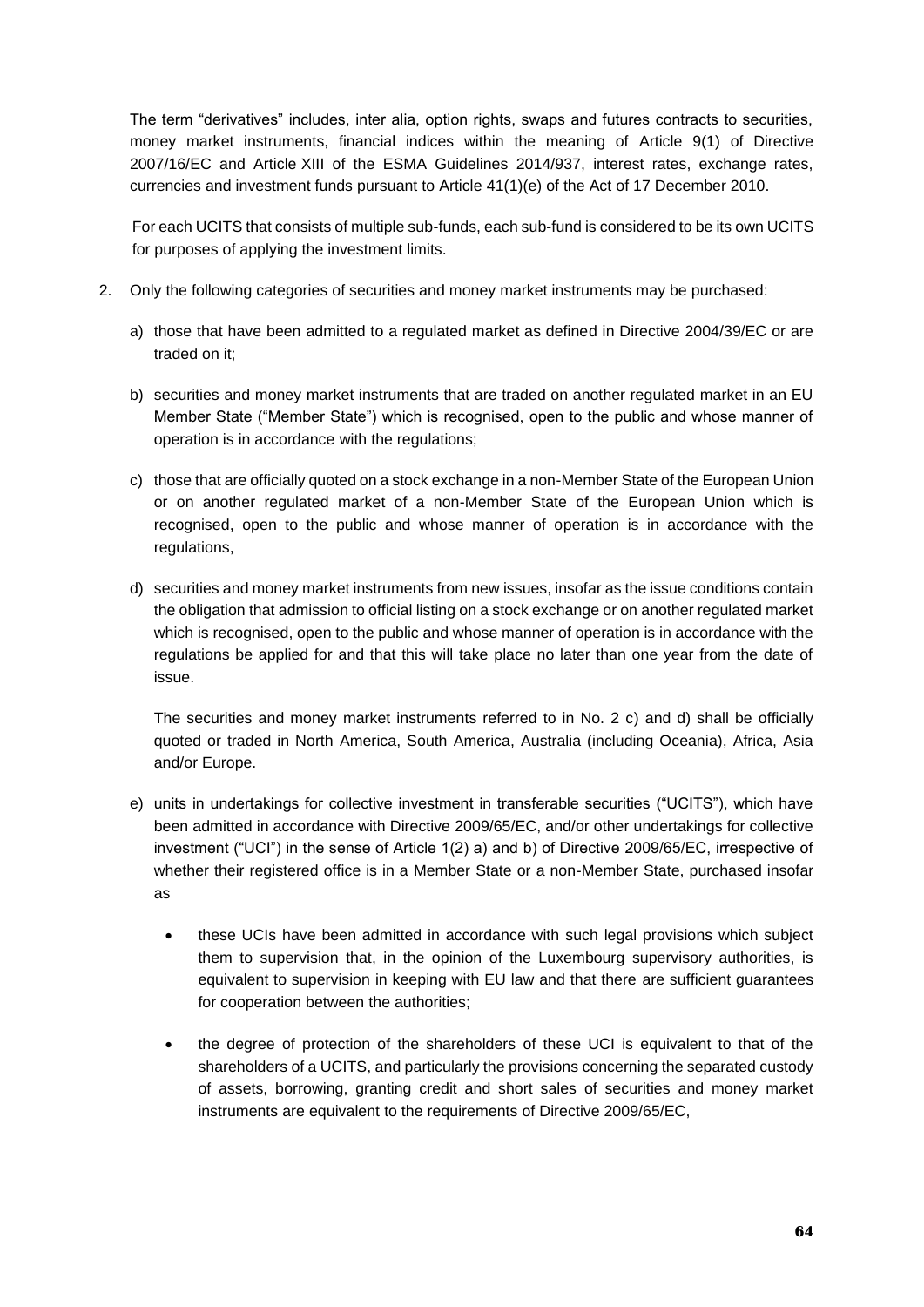- the business activities of the UCIs are the subject of semi-annual and annual reports which permit a judgement to be made concerning the assets and the liabilities, income and transactions in the reporting period,
- the UCITS or other UCIs whose shares are to be acquired can, in accordance with its terms of agreement or its Articles of Association, invest a maximum of 10% of its assets in shares of other UCITS or UCIs,
- f) sight deposits or other callable deposits with a maturity period of 12 months at the most, transacted at credit institutions, provided the institution concerned has its registered office in a Member State of the EU, the OECD or the FATF or, if the registered office is in a third country, it is subject to supervisory provisions which are, in the opinion of the Luxembourg supervisory authorities, equivalent to those of EU law;
- g) derivative financial instruments ("derivatives"), including equivalent instruments settled in cash, which are traded on one of the regulated markets stated in subparagraphs a), b) or c) above, and/or derived financial instruments that are not traded on a stock exchange ("OTC derivatives"), provided
	- the underlying assets are instruments within the meaning of Article 41 (1) of the Law of 17 December 2010 or financial indexes, interest rates, exchange rates or currencies in which the Fund may invest in accordance with the Sales Prospectus (including Annexes) and the investment objectives stated in the Investment Company's Articles of Association,
	- the counterparties to OTC derivative transactions are institutions subject to official prudential supervision, and belonging to the categories approved by the CSSF; and
	- the OTC derivatives are subject to a reliable and verifiable assessment on a daily basis and can at any time, at the Investment Company's initiative, be sold, liquidated or closedout by a transaction at a reasonable current value.
- h) money market instruments which are not traded on a regulated market and which come under the definition of Article 1 of the Law of 17. December 2010, if the issue or the issuer of those instruments is already subject to provisions governing the protection of deposits and investors, and provided they are
	- issued or guaranteed by a central, regional or local corporation or the central bank of a Member State, the European Central Bank, the EU or the European Investment Bank, a non-member state or, insofar as a Federal state, a constituent state of the Federation, or by an international sales agency under by public law, to which at least one Member State belongs, or
	- negotiated by a company whose securities are traded on the regulated markets indicated in letters a), b) or c) of this Article, or
	- issued or guaranteed by an institute which is, in accordance with the criteria set out in EU law, subordinated to a supervisory authority, or an institute which, in the opinion of the Luxembourg supervisory authority, is subject to supervisory provisions which are at least as rigorous as those of EU law and which complies with them, or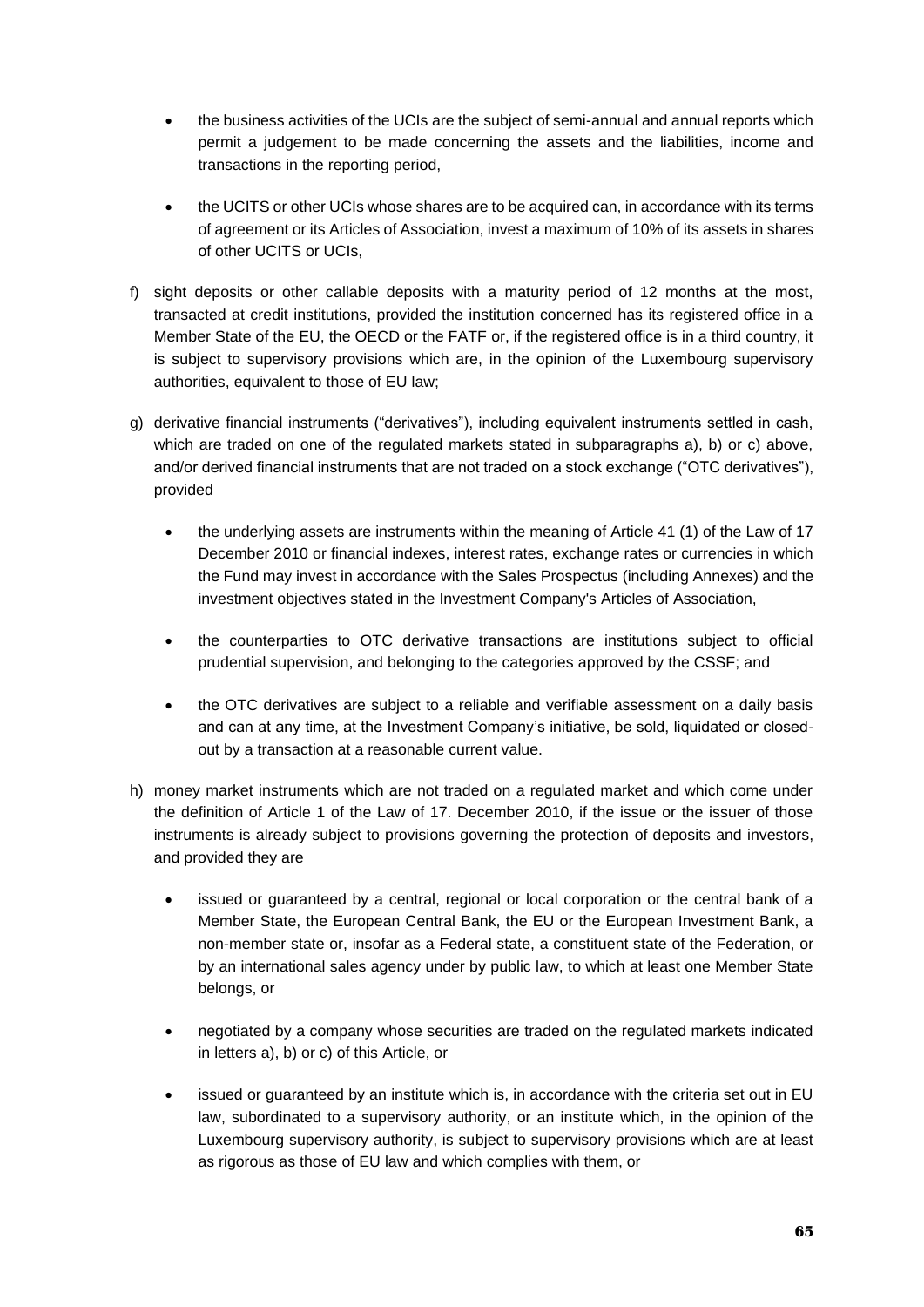- issued by other issuers which belong to a category that has been approved by the Luxembourg supervisory authorities, insofar as, for investments in such instruments, regulations for investor protection are in force that are equivalent to those of the first, second or third bullet points, and insofar as this involves an issuer which is either a company with equity of at least EUR 10 million, which provides and publishes its annual financial statements in keeping with Directive 78/660/EEC, or a legal entity which is, within a group encompassing one or more companies quoted on the stock exchange, responsible for financing that group, or else a legal entity whose task is to collateralize liabilities through the provision of a credit line granted by a bank.
- 3. However, up to 10% of the particular net sub-fund assets can be invested in other securities and money market instruments than those mentioned in no. 2 of this Article;
- 4. Techniques and instruments
- a) Under the conditions and within the limits set out by the Luxembourg supervisory authority, each sub-fund may employ techniques and instruments stated in the Sales Prospectus, provided that such techniques and instruments are used to ensure the efficient management of the respective subfund's assets. If these operations concern the use of derivative instruments, the conditions and limits must comply with the Law of 17 December 2010.

Furthermore, when making use of techniques and instruments, it is not permitted for the relevant net sub-fund assets to depart from the investment objectives set out in the Sales Prospectus (including Annex) and the Investment Company's Articles of Association.

b) The Management Company is required to employ a risk management process in accordance with Article 42(1) of the Law of 17 December 2010 enabling it to monitor and measure at any time the risk connected with the investment holdings as well as their contribution to the overall risk profile of the investment portfolio. The Management Company must ensure that the overall risk of managed funds associated with derivatives does not exceed the total net value of their portfolios. In particular, it shall not solely or mechanistically rely on credit ratings issued by credit rating agencies as defined in Article 3(1)(b) of Regulation (EC) No 1060/2009 of the European Parliament and of the Council of 16 September 2009 on credit rating agencies, for assessing the creditworthiness of the Fund assets. The process used for the corresponding sub-fund/Fund to measure risk, as well as any additional, more detailed information is stated in the relevant Annex for the respective fund/sub-fund.

As part of its investment policy and within the limits laid down by Article 43(5) of the Law of 17 December 2010, the sub-fund may be invested in derivatives as long as the exposure to the underlying assets does not exceed in aggregate the investment limits in Article 43 of the Law of 17 December 2010. Should the Fund invest in index-based derivatives, such investments will not be taken into account in connection with the investment limits referred to in Article 43 of the Law of 17 December 2010. If a derivative is embedded in a security or money market instrument, it must be taken into account with regard to compliance with Article 42 of the Law of 17 December 2010.

The Management Company may, on behalf of the Investment Company, make all necessary arrangements and, with the consent of the Depositary, impose all necessary additional investment restrictions in order to comply with the conditions in countries in which shares are to be sold.

5. Risk diversification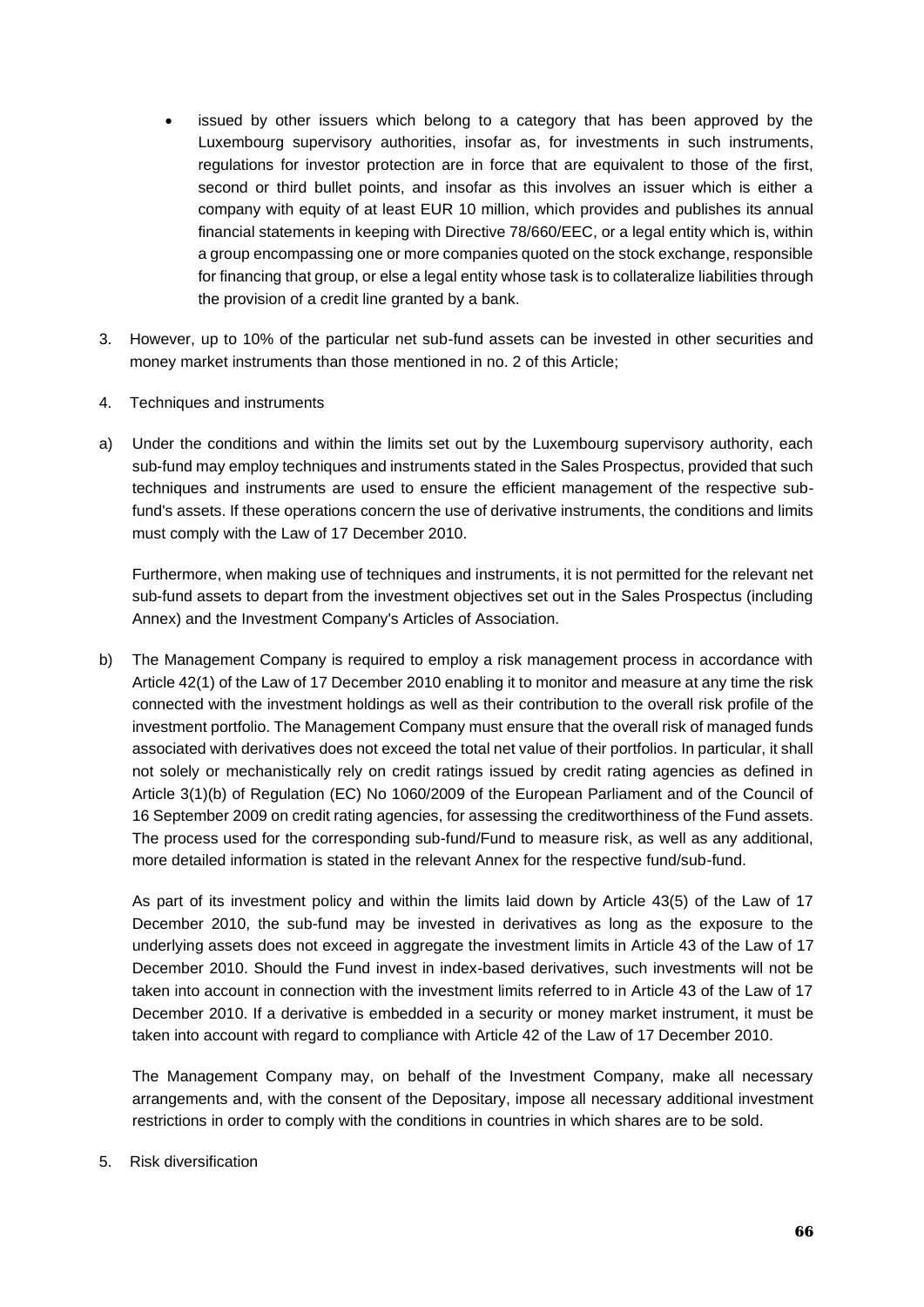a) A maximum of 10% of net sub-fund assets may be invested in securities or money market instruments of a single issuer. The sub-fund may not invest more than 20% of its assets in a single institution.

The default risk in transactions of the Investment Company or its sub-funds involving OTC derivatives must not exceed the following rates:

- 10% of the net sub-fund assets, if the counterparty is a credit institution in the sense of Article 41(1) f) of the Law of 17 December 2010, and
- 5% of the net sub-fund assets in all other cases.
- b) The total value of the securities and money market instruments of issuers in whose securities and money market instruments more than 5% of the net assets of a particular sub-fund are invested must not exceed 40% of the net sub-fund assets in question. This restriction does not apply to investments and transactions in OTC derivatives carried out with financial institutions that are subject to supervision.

Irrespective of the individual upper limits in a), a maximum of 20% of the sub-fund's assets may be invested in a single institution in a combination of

- Securities or money-market instruments issued by such establishment and/or
- deposits in that institution and/or
- OTC derivatives acquired from that institution
- c) The investment limit of 10% of the net sub-fund assets referred to in point 5 a), sentence 1 of this Article shall be increased to 35% of the net assets of the respective sub-fund in cases where the securities or money market instruments to be purchased are issued or guaranteed by a Member State, its local authorities, a non-member state or other international organisations under public law, to which one or more Member States belong.
- d) The investment limit of 10% of the net sub-fund assets referred to in point 5 a), sentence 1 of this Article shall be increased to 25% of the net assets of the respective sub-fund in cases where the bonds to be purchased are issued by a credit institution which has its registered office in an EU Member State and is by law subject to a specific public supervision, via which the bearers of such bonds are protected. In particular, the proceeds arising from the issue of such debt instruments must, by law, be invested in assets which, up to the maturity of the debt instruments, provide adequate cover for the resulting obligations and which, by means of preferential rights, are available as security for the reimbursement of the principal and the payment of accrued interest in the event of default by the issuer.

If more than 5% of the respective net sub-fund assets are invested in bonds issued by such issuers, the total value of the investments in those bonds must not exceed 80% of the respective net sub-fund assets.

e) The restriction of the total value to 40% of the respective net sub-fund assets set out in point 5 b), first sentence, of this Article does not apply in the cases referred to in c), d).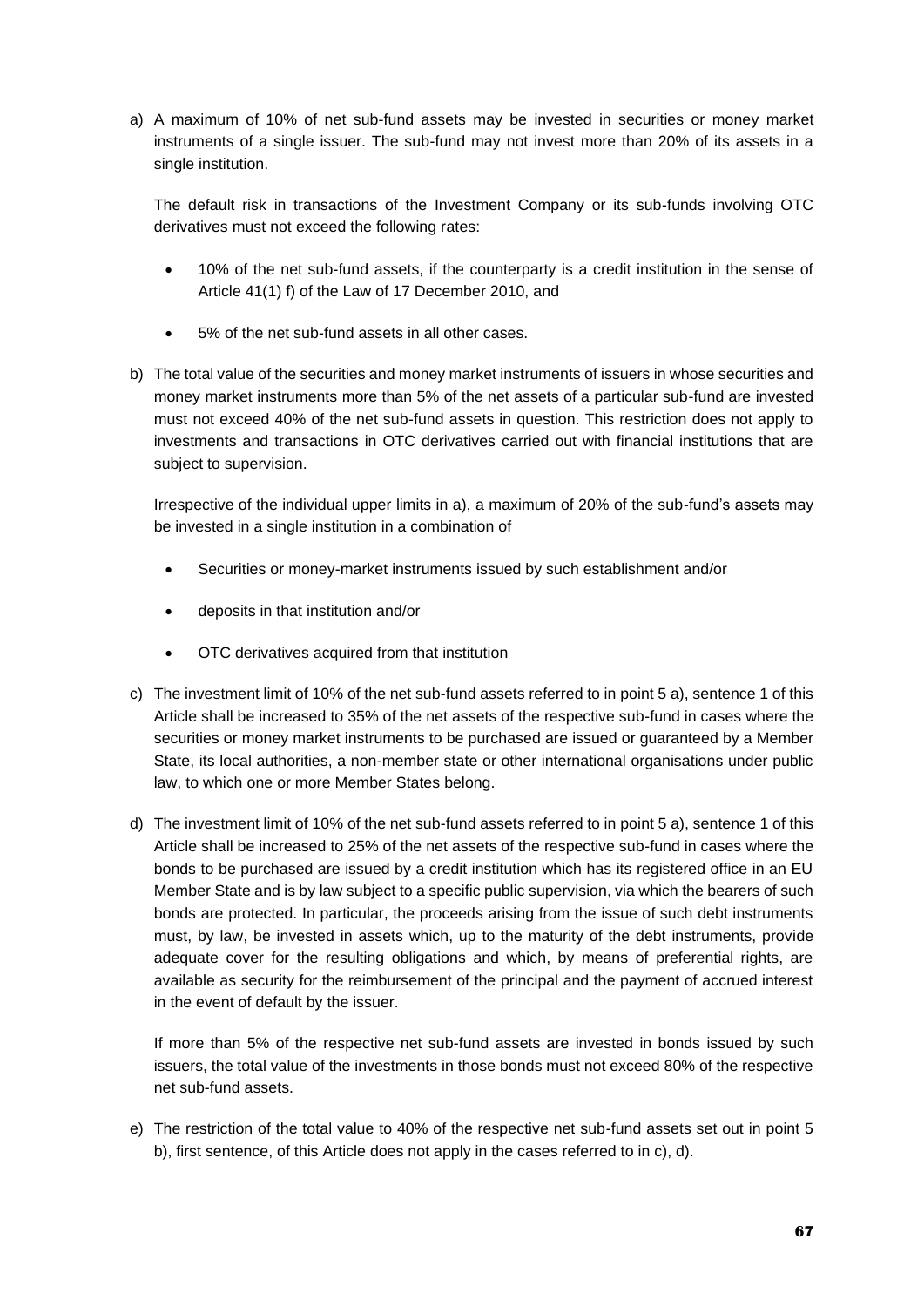f) The investment limits of 10%, 35% or 25% of net sub-fund assets, as set out in no. 5 a) to d) of this Article, must not be regarded cumulatively but rather in total a maximum of 35% of the net sub-fund assets may be invested in securities and money market instruments of the same issuer or in investments or derivatives at the same issuer.

Companies which, with respect to the preparation of consolidated financial statements, within the meaning of Directive 83/349/EEC of the European Council of 13 June 1983, on the basis of Article 54(3) g) of the Agreement on Consolidated Financial Statements (OJ L 193 of 18 July 1983, p.1) or recognised international accounting rules, belong to the same group of companies are to be regarded as a single issuer when calculating the investment limits stated in point 6 a) to f) of this Article.

Each sub-fund is permitted to invest 20% of its net sub-fund assets in securities and money market instruments of one and the same company group.

- g) Without prejudice to the investment limits laid down in Article 48 of the Law of 17 December 2010, the Management Company may raise the limits laid down in Article 43 of the Law of 17 December 2010 to a maximum of 20% of the net sub-fund assets for investments in shares or debt securities issued by the same body when the aim of the respective sub-fund's investment policy is to replicate the composition of a certain stock or debt securities index which is recognised by the Luxembourg supervisory authority, on the following basis:
	- the composition of the index is sufficiently diversified,
	- the index presents an adequate base level for the market to which it refers, and
	- the index is published in a reasonable manner.

The above-mentioned investment limit is increased to 35% of the net assets of the respective sub-fund under exceptional market conditions, particularly on regulated markets on which certain securities or money market instruments strongly dominate. This investment limit applies only to the investment in a single issuer.

If the Investment Company makes use of this option, it will be stated for each sub-fund in the corresponding Annex to this Sales Prospectus.

- **h) Notwithstanding the conditions set forth in Article 43 of the Law of 17 December 2010 and whilst simultaneously observing the principle of risk diversification, up to 100% of the net sub-fund assets may be invested in securities and money market instruments that are issued or guaranteed by an EU Member State, its local authorities, an OECD Member State or international organisations to which one or more EU Member States belong. In all cases the securities in a particular sub-fund must originate from at least six different issues and the value of securities originating from one and the same issue must not exceed 30% of the net sub-fund assets.**
- i) A sub-fund may not invest more than 10% of its net assets in UCITS or UCI pursuant to subparagraph 2 e) of this Article, unless otherwise stipulated in the specific Annex to the Sales Prospectus for the respective sub-fund. Insofar as the investment policy of the respective subfund provides for an investment of more than 10% of the respective net sub-fund assets in UCITS or UCI pursuant to sub-paragraph 2 e) of this Article, the following letters j) and k) shall apply.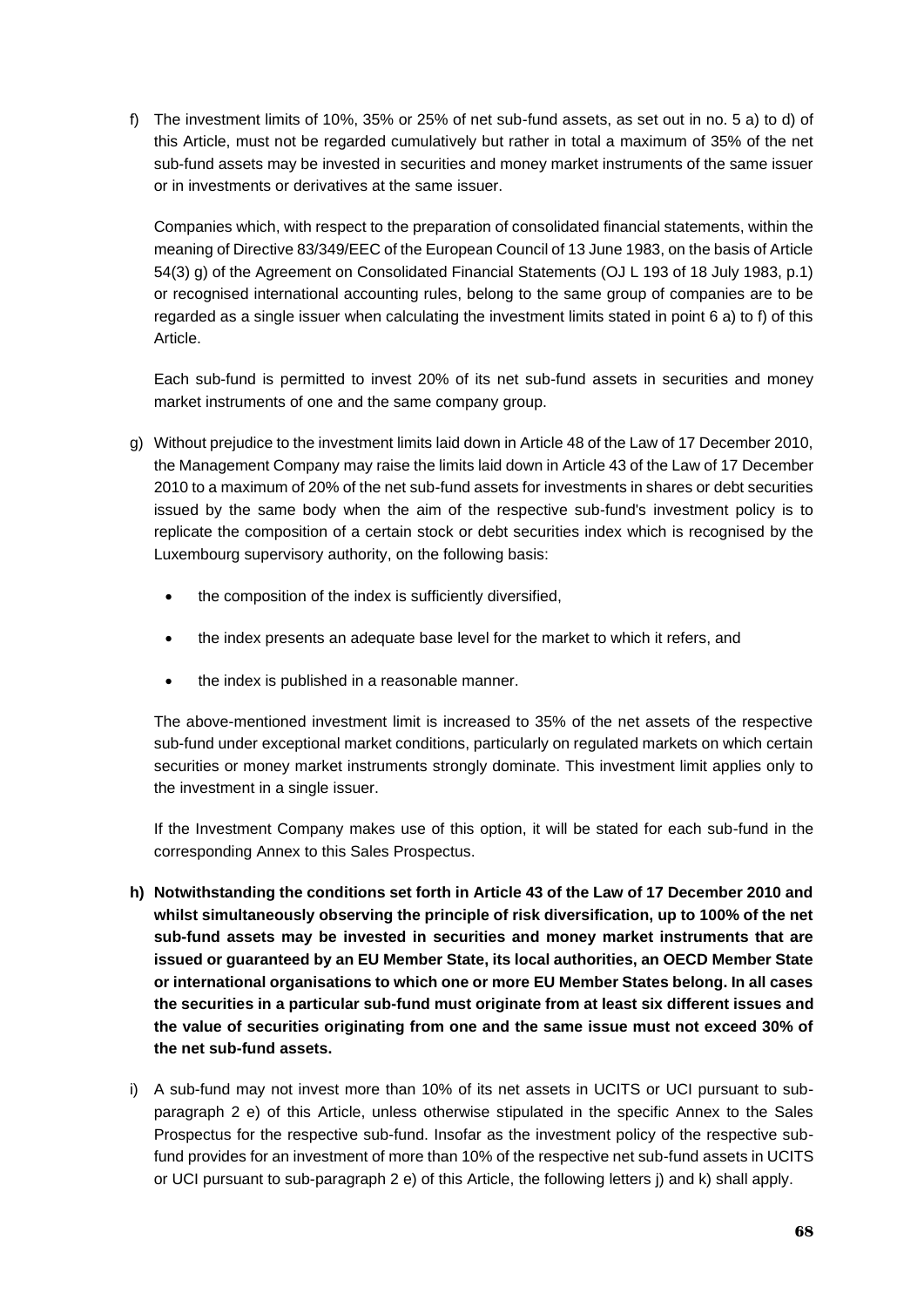- j) The sub-fund may not invest more than 20% of its net sub-fund assets in units of one and the same UCITS or one and the same UCI, pursuant to Article 41(1)(e) of the Law of 17 December 2010. For the purposes of applying this investment restriction, each sub-fund of a UCI with several sub-funds is treated as a separate issuer, provided that the principle of separation of the liabilities of the individual sub-funds is ensured with regard to third parties.
- k) The sub-fund may not invest more than 30% of the net sub-fund assets in UCIs other than UCITS. If the sub-fund has acquired units of another UCITS and/or other UCI, the assets of the UCITS or other UCI in question are not taken into account in respect of the upper limits referred to 5(a)-(f).
- l) If a UCITS acquires shares of another UCITS and/or another UCI which are managed, directly or on the basis of a transfer, by the same management company as the Investment Company (if this applies) and its sub-funds, or a company with which this management company is connected through common management or control or an essentially direct or indirect participation of more than 10% of the capital or votes, no fees may be charged for the subscription or redemption of the shares of this other UCITS and/or UCI by the UCITS (including front-load fees and redemption fees).

In general, a management fee may be charged upon acquisition of units in target funds at the level of the target fund, and allowance must be made for any front-load fee or redemption fees, if applicable. The Investment Company and/or its sub-funds will not invest in target funds which are subject to a management fee of more than 3%. The Investment Company's annual report will contain information for each sub-fund on the maximum amount of the management fee incurred by the sub-fund and the target funds.

- m) A sub-fund of an umbrella fund may also invest in other sub-funds of the same umbrella fund. In addition to the conditions for investing in target funds mentioned above, the following conditions apply to investments in target funds that are also sub-funds of the same umbrella fund:
	- Circular investments are not permitted. This means that the target sub-funds cannot themselves invest in the sub-funds of the same umbrella fund which itself invests in the target sub-fund.
	- the sub-funds of an umbrella fund that are to be acquired from other sub-funds of the same umbrella fund may, pursuant to their Management Regulations and/or Articles of Association, invest a maximum of 10% of their special assets in units of other target funds of the same umbrella fund,
	- Voting rights from holding units in target funds that are simultaneously target funds of the same umbrella fund are suspended as long as these units of a sub-fund of the same umbrella fund are held. This rule does not affect the appropriate recording of this in the annual accounts and the periodic reports,
	- as long as a sub-fund holds units in another sub-fund of the same umbrella fund, the units of the target sub-fund are not taken into account in the calculation of net asset value, to the extent that the calculation serves to determine whether the legal minimum capital of the umbrella fund has been obtained, and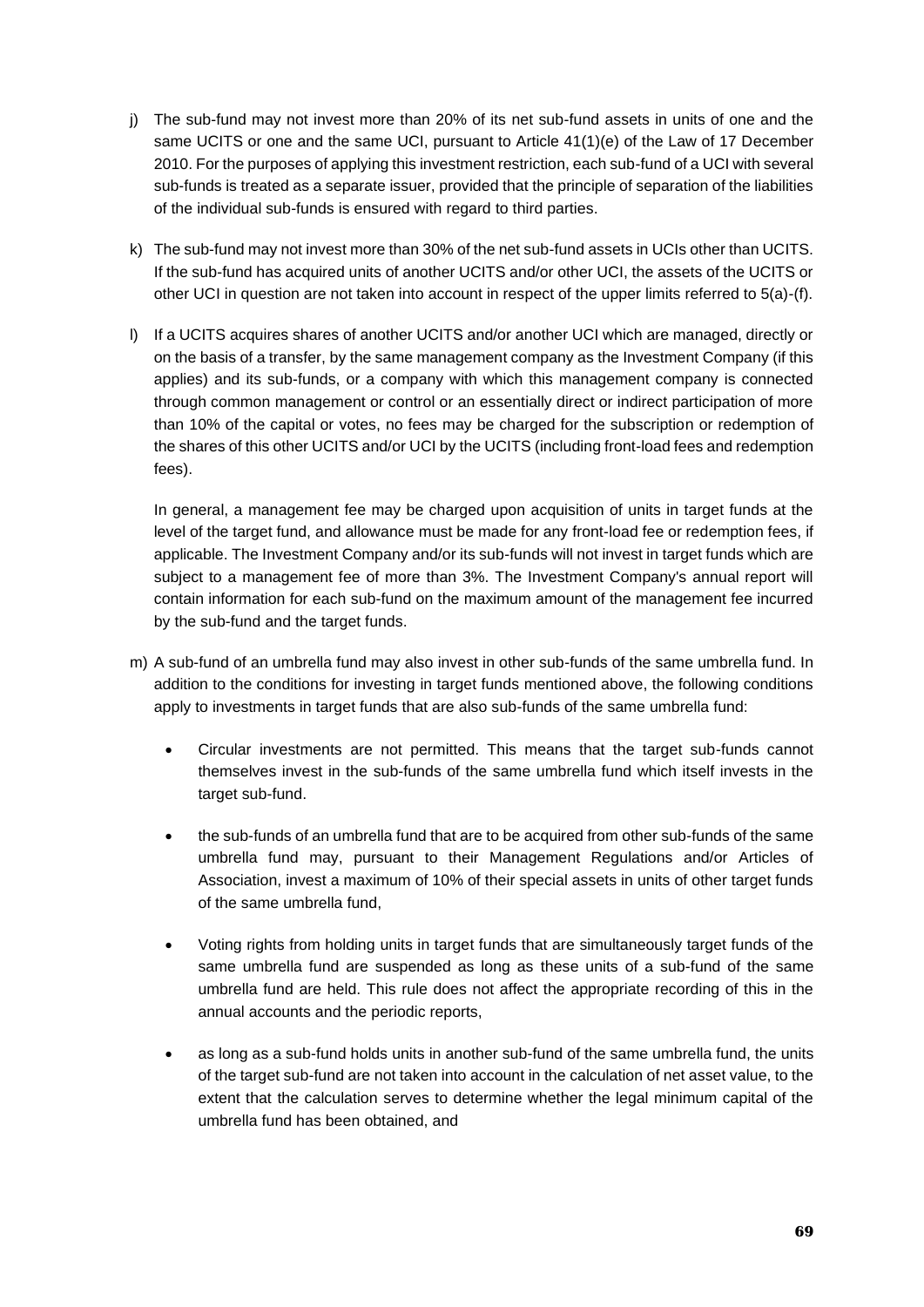- if a sub-fund acquires units of another sub-fund of the same umbrella fund there may be no double charging of management, subscription or redemption fees at the level of the subfund that has invested in the target sub-fund of the same umbrella fund.
- n) It is not permitted to buy shares for the Investment Company or its sub-funds with voting rights that would allow it to exert a considerable influence on the management of an issuer.
- o) In addition, on behalf of the sub-funds:
	- up to 10% of non-voting shares of one and the same issuer,
	- up to 10% of the debentures issued by one and the same issuer,
	- not more than 25% of shares issued of one and the same UCITS and/or UCI and
	- not more than 10% of the money market instruments of a single issuer

may be acquired.

- p) The investment limits stated in point 6 n) and o) do not apply in the case of:
	- securities and money market instruments which are negotiated or guaranteed by an EU Member State or its local authorities, or by a state which is not a member of the European Union;
	- securities and money market instruments issued by an international authority under public law, to which one or more EU Member States belong.
	- shares which a sub-fund owns in the capital of a company from a non-member state which fundamentally invests its assets in securities of issuers having their registered office in that country, if, due to the legal conditions of that country, such a shareholding is the only way for the sub-fund to invest in securities of issuers from that country. However, this exception shall only apply under the prerequisite that the company of the country outside the EU observes in its investment policy the limits laid out in Articles 43, 46 and 48 (1) and (2) of the Law of 17. December 2010. In the event that the limits set out in Articles 43 and 46 of the Law of 17 December 2010 are exceeded, Article 49 of the Law of 17 December 2010 shall apply accordingly.
	- shares held by an investment company or investment companies in the capital of subsidiary companies pursuing, in the country where the subsidiary is established, administration, advisory or sales activities in regard to the redemption of units at investors' request exclusively on its or their behalf.
- 6. Loans and encumbrance prohibition
	- a) A particular sub-fund must not be pledged or otherwise encumbered, made over or transferred as collateral, unless this involves borrowing in the sense of b) below or the provision of security within the framework of a settlement of transactions with financial instruments.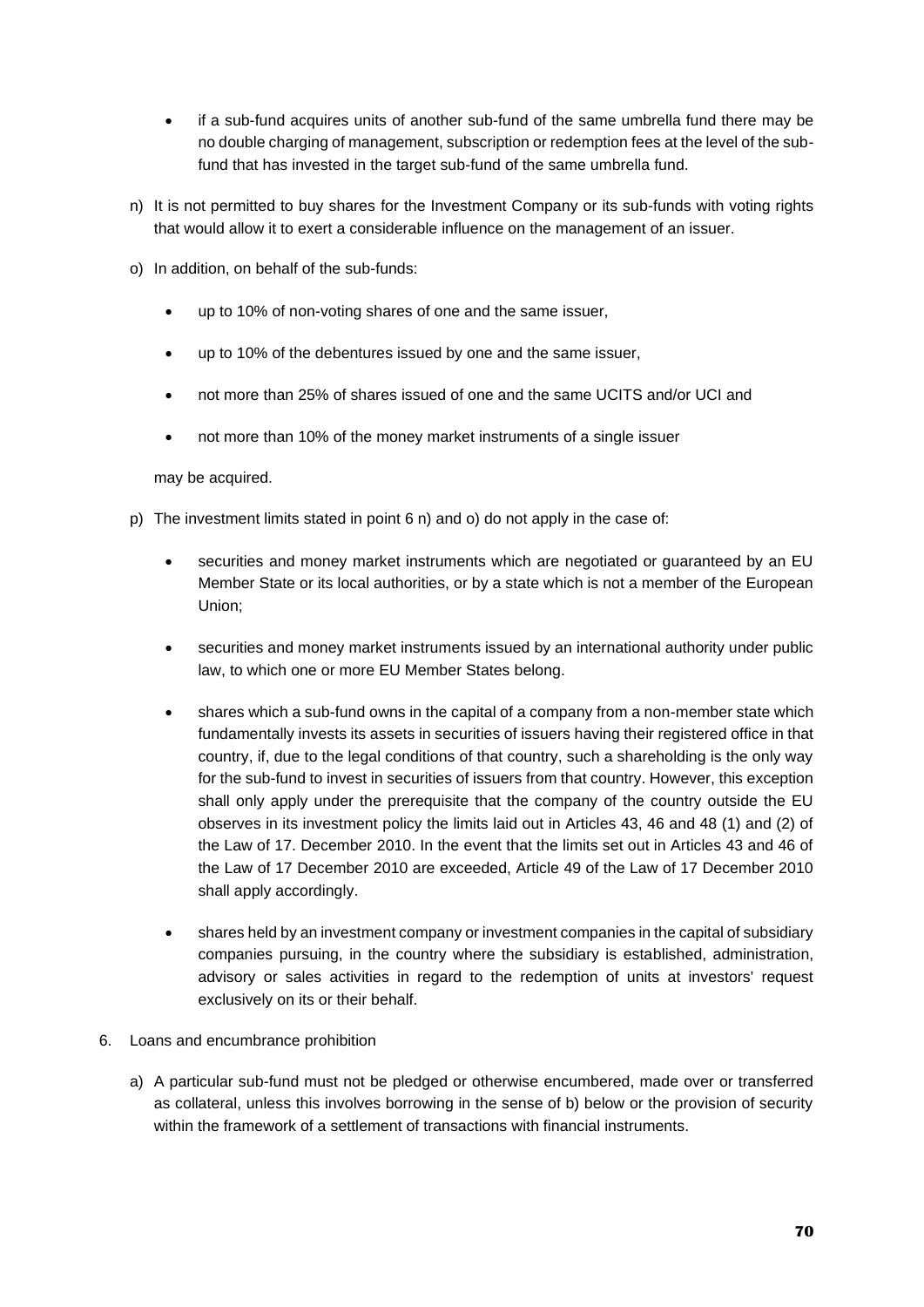- b) Loans encumbering a particular sub-fund may only be taken out for a short period of time and may not exceed 10% of the net sub-fund assets. An exception to this is the acquisition of foreign currencies through *back-to-back* loans.
- c) The respective net fund assets may neither grant loans nor act as guarantor on behalf of third parties. However, this does not preclude the acquisition of securities, money market instruments or other financial instruments that are not fully paid-up in accordance with Article 41 paragraphs 1) e), g) and h) of the Law of 17. December 2010.
- d) The sub-fund may take out loans of up to 10% of its net assets, if this loan is intended for the purchase of property and is essential for the performance of its activities. In this case, the loans and the loan set out in letter b) may together not exceed 15% of the net sub-fund assets.
- 7. Further investment guidelines
	- a) The short selling of securities is not permitted.
	- b) sub-fund assets must not be invested in property, precious metals or certificates concerning precious metals, precious metal contracts, goods or goods contracts.
	- c) A sub-fund must not enter into any obligations which, together with the loans under point 8 b) of this Article, exceed 10% of the respective net sub-fund assets.
- 8. The investment restrictions referred to in this Article relate to the time when the securities are acquired. If the percentages are subsequently exceeded as a result of price changes or for reasons other than additional purchases, the Management Company shall immediately seek to return to the specified limits, taking into account the interests of the shareholders.

#### **Tax-related investment restrictions**

If the sub-fund's specific investment policy in the relevant Annex to the Sales Prospectus specifies that the sub-fund is an equity fund or a mixed fund, the following conditions shall apply in conjunction with the aforementioned supervisory investment restrictions:

An equity fund is a sub-fund which invests more than 50% of its net sub-fund assets in equity participations on an ongoing basis.

A mixed fund is a sub-fund which invests at least 25% of its net sub-fund assets in equity participations on an ongoing basis.

When calculating the level of assets invested in equity participations, the loans are deducted accordingly from the share of equity participations in the net sub-fund assets of all assets (modified net sub-fund assets).

Equity participations are:

- 1. Listed units in a corporation that are admitted for trading on a stock exchange or another organised market,
- 2. Units in a corporation that is not a real estate company and which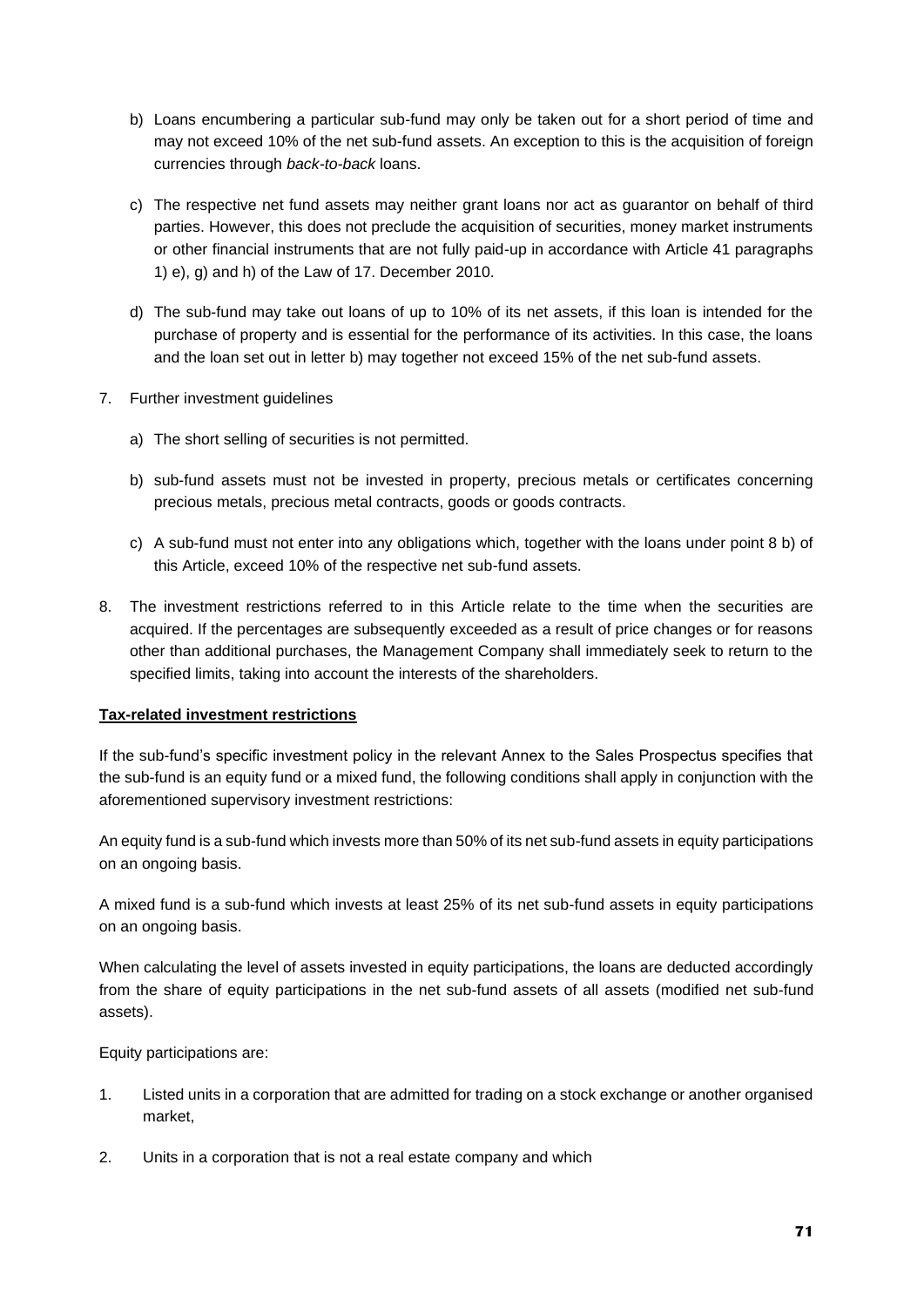- a) is domiciled in a member state of the European Union or in another state party to the Agreement on the European Economic Area where it is subject to and not exempt from corporation tax, or
- b) is resident in a third country where it is subject to and not exempt from corporation tax of at least 15%,
- 3. Investment units in equity funds which invest more than 50% of their modified net sub-fund assets or more than 50% of their active assets in the aforementioned units in corporations amounting to 51% of their value according to their investment conditions; if an equity fund stipulates a percentage that is higher than 51% of its value in its investment conditions, the investment unit at the level of this higher percentage shall be deemed as the equity participation by way of derogation
- 4. Investment units in balanced funds which invest at least 25% of their modified net sub-fund assets or at least 25% of their active assets in the aforementioned units in corporations amounting to 25% of their value according to their investment conditions; if a balanced fund stipulates a percentage that is higher than 25% of its value in its investment conditions, the investment unit at the level of this higher percentage shall be deemed as the equity participation by way of derogation or
- 5. Units in other investment funds which perform a valuation at least once a week in the amount of the ratio of their value published on the valuation day at which they actually invest in the aforementioned units in corporations. Duration, merger and liquidation of the Investment Company

## **II. Duration, merger and liquidation of the Investment Company or of one or several sub-funds**

### **Article 5 Duration of the Investment Company**

The Investment Company has been set up for an indefinite period.

#### **Article 6 Merger of the Investment Company or of one or several sub-funds**

1. The Investment Company may determine on the basis of a resolution of the general meeting that the Investment Company shall be transferred to another UCITS managed by the same Management Company or managed by another management company in accordance with the following conditions.

The general meeting also votes on the general merger plan. The decisions of the general meeting concerning a merger require at least a simple majority of the votes of those shareholders present or represented. In the case of mergers whereby the investment company taken over ceases to exist as a result of the merger, the effectiveness of the merger must be contained in a notarised deed.

2. A sub-fund of the Investment Company may, pursuant to a decision of the Board of Directors of the Investment Company, be merged into another sub-fund of the Investment Company or another UCITS or a sub-fund of another UCITS.

In cases in which a sub-fund is merged with a sub-fund of a *fonds commun de placement*, this decision shall only be binding on those shareholders who have expressed their agreement to the merger.

3. The mergers stated in points 1 and 2 above may be decided in particular in the following cases: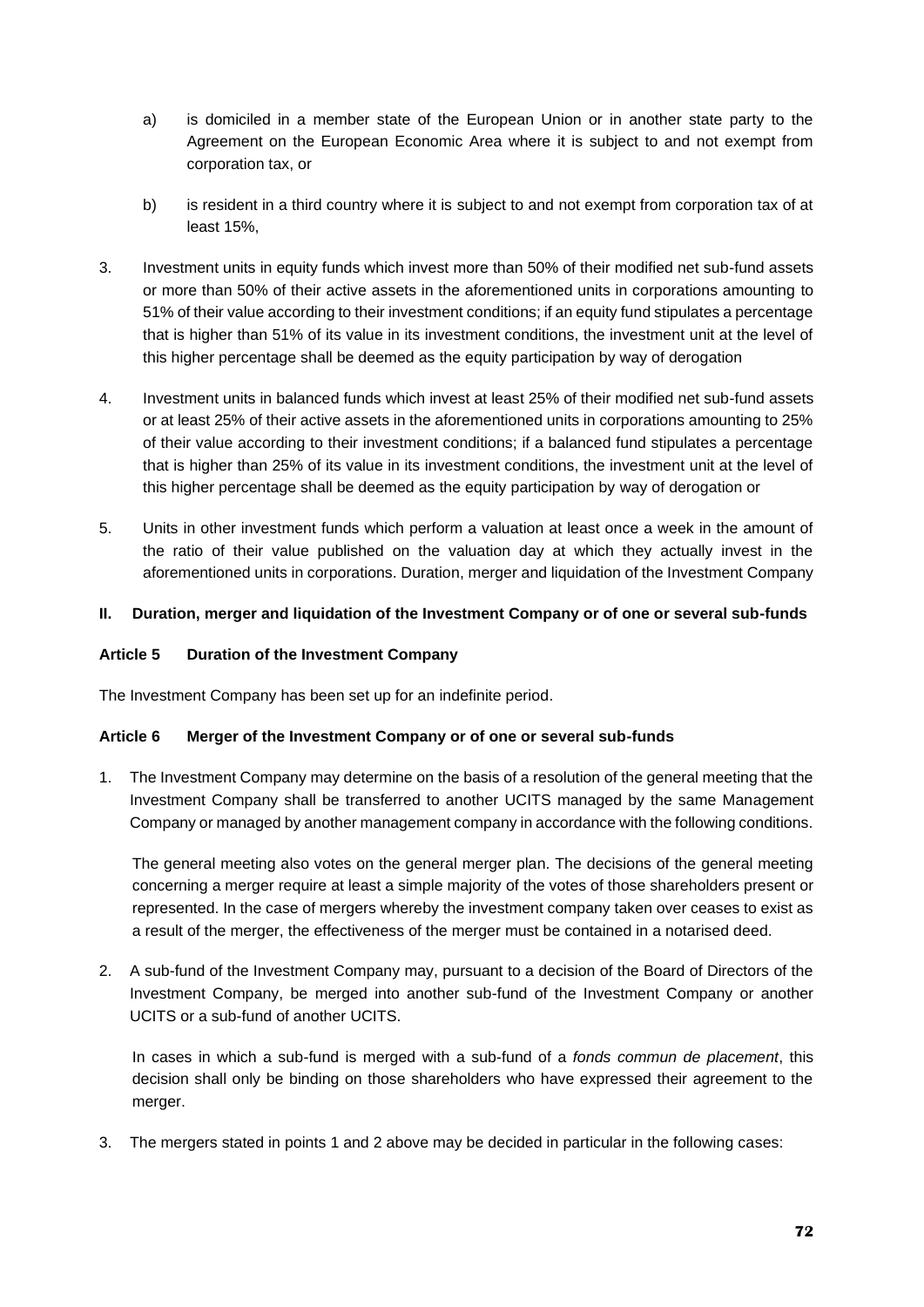- in so far as the net fund assets or net assets of the sub-fund on a valuation day have fallen below an amount which appears to be a minimum amount for the purpose of managing the Fund or sub-fund in a manner which makes commercial sense. The Management Company has set this amount at EUR 5 million.
- If, due to a significant change in the economic or political climate or for reasons of economic profitability, it does not appear to make economic sense to manage the Fund or sub-fund.
- 4. The Board of Directors of the Investment Company may decide to absorb another fund or sub-fund managed by the same or by another management company into the Investment Company or another sub-fund of the Investment Company.
- 5. Mergers are possible between two Luxembourg funds or sub-funds (domestic merger) or between funds or sub-funds that are based in two different Member States (cross-border merger).
- 6. A merger may only be implemented if the investment policy of the Investment Company or fund/subfund to be absorbed does not contradict the investment policy of the absorbing UCITS.
- 7. The merger is carried out in the form of the dissolution of the fund or sub-fund to be merged and at the same time the takeover of all assets by the acquiring fund or sub-fund. Investors in the acquired fund shall receive units of the acquiring fund, the number of which shall be based on the net asset ratio of the respective fund at the time of the merger and, where applicable, with a settlement for fractions.
- 8. Both the absorbing fund or sub-fund and the absorbed fund or sub-fund will inform investors in an appropriate manner of the planned merger via publication in a Luxembourg daily newspaper and as required by the regulations of the respective countries of distribution of the absorbing or absorbed fund or sub-fund.
- 9. The investors in the absorbing and the absorbed fund or sub-fund have the right, within 30 days and at no additional charge, to request the redemption of all or part of their units at the current net asset value or, if possible, the exchange for units of another fund with a similar investment policy that is managed by the same Management Company or by another company with which the Management Company is linked by common management or control or by a substantial direct or indirect holding. This right becomes effective from the date on which the unitholders of the absorbed and of the absorbing fund have been informed of the planned merger, and it expires five working days before the date of calculation of the conversion ratio.
- 10. In the case of a merger between two or more funds or sub-funds, the funds or sub-funds in question may temporarily suspend the subscription, redemption or conversion of units if such suspension is justified for reasons of protection of the unitholders.
- 11. Implementation of the merger will be audited and confirmed by an independent auditor. A copy of the auditor's report will be made available at no charge to the investors in the absorbing and the absorbed fund or sub-fund and the respective supervisory authority.
- 12. The provisions of points 3-11 above also apply to the merger of two sub-funds with the Investment Company.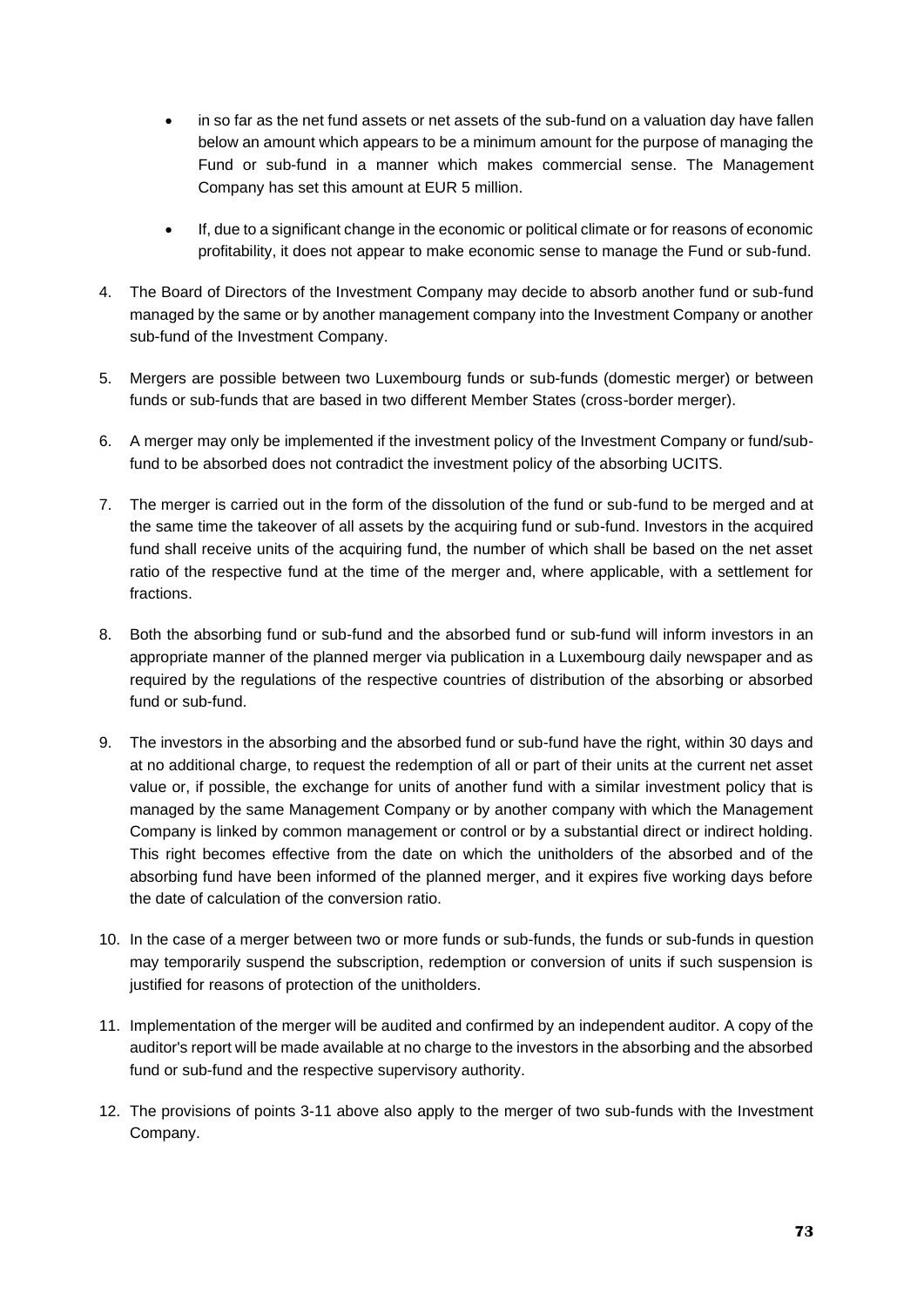## **Article 7 Liquidation of the Investment Company or of one or several sub-funds**

1. The Investment Company may be liquidated pursuant to a decision of the general meeting. This decision shall be subject to compliance with the legal provisions specified for the amendment of Articles of Association.

However, if the assets of the Investment Company fall to below two-thirds of the minimum capital, the Board of Directors of the Investment Company is required to convene a general meeting and to propose the liquidation of the Investment Company to this meeting. Liquidation shall be approved by a simple majority of shares present and/or represented.

If the assets of the Investment Company fall to below one quarter of the minimum capital, the Board of Directors of the Investment Company is also required to convene a general meeting and to propose the liquidation of the Investment Company to this meeting. Liquidation in this case shall be approved by a majority of 25% of shares present and/or represented at the general meeting.

General meetings will be convened within 40 days of discovery of the fact that the Investment Company's assets have fallen to below two-thirds or one-quarter of the minimum capital.

The decision of the general meeting to liquidate the Investment Company will be published pursuant to the applicable legislative provisions.

On the basis of a decision by the Board of Directors of the Investment Company, a sub-fund of the Investment Company may be liquidated. A liquidation decision may be made in particular in the following cases:

- if the net sub-fund assets on a valuation day have fallen below an amount which is deemed to be a minimum amount for the purpose of managing the sub-fund in a manner which is commercially viable. The Investment Company has set this amount at EUR 5 million.
- if, due to a significant change in the commercial or political environment or for reasons of commercial profitability, it is not deemed to be commercially viable to continue to operate the sub-fund.
- 2. Unless otherwise decided by the Board of Directors, the Investment Company or a sub-fund shall cease to issue, redeem or exchange shares in the Investment Company from the date of the liquidation decision until the liquidation is implemented. The redemption of shares will continue to be possible if the equal treatment of the shareholders is ensured.
- 3. Any net liquidation proceeds that are not claimed by investors by the completion of the liquidation process will be forwarded by the Depositary Bank after the completion of the liquidation process to the *Caisse des Consignations* in the Grand Duchy of Luxembourg on behalf of the entitled shareholders. These sums will be forfeited if they are not claimed within the statutory period.

### **III. Sub-funds and duration of one or several sub-funds**

### **Article 8 The sub-funds**

1. The Investment Company consists of one or several sub-funds. The Board of Directors is entitled to launch further sub-funds at any time. In this case the Sales Prospectus shall be amended accordingly.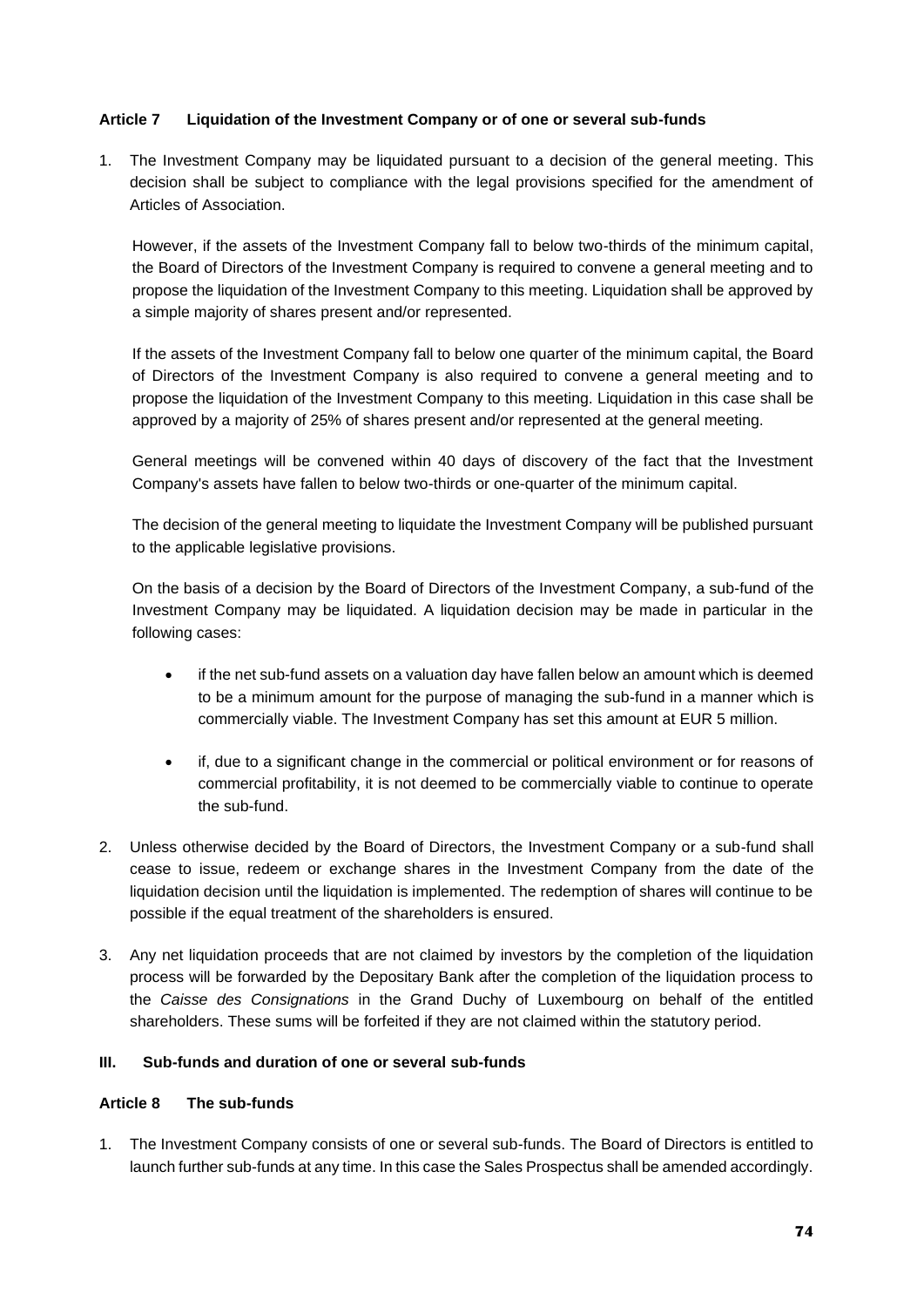2. Each of the sub-funds is considered an independent fund with regard to the legal relationships of the shareholders amongst each other. The rights and obligations of the shareholders of a sub-fund are entirely separate to the rights and obligations of shareholders of the other sub-funds. Each individual sub-fund shall only be liable for claims of third parties that relate to that specific sub-fund.

## **Article 9 Duration of the individual sub-funds**

The sub-funds may be set up for specified or unspecified periods. Details on the duration of each subfund are contained in the respective Annexes to the Sales Prospectus.

## **IV. Capital and shares**

## **Article 10 Capital**

The capital of the Investment Company corresponds at all times to the total of the net sub-fund assets of all the Investment Company's sub-funds ("net assets of the company") pursuant to Article 12(4) of these Articles of Association, and is represented by fully paid-up shares of no par value.

The initial capital of the Investment Company on formation amounts to EUR 31,000 divided into 310 shares of no par value.

Pursuant to the law of the Grand Duchy of Luxembourg, the minimum capital of the Investment Company must be the equivalent of EUR 1,250,000 and this must be attained within a period of six months after approval of the Investment Company by the Luxembourg supervisory authorities. The basis for this will be the net assets of the company.

## **Article 11 Shares**

- 1. Shares are shares in the respective sub-fund. Shares shall be issued in the denominations determined by the Investment Company. Fund shares shall be issued in the certificates and denominations stated in the Annex. Registered shares shall be documented by the registrar and transfer agent in the share register kept for the Investment Company. Confirmation of entry in the share register shall be sent to the shareholders at the address specified in the share register or by any other accepted means of communication. All disclosures and notifications to shareholders by the Investment Company shall be sent to this address or by any other accepted means of communication. Investors are not entitled to the delivery of physical certificates. Details of the type of shares issued by each sub-fund are contained in the corresponding Annex to this Sales Prospectus.
- 2. In order to ensure the smooth transfer of shares, an application will be made for the shares to be held in collective custody.
- 3. The Board of Directors is authorised to issue an unlimited number of fully paid-up shares at any time, without the need to grant existing shareholders a preferential right of subscription to newly issued shares.
- 4. All shares in a sub-fund fundamentally have the same rights unless the Board of Directors decides to issue different classes of share within the same sub-fund pursuant to the following subparagraph of this Article.
- 5. The Board of Directors may decide from time to time to have two or more share classes within one sub-fund. The share classes may have different characteristics and rights in terms of the use of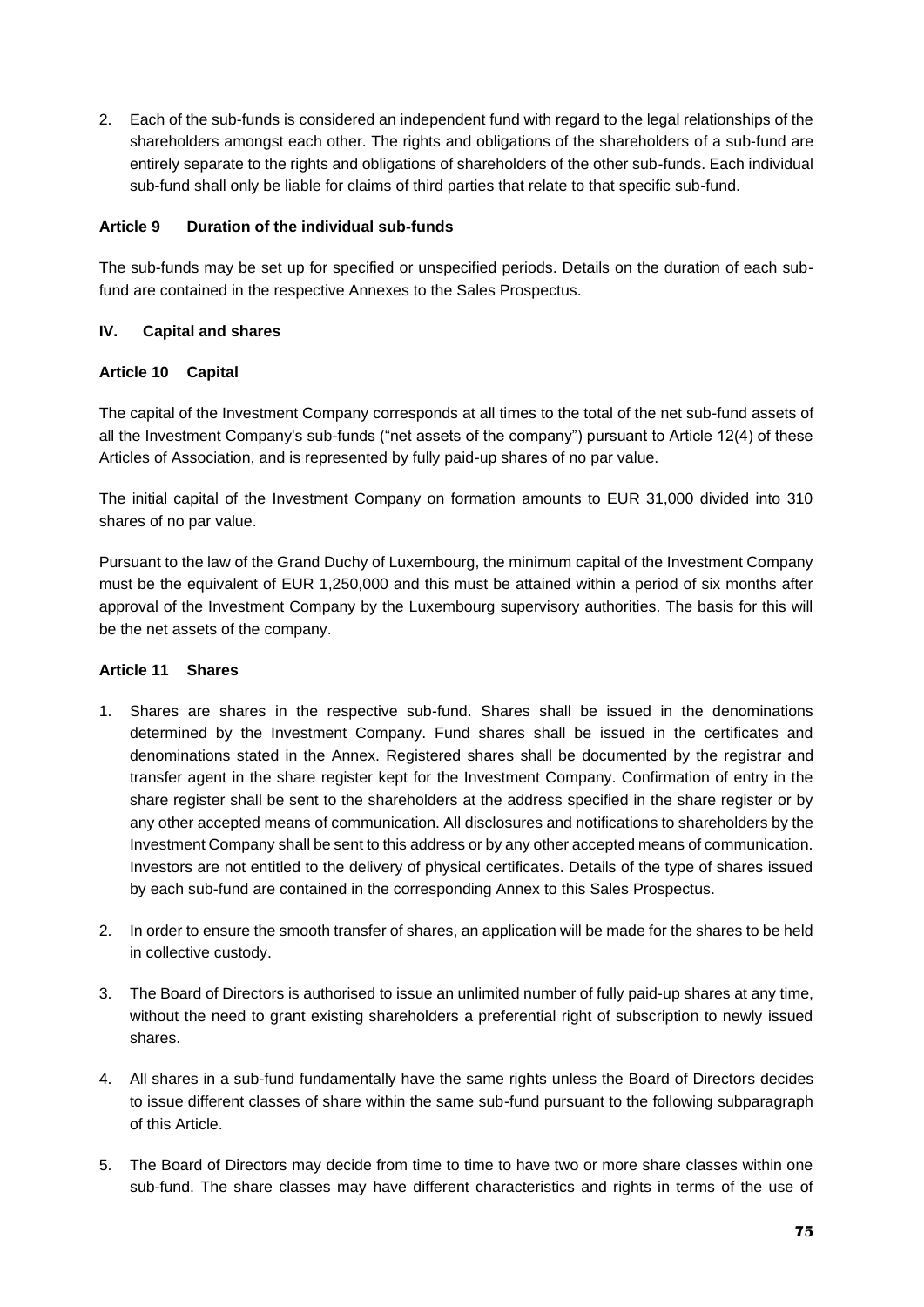income, fee structure or other specific characteristics and rights. From the date of issue, all shares entitle the holder to participate equally in income, share price gains and liquidation proceeds in their particular share category. If share classes are formed for a particular sub-fund, details of the specific characteristics or rights for each share class are contained in the corresponding Annex to the Sales Prospectus.

6. By decision of the Board of Directors of the Investment Company, share classes in the Fund may be subject to a share split.

## **Article 12 Calculation of the net asset value per share**

- 1. The net assets of the Investment Company are shown in US-Dollar (USD) ("reference currency").
- 2. The value of a share ("net asset value per share") is denominated in the currency laid down in the relevant Annex to the Sales Prospectus ("sub-fund currency"), unless any other currency is stipulated for any other share classes in the relevant Annex to the Sales Prospectus ("share class currency").
- 3. The net asset value per share and the issue, redemption and exchange price per share for each subfund are determined on each full Business Day (Valuation Day) and are calculated on the following Business Day (Calculation Date).The Board of Directors may decide to apply different regulations to individual sub-funds, but the net asset value per share must be calculated at least twice each month.
- 4. Insofar as information on the situation of the net assets of the company must be specified in the annual or semi-annual reports and/or other financial statistics pursuant to the applicable legislative provisions or in accordance with the conditions of these Articles of Association, the value of the assets of each sub-fund will be converted to the reference currency. The net sub-fund assets will be calculated according to the following principles:
	- a) Transferable securities, money market instruments, derivative financial instruments (derivatives) and other assets officially listed on a stock exchange are valued at the latest available trade price which provides a reliable valuation on the trading day preceding the valuation day.

The Management Company may stipulate for individual sub-funds that transferable securities, money market instruments, derivative financial instruments (derivatives) and other assets officially listed on a securities exchange are valued at the latest available closing price which provides a reliable valuation. Details on this can be found in the Annexes to the relevant subfunds.

If transferable securities, money market instruments, derivative financial instruments (derivatives) and other assets are officially listed on several stock exchanges, the one with the highest liquidity shall be decisive

b) Transferable securities, money market instruments, derivative financial instruments (derivatives) and other assets which are not officially listed on a securities exchange (or whose stock exchange rate is not deemed representative, e.g. due to lack of liquidity) but which are traded on another regulated market, shall be valued at a price no less than the bid price and no more than the offer price of the trading day preceding the valuation day, and which the Management Company considers in good faith to be the best possible price at which the transferable securities, money market instruments, derivative financial instruments (derivatives) and other investments can be sold.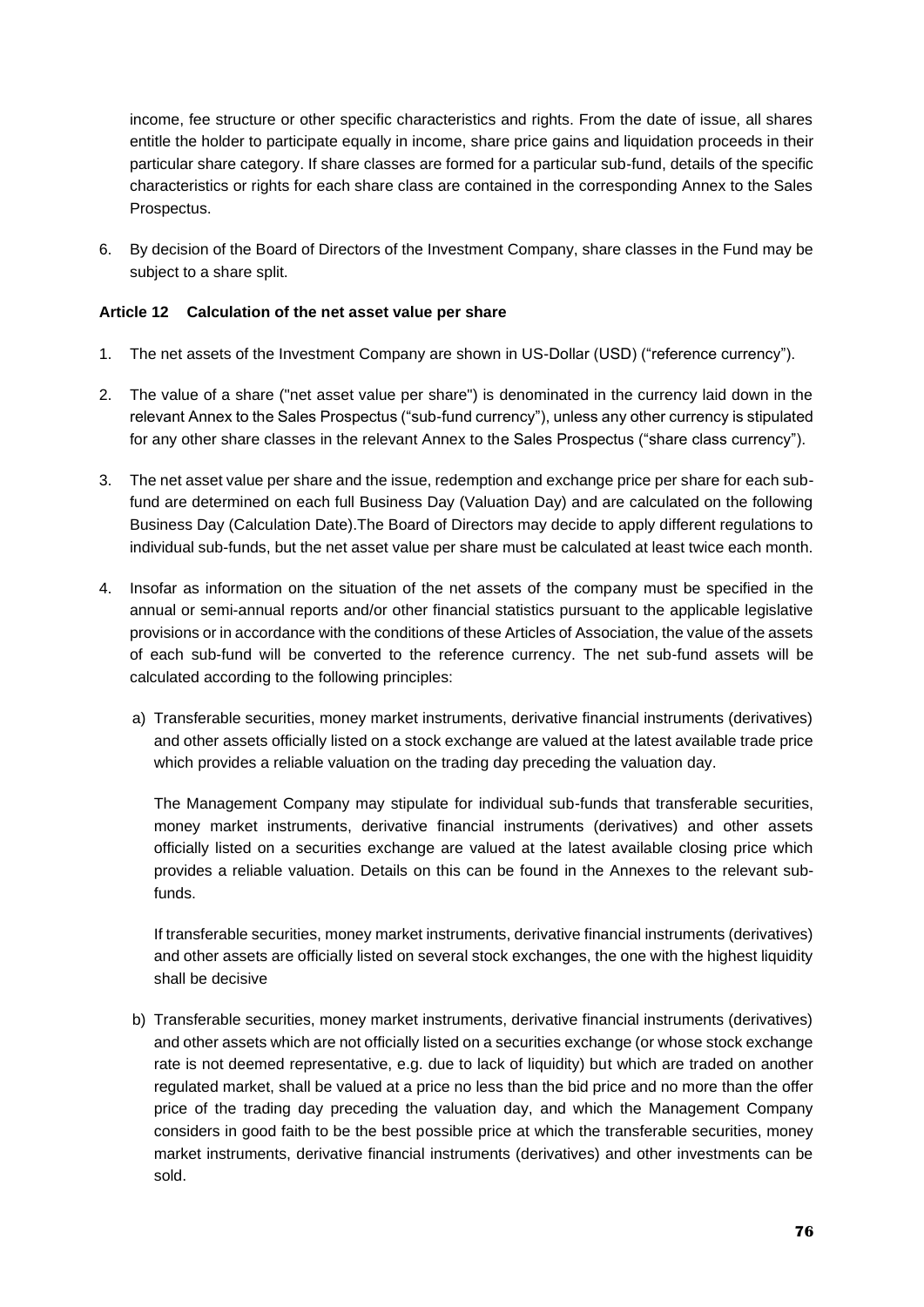The Management Company may, on behalf of individual sub-funds, determine that transferable securities, money market instruments, derivative financial instruments (derivatives) and other assets which are not officially listed on a securities exchange (or whose stock exchange rate is not deemed representative, e.g. due to lack of liquidity) but which are traded on another regulated market, shall be valued at the latest available price there, and which the Management Company considers in good faith to be the best possible price at which the transferable securities, money market instruments, derivative financial instruments (derivatives) and other investments can be sold. Details on this can be found in the Annexes to the relevant sub-funds.

- c) OTC derivatives shall be evaluated on a daily basis using a method to be determined and validated by the investment company in good faith on the basis of the sale value that is likely attainable and using generally accepted valuation models which can be verified by an auditor.
- d) UCITS and UCIs are valuated at the most recently established and available redemption price. In the event that the redemption of the investment units is suspended, or no redemption prices are established, these units together with all other assets will be valued at their appropriate market value, as determined in good faith by the Management Company and in accordance with generally accepted valuation standards approved by the auditors.
- e) If the respective prices are not fair market prices and if no prices are set for securities other than those listed under paragraphs a) and b), these securities and the other legally permissible assets will be valued at the current trading value, which will be established in good faith by the Investment Company on the basis of the sale value that is in all probability achievable.
- f) Liquid funds are valued at their nominal value plus interest.
- g) Amounts due (e.g. deferred interest claims and liabilities) shall, in principle, be rated at their par value.
- h) The market value of securities and other investments which are denominated in a currency other than the currency of the relevant sub-fund shall be converted into the currency of the sub-fund at the last mean rate of exchange. Gains and losses from foreign exchange transactions will on each occasion be added or subtracted.

The Management Company may stipulate for individual sub-funds that the transferable securities, money market instruments, derivative financial instruments (derivatives) and other assets denominated in a currency other than that of the sub-fund shall be converted into the sub-fund currency at the exchange rate of the trading day. Profits and losses from foreign exchange transactions shall, on each occasion, be added or subtracted. Details on this can be found in the Annexes to the relevant sub-funds.

Any distributions paid out to sub-fund shareholders will be deducted from the net assets of the sub-fund.

5. The net asset value per share is calculated separately for each sub-fund pursuant to the aforementioned criteria. However, if there are different share classes within a sub-fund, the net asset value per share will be calculated separately for each share class within this fund pursuant to the aforementioned criteria. The composition and allocation of assets always occurs separately for each sub-fund.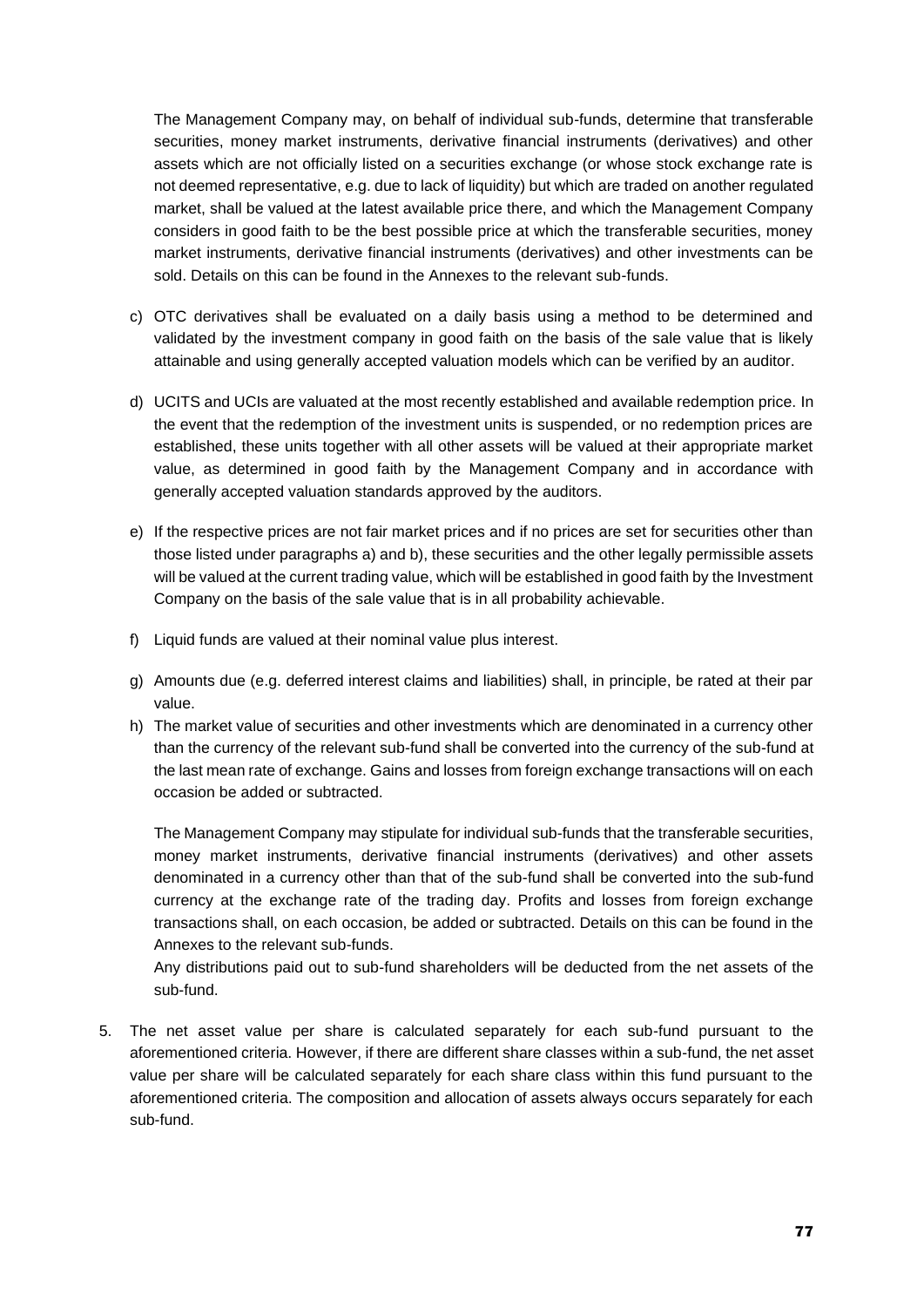### **Article 13 Suspension of the calculation of the net asset value per share**

- 1. The Management Company is authorised to temporarily suspend calculation of the net asset value per share if and as long as circumstances exist necessitating the suspension of calculations and if the suspension is in the interests of the shareholders, in particular:
	- a) when a stock exchange or another regulated market on which a significant number of the assets are quoted or traded is closed for reasons other than a normal statutory or bank holiday or when trading on this stock exchange or regulated market is suspended or restricted;
	- b) in emergency situations in which the Investment Company cannot freely access of the assets of a sub-fund or in which it is impossible to transfer the transaction value of investment purchases or sales freely or when the net asset value per share cannot be properly calculated.
	- c) if disruptions in the communications network, or any other reason, make it impossible to calculate the value of a considerable part of the net assets either quickly or sufficiently.

The issue, redemption and exchange of shares shall also be suspended whilst the calculation of the net asset value per share is temporarily suspended. The temporary suspension of the calculation of the net asset value per share of the shares within a sub-fund shall not lead to the temporary suspension of other sub-funds that are not affected by that event.

- 2. Shareholders who have placed a subscription, redemption or exchange order shall be immediately informed of the discontinuation of the calculation of the net asset value per share.
- 3. Subscription, redemption and exchange orders shall be automatically forfeited if the calculation of the net asset value is suspended. The shareholders or potential shareholders will be informed that after the resumption of the calculation of the net asset value the subscription, redemption or exchange orders must be resubmitted.

#### **Article 14 Issue of shares**

1. Shares in any new class of shares in any sub-fund are always issued on an initial issue date or within an initial issue period at a set initial issue price, plus a front-load fee (if any), in the manner described in the respective sub-fund Annex to the Sales Prospectus. Shares in any class of shares already launched in any sub-fund shall be issued at the net asset value per share as defined in article 12 above, plus a front-load fee (if any), in the manner described in both the section "Issue of shares" and in the respective sub-fund Annex to the Sales Prospectus.

The issue price can be increased by fees or other encumbrances in particular countries where the Fund is on sale.

2. Subscription orders for the acquisition of registered shares may be submitted to the Management Company and any sales agent. The receiving agents are obliged to immediately forward all subscription orders to the registrar and transfer agent. Receipt by the registrar and transfer agent ("reference agent") is decisive. This agent accepts the subscription orders on behalf of the Management Company.

If the transaction value of the subscribed shares is not made available to the registrar and transfer agent at the time of receipt of the completed subscription application, the subscription application shall be regarded as having been received by the registrar and transfer agent on the date on which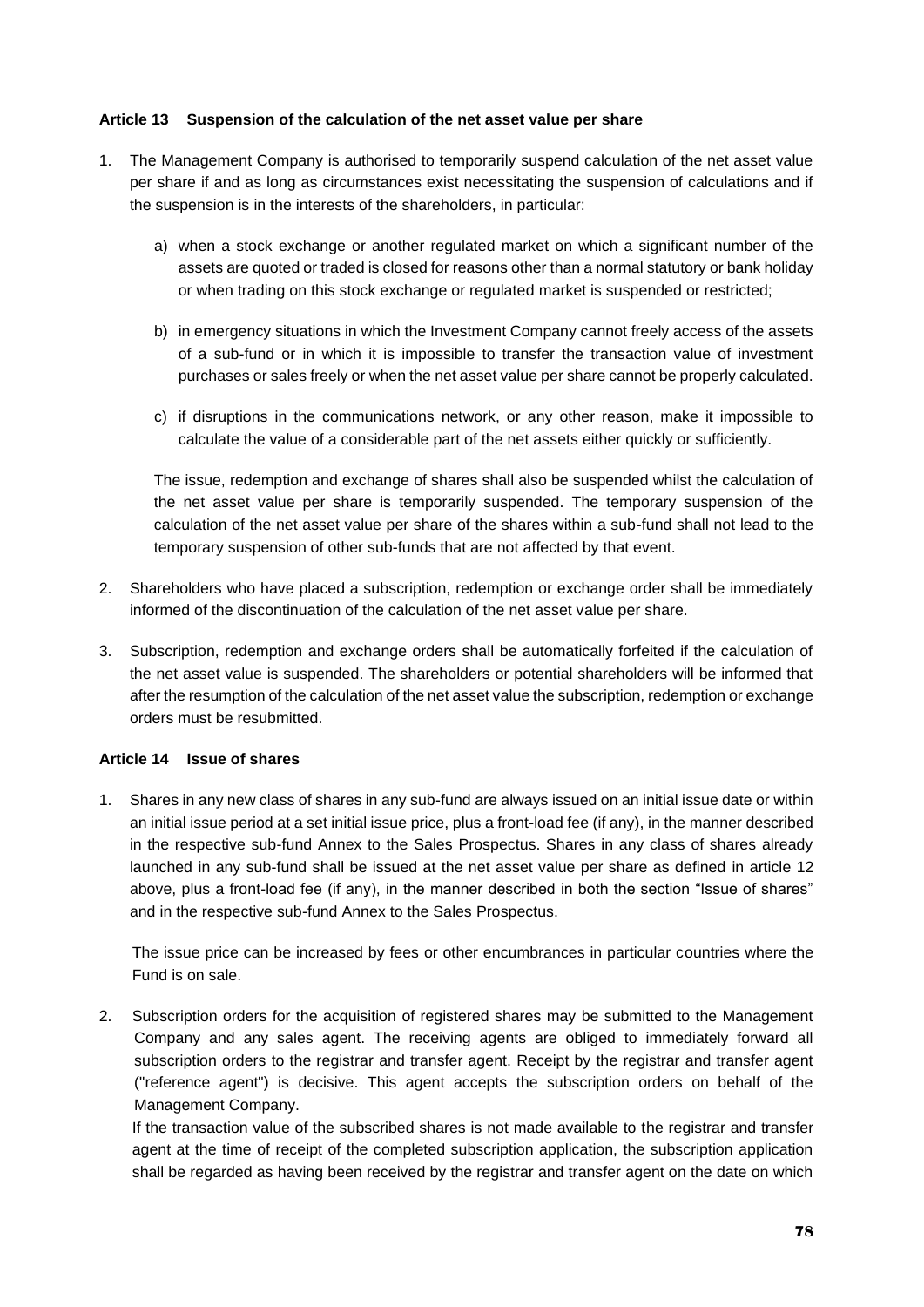the transaction value of the subscribed shares is made available and/or the subscription certificate is submitted properly.

If the transaction value is deducted from the Fund's assets, in particular due to the cancellation of a payment instruction, the non-clearance of funds or for other reasons, the Management Company shall recall the respective shares in the interests of the Fund. Any differences arising from the recall of shares that have a negative effect on the fund assets must be borne by the applicant.

3. The circumstances under which the issue of shares may be suspended are specified in Article 15 of the Articles of Association.

# **Article 15 Restriction and suspension of the issue of shares**

- 1. The Management Company may at any time at its discretion and without stating reasons reject a subscription application or temporarily restrict or suspend, or permanently discontinue the issue of shares, or unilaterally decide to buy back shares in return for payment of the redemption price, if this is deemed to be in the interests of the shareholders, in the interest of the public, for the protection of the Investment Company, for the protection of the respective sub-fund or for the protection of the shareholders, particularly in cases where:
	- 1. there is a suspicion that the respective shareholder shall, on acquiring the shares, engage in market timing, late trading or other market techniques that could be harmful to all the investors,
	- 2. the investor does not fulfil the conditions to acquire the shares, or
	- 3. the shares are marketed in a country where the respective sub-fund is not permitted to be sold or are acquired by persons (e.g. US citizens) who are not permitted to acquire the shares.
- 2. In such event, the registrar and transfer agent or the Depositary Bank shall immediately repay any payments received on subscription orders not already executed.
- 3. The issue of shares shall be temporarily suspended in particular if the calculation of the net asset value per share is suspended.

### **Article 16 Redemption and exchange of shares**

1. The shareholders are entitled at all times to apply for the redemption of their shares at the net asset value per share, if applicable less a redemption charge ("redemption price"), in accordance with Article 12(4) of the Articles of Association and section "Redemption and exchange of shares" of the Sales Prospectus. Shares will only be redeemed on a Valuation Day. If a redemption fee is payable, the maximum amount of this redemption fee for each sub-fund is contained in the relevant Annex to this Sales Prospectus.

In certain countries the redemption price may be reduced by local taxes and other charges. The corresponding share lapses upon payment of the redemption price.

2. Payment of the redemption price and any other payments to the shareholders shall be made via the Depositary Bank or the paying agents. The Depositary Bank shall only be required to make a payment, insofar as there are no legal provisions, such as exchange control regulations, or other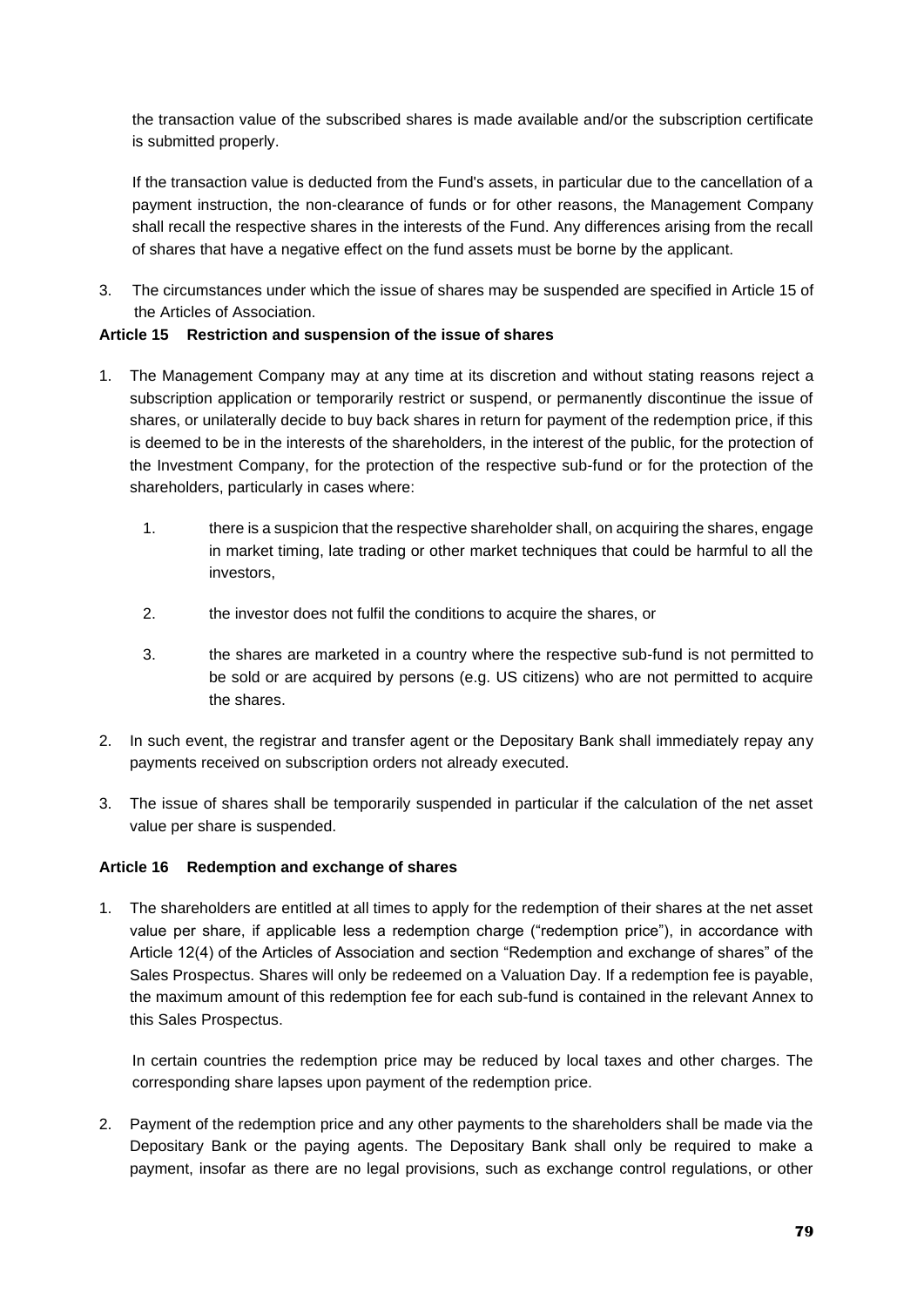circumstances beyond the Depositary Bank's control forbidding the transfer of the redemption price to the country of the applicant.

The Management Company may repurchase shares unilaterally against payment of the redemption price, insofar as this is in the interests of or in order to protect the shareholders, the Investment Company or one or more sub-funds, particularly in cases where:

- a. there is a suspicion that the respective shareholder shall, on acquiring the shares, engage in market timing, late trading or other market techniques that could be harmful to all the investors,
- b. the investor does not fulfil the conditions to acquire the shares, or
- c. the shares are marketed in a country where the respective sub-fund is not permitted to be sold or are acquired by persons (e.g. US citizens) who are not permitted to acquire the shares.
- 3. The exchange of all or some shares for shares in another sub-fund shall take place on the basis of the net asset value per share of the relevant sub-fund, taking into account an exchange fee, which is payable to the sales agent and which is set at a maximum of 1% of the net asset value per share of the shares to be subscribed, but must total at least the difference between the front-end load of the sub-fund of the shares to be exchanged and the front-end load of the sub-fund into whose shares the exchange is made. If it is not possible to exchange shares or if no exchange fee is payable, this shall be stated in the corresponding Annex to the Sales Prospectus for the sub-fund in question.

If different classes of shares are offered within a sub-fund and unless otherwise stated in the Annex specific to the sub-fund in the Sales Prospectus, it is also possible to exchange shares of one share class into shares of another share class within the sub-fund. In this case, no exchange fee is charged.

The Management Company may reject an order for the exchange of shares within a particular sub-fund or share class, if this is deemed in the interests of the Investment Company or the subfund or in the interests of the shareholders. This applies in particular if:

- a. there is a suspicion that the respective shareholder shall, on acquiring the shares, engage in market timing, late trading or other market techniques that could be harmful to the shareholders as a whole,
- b. the shareholder does not fulfil the conditions for acquiring shares, or
- c. the shares are distributed in a country where the respective sub-fund and/or share class is not authorised for distribution or they are acquired by persons (e.g. US citizens) who are not permitted to acquire the shares.
- 4. Complete applications for the redemption or exchange of registered shares may be submitted to the Management Company, the Depositary Bank, registrar and transfer agent and the paying agents.
- 5. The receiving agents are required to forward the redemption applications or exchange instructions to the Registrar and Transfer Agent immediately. Receipt by the Registrar and Transfer Agent is decisive.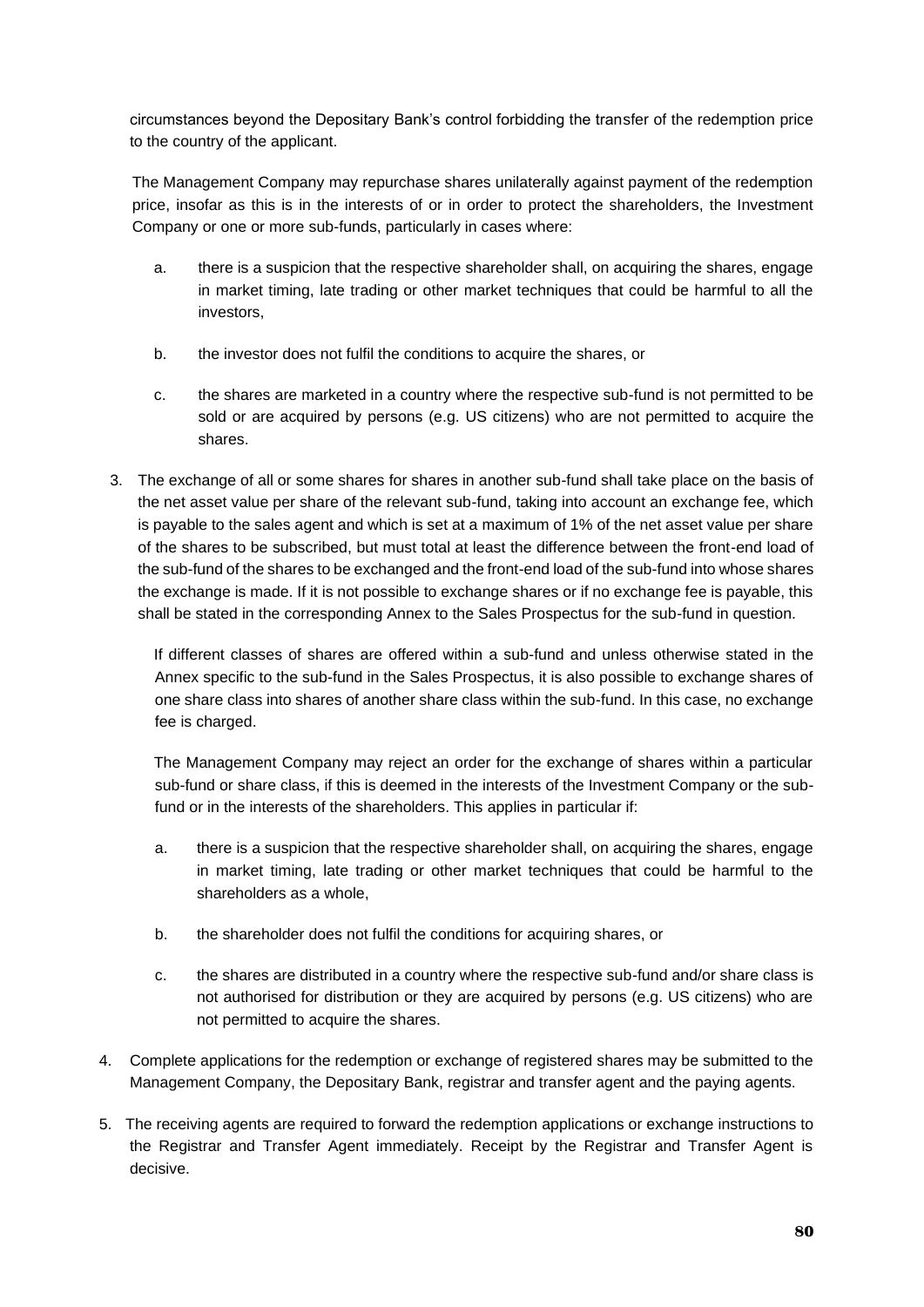An application for the redemption or exchange of registered shares shall only be deemed complete if it contains the name and address of the shareholder, the number and/or transaction value of the shares to be redeemed and/or exchanged, the name of the sub-fund and the signature of the shareholder.

Any fractional amounts resulting from an exchange of shares will be paid out by the Registrar- and Transfer Agent.

- 6. The Management Company is authorised to temporarily suspend the redemption of shares due to the suspension of the calculation of the net asset value.
- 7. Subject to prior approval by the Depositary Bank and while preserving the interests of the shareholders, the Investment Company is entitled to defer significant volumes of redemptions until corresponding assets of the sub-fund are sold without delay. In this case, the redemption shall occur at the redemption price then valid. The same shall apply to applications to exchange shares. The Investment Company shall, however, ensure that the sub-fund assets have sufficient liquid funds so that the redemption or exchange of shares may take place immediately upon application from investors under normal circumstances. The Investment Company may limit the principle of the free redemption of shares or specify the redemption possibilities more specifically, for example, by applying a redemption fee and setting a minimum amount that the shareholders of the sub-fund must hold.

## **V. General meeting**

## **Article 17 Rights of the general meeting**

A properly convened general meeting represents all the shareholders of the Investment Company. The general meeting has the authority to initiate and confirm all dealings of the Investment Company. The resolutions of the general meeting are binding on all shareholders, insofar as these resolutions are in accordance with the law of the Grand Duchy of Luxembourg and these Articles of Association, in particular insofar as they do not interfere with the rights of the separate meetings of shareholders of a particular share class.

### **Article 18 Convening of meetings**

1. Pursuant to Luxembourg law, the annual general meeting will be held in Luxembourg at the address, at such date and time which will be specified in the notice convening the meeting, within six (6) months of the end of each financial year of the Investment Company.

The annual general meeting may be held abroad if the Board of Directors deems fit as a result of extraordinary circumstances. A resolution of this kind by the Board of Directors may not be contested.

- 2. Pursuant to the applicable legislative provisions, the shareholders may also be called to a meeting convened by the Board of Directors. A meeting may also be convened at the request of shareholders representing at least one-tenth of the assets of the Investment Company.
- 3. The agenda will be prepared by the Board of Directors, except in cases in which the general meeting is convened on the basis of a written application by the shareholders; in this case the Board of Directors may prepare an additional agenda.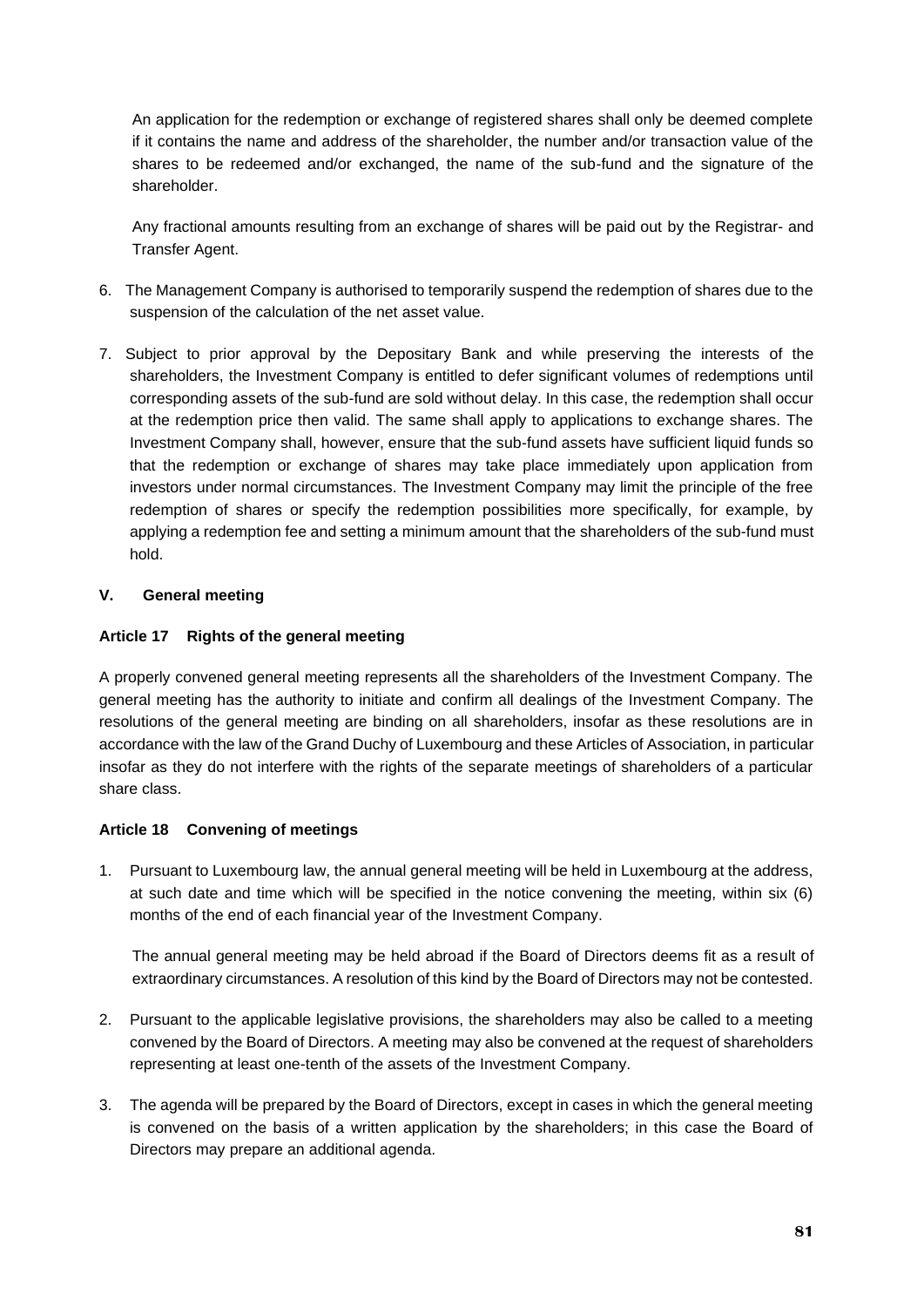- 4. Extraordinary general meetings of shareholders will be held at the time and place specified in the notice of the extraordinary general meeting.
- 5. The conditions specified in subparagraphs 2 to 4 above shall apply accordingly for separate meetings of shareholders convened for the shareholders of one or several sub-funds or share classes.
- 6. If all shares are in registered form and if no publications are required by law, notices to shareholders may be mailed by registered mail, or in any manner as set forth in applicable law. If so permitted by law, the convening notice may be sent to a shareholder by any other means of communication having been individually accepted by such shareholder. The alternative means of communication are email, ordinary letter, courier services or any other means permitted by law.

Any shareholder having accepted emails as an alternative means of convening shall provide his email address to the Investment Company no later than fifteen (15) days before the date of the general meeting.

A shareholder who has not communicated his email address to the Investment Company shall be deemed to have rejected any convening means other than the registered letter, the ordinary letter and the courier service. Any shareholder may change its address or its email address or revoke its consent to alternative means of convening provided that its revocation or its new contact details are received by the Investment Company no later than fifteen (30) days before the general meeting. The Board of Directors is authorised to ask for confirmation of such new contact details by sending a registered letter or an email, as appropriate, to this new address or email address. If the shareholder fails to confirm his new contact details, the Board of Directors shall be authorised to send any subsequent notice to the previous contact details.

The Board of Directors is free to determine the most appropriate means for convening shareholders to a shareholders' meeting and may decide on a case by case basis, depending on the means of communication individually accepted by each shareholder. The Board of Directors may, for the same general meeting, convene shareholders to the general meeting by email as regards those shareholders that have provided their email address in time and the other shareholders by letter or courier service, if such means have been accepted by them.

If all the shareholders are present or represented and consider themselves as being duly convened and informed of the agenda, the general meeting may take place without notice of meeting.

Under the conditions set forth in Luxembourg laws or regulations, the notice of any general meeting of shareholders may also provide that the quorum and the majority of such general meeting shall be determined by reference to the shares issued and outstanding at midnight on the fifth day preceding the day on which such meeting of shareholders will be held (the "Record Date"), whereas the right of a shareholder to attend a general meeting of shareholders and to exercise the voting rights to his/its/her shares shall be determined by reference to the shares held by this shareholder as at the Record Date.

## **Article 19 Quorum and voting**

The proceedings of the general meeting or the separate general meeting or one or several sub-funds or share class(es) must meet the legal requirements.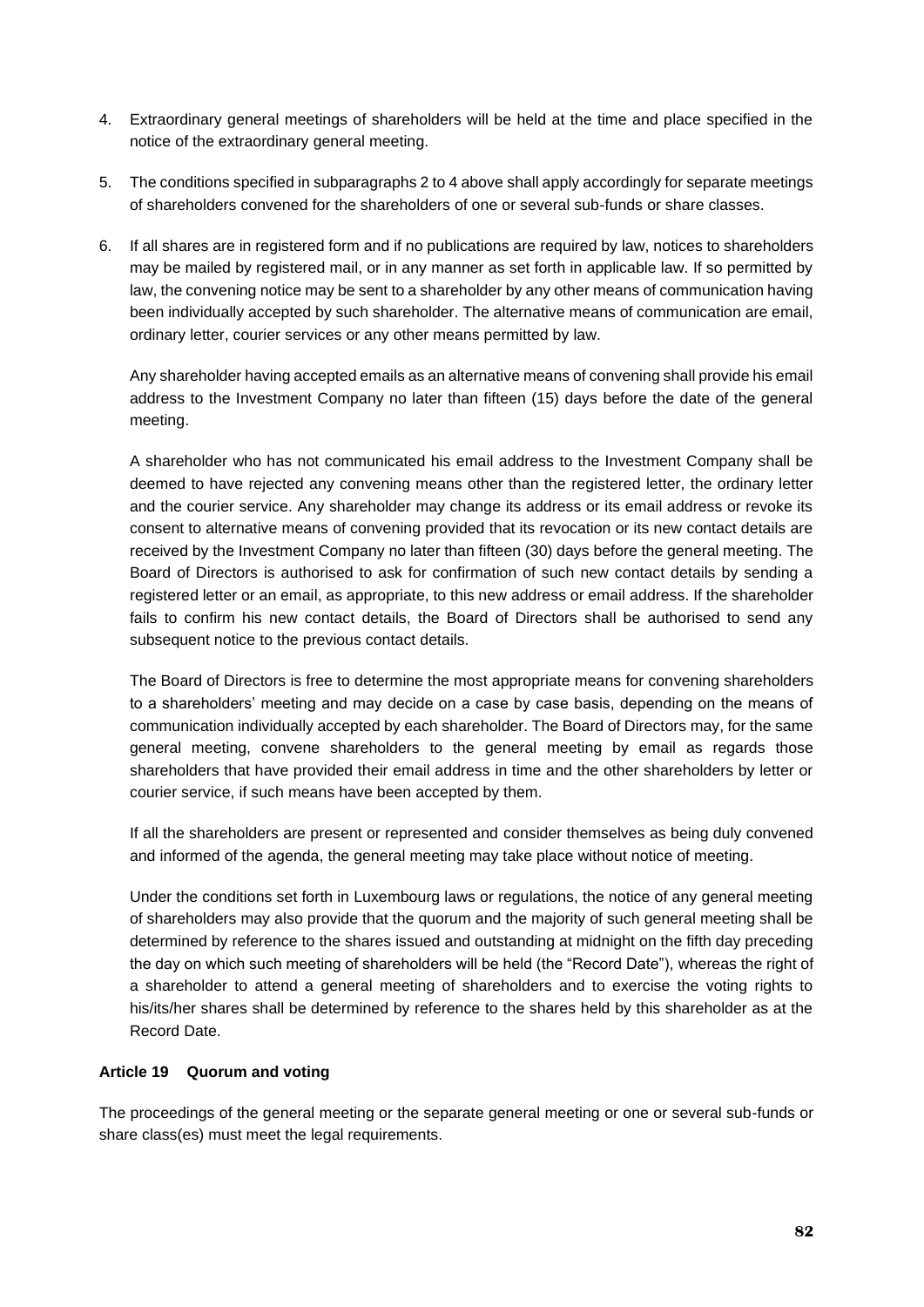In principle, all shareholders are entitled to participate in the general meetings of shareholders. All shareholders may be represented at the meeting by appointing another person as an authorised representative in writing.

With meetings of shareholders convened for individual sub-funds or share classes, which may only pass resolutions concerning the relevant sub-fund or share class, only those shareholders who hold shares of the corresponding sub-fund or share class may participate. The Board of Directors may allow shareholders to attend general meetings through a video conferencing facility or other communications methods if these methods enable the shareholders to be identified and to effectively participate in the general meeting uninterrupted.

All shareholders and shareholders' representatives must sign the attendance register drawn up by the Board of Directors before entering the general meeting of shareholders.

The Board of Directors may set other conditions (e.g. the blocking of shares held in a securities account by the shareholder, presentation of a certificate of blocking, presentation of power of attorney), which are to be filled out by the shareholders in order to participate in the general meetings.

The general meeting of shareholders shall deliberate on all matters specified by the Law of 10 August 1915 and the Law of 17 December 2010; resolutions shall be passed in the forms and with the quorum and majorities specified in the aforementioned laws. Unless otherwise stated in the aforementioned laws or these Articles of Association, the resolutions voted on by a properly convened general meeting of shareholders shall be passed on the basis of a simple majority of shareholders present and votes cast.

Each share carries entitlement to one vote. Fractions of shares are not entitled to vote.

Matters that affect the Investment Company as a whole shall be voted on jointly by all shareholders. However, separate votes shall be cast on matters that only affect one or several sub-fund(s) or one or several share class(es).

The Board of directors may, in its sole discretion, suspend the voting rights of any shareholders in case such shareholder has, actively or as a result of an infraction, failed to comply with the provisions of the Articles of Association or any relevant contractual arrangement or document entered into between such shareholder and the Investment Company.

Any Shareholder may, in its sole discretion, waive all or part of his/its/her voting rights on a permanent or temporary basis. Such renunciation will be binding on the relevant shareholder and will be enforceable towards the Investment Company upon the notification to the Investment Company.

A shareholder who has his/its/her voting right suspended or who waived his/its/her voting right may nevertheless attend to the general meeting of shareholders, but his/its/her shares will not be counted in the quorum or majority requirement under the Articles of Association or the Law of 10 August 1915.

### **Article 20 Chairman, teller, secretary**

1. The general meeting of shareholders will be chaired by the Chairman of the Board of Directors or, in the event of his absence, by a chairman to be appointed by the general meeting of shareholders.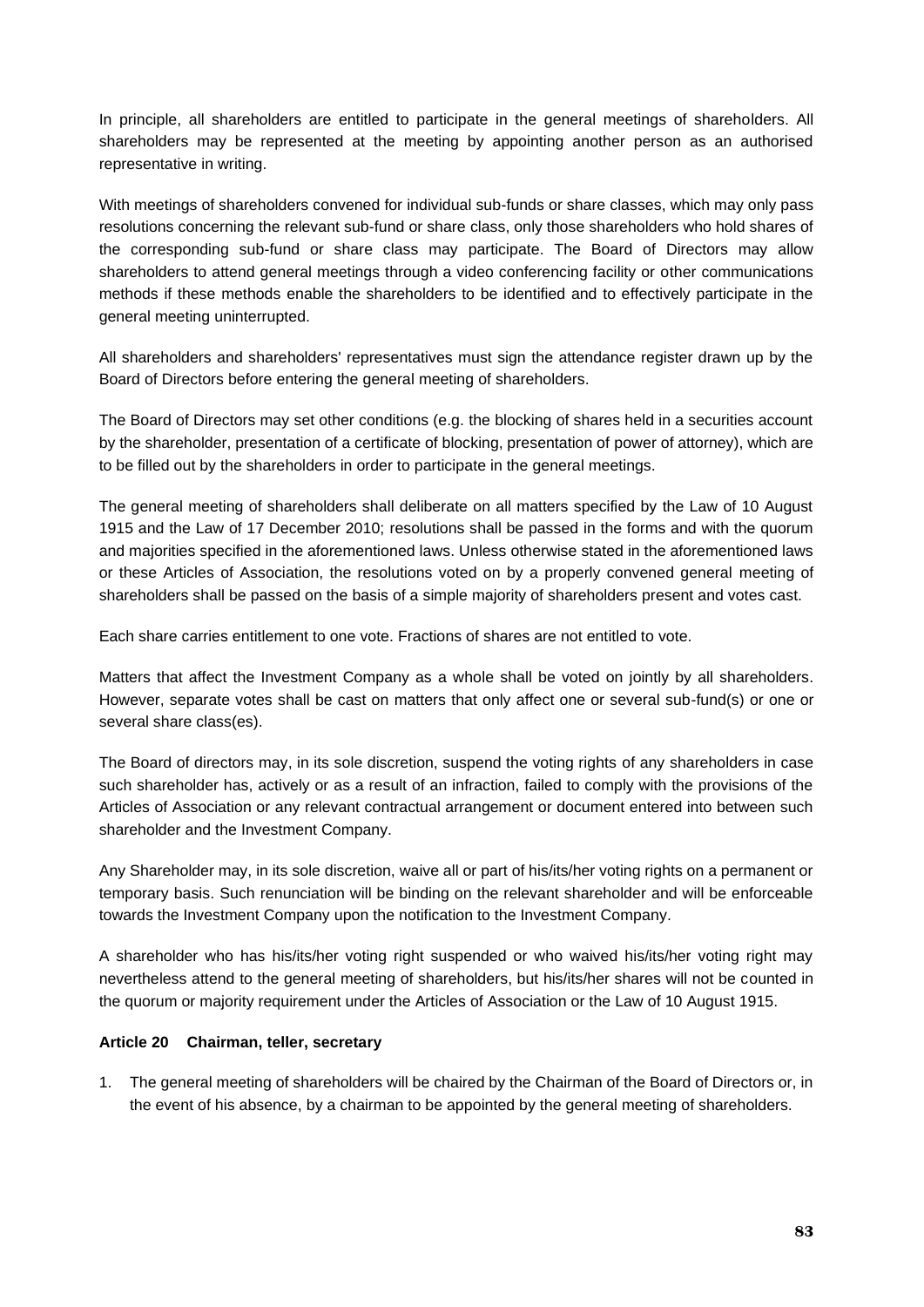- 2. The chairman shall appoint a secretary for the meeting, who does not necessarily have to be a shareholder, and the general meeting of shareholders shall appoint a teller from amongst the shareholders and shareholders' representatives present at the meeting.
- 3. The minutes of the general meeting of shareholders will be signed by the chairman, the teller and the secretary of each general meeting of shareholders, as well as by the shareholders who so request.
- 4. Copies and extracts that are to be drawn up by the Investment Company shall be signed by the Chairman of the Board of Directors or by two members of the Board of Directors.

## **VI. Board of Directors**

### **Article 21 Membership**

1. The Board of Directors has at least three members who shall be appointed by the general meeting of shareholders and who must not be shareholders in the Investment Company.

The general meeting of shareholders may only appoint as a new member of the Board of Directors a person who has not previously been a member of the Board of Directors if

- a) this person has been proposed by the Board of Directors, or
- b) a shareholder who is fully entitled to vote at the general meeting of shareholders convened by the Board of Directors informs the Chairman – or if this is impossible another member of the Board of Directors - in writing not less than six and not more than thirty days before the scheduled date of the general meeting of shareholders of his intention to put forward a person other than himself for election or reconsideration, together with written confirmation from this person that he wishes to be put forward for election; however, the chairman of the general meeting of shareholders, provided he receives the unanimous consent of all shareholders present at the meeting, may declare the waiving of the requirement for the aforementioned written notice and resolve that this nominated person should be put forward for election.
- 2. The general meeting of shareholders shall determine the number of members of the Board of Directors, as well as their term of office. A term of office may not exceed a period of six years. Members of the Board of Directors may be re-elected.
- 3. If a member of the Board of Directors leaves before the end of his term of office, the remaining members of the Board of Directors appointed by the general meeting may appoint a temporary successor until the next general meeting (co-option). The successor appointed in this manner shall complete the term of office of his predecessor and is entitled, along with all other members of the Board of Directors, to appoint, by way of co-option, temporary successors to other members leaving the Board of Directors.
- 4. The members of the Board of Directors may be dismissed at any time by the general meeting of shareholders.

### **Article 22 Authorisations**

The Board of Directors is authorised to carry out all transactions that are necessary or beneficial for the fulfilment of the Company's purpose. The Board of Directors is responsible for all matters concerning the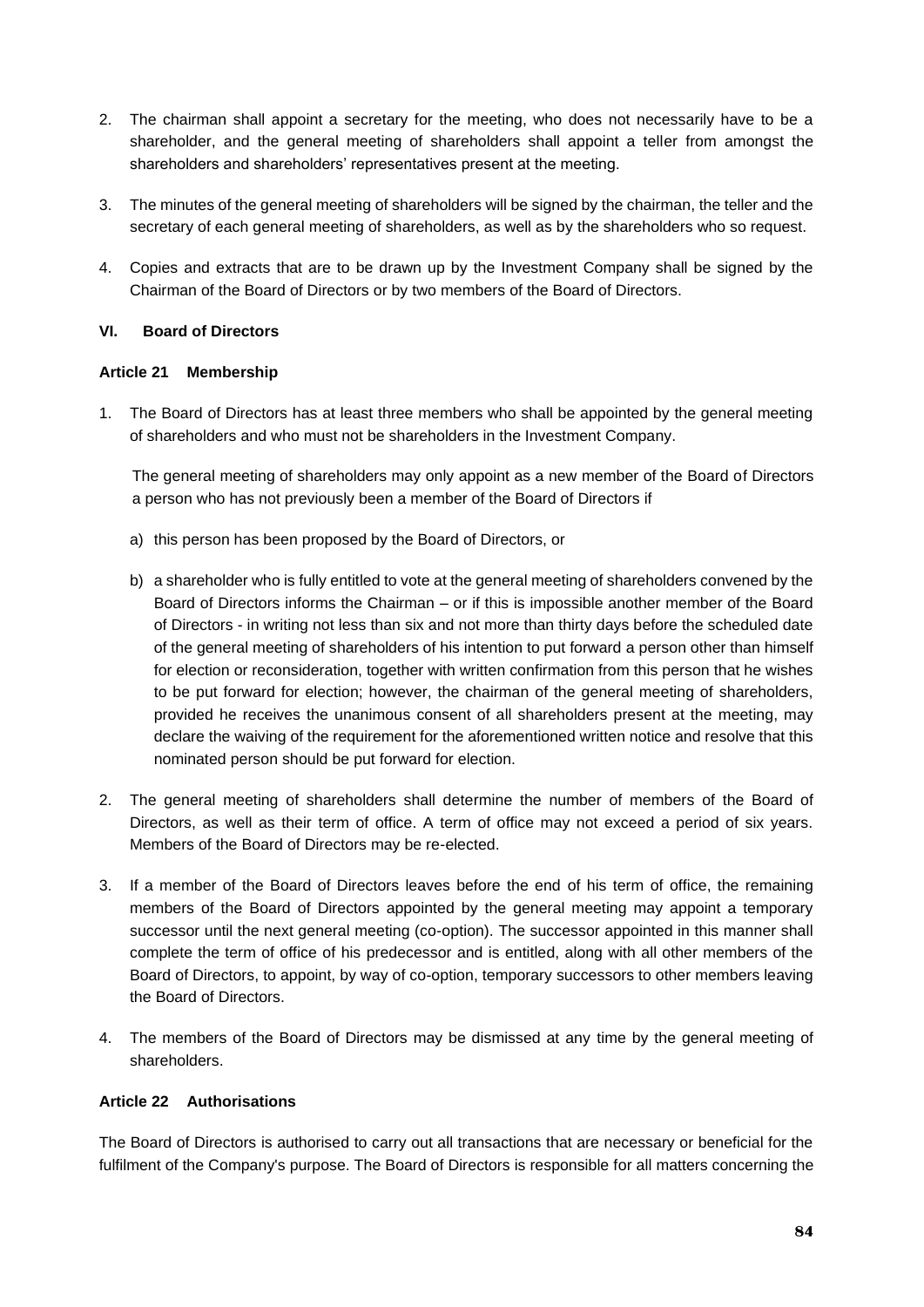Investment Company unless specified in the Law of 10 August 1915 or these Articles of Association that such matters are restricted to the general meeting of shareholders.

The Board of Directors may transfer the day-to-day management of the Investment Company to natural or legal persons who do not need to be members of the Board of Directors and pay them fees and commissions for their activities. The transfer of duties to third parties shall in all cases be subject to the supervision of the Board of Directors.

In addition, the Board of Directors is permitted to appoint a Fund Manager, an investment adviser and an investment committee to the sub-fund and to establish the authorisations thereof.

The Board of Directors is also authorised to pay interim dividends.

## **Article 23 Internal organisation of the Board of Directors**

The Board of Directors shall appoint a chairman from among its members.

The Chairman of the Board of Directors is responsible for chairing the meetings of the Board of Directors; in his absence the Board of Directors shall appoint another member of the Board of Directors to chair these meetings.

The Chairman may appoint a secretary, who does not necessarily need to be a member of the Board of Directors and who shall be responsible for the recording of the minutes of meetings of the Board of Directors and the general meeting of shareholders.

The Board of Directors is authorised to appoint the Management Company, fund manager, investment adviser and investment committees for the respective sub-funds and to determine the authorities of these parties.

## **Article 24 Frequency and convening of meetings**

The Board of Directors shall meet at the invitation of the Chairman or of two members of the Board of Directors at the place specified in the notice convening the meeting; the Board of Directors shall meet as often as the interests of the Investment Company require but at least once a year.

The members of the Board of Directors will be notified in writing of the convening of the meeting at least 48 (forty-eight) hours before the meeting unless it not possible to follow the aforementioned notice period due to the urgency of the situation. In this case, details of and the reasons for the urgency are to be stated in the notice of meeting.

A letter of invitation is not required if the members of the Board of Directors do not raise an objection when attending the meeting against the form of the invitation or give written agreement by letter, fax or email. Objections to the form of the invitation can only be raised in person at the meeting.

It is not be necessary to send a specific invitation if this meeting is to take place at a location and time already specified in a resolution passed by the Board of Directors.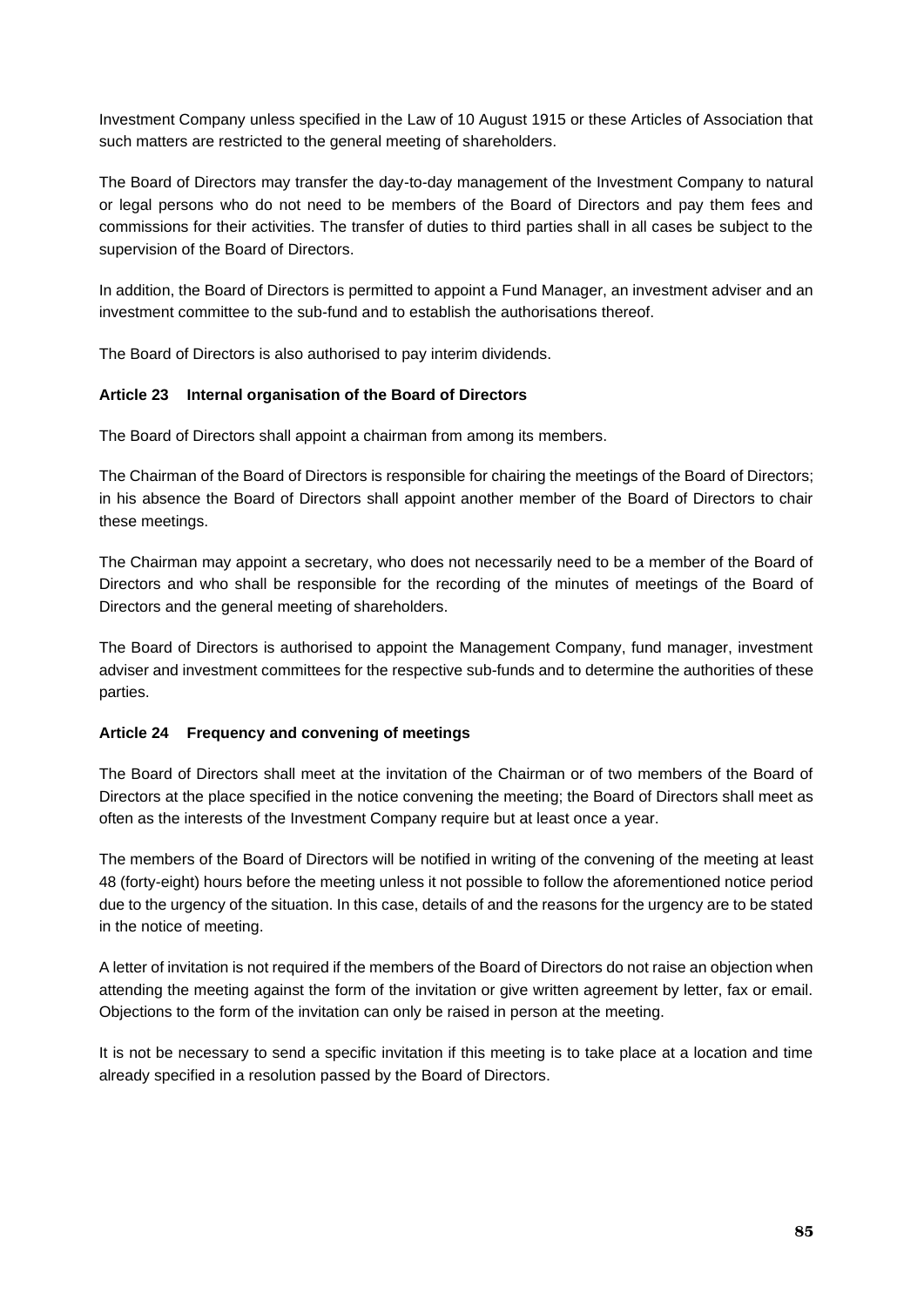## **Article 25 Meetings of the Board of Directors**

A member of the Board of Directors may participate in any meetings of the Board of Directors by appointing another member of the Board of Directors as his representative in writing, i.e. by way of letter, fax or any other means of communication.

Furthermore any member of the Board of Directors may take part in a meeting of the Board of Directors through a telephone conferencing facility or similar communications method which allows all participants at the meeting of the Board of Directors to hear each other. This form of participation is equivalent to personal attendance of the meeting of the Board of Directors.

The Board of Directors shall only have quorum if at least half of the members of the Board of Directors are present or represented at the meeting. Resolutions shall be passed by a simple majority of votes cast by the members of the Board of Directors present or represented. In the event of a tied vote, the vote of the chairman of the meeting shall be decisive.

The members of the Board of Directors may only pass resolutions during the course of meetings of the Board of Directors of the Investment Company that have been properly convened; excepted from this regulation are resolutions passed by way of a written procedure.

The members of the Board of Directors may also pass resolutions by way of a written procedure, insofar as all members agree on the passing of the resolution. Resolutions that are passed by way of a written procedure and that are signed by all members of the Board of Directors are equally valid and enforceable as resolutions passed during a meeting of the Board of Directors that has been properly convened. The signatures of the members of the Board of Directors may be obtained collectively on one single document or individually on several copies of the same document and may be submitted by letter, fax or any other means of communication.

The Board of Directors may delegate its authority and obligations for the day-to-day administration of the Investment Company to natural persons and/or legal entities that are not members of the Board of Directors and pay these persons and/or entities the fees or commissions set out in Article 36 in return for the performance of these duties.

### **Article 26 Minutes**

The resolutions passed by the Board of Directors will be documented in minutes that are entered in the register kept for this purpose and signed by the Chairman of the meeting and the secretary.

Copies and extracts from these minutes shall be signed by the Chairman of the Board of Directors or by two members of the Board of Directors.

### **Article 27 Authorised signatories**

The Investment Company will be legally bound by the signatures of two members of the Board of Directors. The Board of Directors may empower one or several member(s) of the Board of Directors to represent the Investment Company by way of a sole signature. Furthermore, the Board of Directors may authorise other legal entities or natural persons to represent the Investment Company either through a sole signature or jointly with one member of the Board of Directors or another legal entity or natural person authorised by the Board of Directors.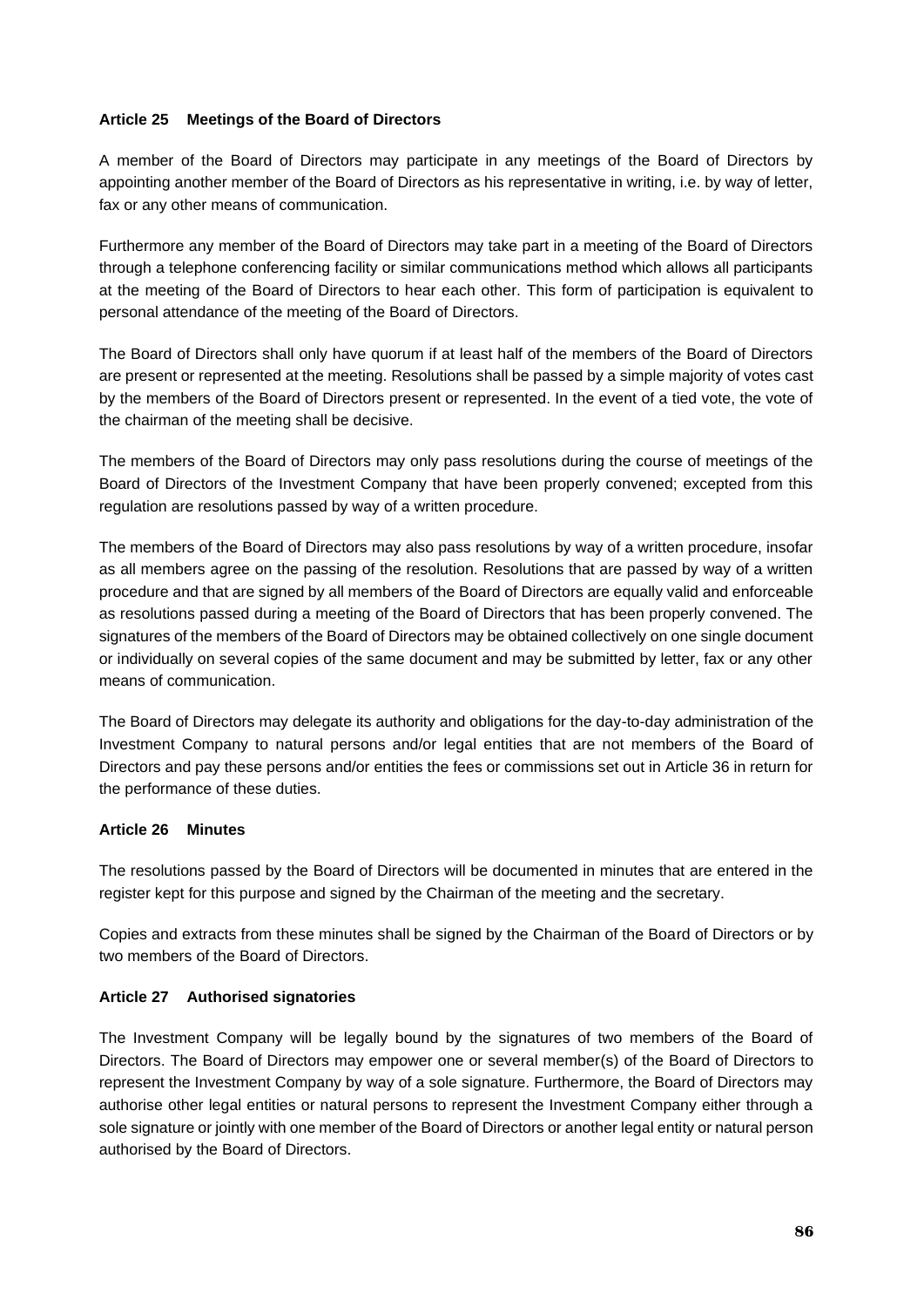### **Article 28 Incompatibilities and personal interest**

No agreement, settlement or other transaction made between the Investment Company and another company will be influenced or invalidated as a result of the fact that one or several members of the Board of Directors, directors, managers or authorised agents of the Investment Company have any interests or participations in any other company or by the fact that such persons are members of the Board of Directors, shareholders, directors, managers, authorised agents or employees of other companies.

A member of the Board of Directors, director, manager or authorised agent of the Investment Company who is simultaneously a member of the Board of Directors, director, manager, authorised agent or employee of another company with which the Investment Company has agreements or has business relations of another kind will not lose the entitlement to advise, vote and negotiate matters concerning such agreements or other business relations.

However, in the event that a member of the Board of Directors, director or authorised agent has a personal interest in any matters of the Investment Company, this member of the Board of Directors, director or authorised agent of the Investment Company must inform the Board of Directors of this personal interest and this person may no longer advise, vote and negotiate matters connected with this personal interest. A report on this matter and on the personal interest of the member of the Board of Directors, director or authorised agent must be presented to the next general meeting of shareholders.

The term "personal interest", as used in the previous paragraph, does not apply to business relations and interests that come into being solely as a result of legal transactions between the Investment Company on one hand, and the Fund Manager, the Central Administration Agent, the registrar and transfer agent, (or a company directly or indirectly affiliated) or any other company appointed by the Investment Company on the other hand.

The above conditions are not applicable in cases in which the Depositary Bank is party to such an agreement, settlement or other legal transaction. Managing directors, authorised signatories and the holders of the commercial mandates for the company-wide operations of the Depositary Bank may not be appointed at the same time as an employee of the Investment Company in a day-to-day management role. Managing directors, authorised representatives and the holders of the commercial mandates for the company-wide operations of the Investment Company may not be appointed at the same time as an employee of the Depositary Bank in a day-to-day management role.

### **Article 29 Indemnification**

The Investment Company shall be obliged to hold harmless all members of the Board of Directors, directors, managers or authorised agents, their heirs, executors and administrators against all lawsuits, claims and liability of all kinds, insofar as the affected parties have properly fulfilled their duties. Furthermore, the Investment Company shall reimburse the aforementioned parties all costs, expenses and liabilities incurred as a result of any such lawsuits, legal proceedings, claims and liability.

The right to compensation shall not exclude other rights that a member of the Board of Directors, director, manager or authorised agent may have.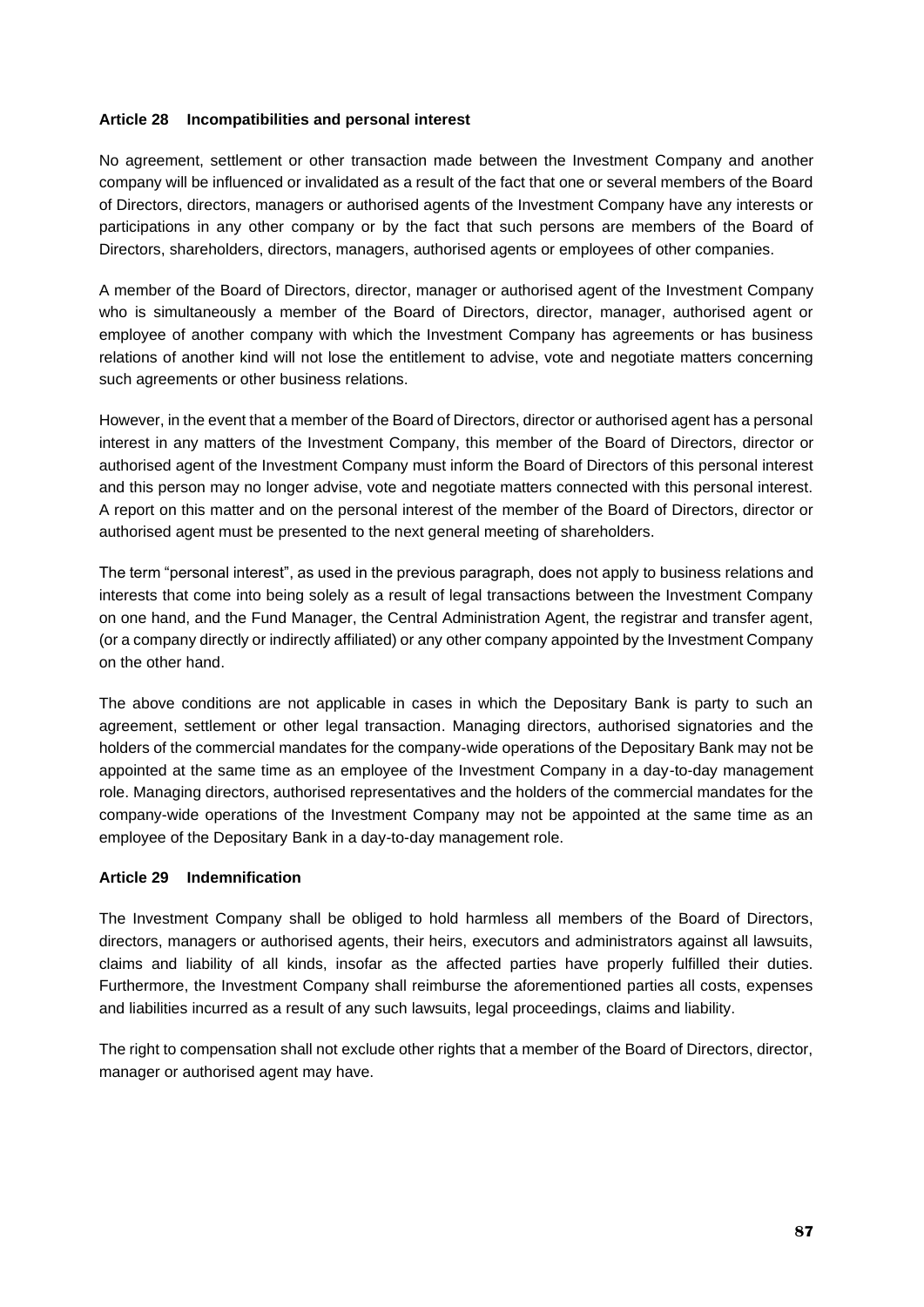## **Article 30 Management Company**

The Board of Directors of the Investment Company may appoint a Management Company, which shall be solely responsible for asset management, administration and the distribution of the shares of the Investment Company.

The Management Company is responsible for the management and administration of the Investment Company. Acting on behalf of the Investment Company, it may take all management and administrative measures and exercise all rights directly or indirectly connected with the assets of the Investment Company or the sub-funds, in particular delegate its duties to qualified third parties in whole or in part at its own cost; it also has the right to obtain advice from third parties, particularly from various investment advisers and/or an investment committee at its own cost and responsibility.

The Management Company carries out its obligations with the care of a paid authorised agent (*mandataire salarié*).

Insofar as the Management Company contracts a third party to manage assets, it may only appoint a company that is admitted or registered to engage in asset management and is subject to oversight.

Investment decisions, the placement of orders and the selection of brokers are the sole responsibility of the Management Company, insofar as no fund manager has been appointed to manage the assets.

The Management Company is entitled, at its own responsibility and control, to authorise a third party to place orders.

The delegation of duties must not impair the effectiveness of supervision by the Management Company in any way. In particular, the delegation of duties must not obstruct the Management Company from acting in the interests of the shareholders and ensuring that the Investment Company is managed in the best interests of the shareholders.

### **Article 31 Fund Manager**

If the Investment Company makes use of Article 30(1) and the Management Company transfers the fund manager role to a third party, it is the duty of such fund manager, in particular, to implement the day-today investment policy of the respective sub-fund's assets and to manage the day-to-day transactions connected with asset management as well as other related services under the supervision, responsibility and control of the Management Company This role is performed subject to the investment policy principles and the investment restrictions of the respective sub-fund as described in these Articles of Association and the Sales Prospectus (plus annex) of the Investment Company and to the legal investment restrictions.

The Fund Manager must be licensed for the administration of assets and must be subject to proper supervision in its country of residence.

The Fund Manager is authorised to select brokers and traders to carry out transactions using the assets of the Investment Company or its sub-funds. The Fund Manager is also responsible for investment decisions and the placing of orders.

The Fund Manager has the right to obtain advice from third parties, particularly from various investment advisers, at its own cost and on its own responsibility.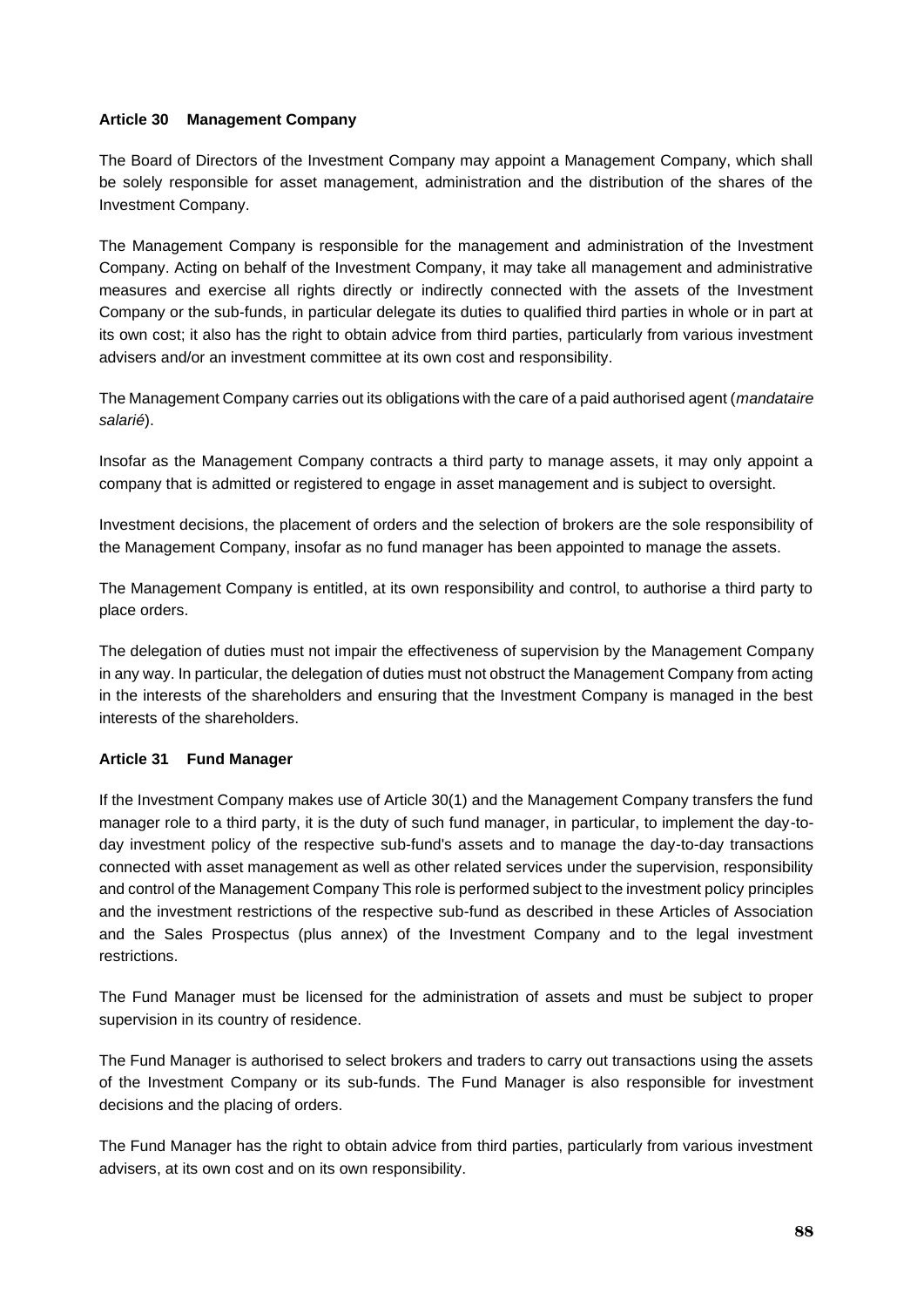The Fund Manager is authorised, with the prior consent of the Management Company, to transfer some or all of its duties and obligations to a third party, whose remuneration shall be paid by the Fund Manager.

The Fund Manager bears all expenses incurred in connection with the services it performs on behalf of the Investment Company. Broker commissions, transaction fees and other transaction costs arising in connection with the purchase and sale of assets are borne by the relevant sub-fund.

## **VII. Auditors**

### **Article 32 Auditors**

An auditing company or one or several auditors are to be appointed to audit the annual accounts of the Investment Company; this auditing company or this/these auditor(s) must be approved in the Grand Duchy of Luxembourg and is/are to be appointed by the general meeting of shareholders.

The auditor(s) may be appointed for a term of up to six years and may be dismissed at any time by the general meeting of shareholders.

### **VIII. General and final provisions**

### **Article 33 Use of income**

- 1. The Board of Directors may decide either to pay out income generated by a sub-fund to the shareholders of this sub-fund or to reinvest the income in the respective sub-fund. Details for each sub-fund are contained in the respective Annexes to this Sales Prospectus.
- 2. Ordinary net income and realised price gains may be distributed. Furthermore, unrealised price gains, other assets and, in exceptional cases, equity interests may also be paid out as distributions, provided that the net assets of the company do not, as a result of the distribution, fall below the minimum capital pursuant to Article 10 of these Articles of Association.
- 3. Distributions will be paid out on the basis of the shares issued on the date of distribution. Distributions may be paid out wholly or partly in the form of bonus shares. Any fractions remaining may be paid in cash. Income not claimed five years after publication of notification of a distribution shall be forfeited in favour of the respective sub-fund.
- 4. Distributions to holders of registered shares will be paid out via the reinvestment of the distribution amount in favour of the holders of registered shares. If this is not required, the holder of registered shares may submit an application to the Registrar and Transfer Agent, within 10 days of the receipt of the notification of the distribution, for the payment of the distribution to the account that he specifies.

### **Article 34 Reports**

An audited annual report and a semi-annual report will be created for the Investment Company in accordance with legal provisions in Luxembourg.

1. No later than four months after the end of each financial year, the Board of Directors shall publish an audited annual report in accordance with the regulations applicable in the Grand Duchy of Luxembourg.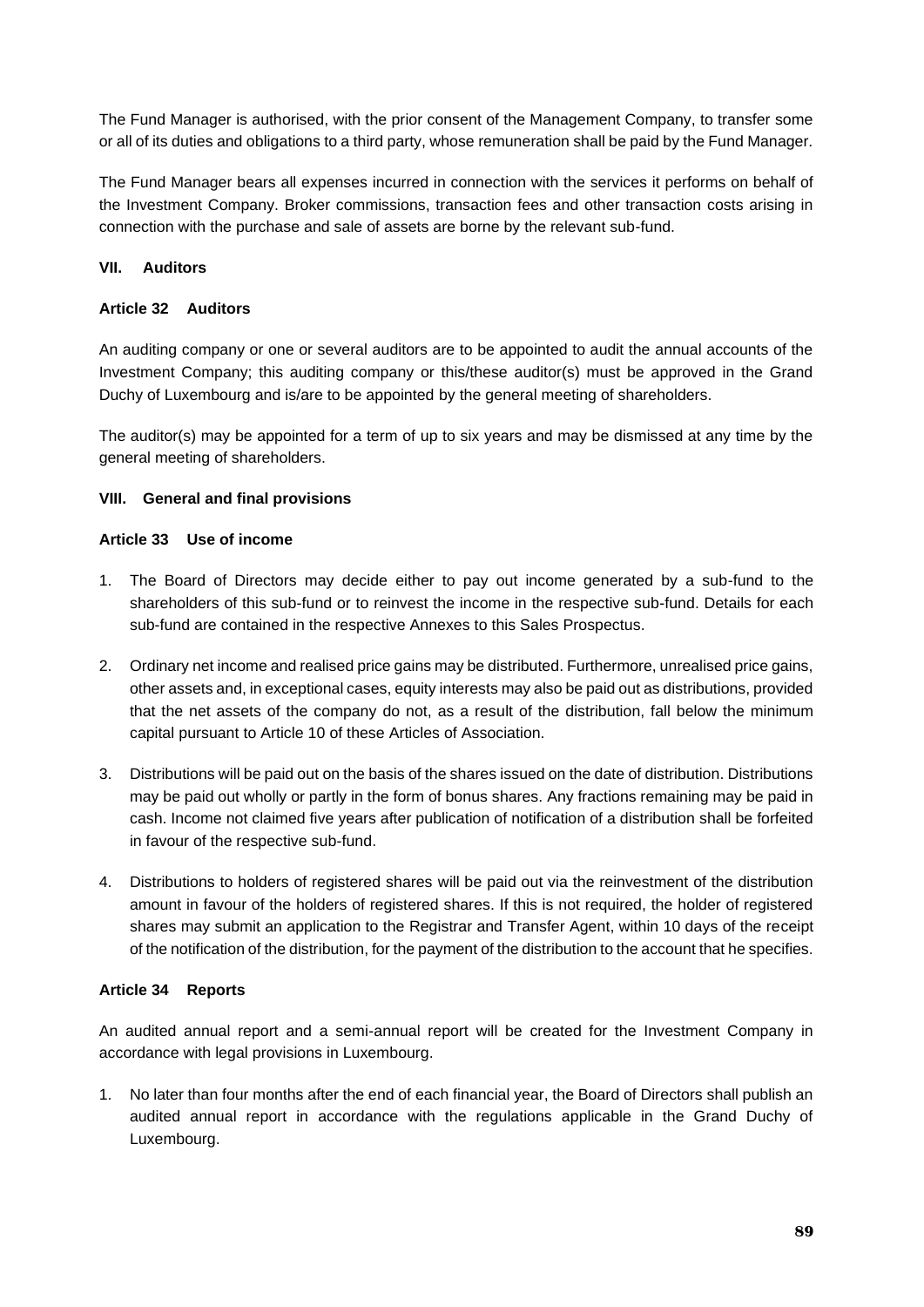- 2. Two months after the end of the first half of each financial year, the Board of Directors shall publish an unaudited semi-annual report.
- 3. Insofar as this is necessary for an entitlement to trade in other countries, additional audited and unaudited interim reports may also be drawn up.

## **Article 35 Costs**

Each sub-fund shall bear the following costs, provided they arise in connection with its assets:

1. The Management Company receives a fee payable from the net sub-fund assets for the management of the relevant sub-fund. Details of the amount, calculation and payment of this remuneration are also contained for each sub-fund in the respective Annex to the Sales Prospectus. VAT can be added to the remuneration.

In addition, the Management Company or, if applicable, the investment adviser(s)/fund manager(s) may also receive a performance fee from the assets of the respective sub-fund. The percentage amount, calculation and payment for each sub-fund are contained in the relevant Annexes to the Sales Prospectus.

- 2. If an investment adviser is contracted, it may receive a fixed and/or performance-related fee, payable from the Management Company fee or from the assets of the respective sub-fund. Details of the maximum permissible amount, the calculation and the payment of this remuneration are contained for each sub-fund in the respective Annexes to this Sales Prospectus. VAT can be added to the fee.
- 3. If a Fund Manager is contracted, it may receive a fee payable from the Management Company fee or from the assets of the respective sub-fund. Details of the maximum permissible amount, the calculation and the payment of this remuneration are contained for each sub-fund in the respective Annexes to this Sales Prospectus. VAT can be added to the remuneration.
- 4. In return for the performance of their duties, the Depositary Bank and the Central Administration Agent each receive the amount of fees customary in the Grand Duchy of Luxembourg, which are calculated at the end of each month and paid in arrears on a monthly basis. VAT can be added to the remuneration.
- 5. Pursuant to the registrar and transfer agent Agreement, in return for the performance of its duties the registrar and transfer agent receives the amount of fees customary in the Grand Duchy of Luxembourg, which are calculated as a fixed amount per investment account or per account with savings plan and/or withdrawal plan at the end of each year and which are payable from the subfund assets.
- 6. If a sales agent was contractually required, this sales agent may receive a fee payable from the relevant sub-fund assets; details on the maximum permissible amount, the calculation and the payment thereof are contained for each sub-fund in the respective Annexes to this Sales Prospectus. VAT can be added to the fee.
- 7. In addition to the aforementioned costs, the sub-fund shall bear the following costs, provided they arise in connection with its assets: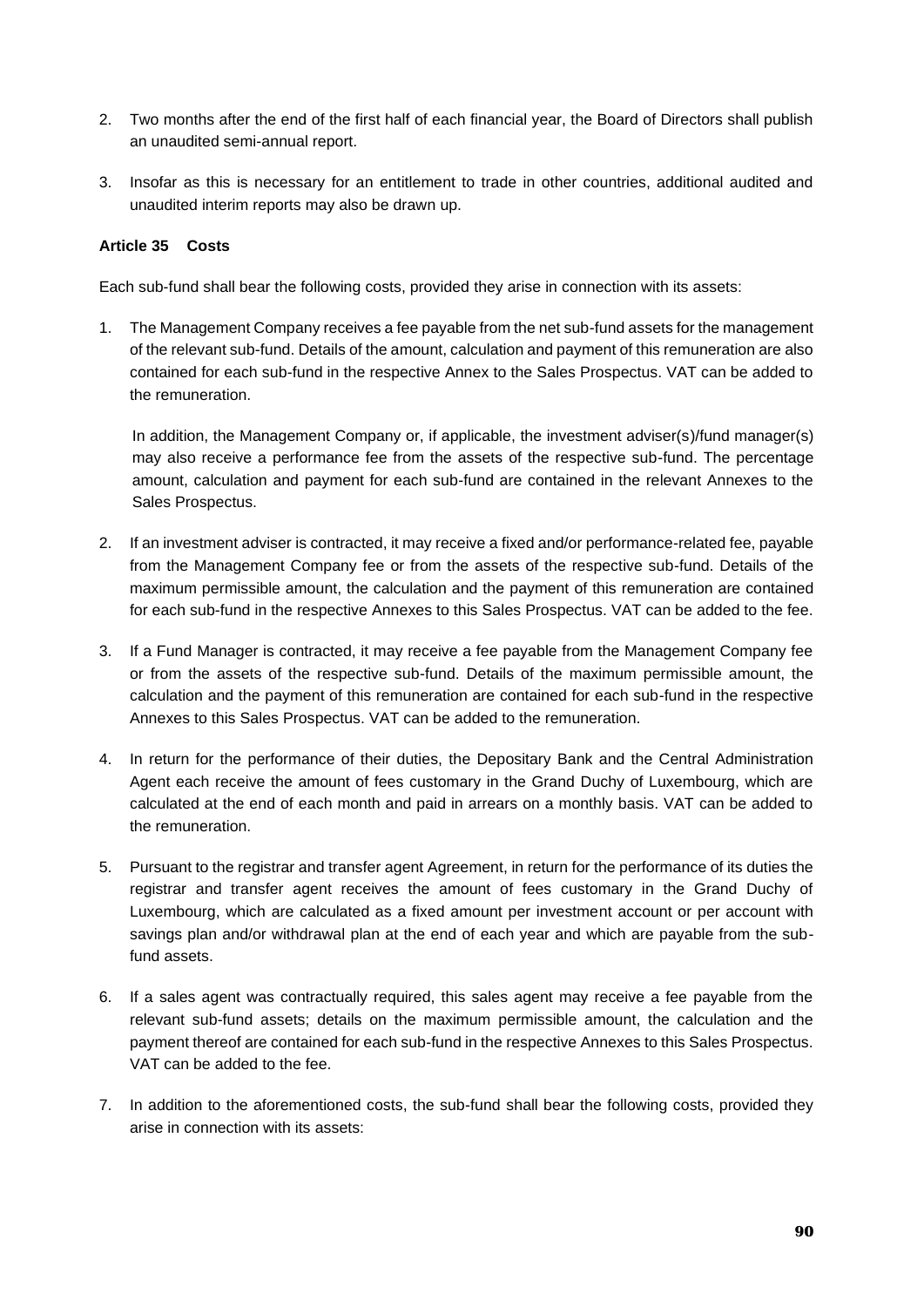- a) costs incurred in relation to the acquisition, holding and disposal of assets, in particular customary bank charges for securities transactions and transactions involving other assets and rights of the Investment Company and/or sub-fund and the safeguarding of such assets and rights, as well as customary bank charges for the safeguarding of foreign investment units abroad;
- b) all external administration and custody fees, which are charged by other correspondent banks and/or clearing agencies (e.g. Clearstream Banking S.A.) for the assets of each sub-fund, as well as all foreign settlement, dispatch, transaction and insurance fees that are incurred in connection with the securities transactions of each sub-fund in units of other UCITS or UCI;
- c) the expenses and other costs incurred by the Depositary Bank, the Registrar and Transfer Agent and the Central Administration Agent in connection with the sub-fund assets and due to the necessary usage of third parties are reimbursed;
- d) taxes levied on the Investment Company's or the sub-fund's assets, income and expenses that are charged to the respective sub-fund;
- e) costs of legal advice incurred by the Investment Company, the Management Company (where appointed) or the Depositary Bank, if incurred in the interests of the shareholders of the respective sub-fund;
- f) costs of the auditors of the Investment Company;
- g) costs for the creation, preparation, storage, publication, printing and dispatch of all documents required by the Investment Company, in particular share certificates and coupon renewal sheets, the "Key Investor Information Document" the Sales Prospectus (plus Annex), the annual reports and semi-annual reports, the schedule of assets, the notifications to the shareholders, the notices of convening of meetings, sales notifications and/or applications for approval in the countries in which shares in the Investment Company or sub-funds are sold, correspondence with the respective supervisory authorities.
- h) the administrative fees payable for the Investment Company and/or sub-funds to all relevant authorities, in particular the administrative fees of the Luxembourg and other supervisory authorities and also the fees for the filing of documents of the Investment Company.
- i) costs in connection with any admissions to listing on stock exchanges;
- j) advertising costs and costs incurred directly in connection with the offer and sale of shares;
- k) insurance costs;
- l) remuneration, expenses and other costs of foreign paying agents, the sales agents and other agents that must be appointed abroad, that are incurred in connection with the sub-fund assets;
- m) interest connected with loans taken out in accordance with Article 4 of these Articles of Association;
- n) expenses of a possible investment committee;
- o) any duties and expenditures of the Board of Directors of the Investment Company;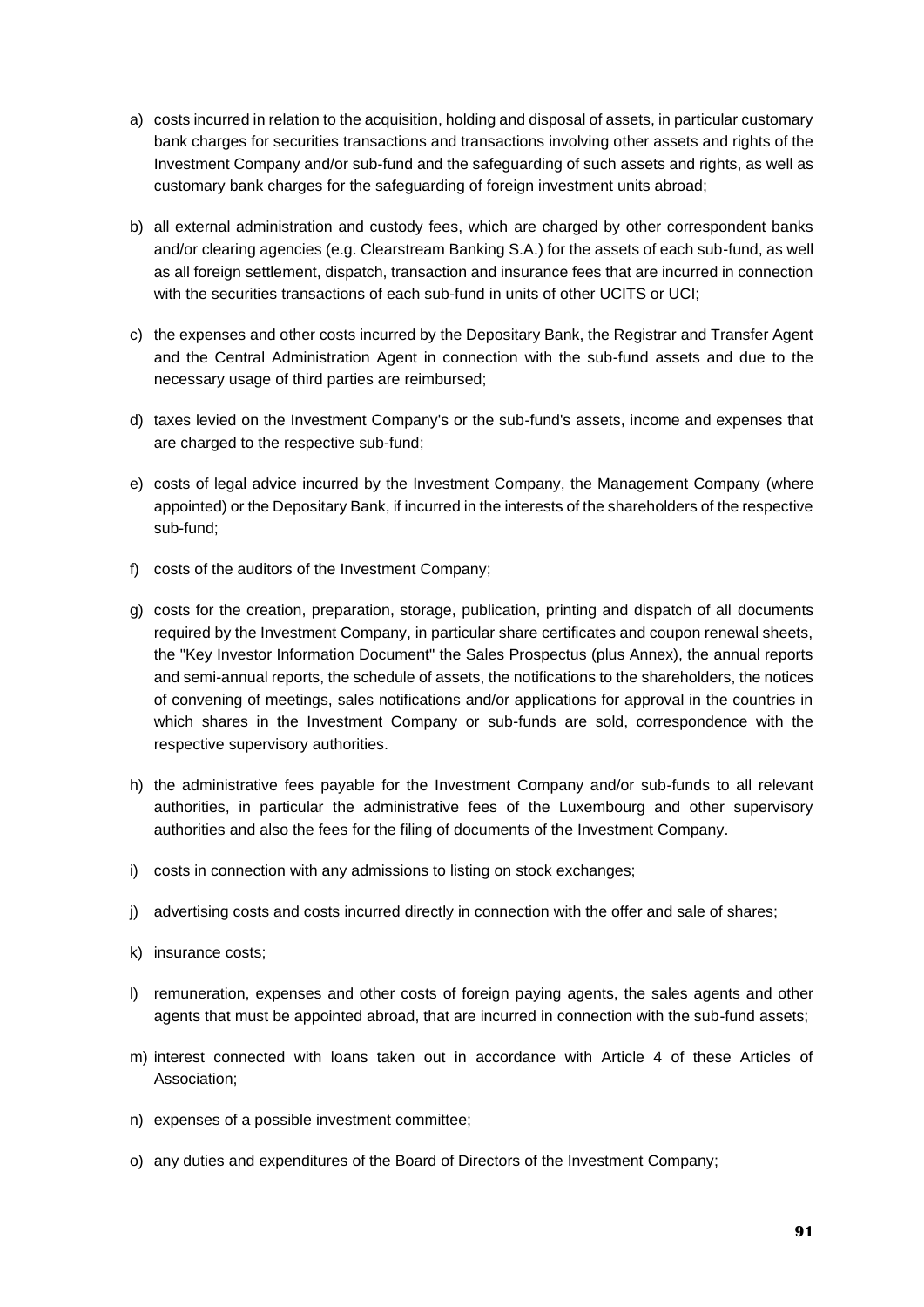- p) costs connected with the formation of the Investment Company and/or the individual sub-funds and the initial issue of shares;
- q) further management costs including associations' costs;
- r) costs of ascertaining the split of the investment result into its success factors (known as performance attribution);
- s) costs for credit rating of the Investment Company and/or sub-funds by nationally and internationally recognised rating agencies.

All costs will be charged first against each sub-fund's ordinary income and capital gains and then against the sub-fund assets.

Costs incurred for the founding of the Investment Company and the initial issue of shares will be amortised over the first five financial years against the assets of the sub-funds existing at the time of formation. The set-up costs and the aforementioned costs that are not directly attributable to a specific sub-fund shall be allocated to the respective sub-fund assets on a pro rata basis. Costs incurred as a result of the launching of additional sub-funds will be amortised over a period of a maximum of five financial years after launch against of the assets of the sub-fund to which these costs can be attributed.

All the aforementioned costs, fees and expenses shall be subject to VAT as applicable.

## **Article 36 Financial year**

The Investment Company's financial year begins on 1 January and ends on 31 December of each year. The first financial year commences on the date of formation and ends on 31 December 2015.

### **Article 37 Depositary**

- 1. The Investment Company shall ensure that a bank or credit institution as defined by the law of 5 April 1993 on the financial sector, as amended (the "Depositary" or the "Depositary Bank") is appointed. The appointment of the Depositary is agreed in writing in the Depositary Agreement. The rights and obligations of the Depositary are governed by the Law of 17 December 2010, the applicable regulations, the Depositary Agreement, these Articles of Association and the Sales Prospectus (including Annexes).
- 2. The Depositary shall
	- a) ensure that the sale, issue, repurchase, redemption and cancellation of shares of the Investment Company are carried out in accordance with the applicable statutory provisions and the procedure set out in the Articles of Association;
	- b) ensure that the Investment Company's net asset value per share is calculated in accordance with the applicable statutory provisions and the procedure set out in the Articles of Association;
	- c) carry out the instructions of the Management Company, unless they conflict with the applicable statutory provisions or the Articles of Association;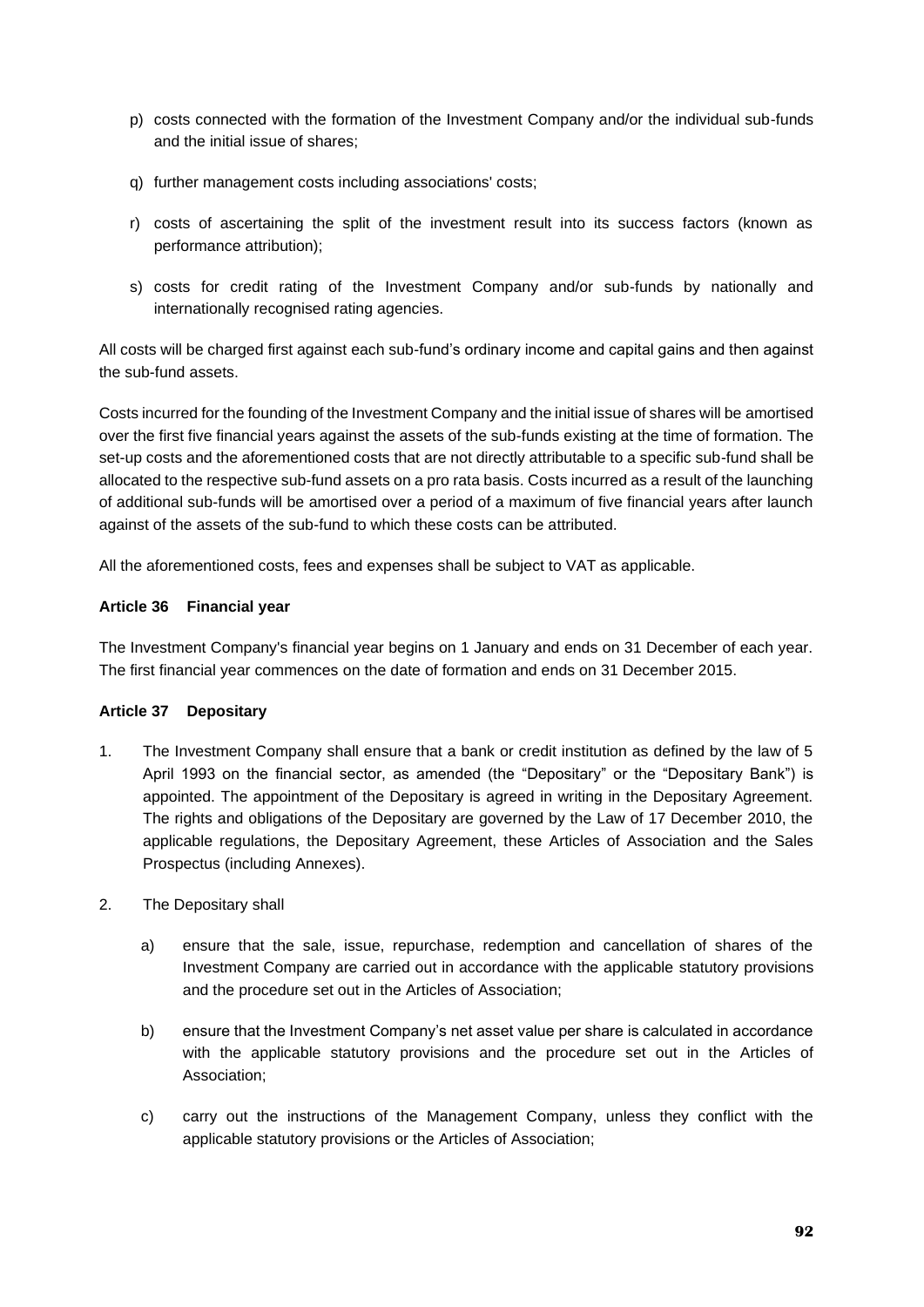- d) ensure that in transactions involving the assets of the Fund any consideration is remitted to the Fund within the usual time limits;
- e) ensure that Fund income is applied in accordance with the applicable statutory provisions and the procedure set out in the Articles of Association.
- 3. The Depositary shall ensure that the cash flows of the Fund are properly monitored, and, in particular, that all payments made by, or on behalf of, shareholders upon the subscription of shares of the Investment Company have been received, and that all of the cash of the Fund has been booked in cash accounts that are:
	- a) are opened in the name of the Fund, of the Management Company acting on behalf of the Fund, or of the Depositary acting on behalf of the Fund;
	- b) are opened at an entity referred to in points (a), (b) and (c) of Article 18(1) of Commission Directive 2006/73/EC of 10 August 2006 implementing Directive 2004/39/EC of the European Parliament and of the Council as regards organisational requirements and operating conditions for investment firms and defined terms for the purposes of that Directive ("Directive 2006/73/EC") and
	- c) maintained in accordance with the principles set out in Article 16 of Directive 2006/73/EC.

Where the cash accounts are opened in the name of the Depositary acting on behalf of the Fund, no cash of the entity referred to in point 3(b) and none of the own cash of the depositary shall be booked on such accounts.

- 4. The assets of the Fund shall be entrusted to the depositary for safekeeping as follows:
	- a) for financial instruments that may be held in custody, the Depositary shall:
		- i. the Depositary shall hold in custody all financial instruments that may be registered in a financial instruments account opened in the Depositary's books and all financial instruments that can be physically delivered to the Depositary;
		- ii. ensure that all financial instruments that can be registered in a financial instruments account opened in the Depositary's books are registered in the Depositary's books within segregated accounts in accordance with the principles set out in Article 16 of Directive 2006/73/EC, opened in the name of the UCITS or the management company acting on behalf of the Fund, so that they can be clearly identified as belonging to the Fund in accordance with the applicable law at all times.
	- b) For other assets, the Depositary shall:
		- i. verify the ownership by the Fund, or by the Management Company acting on behalf of the Fund, of such assets by assessing whether the Fund or the Management Company acting on behalf of the Fund holds the ownership based on information or documents provided by the Fund or by the Management Company and, where available, on external evidence;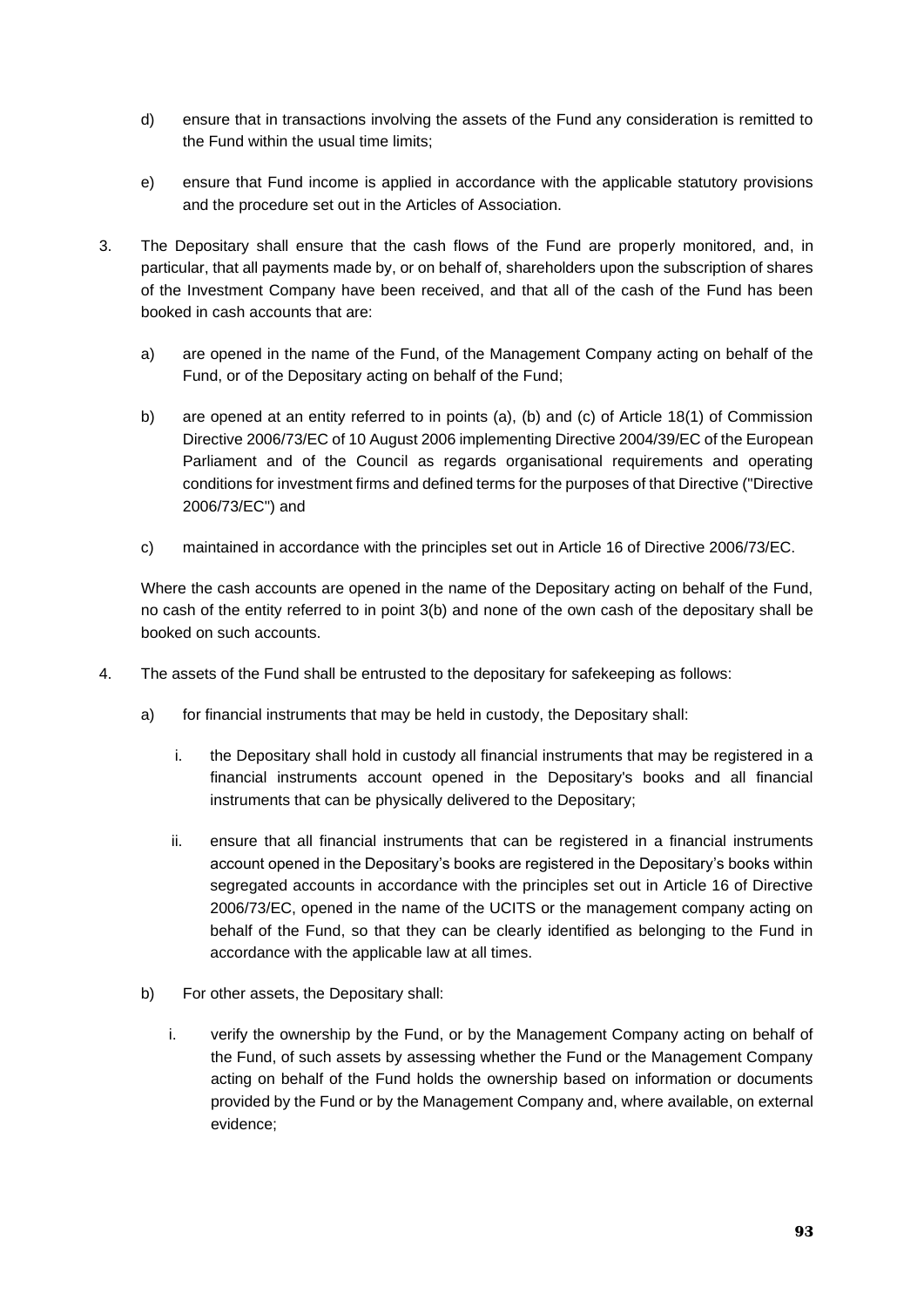- ii. maintain a record of those assets for which it is satisfied that the Fund or the management company acting on behalf of the Fund holds the ownership and keep that record up to date.
- 5. The Depositary shall provide the Management Company, on a regular basis, with a comprehensive inventory of all of the assets of the Fund.
- 6. The assets held in custody by the Depositary shall not be reused by the Depositary, or by any third party to which the custody function has been delegated, for their own account. Reuse comprises any transaction of assets held in custody including, but not limited to, transferring, pledging, selling and lending.

The assets held in custody by the Depositary are allowed to be reused only where:

- a) the reuse of the assets is executed for the account of the Fund,
- b) the Depositary is carrying out the instructions of the Management Company on behalf of the UCITS,
- c) the reuse is for the benefit of the Fund and in the interest of the unitholders; and
- d) the transaction is covered by high-quality and liquid collateral received by the Fund under a title transfer arrangement.

The market value of the collateral shall, at all times, amount to at least the market value of the reused assets plus a premium.

- 4. In the event of insolvency of the Depositary to which custody of fund assets has been delegated, the assets of a Fund held in custody are unavailable for distribution among, or realisation for the benefit of, creditors of such a Depositary.
- 5. The Depositary may delegate its depositary duties under point 4 above to another company (subcustodian) in accordance with the statutory provisions. Sub-custodians may, in turn, delegate the depositary duties transferred to them in accordance with the statutory provisions. The Depositary may not transfer the duties described in points 2 and 3 above to third parties.
- 6. In carrying out its functions, the Depositary shall act honestly, fairly, professionally, independently and solely in the interests of the Fund and the shareholders of the Fund.
- 7. No company shall act as both Management Company and Depositary.
- 8. The Depositary shall not carry out activities with regard to the Fund or the management company acting on behalf of the Fund that may create conflicts of interest between the Fund, the shareholders in the Fund, the Management Company, the delegates of the Depositary and itself. This does not apply if the Depositary has functionally and hierarchically separated the performance of its depositary tasks from its other potentially conflicting tasks, and the potential conflicts of interest are properly identified, managed, monitored and disclosed to the shareholders of the Fund.
- 9. The Depositary shall be liable vis-à-vis the Fund and its unitholders for the loss by the Depositary or a third party to which the custody of financial instruments has been delegated.